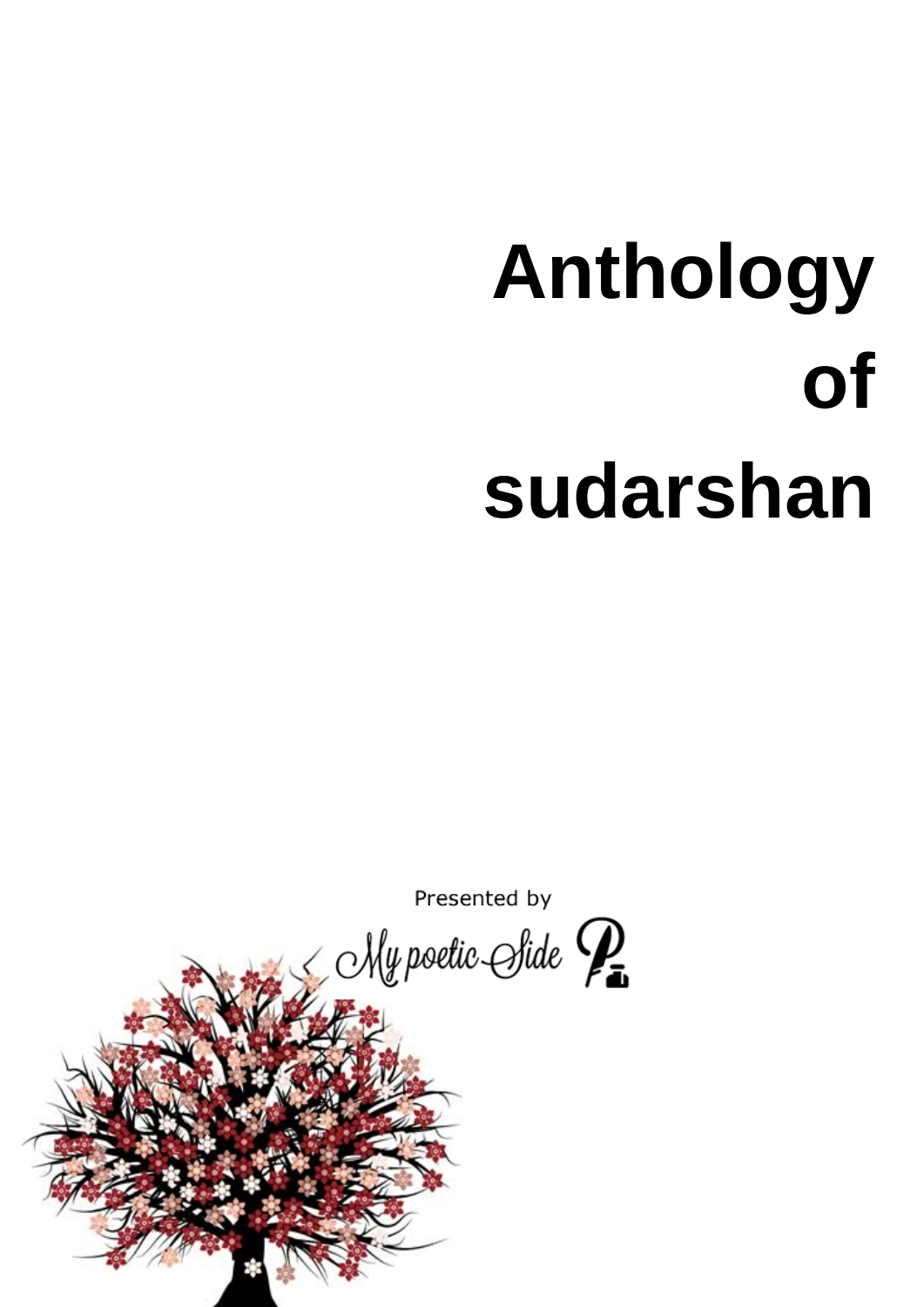# **Dedication**

Dedicated to my parents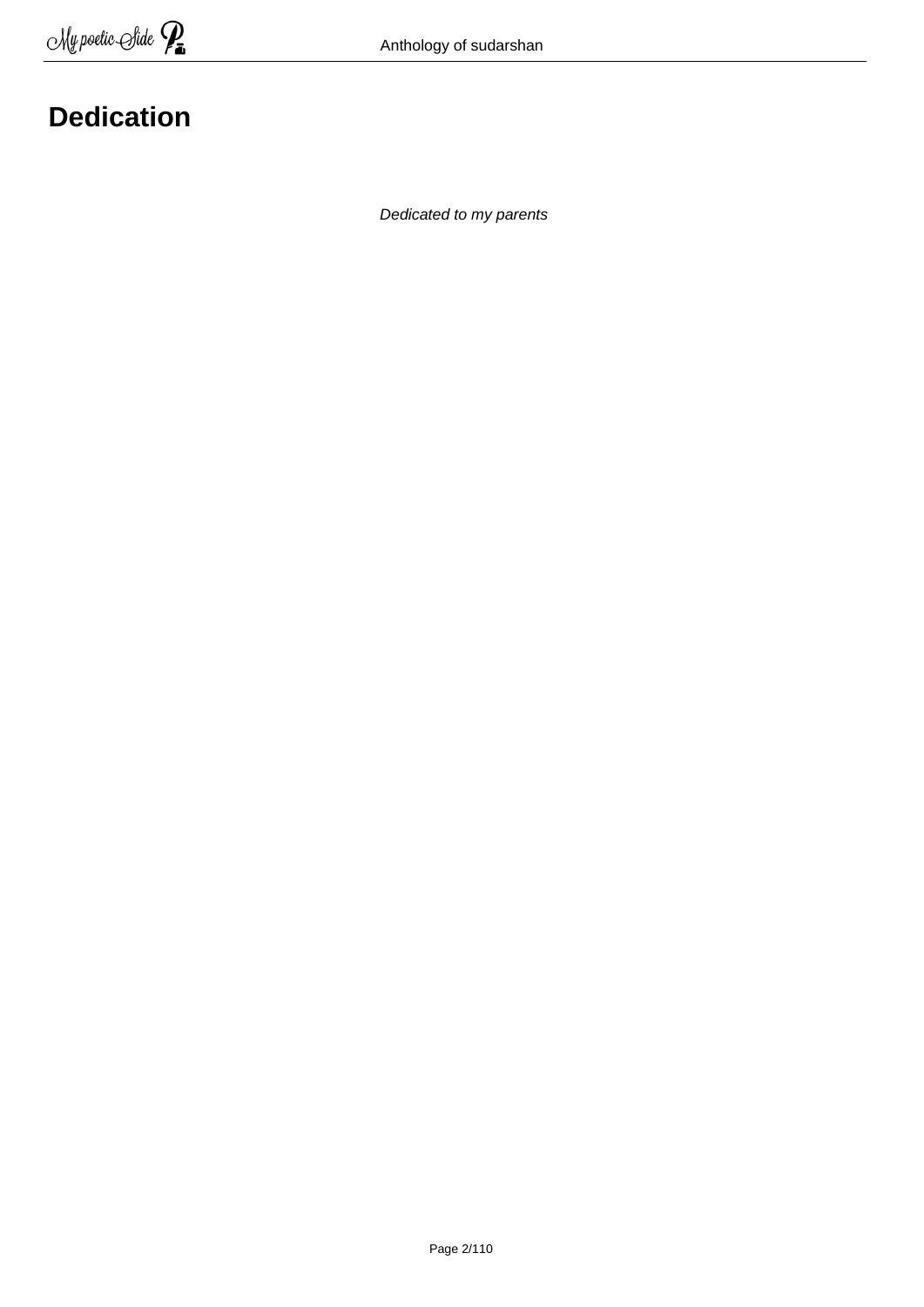### **About the author**

 I am Sudarshan Gopal, presently doing my first year in B. Tech(Information Technology). I started writing poems when I was in Class-I and since then they have grown in numbers. It is my parents who encouraged me to write and I dedicate the collection to him.

Sudarshan Gopal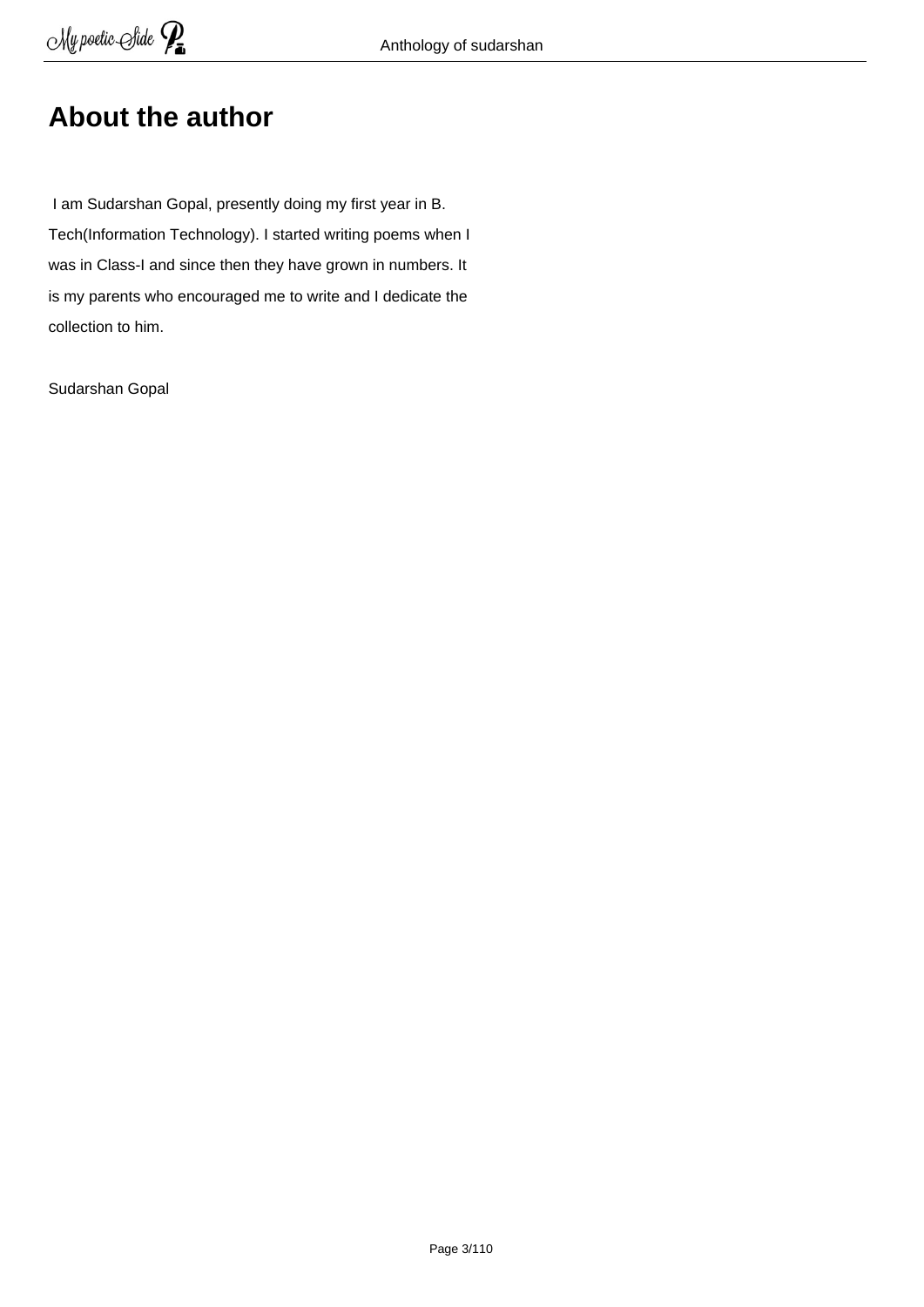### **summary**

#### THE TREE IN MY GARDEN

My Dog's Road to Fame

#### OUT OF TIME

Here are the Aliens!

#### BLIGHTY DOG

ONCE I ......................

#### SOCCER WORLDCUP

THE RETURN OF THE WORLD CUP: MY DREAM

#### The Republic Day Comes

The Girl who Boasted

#### THE WORLD OF TELEVISION THROUGH MY EYES

ODE TO MY FATHER

#### ODE TO MY MOTHER

GETTTING UP LATE

#### THE COMPETITION

HAPPINESS

#### NATURE'S GREATNESS

PLANTS

#### In Search of A pen

THE ELECTION

#### NATURE?S POWER

The Dangerous Dino

#### ACIDS AND BASES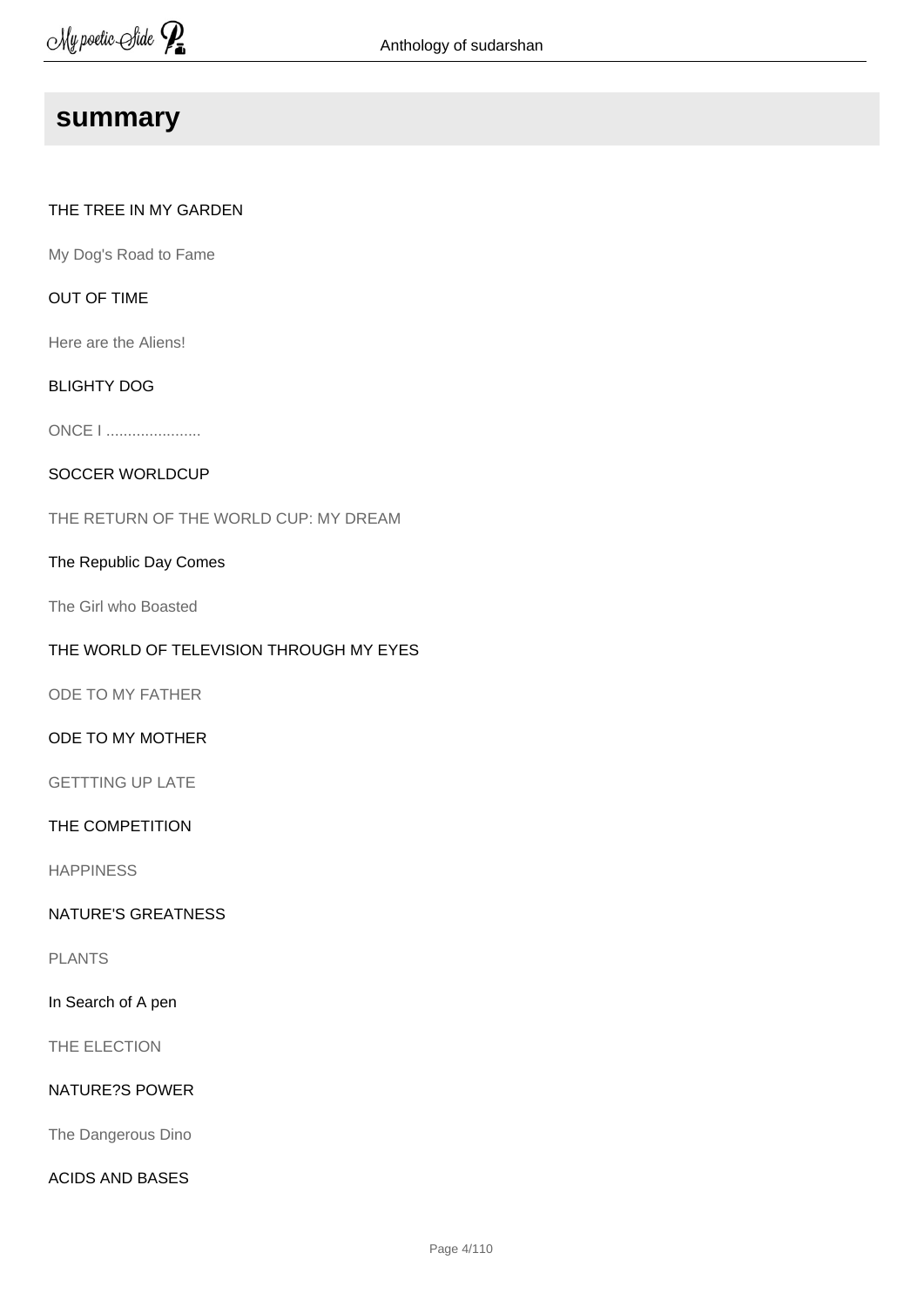#### SAVE ME!!!!

#### THE SHATTERED DREAM

THE FREE KICK

#### MY AMBITION

MY TEACHER

#### TRUE FRIENDS

THE PHOENIX-AN ANCIENT BIRD

#### **HEAT**

NATURE'S GREATNESS

#### TO MY TEACHER, WITH LOVE

WASP'S STING

#### THE LOST TREES

THE DRAWN BATTLE

#### MY LIBRARY

ADVENTURES IN A DREAM

#### MY CAT

THE PET CAT

#### SAVE THE TREES

GETTING RID OF MY ADDICTION

#### Eric, the Evil Emu

Steve, the Superhero

#### THE EVIL KING

THE VILLAIN

#### POETRY IS MY GAME

CHECKMATE!!!!!!!!!!!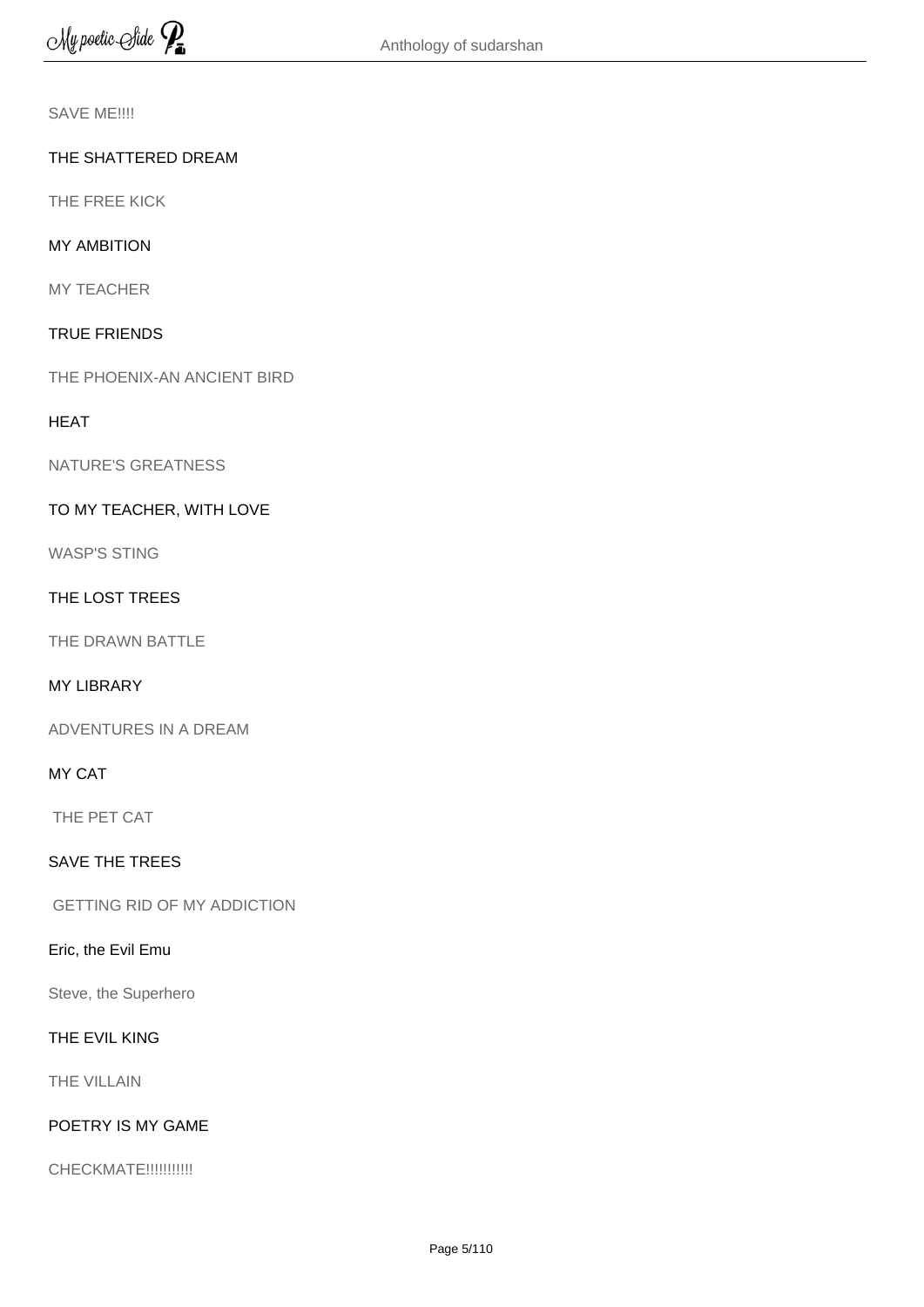#### SAVE THE ENVIRONMENT

OLD AGE

#### MY TRYST WITH POPCORN

MARY'S PETS

#### SEASONS

THE ROAD TO FAME

#### MOTHER EARTH

CHESS EXPLAINED

#### WINTERS ARE HERE

CHRISTMAS TIME

#### PATH TO SUCCESS

HAPPY NEW YEAR

#### SAVE WATER

DALE, THE SNAIL

#### THE WAY WE LIVE

SPRING

#### MILK

ON BEING SEPARATED

#### OUT ON THE ROAD

INDIAN DEMOCRACY AT WORK

#### VALUE OF TREES

THE RIVER YAMUNA

#### THE MARKET

THE GHOST SLAYER

#### THE LOST ROUTE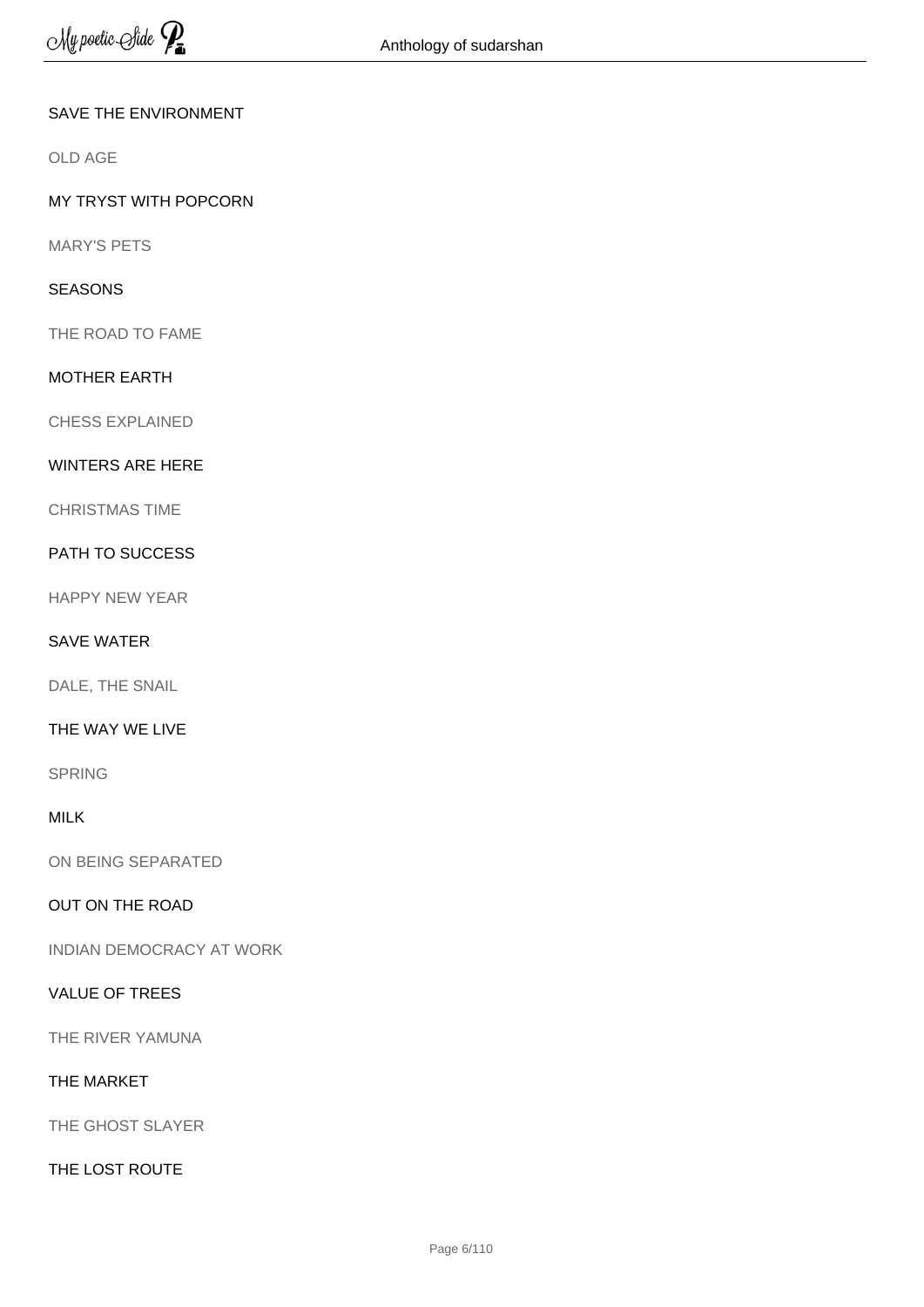#### I WONDER WHY?

#### THE ALTERED WORLD

PRESERVING NATURE

#### THE SCHOOL

LIFE

#### MY CITY

THE TRIP

#### HUMAN INTERVENTION

TAMPERING WITH NATURE

#### MY TEACHER

MY SCHOOL LIFE

#### MY VISIT TO A ZOO

MY VISIT TO AN AMUSEMENT PARK

#### THE ELEPHANT

A JOURNEY BY THE SHIP

#### Detective Duncan

GRANDPARENTS

#### THE FAIRIES

The Tiger

#### My Grandmother says...

THE HAUGHTY KING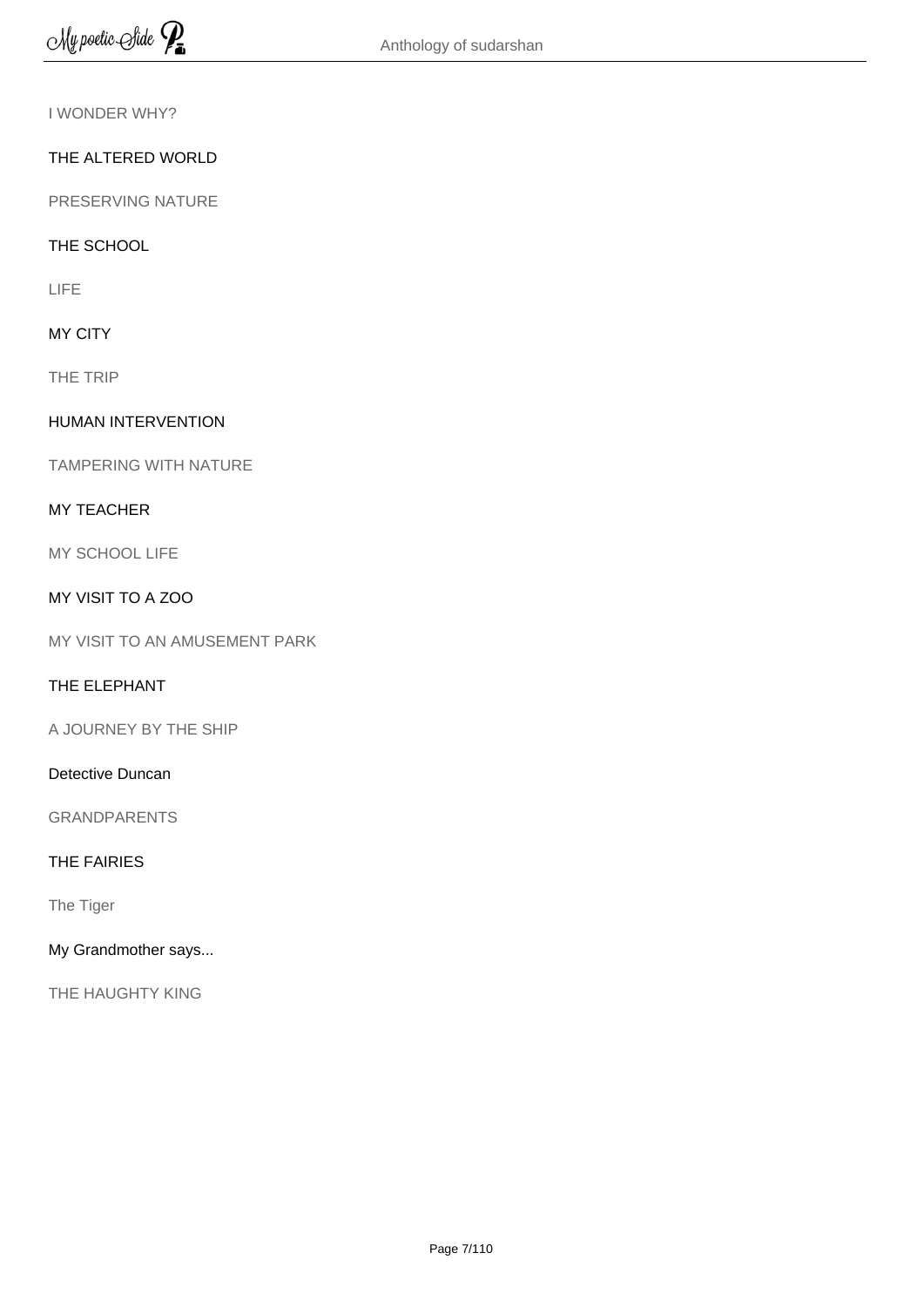### **THE TREE IN MY GARDEN**

I grew a tree long ago, It gives me a lot of fruits, you know, It gives me shade and happiness, indeed, And helps us a lot when we need. The birds build their nests, The tree is like their treasure chest, Squirrels love to play, And monkeys jump here all day. Children play around my tree, They pick the fruits from here for free, Once in a year there are beautiful flowers, In autumn they fall in a shower. The tree is there for almost thirteen years, As if it's attached to the soil without fears, That's my tree, I say, It will stand here all day. Whether day or night, The tree always stands upright, Rain and storm could not uproot the tree, That's my tree, I say, It will stand here all day.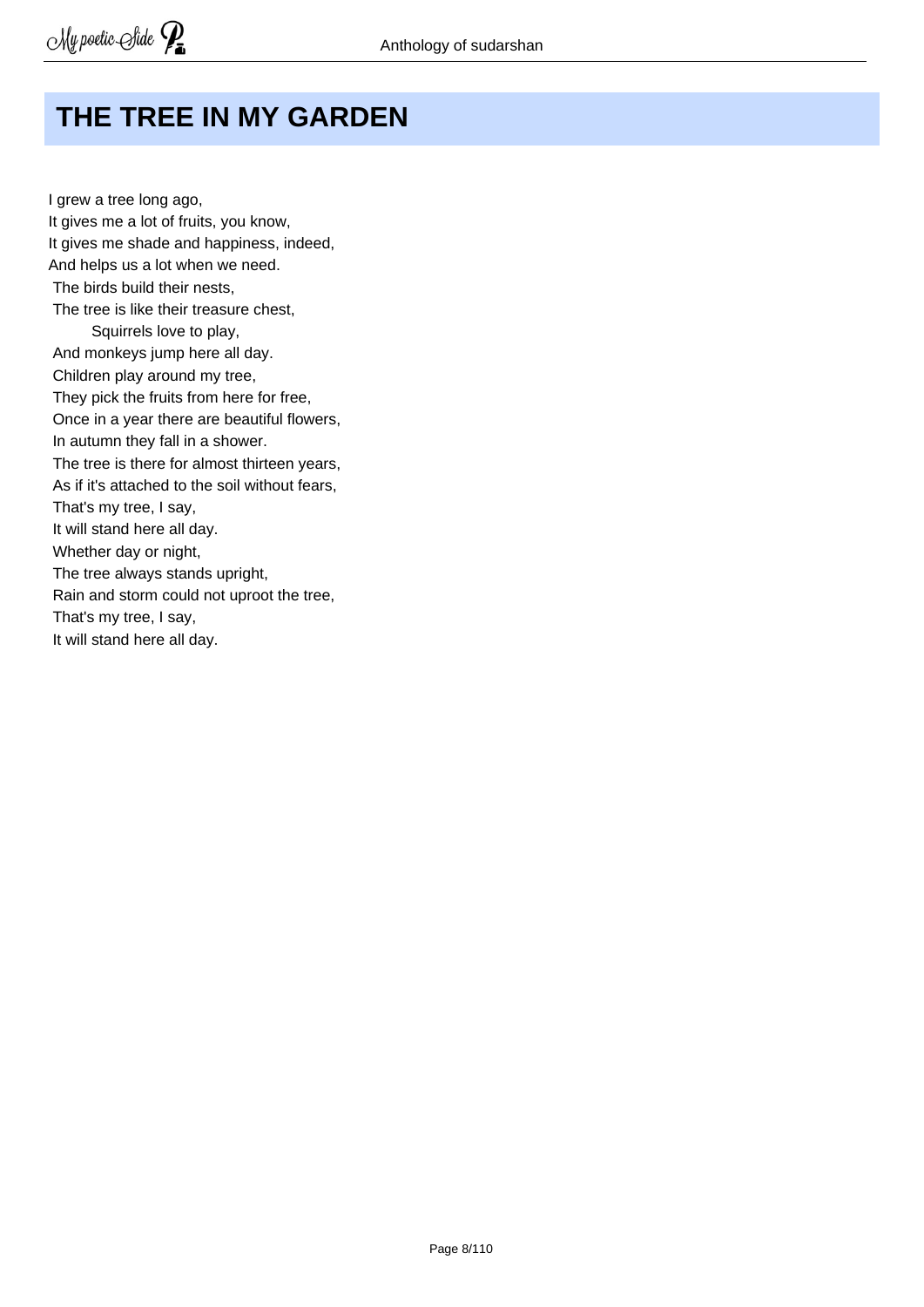### **My Dog's Road to Fame**

Bat was my dog's name, All he wanted was fame, and just fame, But there was a problem with him, The problem was that he was lame.

 I saw the problem, And I saw the pain, He was limping, All along the lane.

 I took the dog home, As he groaned, Fame, fame !, I could hear his voice, As the sadness on his face shone.

 All the way, I ran, I ran as fast as I could, Then I thought I missed, I missed something useful.

 I ran behind, and what I saw ! I saw a poster for a fashion show, for the lame Prize money of Rs 100000, And obviously,assured fame.

 I quickly put my name in it, And they told me the date, 'At sharp 6 :50, tomorrow you should be here, Please don't be late'

 I showed my dog the cat walk, I showed him how to wave, But all he did was, Just sit and gape.

 I sighed, and then went to rest, Thinking the dog wasn't at its best, Went to sleep, waiting for tomorrow, It wasn't a matter for sorrow.

 I woke up early next day, I saw the window, and a way, In which my dog, would sway, I ran along the way,

And found ourselves at the fashion show,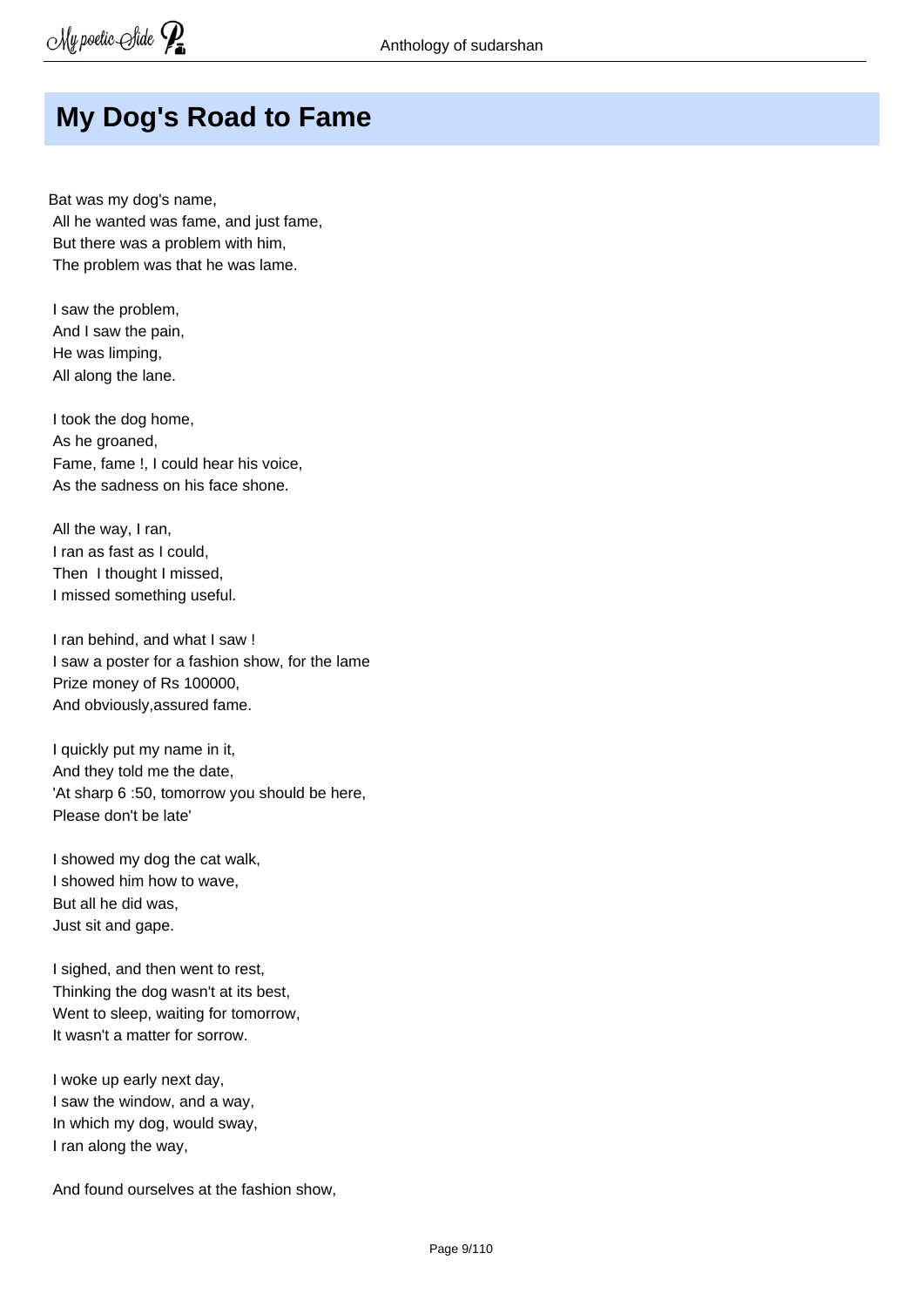My dog beside me, kept low, I saw the show had started, And my name was being called.

 I ran along with my dog, He also ran like a hog, It was misty, with a lot of fog, But when I saw besides me, Still I could see my dog.

 He danced on the stage, As if he was on a rage, A one-leg dance, as the judges called it, I thought was not a way of fame.

 But when the results came, I became lame, I saw my dog, Not 3rd, Not 2nd, In the 1 st place.

 I received the cash prize, And my dog got his fame, And he can't be called lame, He's a fun way of getting fame.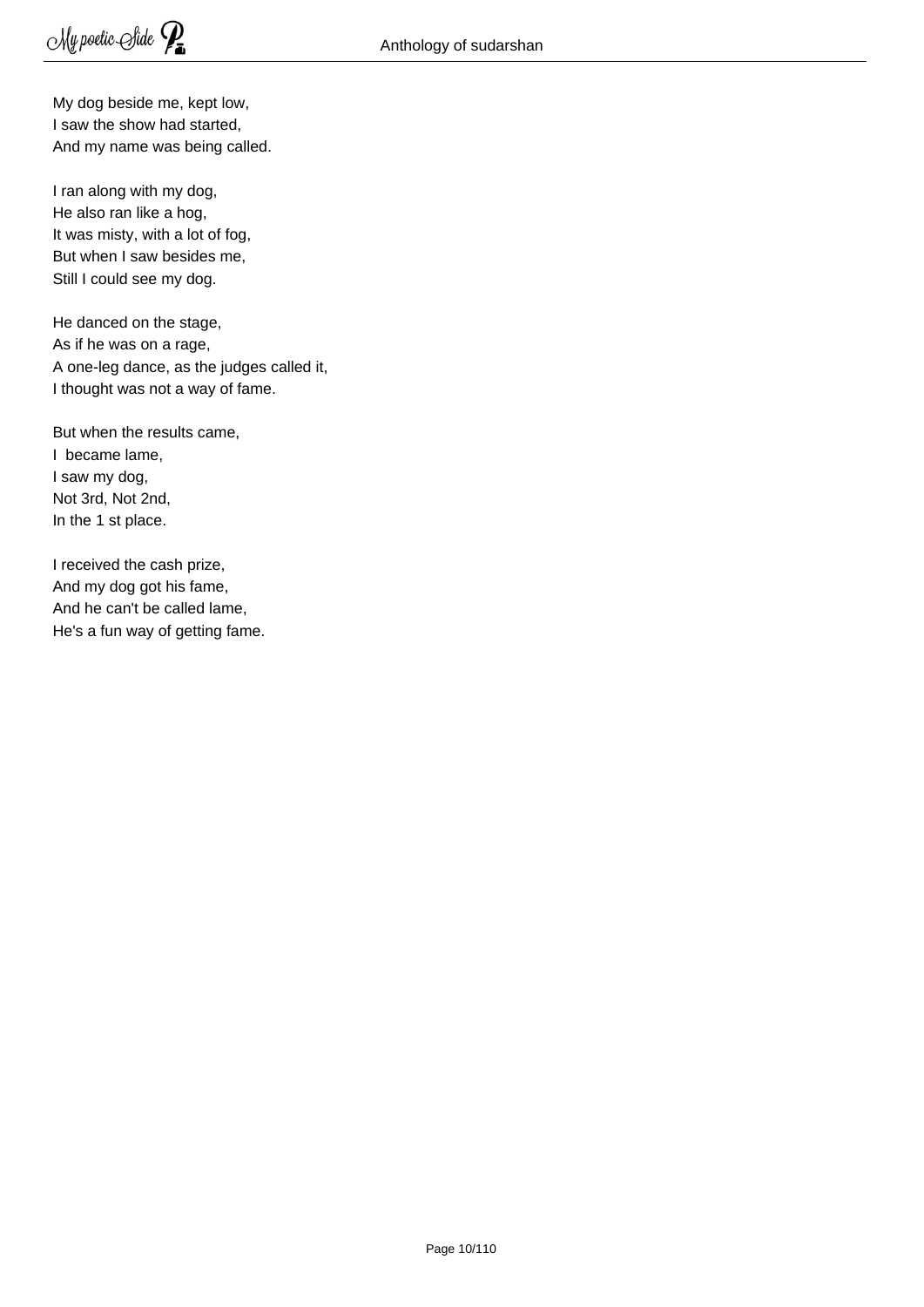# **OUT OF TIME**

He lifted his arms, "Mate soon!," he said As he locked his fingers Behind his head.

 He considered the move He was soon to make That would end the struggle. This victory he'd take.

 He arched his back, Took a satisfied breath, Then looked at me Like the spectre of death.

 An impish smile Stretched across his face, And his eyes rolled back In a pleased grimace.

 "My rook goes here And takes your queen, Then my knight jumps to Where your bishop has been."

 I studied the board. He was quite correct. His analysis clear. His calculations checked.

 I searched my brain For the right finesse A subtle move that would Display my best.

 Then my opponent spoke My time!Oh my time!! I pointed to his clock, "You're out of time."?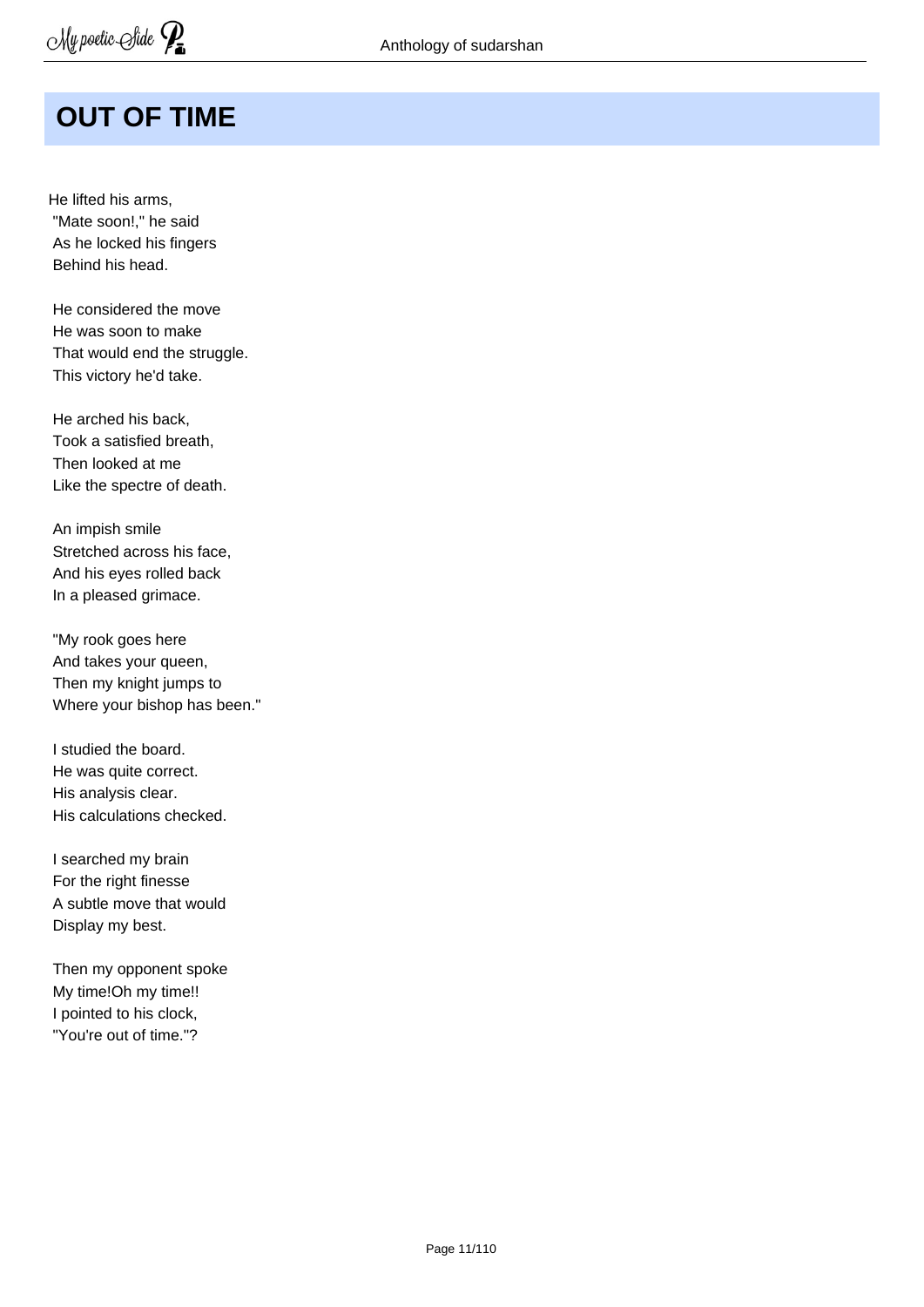### **Here are the Aliens!**

The aliens have landed! It's disgusting, but they're here. They piloted their flying saucer through our atmosphere.

They landed like a meteor engulfed in smoke and flame. Then out they climbed immersed in slime and burbled as they came.

Their hands are grey tentacles. Their heads are weird machines. Their bodies look like cauliflower and smell like dead sardines. Their blood is liquid helium. Their eyes are made of granite. Their breath exudes the stench of foods from some unearthly planet.

And if you want to see these sickly, unattractive creatures, you'll find them working in your school; they all got jobs as teachers!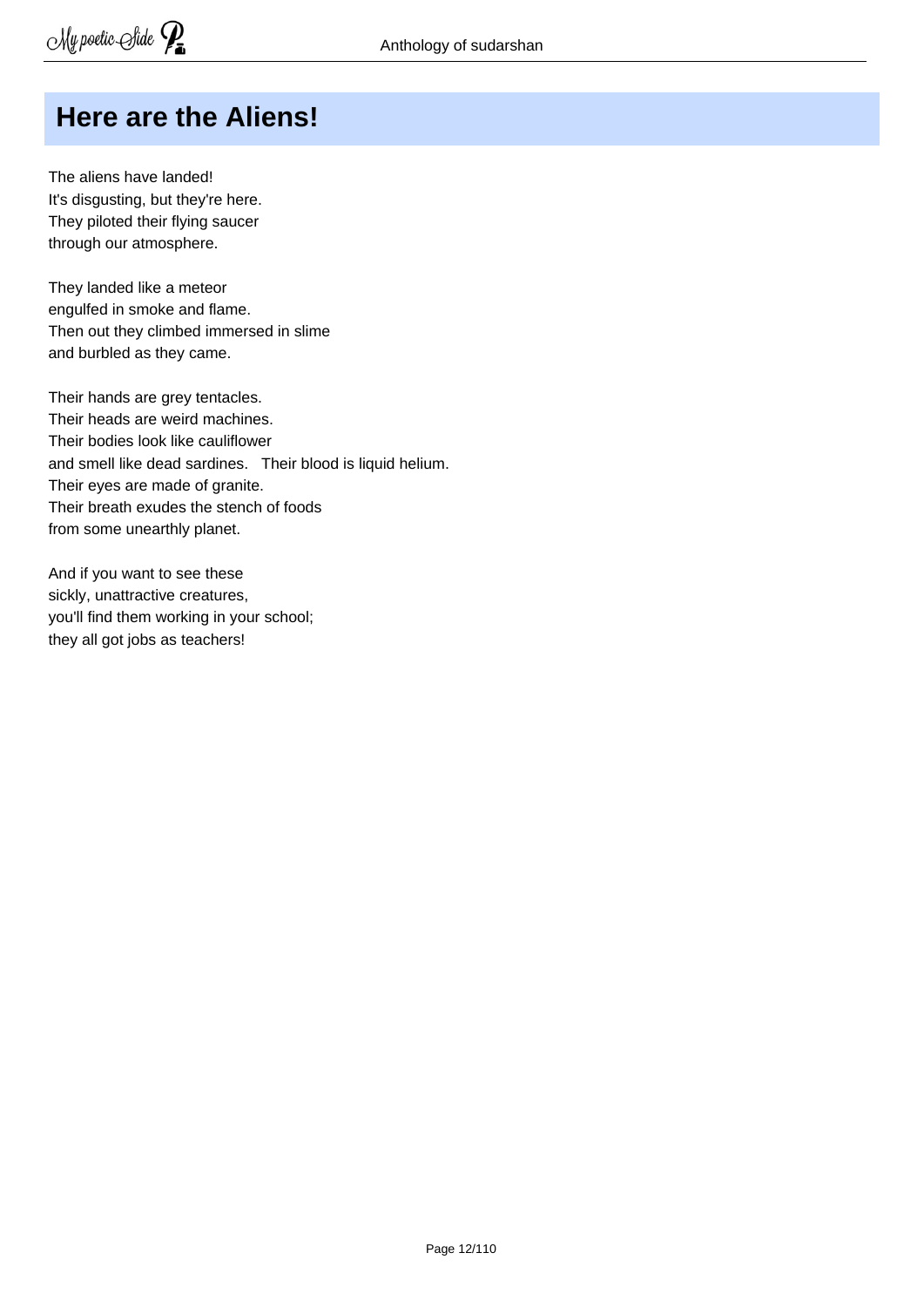### **BLIGHTY DOG**

A very strange creature, Is the blighty dog. It looks like a, Big and mighty hog! It has long-long ears And a more longer face! If you see his eyes, You would think it's in a haste! It doesn't eat pedigree, Nor other dog biscuits, What it eats is, My hard earned certificates!! If he eats any other thing, He falls in a fit, If you just scold him, He would cry as if hit! If you want this beast, Call me at my number, Otherwise, this beast will, Fall in a six-month slumber!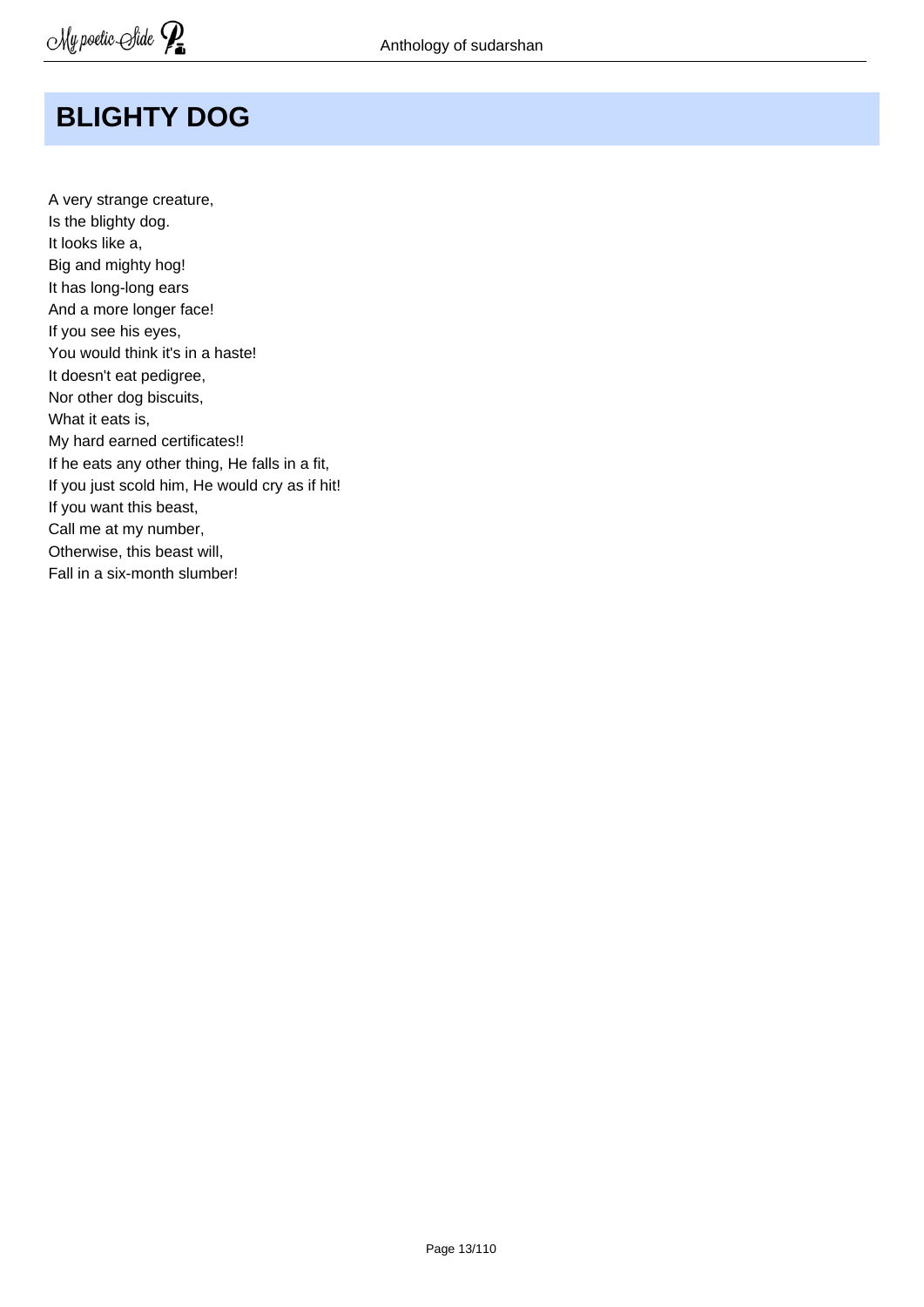# **ONCE I ......................**

Once I look in the night sky, I see the stars so high, I see them, so beautiful, With the beautiful moon they lie.

Once I look in the water, I see the baby fish inside falter, Some big fish act as the "halter", And run ahead of others.

Once I look at the ground on which I stand, I see the birds land, See the horizon, the sky and land, Go hand in hand.

Once I see the creatures on the land, And in the water, Some are cold blooded, Some are warm blooded.

Once I see the birds in the sky, Up above they fly, As if they have just got independence, Their flight is so high

So preserve this beautiful nature, With many beautiful creatures, Let them show their stint, And not be extinct.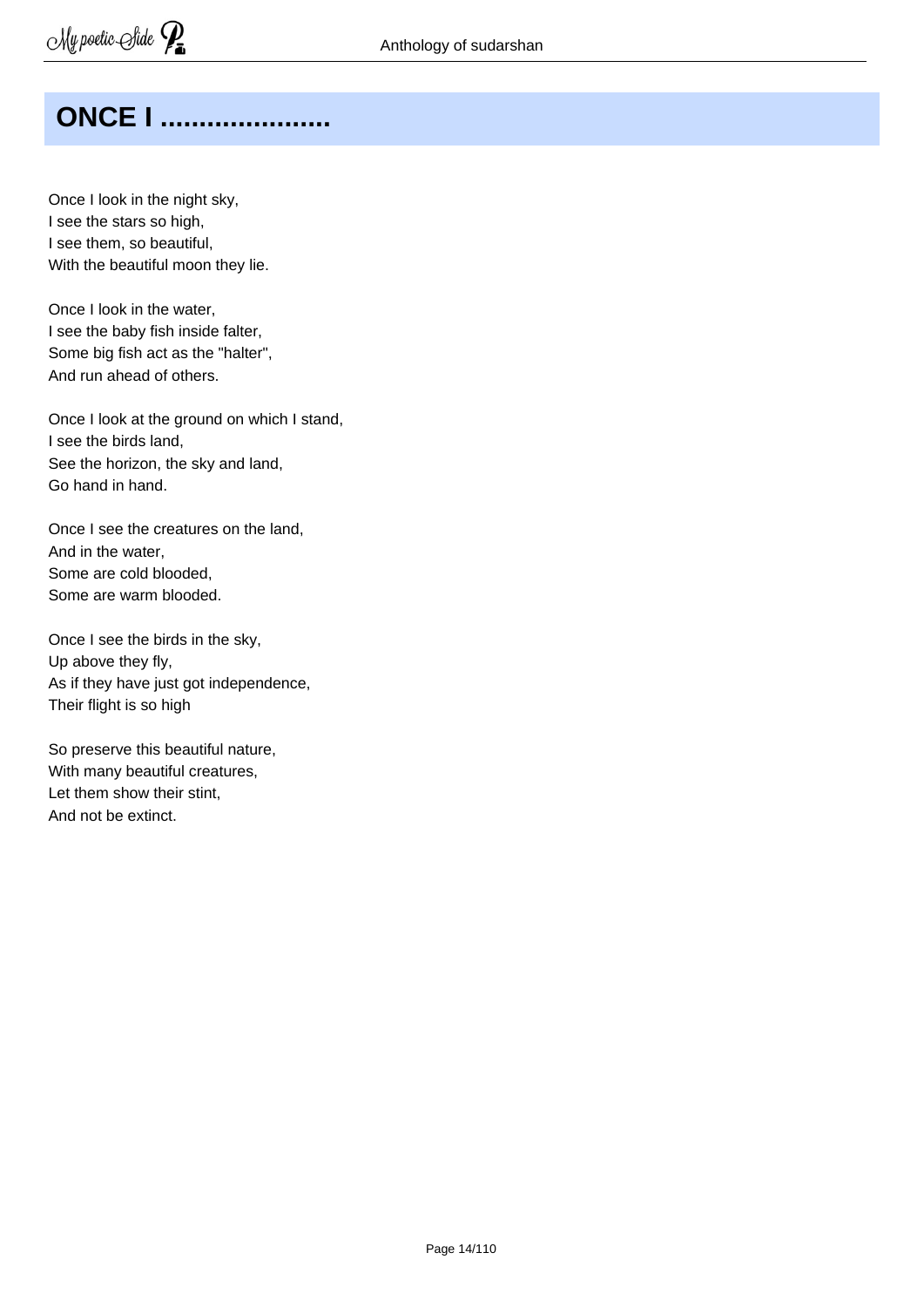### **SOCCER WORLDCUP**

The Football worldcup is on, The results change like a chameleon, Sometimes the best team lose and get out, Sometimes lower ranked teams get to shout. Some coaches get frustrated, Some are under rated, Some are involved in a heated exchange, Some are think they're totally cheated. Some players shock the coaches, Some coaches shock the players, Sometimes the referee gives a red card, Or sometimes a yellow card. Everyone loves soccer in Africa, Everyone uses vuvezelas, It disturbs the players a lot, More than the Jabulani ball. Some believe the "Hand Of GOD", Some believe their teams are the Lord, Some bet on their teams, And if the team loses, run away in fear!! All teams are equal here, All teams are feared, If your team finishes last, Don't say "Oh My Dear!"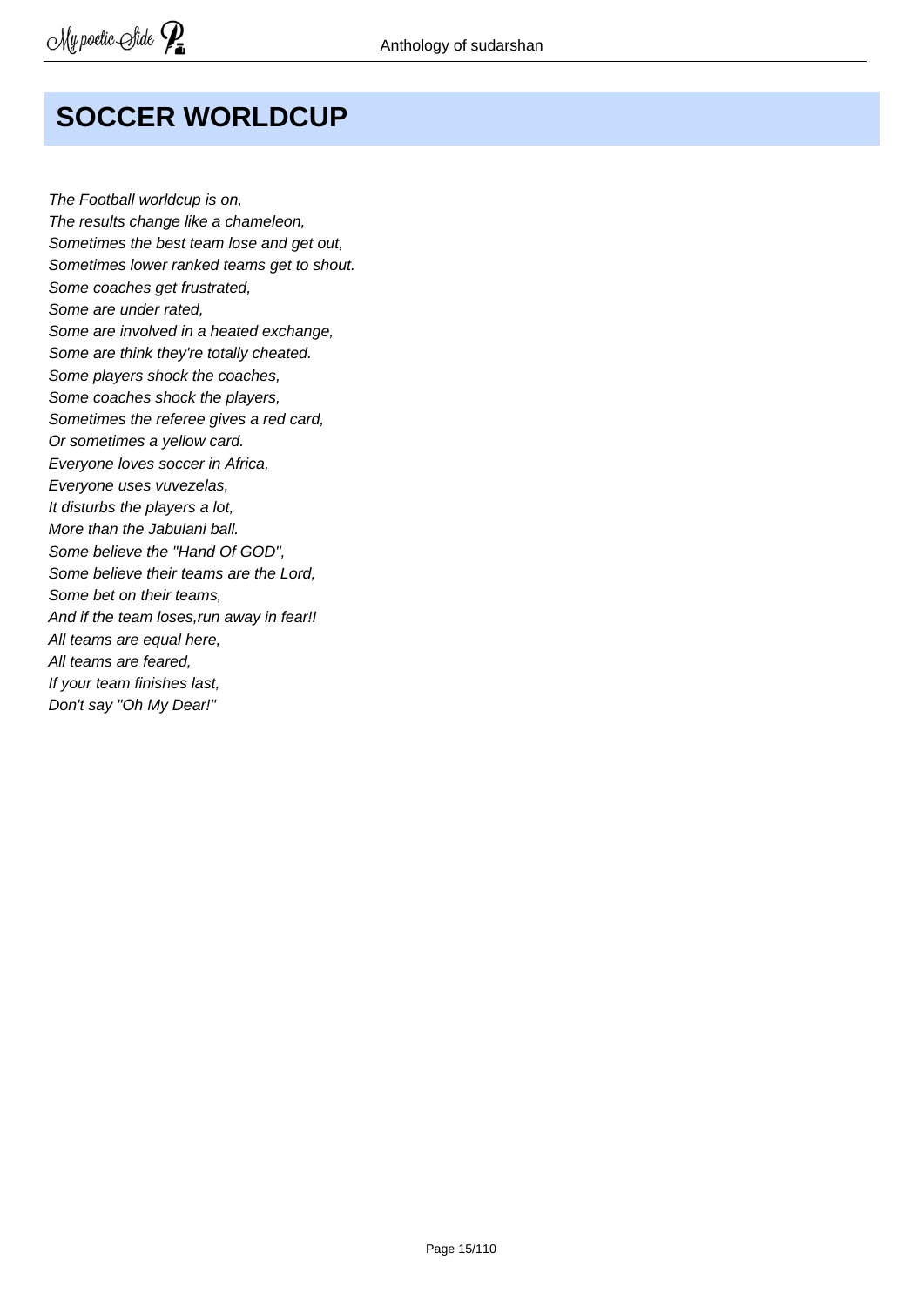# **THE RETURN OF THE WORLD CUP: MY DREAM**

MS Dhoni allots the fielders, It's the last over. Australia, the leaders, Need 6 runs of the last over.

 Dhoni is still nervous, To whom shall he give the ball? Harbhajan and Zaheer are injured, And Ashwin is not bowling well at all.

There comes the man, In the form of Tendulkar, Asks Dhoni for the ball, Says," I will bowl them all"

So the ball is given to Tendulkar, Oh ! how he spun the ball!, The first ball, Hussey is out! Australia is 6 wickets down.

Next comes Clarke, He is the man in form, All come and discuss here, How to get him out? The second ball is defended, And the third goes for a 4. Australia need 2 runs to win, The crowd is silent, and sounds as if a shore.

The next ball Clarke misses, "Just missed!", Dhoni announced, "The next ball he's out!" He shouts.

The next ball Clarke vies for a single, As the ball races towards the Long off. But Raina at midwicket, Won't let the ball go.

Last ball and 2 runs needed, Australia were in a lure, They had to go for it, Or they would lose for sure.

Tendulkar spun the ball sharply, From the end of the wicket to,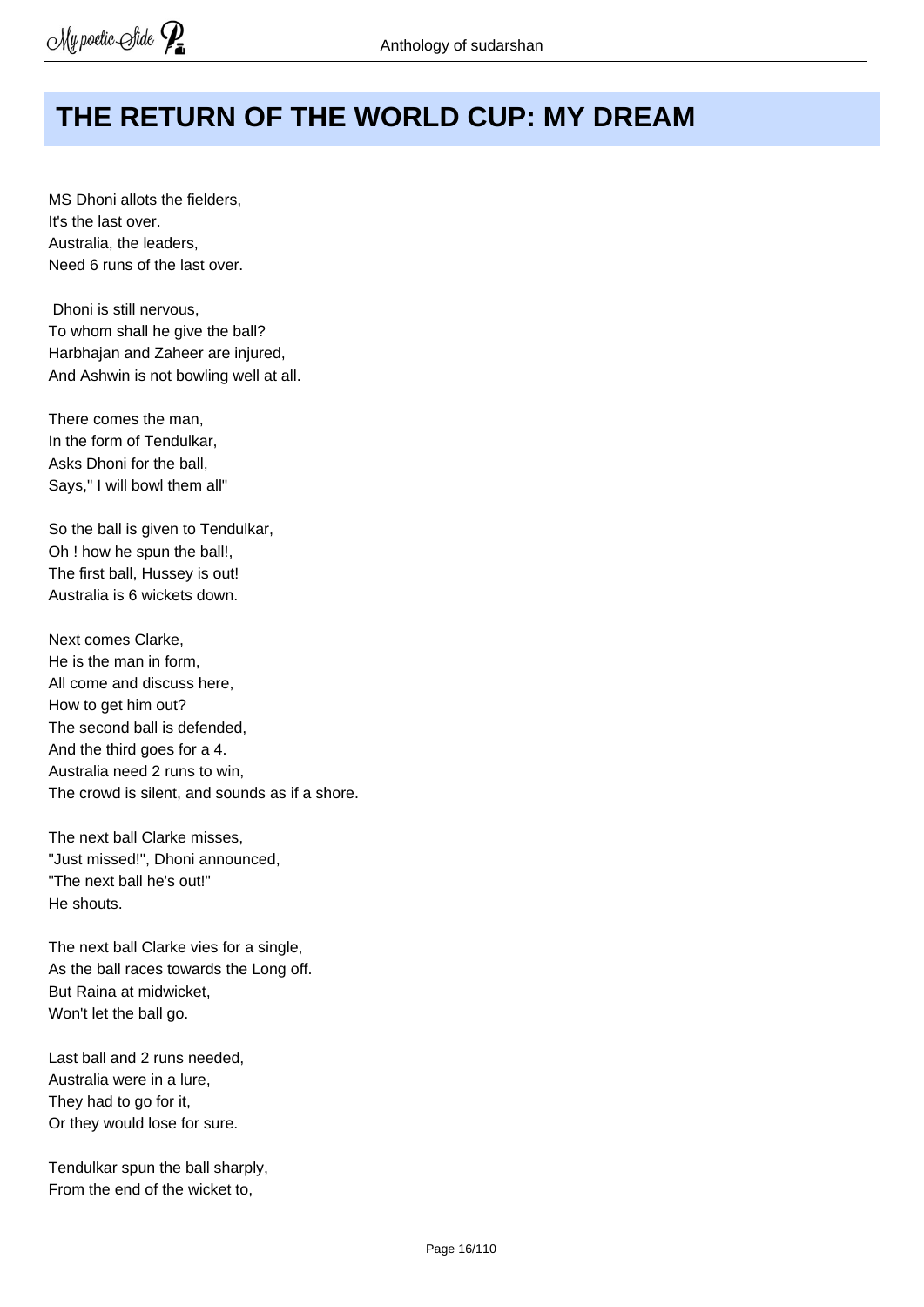The middle stump. But Clarke flicked it away, Oh! yes, he shouted as he went, For to the other end. But beautiful fielding, by Kohli, And what a throw!

Clarke is RUN OUT! He had fallen for the lure, All Indians celebrate, As they win their 2nd World Cup, for sure!!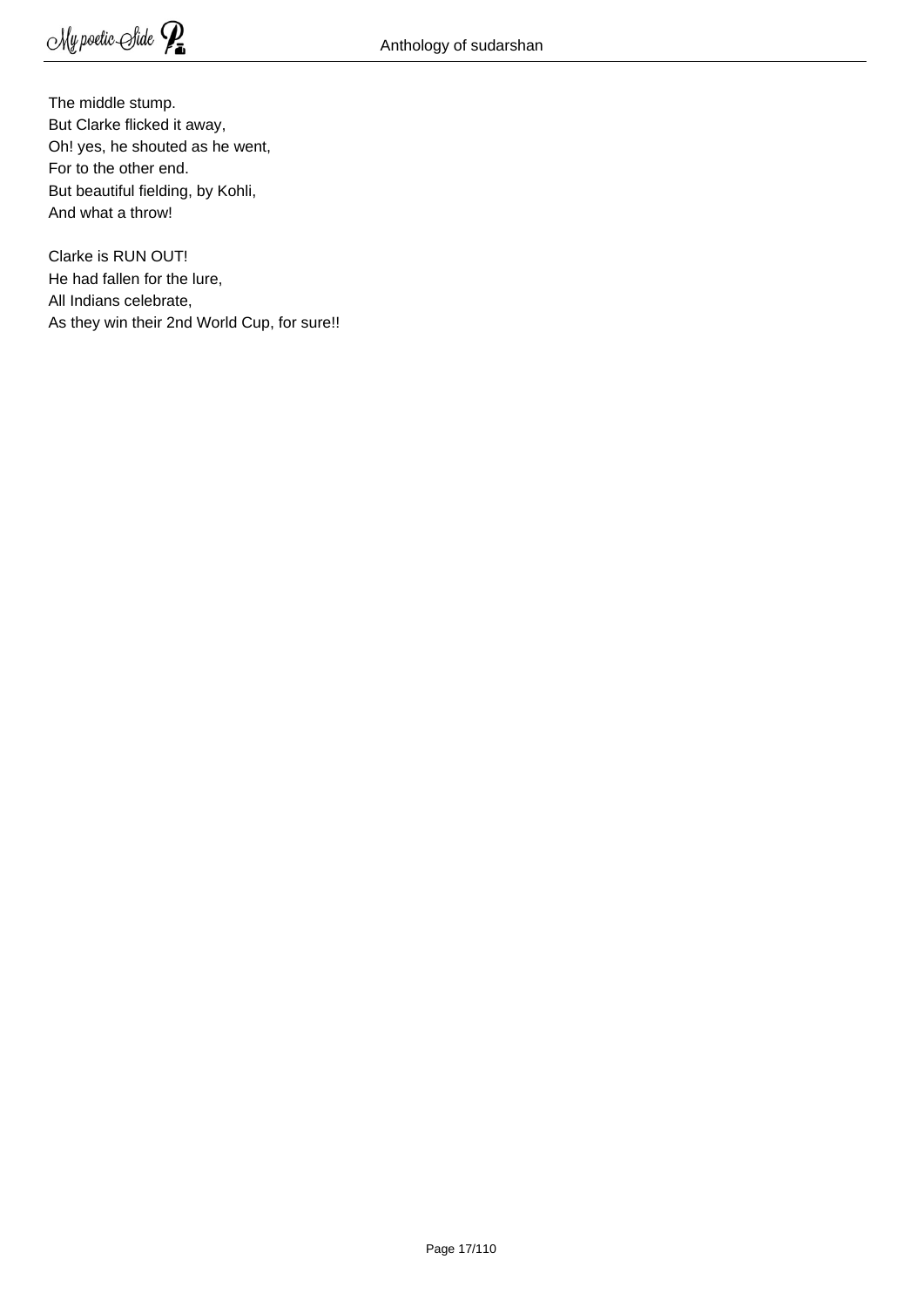### **The Republic Day Comes**

We Indians are very proud to celebrate Republic day, Protected by soldiers in the borders who never sway. Hear me, I just have a few things to say, Reading this you may decide your own way.

 Over the years that have past, '26th Jan is just another holiday', I thought. With the very recent wisdom I have got, I salute the leaders who had fought.

 I hear the media 'flash news' and end up in tears, 'Will there be more news on bomb blasts?, I fear. Horrible living in the midst of terrorism and war, Is this what the great Mahatma Gandhi dreamt for?

 Let's not watch the cricketers' zeroes, And stay away from the corruption bureaus. Our great Jawans have nothing but only sorrows, Let us bow our heads for those real life heroes.

 Pay your tax, be very brave, take the wise decision today, Don't you wish your children and grand children to happily play? We Indians are very proud to celebrate Republic day, Protected by soldiers in the borders who never sway.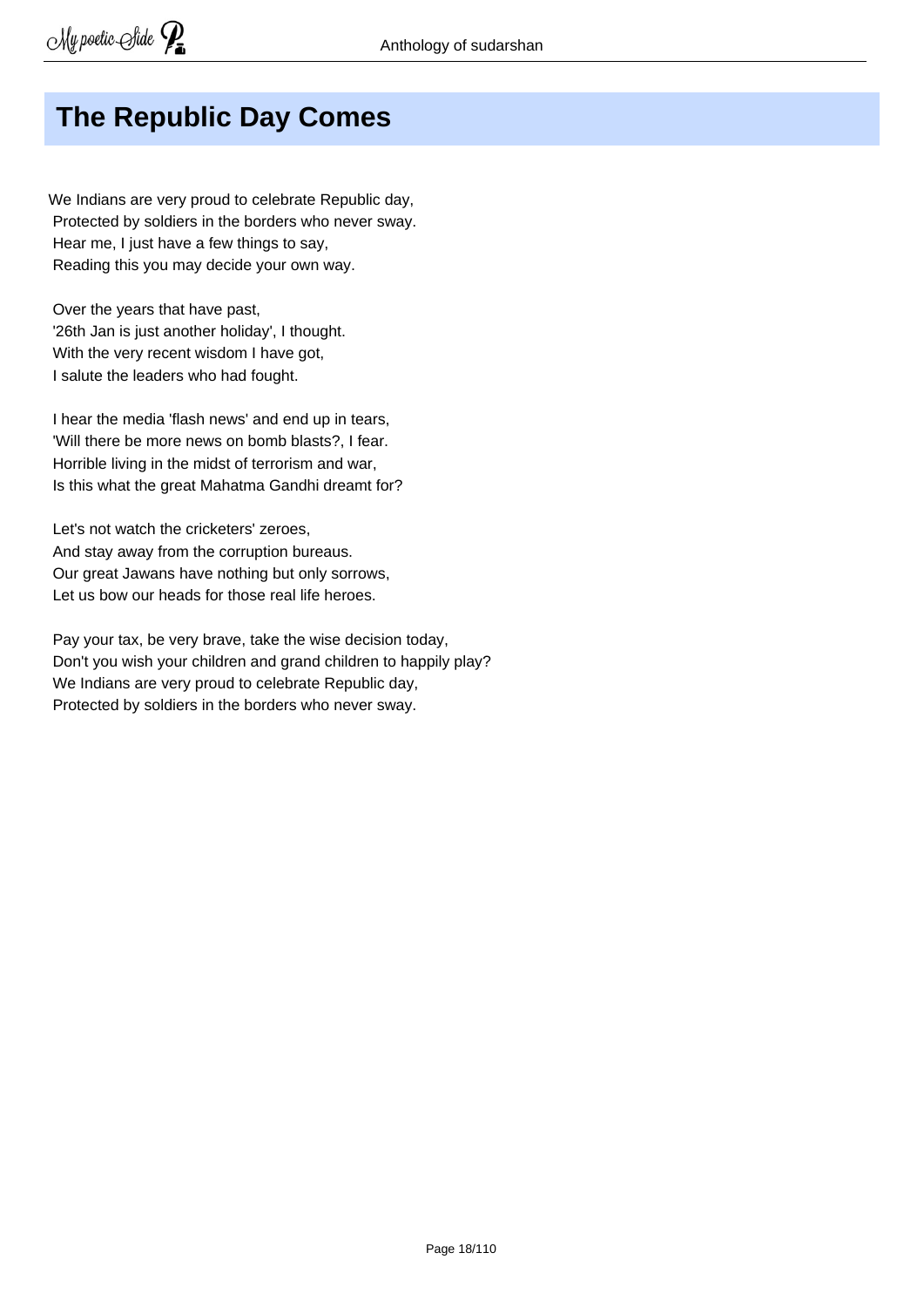### **The Girl who Boasted**

There was once a girl, Who boasted a lot, She boasted so much, That she made others brain rot.

 She said that she rowed down the Niagara falls, Or that she had been to the moon, She said that she had roamed the world in 3 days, Or that she had sung the best tune.

 She boasted so much, That her head became big, Bigger and bigger ,more bigger, She became like a tree from a mere twig!

 Her head became so big that she flew away, Away to England, towards Washington, Away to Australia, And then towards Nagasaki.

 But still she boasted about herself, She said she had sat on the top of the Eiffel Tower, And that she had uprooted the Red Fort, Her head became bigger, Bigger than a hot air balloon!

 So, she is still roaming in the air, Boasting of her "skills", If you see her anywhere near you, Just inform her parents, To bring her down they will arrange a crane. ?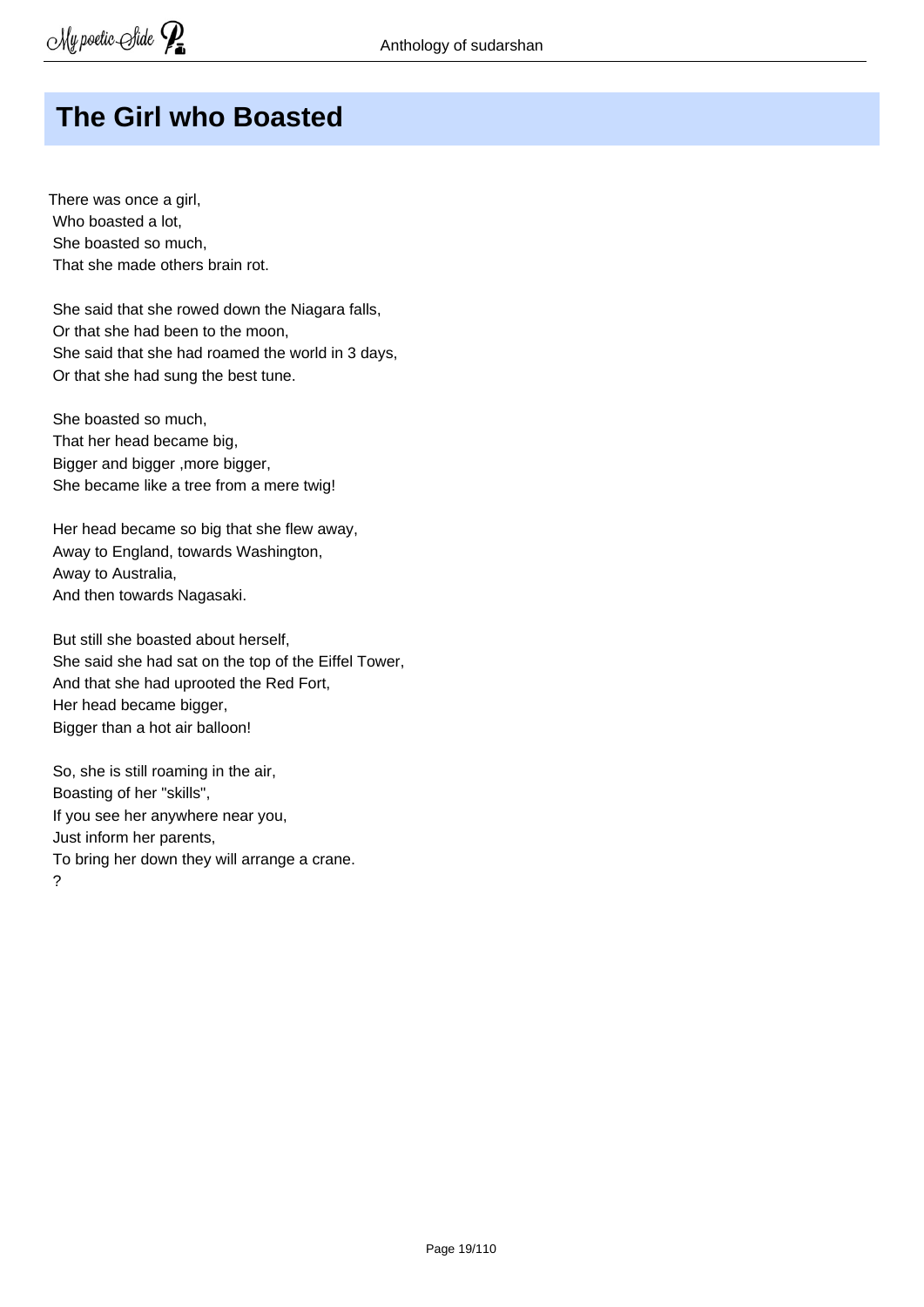# **THE WORLD OF TELEVISION THROUGH MY EYES**

You leave us with little vision, Oh yes, you're the Television, Day and night my eyes I strain, My parents say you are a pain.

All the time I squint and cry, Gazing hard with a big eye, Mother yells and father screams, But everything passes as if a dream.

I want to yell at you, oh TV, But what to do, you have my favorite, Channel V You have so many attractive ads, I can't stop seeing you, Oh TV.

But if you were not invented, It would have been better. I would write an objection to the inventor, To make you instead a computer.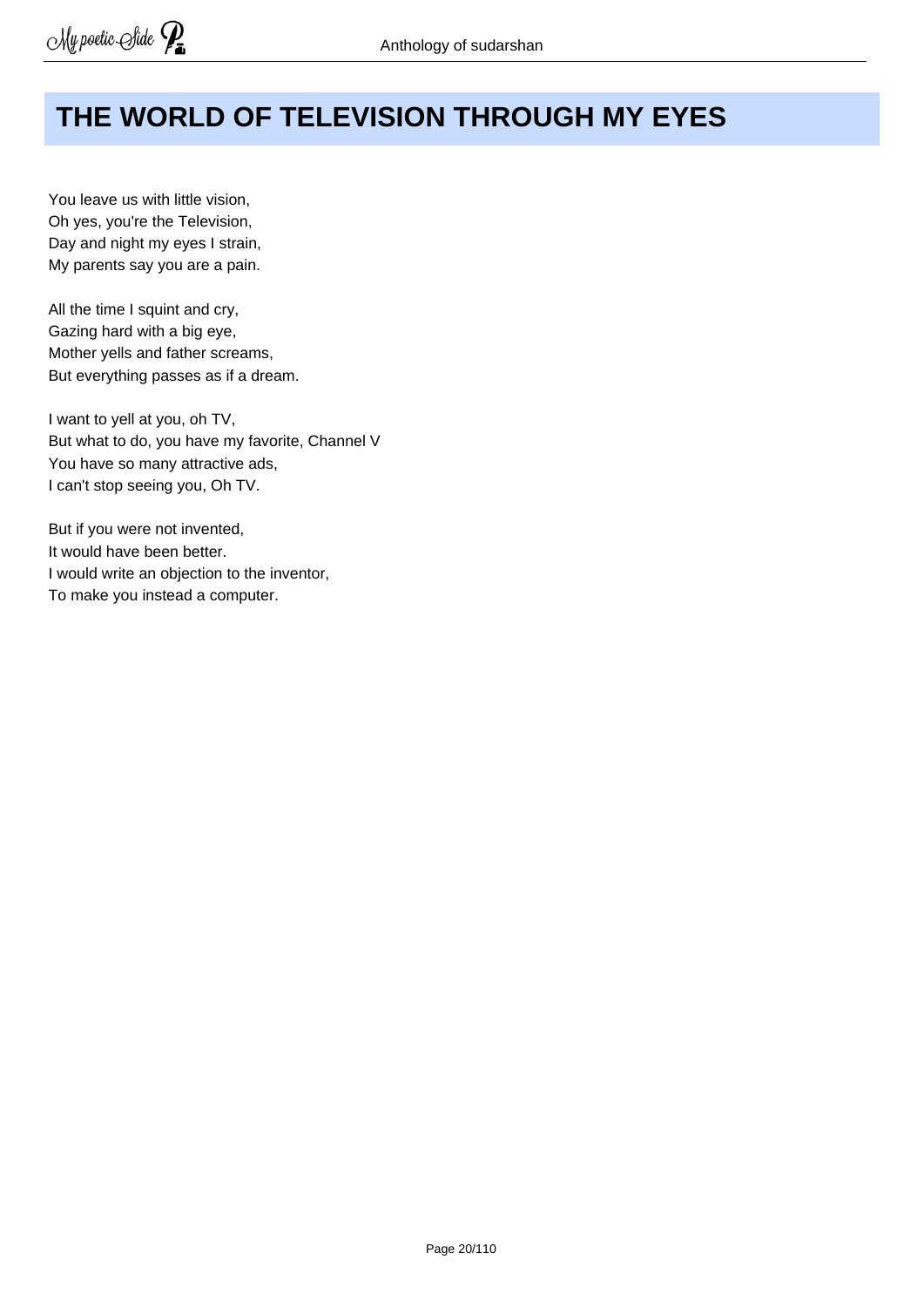# **ODE TO MY FATHER**

You may have thought I didn't see, Or that I hadn't heard, Life lessons that you taught to me, But I got every word.

Perhaps, you thought I missed it all, And that we'd grow apart, But Dad, I picked up everything, It's written on my heart.

Without you, Dad, I wouldn't be The personality I am today, You built a strong foundation No one can take away.

I've grown up with your values, And I'm very glad I did, So here's to you, dear father, From your forever grateful son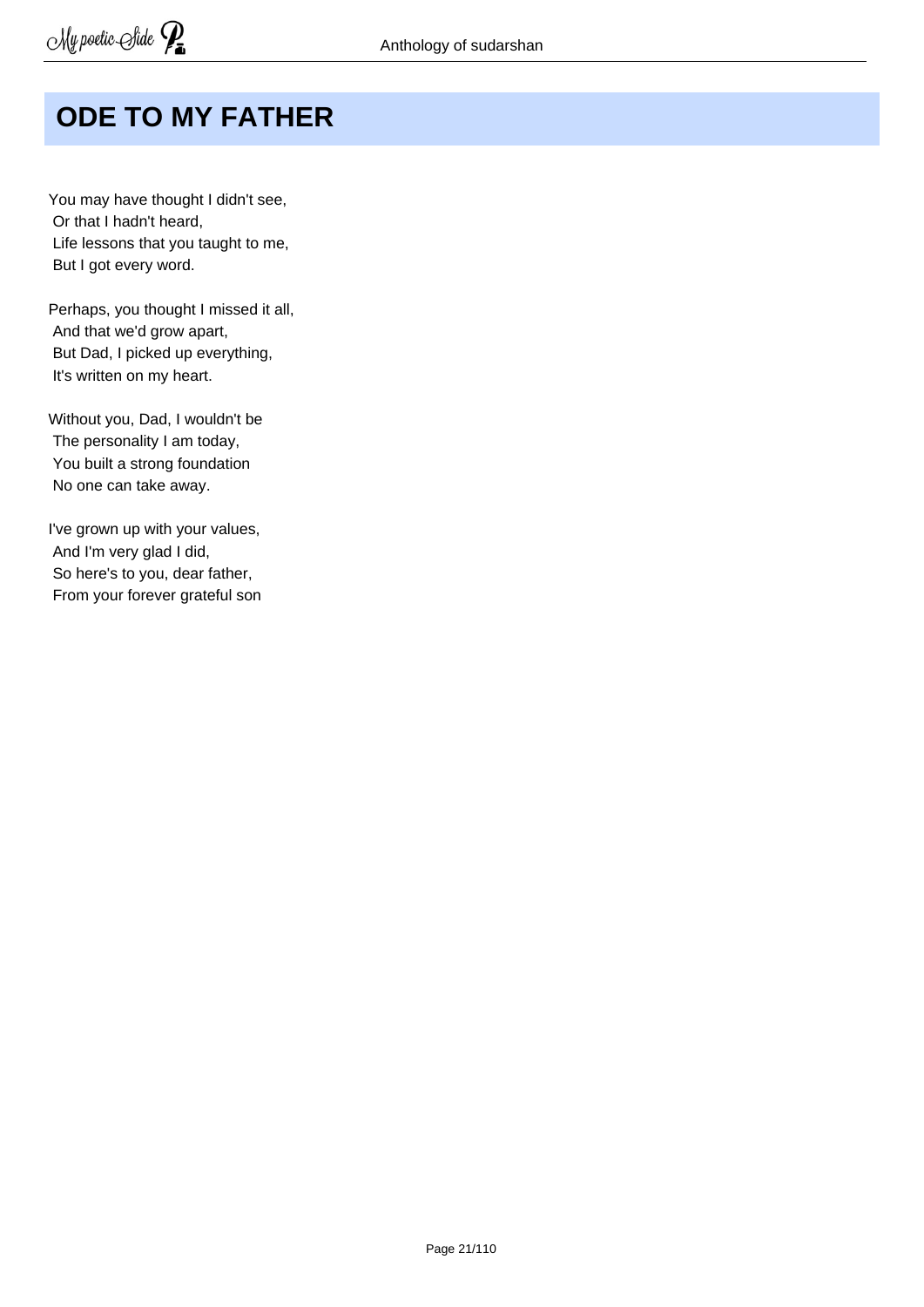# **ODE TO MY MOTHER**

For all the things I didn't say, About how I felt along the way, For the love you gave and the work you've done, Here's appreciation from your admiring son. You cared for me as a little tot when all I did was cry a lot. And as I grew your work did too-- I ran and fell and got black and blue. I grew some more and it didn't stop; Now you had to become a Scientific Officer, To worry about mistakes I'd make; You kept me in line for my own sake. I got older, and the story repeated; You were always there whenever I needed. You guided me and wished me the best; I became wiser and knew I was blessed. So, for all the times I didn't say, The love I felt for you each day, Mom, read this so you can always see Just how much you mean to me. Mom, Thanks for everything! ?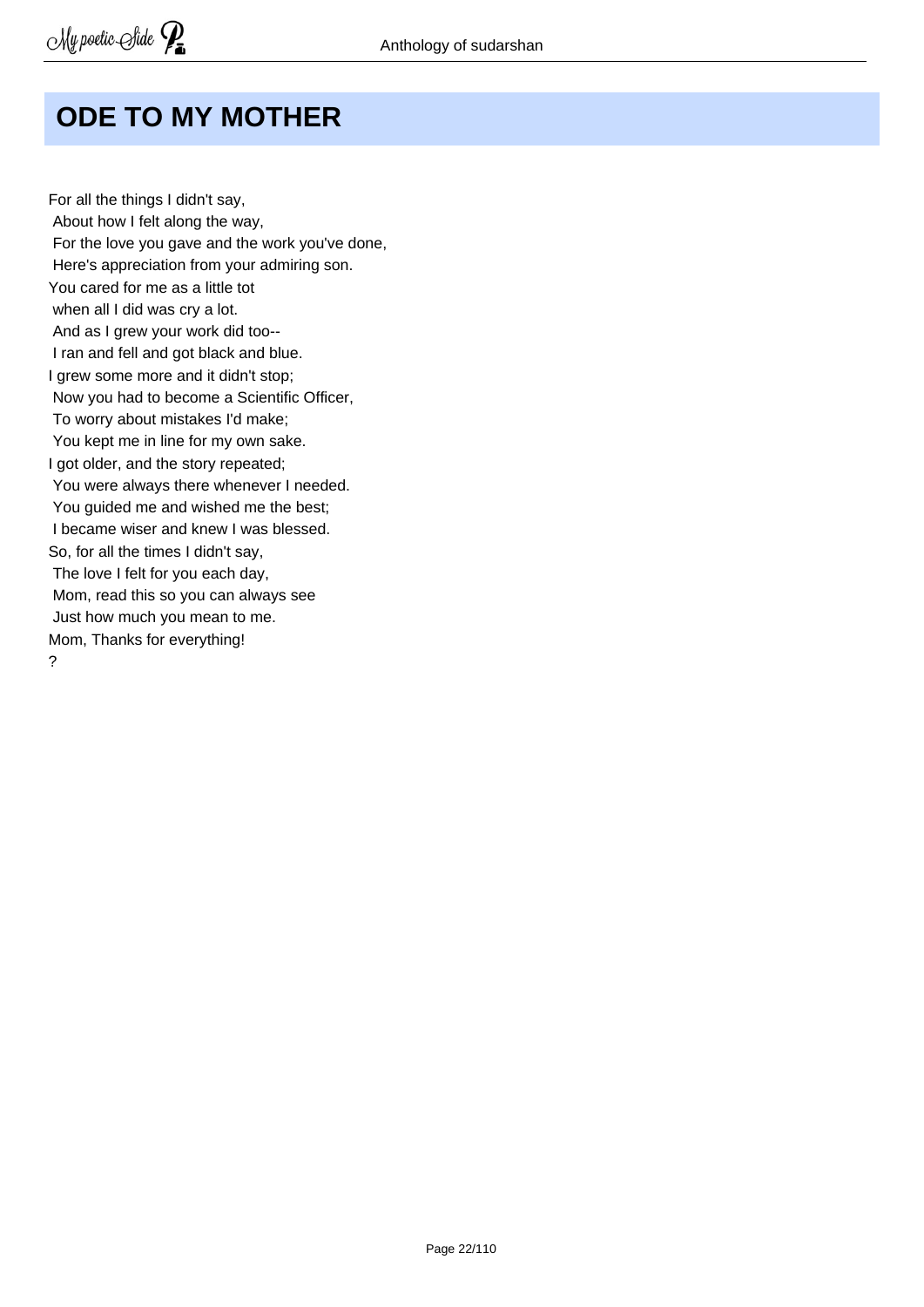# **GETTTING UP LATE**

I GOT UP LATE FOR SCHOOL TODAY, I QUICKLY THREW BOOKS IN MY BAG, MY PENS, MY LUNCH AND SWIMMING SHORTS, GRABBED MY COAT FROM THE CUPBOARD.

 I BELTED OUT OF THE FRONT DOOR, SPUN ROUND AND SWUNG IT SHUT, SAW THE BUS WAS WAITING FOR ME, I FELT I HAD TO RUN!

 I CLIMBED ABOARD AND THEN FROZE STILL, AND KNEW THAT THINGS WEREN'T RIGHT! MY FRIENDS FELL DOWN IN FITS OF FUN, AND POINTED OUT WITH DELIGHT!

 I REALIZED I FORGOT TO CHANGE, MY UNIFORM, MY BLUE UNIFORM, MY FACE WENT RED ON SEEING THIS, NOW, I NEVER WAKE UP LATE AGAIN

?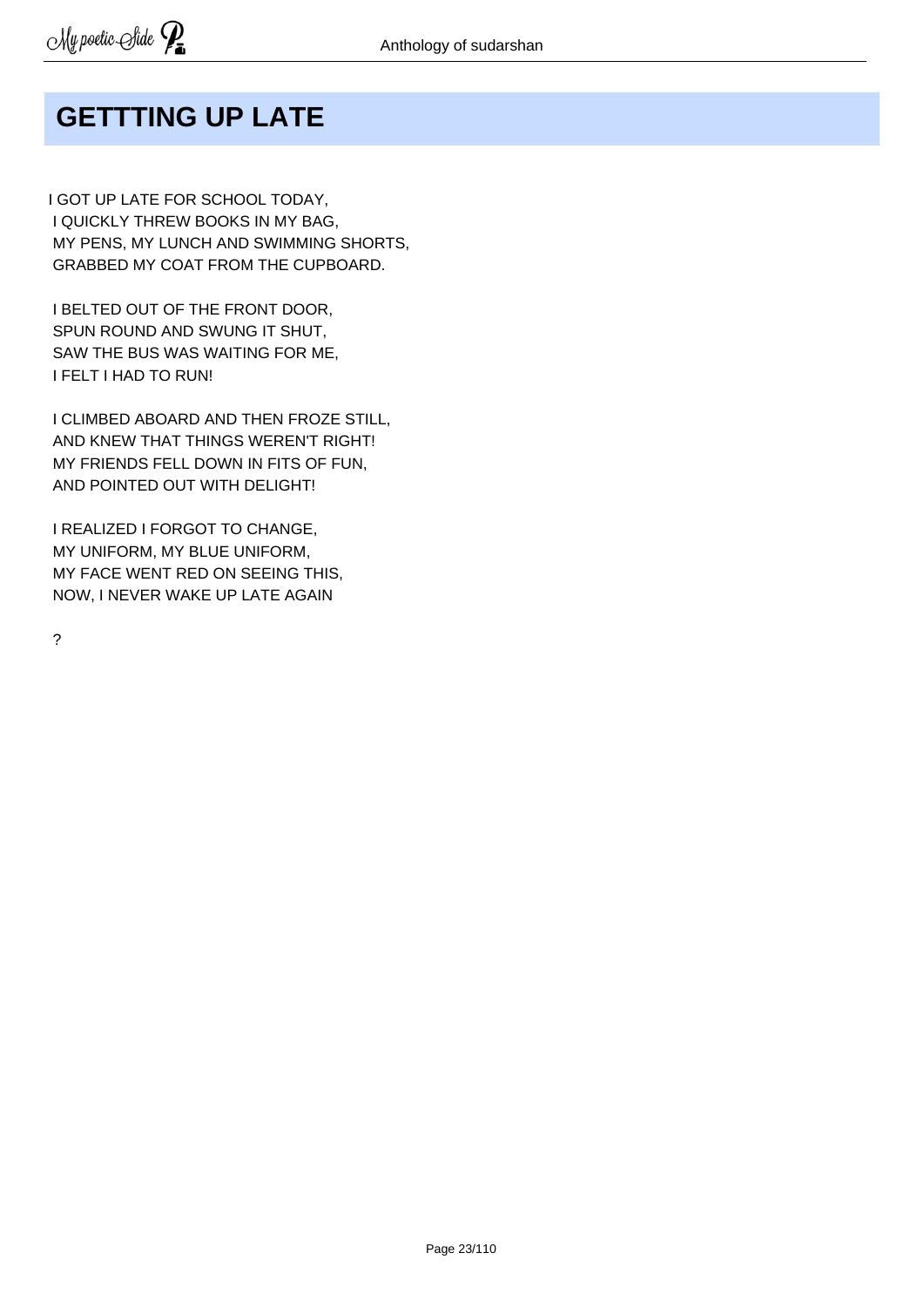### **THE COMPETITION**

There came the flower queen, Waving her hand to the applause, The Rose and Lily were waiting, To be the next queen at last!

 When the flowers knew, There started a fight, A rampage over the Red Rose and The Lily, behold.

 The queen got confused, As both the flowers were, One above the other.

 Then came Goddess Love, Wanting a flower for her garden, Again Rose and Lily approached, And again there was a fight in Love's den.

 Love said," I want red", So Rose approached, Love said," I want white", So the Lily approached.

 Then the queen asked love, "Which colour do you want, please do confirm, On that basis, I will choose my queen of the abode" Love said, "I want both"

 Now more confusion approached, Until Lotus came, Lotus had red and white, And a peaceful way.

Lotus was made the queen, At last the fight was over, Neither Rose ,nor the Lily, The confusion was over.

This tells us, Not to be proud, Like the Lily or the Rose, But be peaceful, be right, And success will come behind you like a cloud.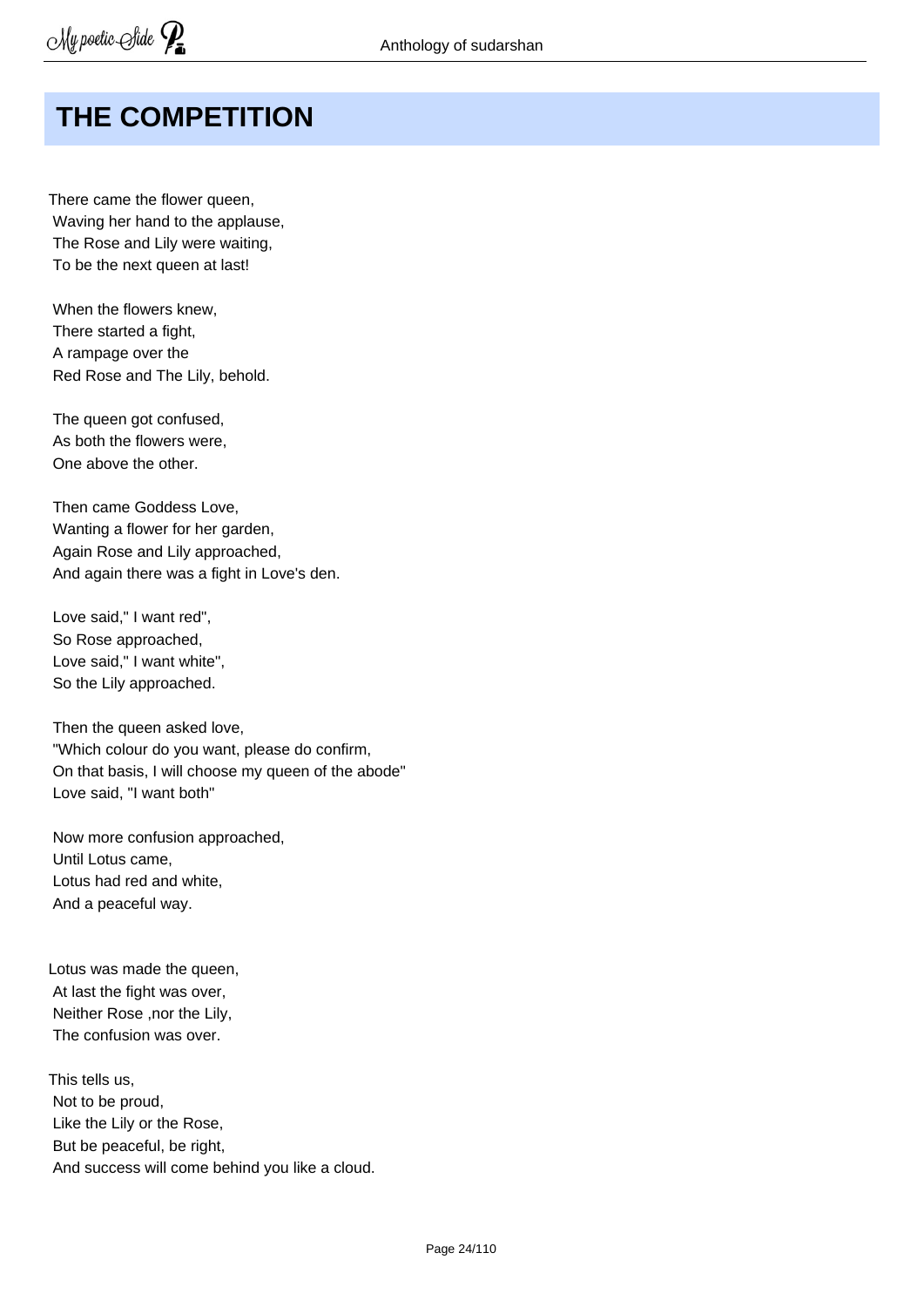### **HAPPINESS**

The sun is shining, The skies are clear, Everything is close, Everything that I hold is dear, Fears are long gone, At last the darkness has banished, I realized the light has always shone And will never be gone, The good deeds I now do, Are for the goodness that had vanished, And I have returned anew. And I thank the Gods, For after all, Happiness is never small, The world is fair, And is surely worth a share!!!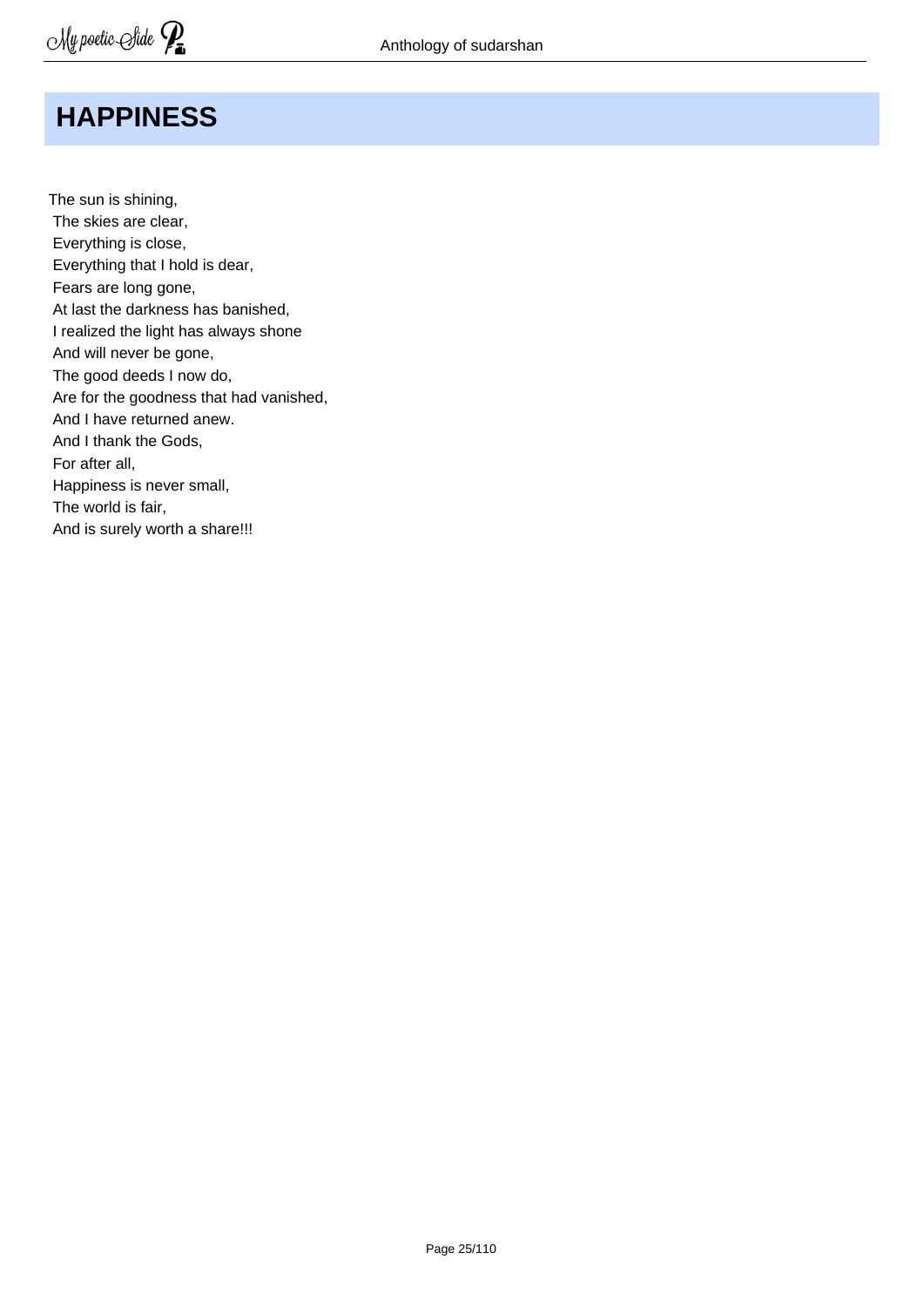# **NATURE'S GREATNESS**

Nature is beautiful, Nature is fun, Love it or hate it, Nature is something to love, Nature is god's gift to us

 Nature protects the ozone, Nature has a green hue, Nature reduces pollution, Nature keeps the sky blue

 Nature is affected by plastics, Plastics we shouldn't throw, Chemicals affect the nature, Don't let the chemicals affect the growth

We should fall in love with nature as Nature waters and feeds us. God gave us nature, We cant live with out it, Nature makes us.

Nature is beautiful, Nature is about the earth, The flowers, fruits, seeds & weeds, the surroundings It is contained in everything around us Come and enjoy and be with the nature.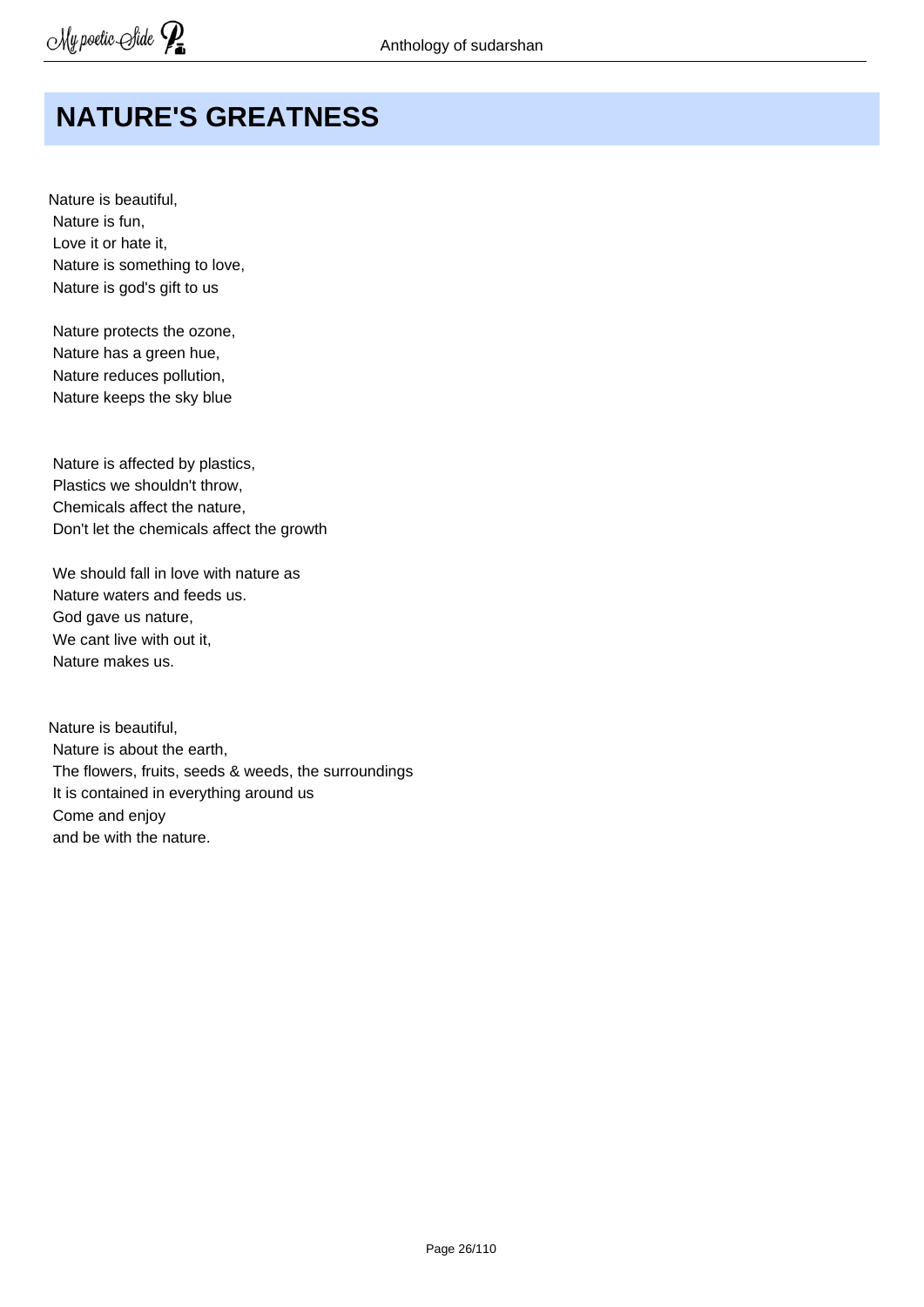### **PLANTS**

There are different plants in the world, Some live in hot and some in cold climate. The main plants are autotrophs,, Also known as "Green Plants" Make food through photosynthesis, By CO2, H2O, sunlight & chlorophyll Store the food as starch, The leaves are part, Which make the food Minerals come from the root, The stem passes this to other parts of the plant, And the leaf stores the left food.

 Often plants are saprophytes, Which get nutrients from dead and decaying organisms, Mushroom and fungi are examples of this, When you leave a bread in open you will see these

 Some plants are parasites, Which take nutrients from other plants, Some take away all the energy And others take only some of it.

 Some are insectivorous Obtaining minerals from insects, Trapping the insects, Eating them and getting relief

 This is the world of plants, Very huge and vast, Some people destroy, Some people save it as if their heart.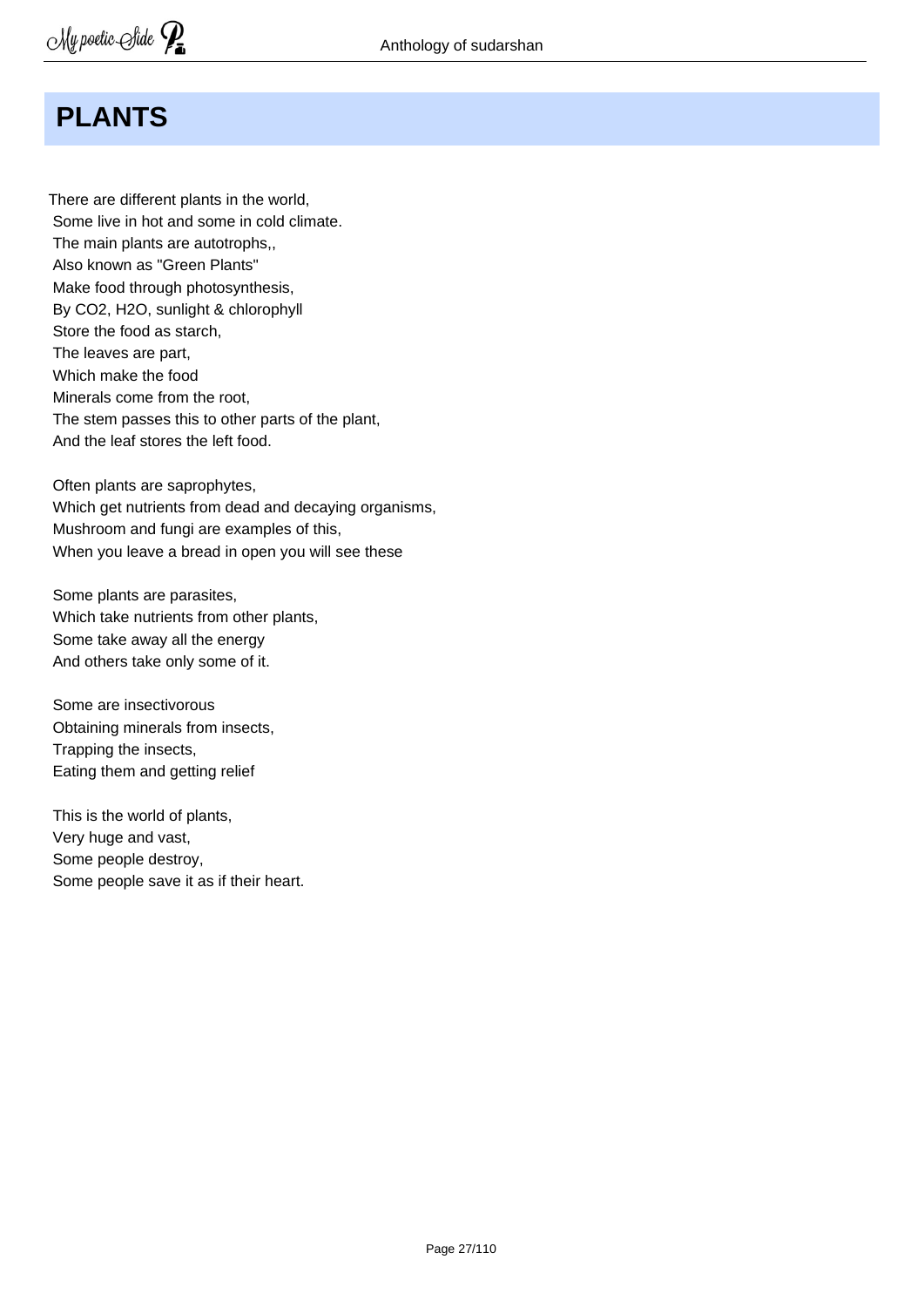### **In Search of A pen**

There was once a hen, Who lived near a fountain. What she liked most was, A blue colour gel pen!

She asked for a gel pen from the farmer, He didn't have even one! She asked for a gel pen from the engineer, He said "I have none!"

Then she asked the jeweler, The hen had heard he had tons. All he had was numerous jewels, Pens were with the jeweler's Sons!!

Then she went to the cobbler, And asked if he had one pen, He said he had none, But the carpenter will make you ten!

She went to the carpenter, He said he will make a pen, The hen was excited, But all the carpenter did was to make a fence for the hen!

Then at last the hen, Went to the jeweler's sons, They did give her a pen, With a lot of buns! ?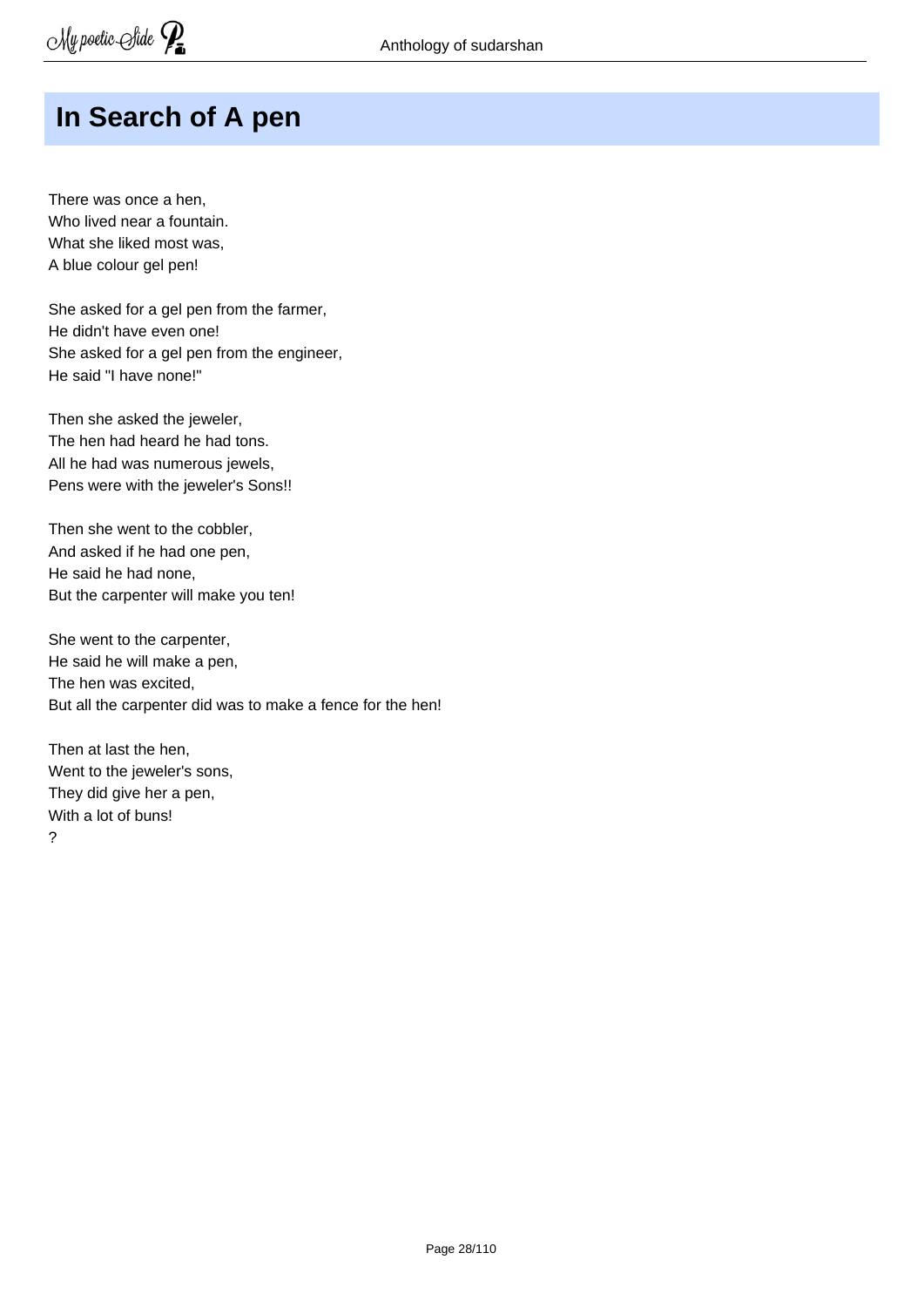# **THE ELECTION**

Once upon a time, There was great fight, On who will become, The king of the jungle.

There was a great competition, Between the birds and the animals, To decide who will become, The undisputed king of the jungle.

There was a rumble, And a roar, Out came the former king, The lion with a beautiful ring.

The eagle showed his stunts, The tiger showed his roar, There was a grumble from the boar, And more grumbles from the jungle shore.

The lion saw all this, And said"I want someone, Who would work for all, Not for his greed"

All became silent, Not even one said yes, The lion sighed and said, I'll be the king again"

From then on, The lion has been the king, Undisputed and fair, No one opposed him from then on.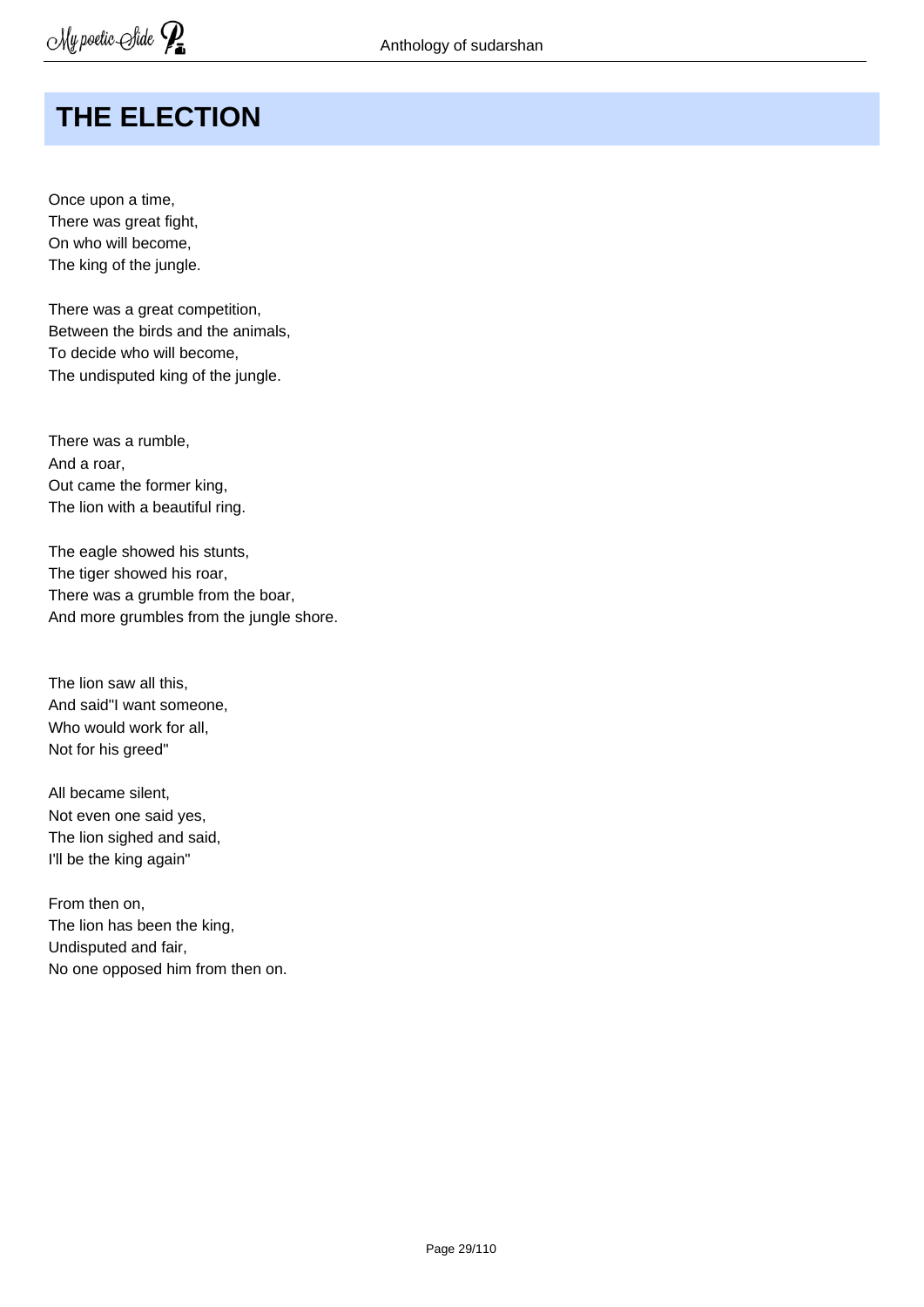# **NATURE?S POWER**

Nature is beautiful, Nature is fun, Love it or hate it, Nature is something to love, Nature is god's gift to us

 Nature protects the ozone, Nature has a green hue, Nature reduces pollution, Nature keeps the sky blue

 Nature is affected by plastics, Plastics we shouldn't throw, Chemicals affect the nature, Don't let the chemicals affect the growth

We should fall in love with nature as Nature waters and feeds us. God gave us nature, We cant live with out it, Nature makes us.

 Nature is beautiful, Nature is about the earth, The flowers, fruits, seeds & weeds, the surroundings It is contained in everything around us, Come and enjoy, And be with the nature.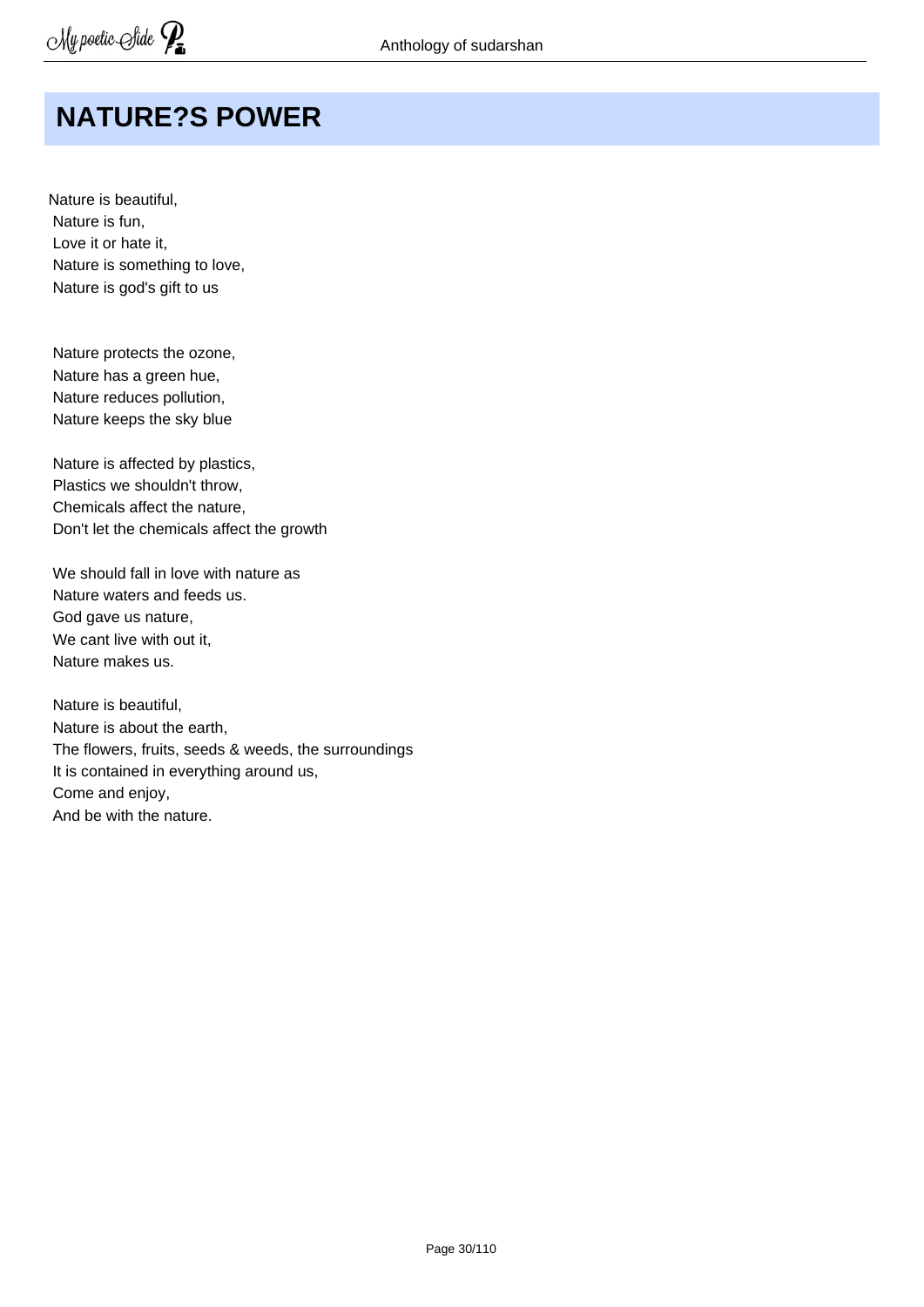### **The Dangerous Dino**

Sam was very nervous, He was appointed at the beach, As a lifeguard present at the beach, He had to help people out of reach.

 There was a rumor of the beach, That there lived a Dino near the beach, He eats up all the people who came near him, And sucked all the blood like a leech!

 Sam became frightened when he heard this, He started panicking a lot, And suddenly he felt that, His body was becoming hot!

 He saw that the Dino, Was floating in the water, He shouted, "DINO! DINO! RUN AWAY!", And his teeth began to chatter.

 Then suddenly his Senior came, And asked about the Dino, He showed the brown figure in the water, Which was shaped like a rhino.

 His Senior went there, And showed him the piece of log, He laughed out as much as he could, The log looked like Dino in the fog!

 From then on Sam gets angry, Whenever he hears the word "DINO" And his seniors tease him and say, "The One who saw the log as the Dino!"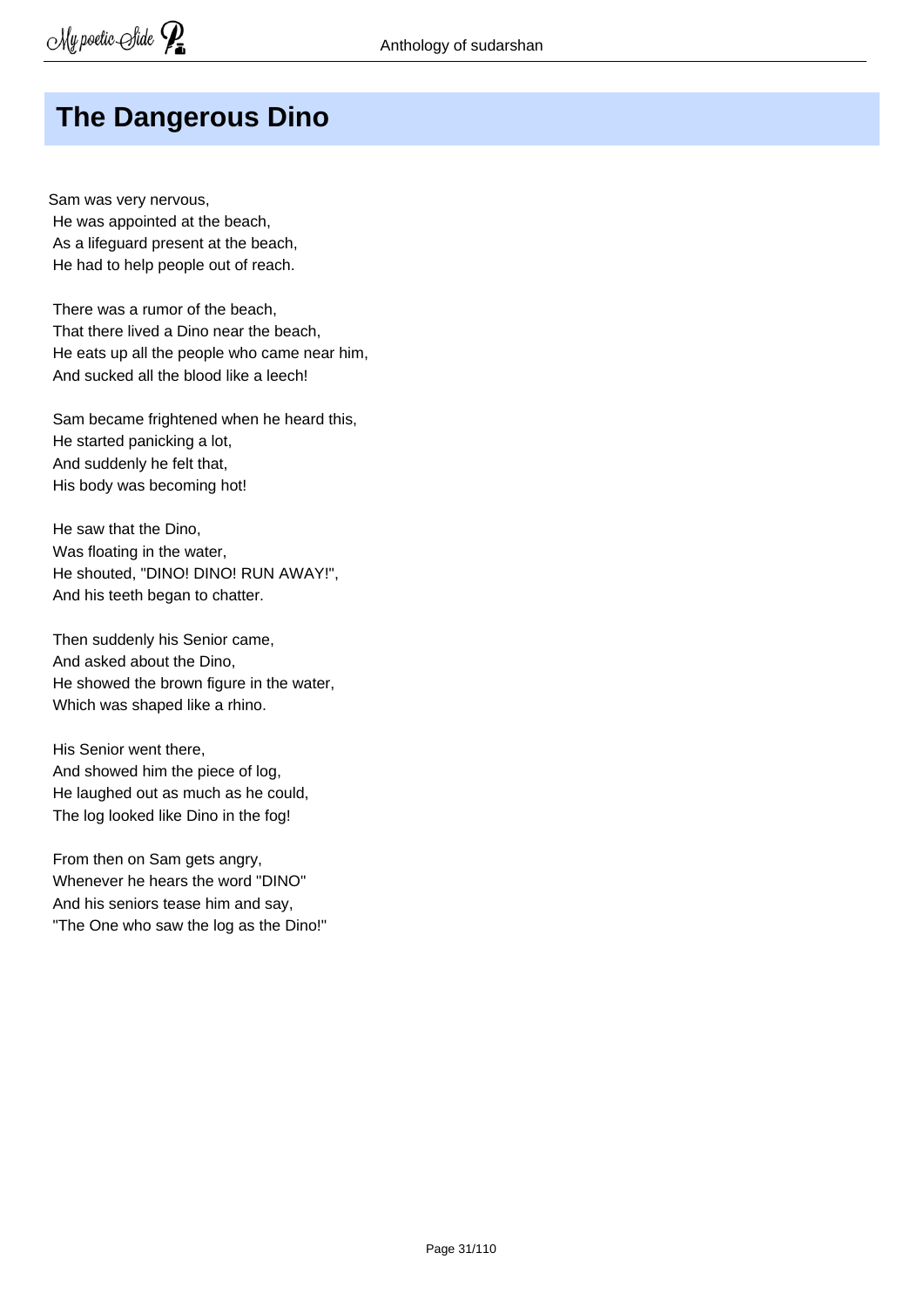# **ACIDS AND BASES**

Acids taste sour, And bases taste bitter, But don't try to taste, Unless you want blisters.

 Lactic acid is in curd And acetic acid in vinegar Oxalic acid is in spinach, And citric acid in citrus fruits.

 Bases end with "Hydroxide" Learn this side by side. Potassium Hydroxide is in soap, And Ammonium Hydroxide in window cleaner.

 When you add an indicator, Acid or bases change colours,' Litmus is the famous of them all, Even turmeric and china rose

 When we mix bases and acids, They affect each other, They neutralise each other And don't even bother.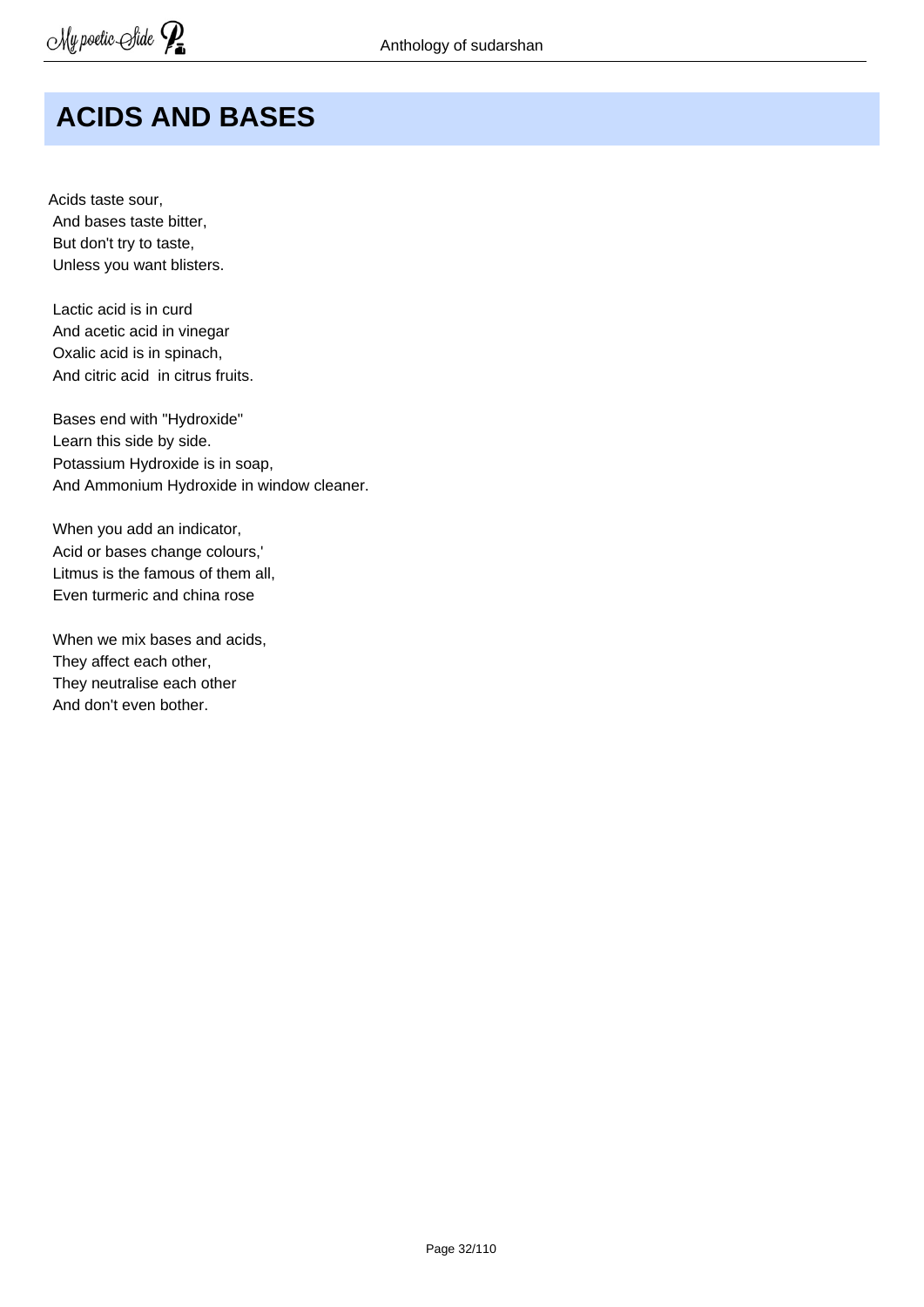# **SAVE ME!!!!**

I COME FROM THE NATURE, HOPING FOR A NICE FUTURE!

 I GROW AND GROW WITH AIMS, BUT EVERYONE USES ME FOR GAMES.

 PEOPLE SAY OH! GOOD AIR, BUT CARPENTERS SAY WOOD FOR CHAIRS.

 I HAVE LOTS OF WISHES TO FULFILL, BUT I DIE WITHOUT SEEING MY REFILL!

 TO YOU, I BEND AND BOW, AND PLEAD WITH A VOICE SO LOW.

 PLEASE DON'T KILL ME BY TURNING ME TO COAL, I'LL GROW OLD TILL I REACH MY GOAL!!!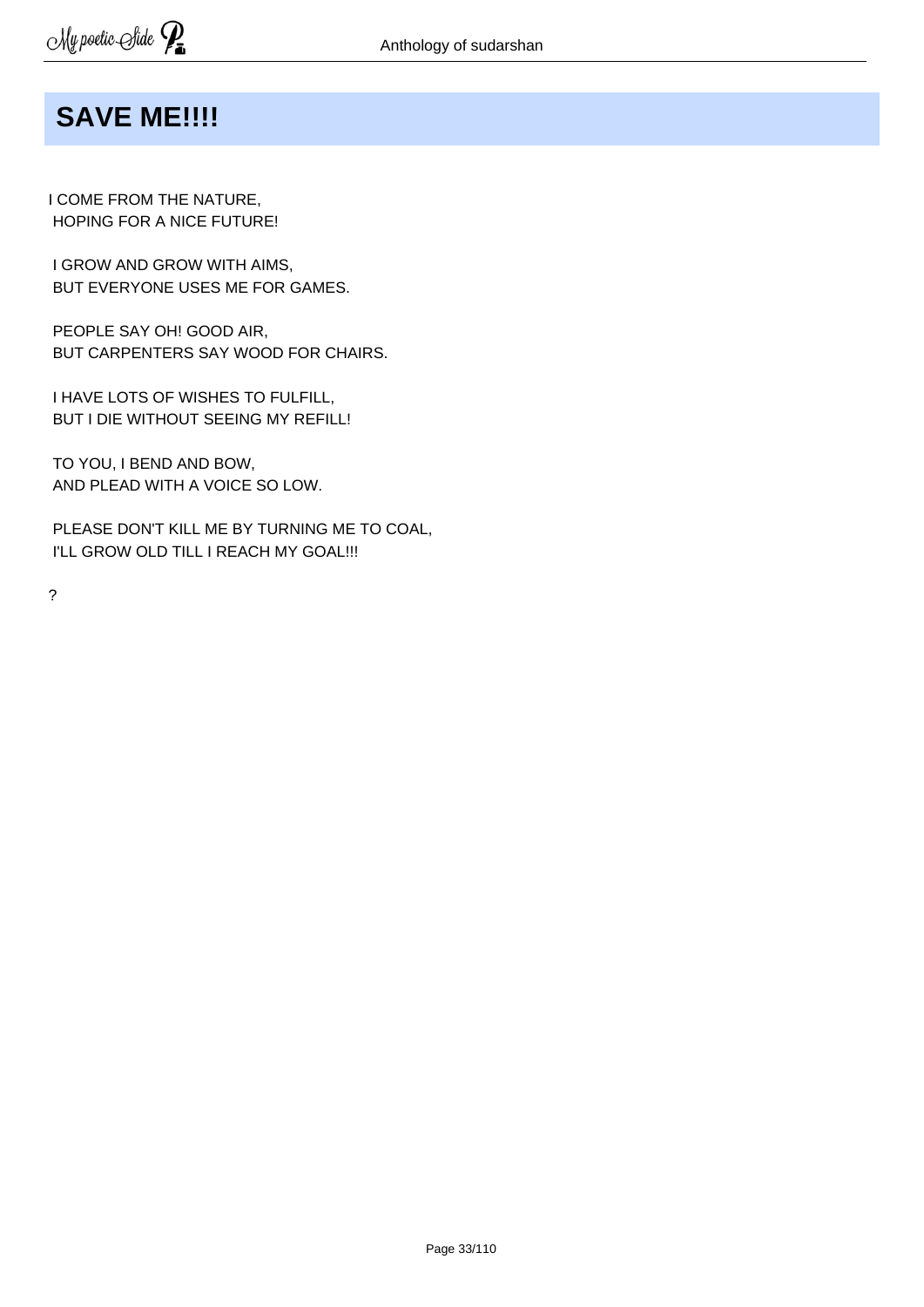# **THE SHATTERED DREAM**

Wait !! Oh! wait! They've done it! Oh! yes! They have got it!!

It's the world cup they have won. Not of cricket, or hockey, It's the football world cup!! I can't believe it, as I rub my eye sockets.

As I rub them, Bhutia, the Indian Football Captain shouts, "Wow Wow! Wow!! Wow!" Everyone clapped at it and shouted aloud.

But I looked and stared, And woke up startled, Found out my dog, who's still barking!! I said to myself "Oh! Sudarshan, Good Morning!"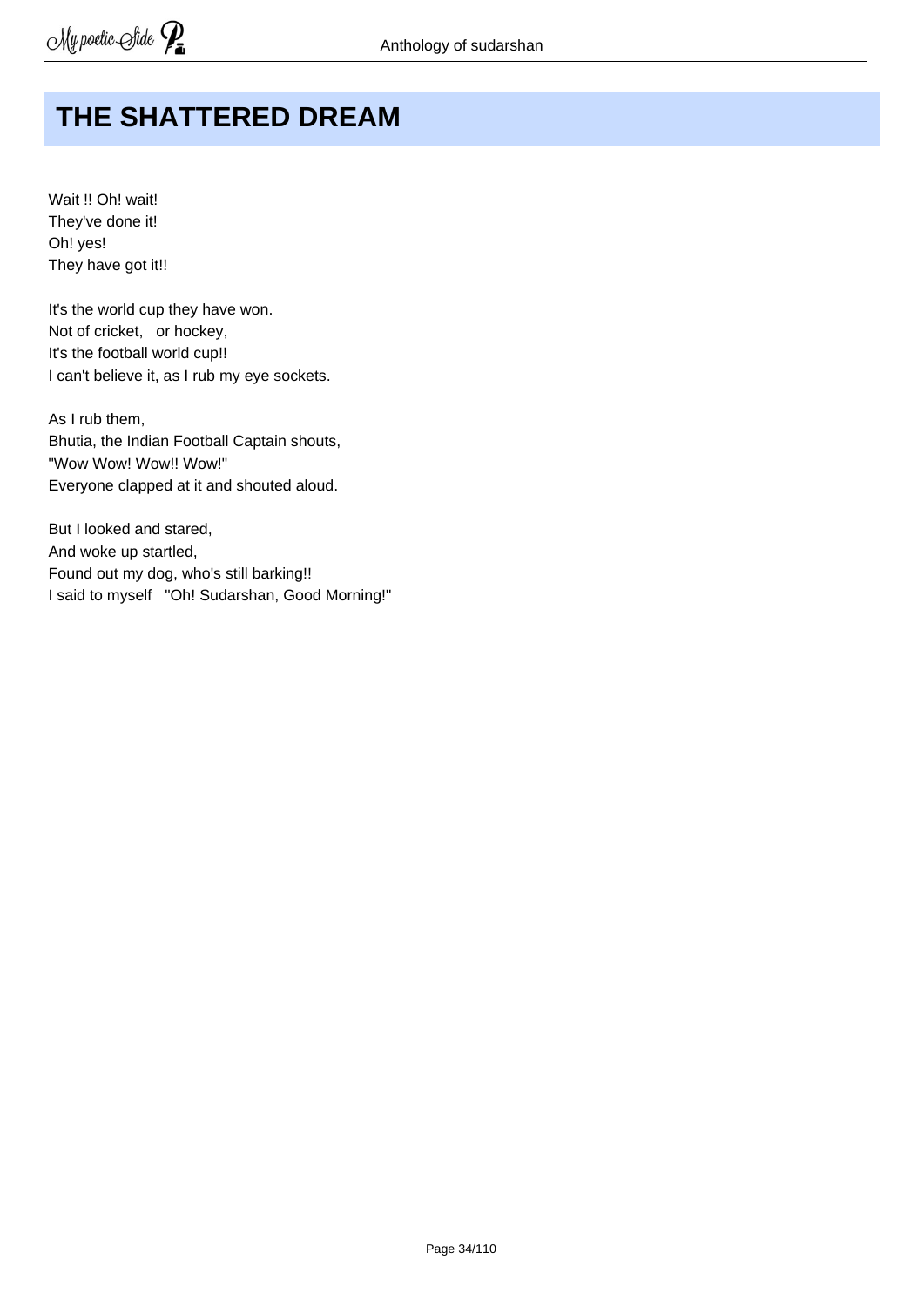# **THE FREE KICK**

The lions are running behind him, But the dog is fearless, He was running as he was, Going upstairs on a terrace.

The lions kick the dog, The referee says it's a foul, Oh, it's a free kick, The lions roar and scowl.

The dog comes running, The lions get ready, The dog hits the ball, It goes as if a magic was put on it already.

It bends like a Beckham kick, The defenders just kept seeing the ball, They could do nothing, The ball was bending a lot.

The ball moves towards the post, The keeper moves to the right side, To stop the ball, And put it aside.

But Oh!, It's a brilliant shoot, Straight into the goal, So powerful, The net now has a hole.

The hole is still there, The humans think Ronaldo did it, But the animals know, About the legendary free kick.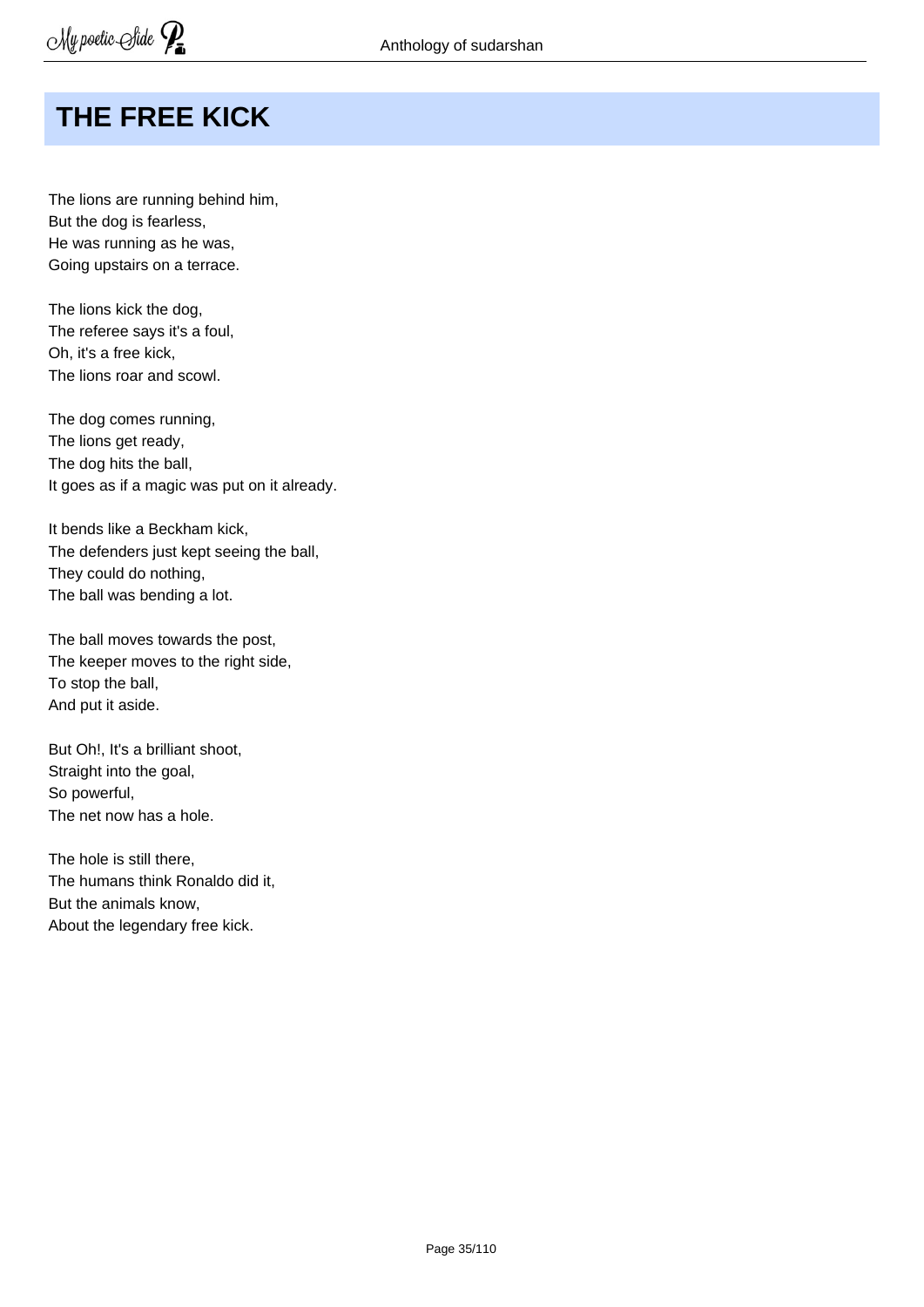### **MY AMBITION**

Some times I want to become a pilot, Going under and above the clouds, Day after I want to become an animal researcher Running behind the deer, lions, cheetahs & other wild lives, Going after the animals, wherever I go,

 Sometime after I want to be a, Hit film director, Directing a film for Rs.1500 million or so, No good English film cost less than that!!

 Sometime after I want to be a teacher, Teaching all the privileged and under-privileged children, To bring about a kind of revolution in the field of education.

 These are my ambitions, I want to be all of them, All rolled into one. They are indeed beautiful professions, Like a beautiful gem!!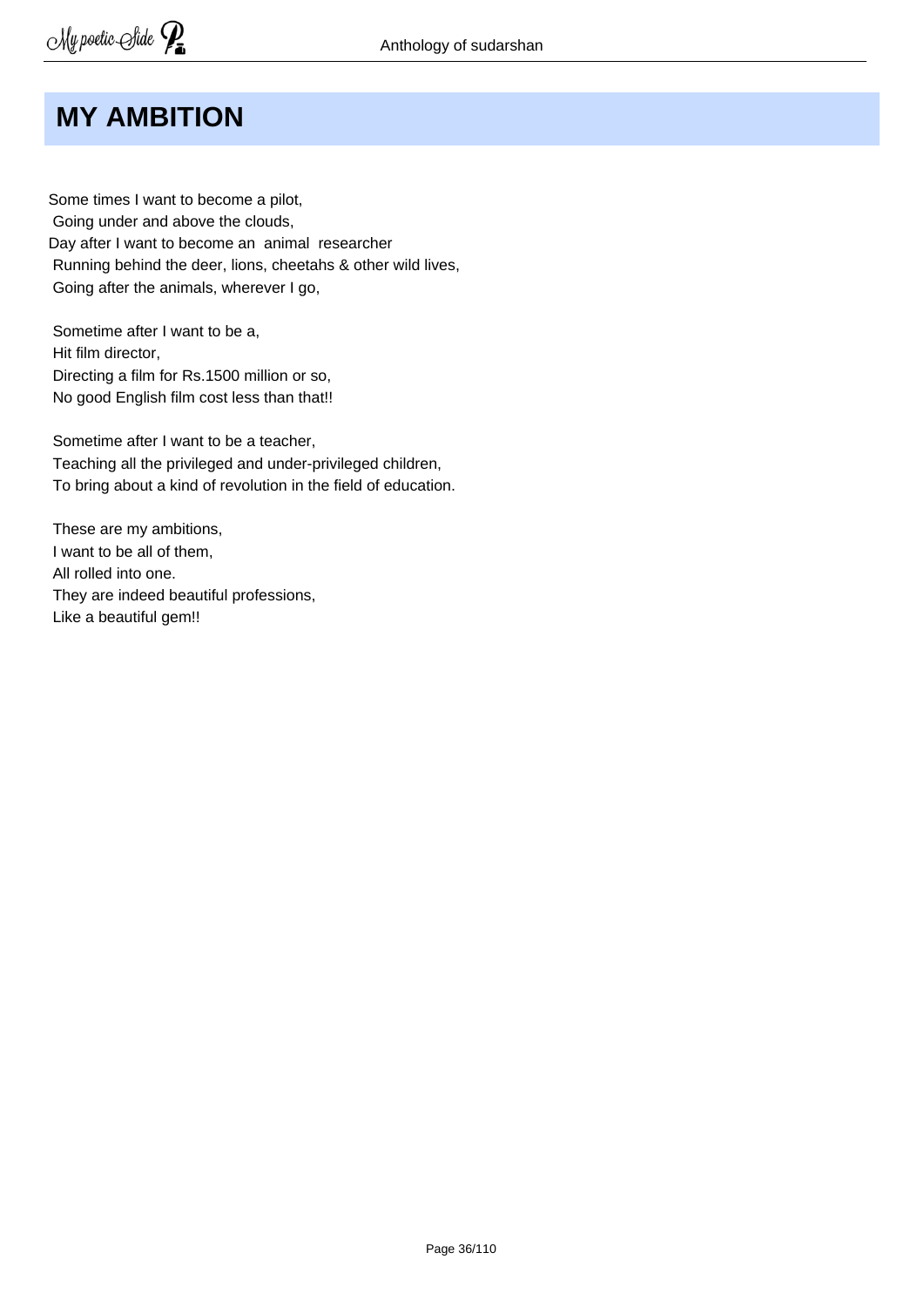## **MY TEACHER**

I'm happy that you're my teacher! I enjoy every lesson you teach. As my role model, you inspire me To dream and to work and to reach. With your kindness you get my attention; everyday you are planting a seed of curiosity and motivation To know, to grow and to succeed. You help me fulfill my potential, I'm thankful for all that you've done. I admire you each day, And I just want to say, As a teacher, You're the number one!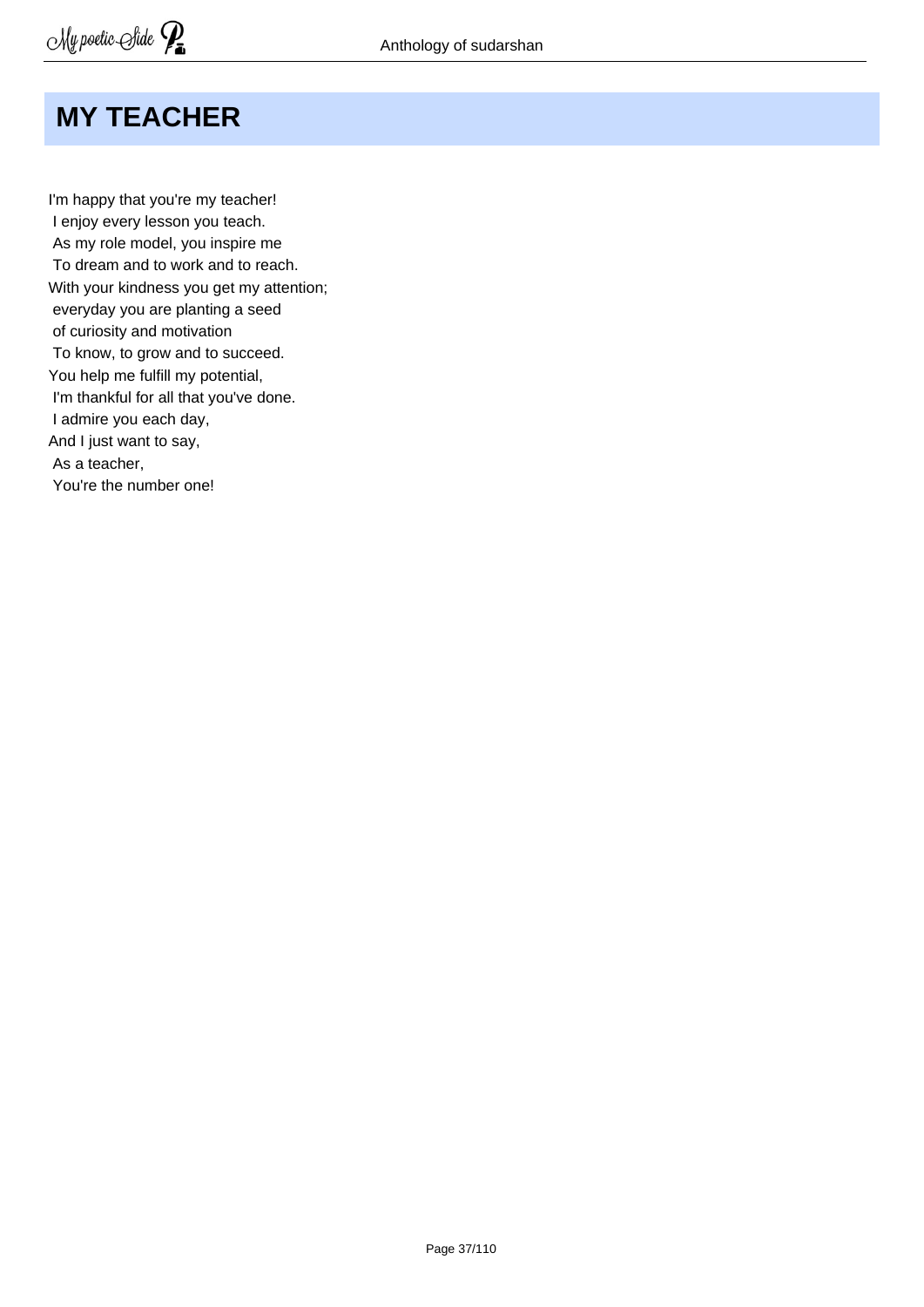### **TRUE FRIENDS**

True friends are for life, Until the end, They're more than special, They're your best friends.

 They're the ones you can go to, When you're in despair, The ones that'll help you, Even when you got gum in your hair!

 They're the ones who'll laugh, And go laughing with you all through the night , The ones who'll help you, Help you with all their might.

 To have a good friend, You have to be one, So be nice to one another, So you can be friends forever!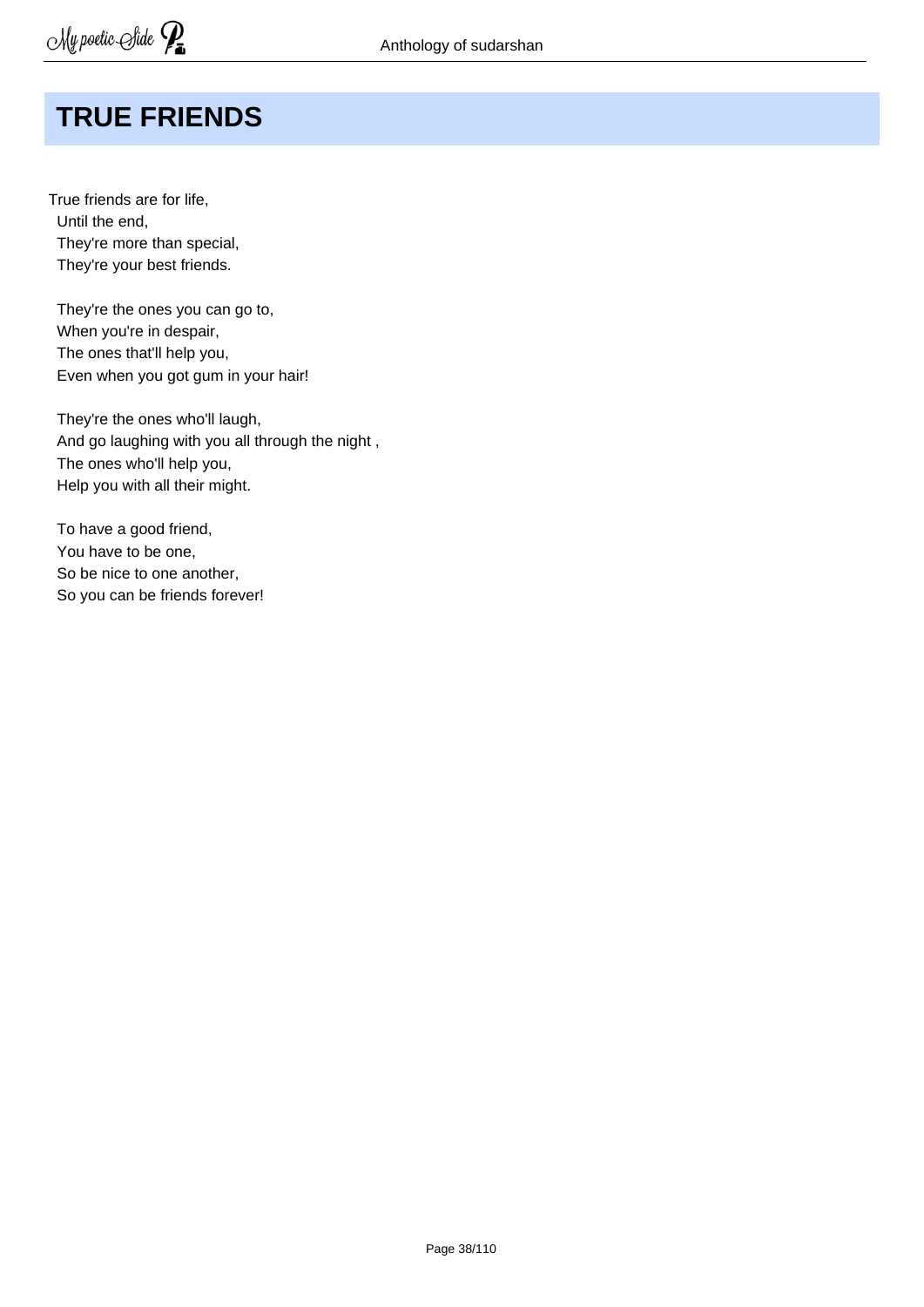## **THE PHOENIX-AN ANCIENT BIRD**

With warmth and its fiery glory Beside me it flew With speed and strength Down it dived I followed it It looked at me I then saw what it was A beauty with a colour of dawn Flapping wings A war cry A ring of fire And that's all I remember Of the bird with The fire of immortality

And of the bird with The body of fiery beauty And with eyes of Great kindness of the heavens.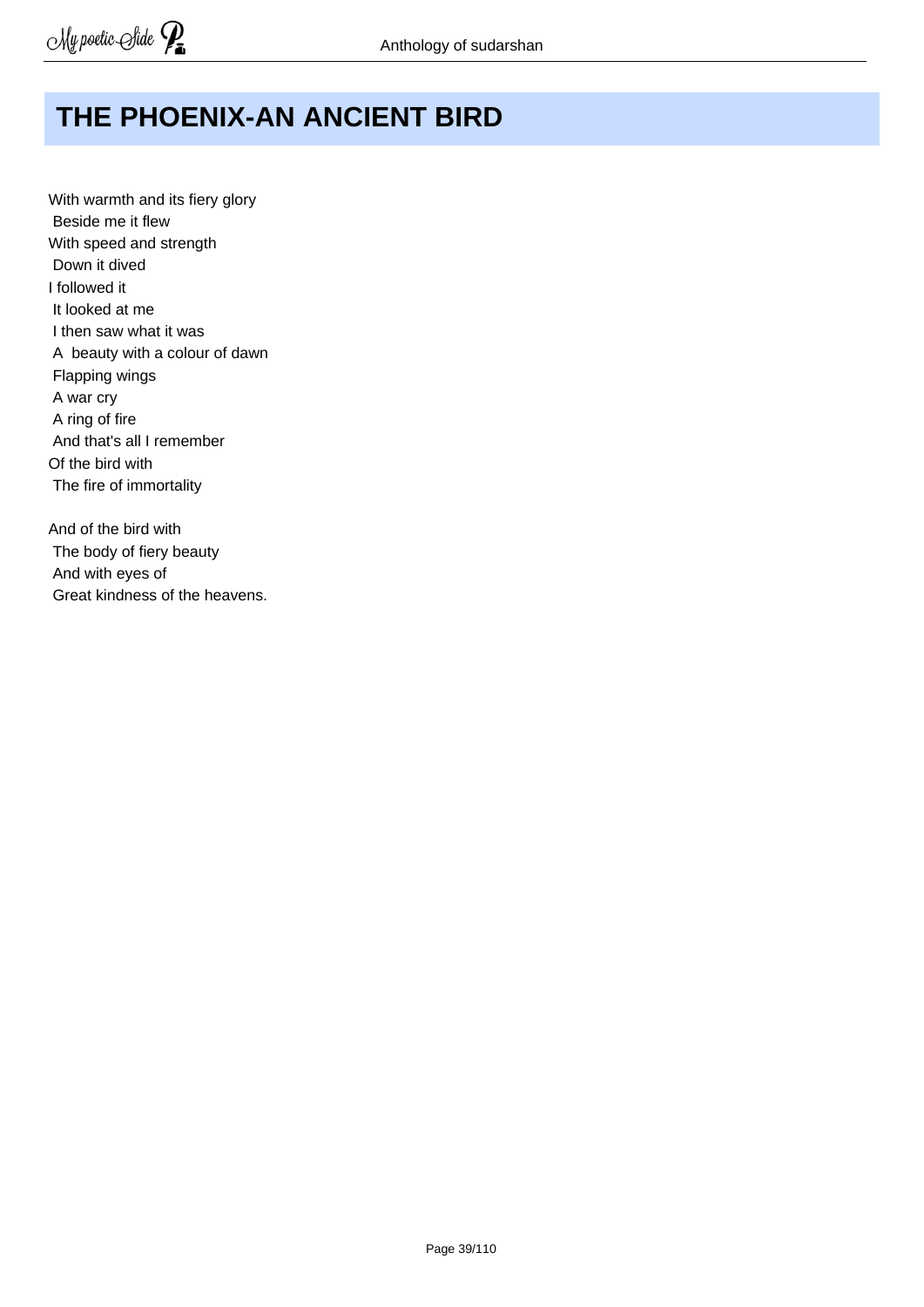#### **HEAT**

Heat is Hotness or coldness. It passes from, Hot body to cold body.

 Metals are good conductors While wood, plastic are some insulators, Air is a bad conductor, Include rubber too in insulators

 Heat can be passed in three ways Conduction, convection and radiation. Conduction needs a solid body, And convection a liquid or gas Radiation needs no body!

 Sea breeze in the day, When wind from the sea comes to the land Land breeze in the night, When wind from the land goes to the sea.

 Very useful Is this heat, But in summers Do beat the heat!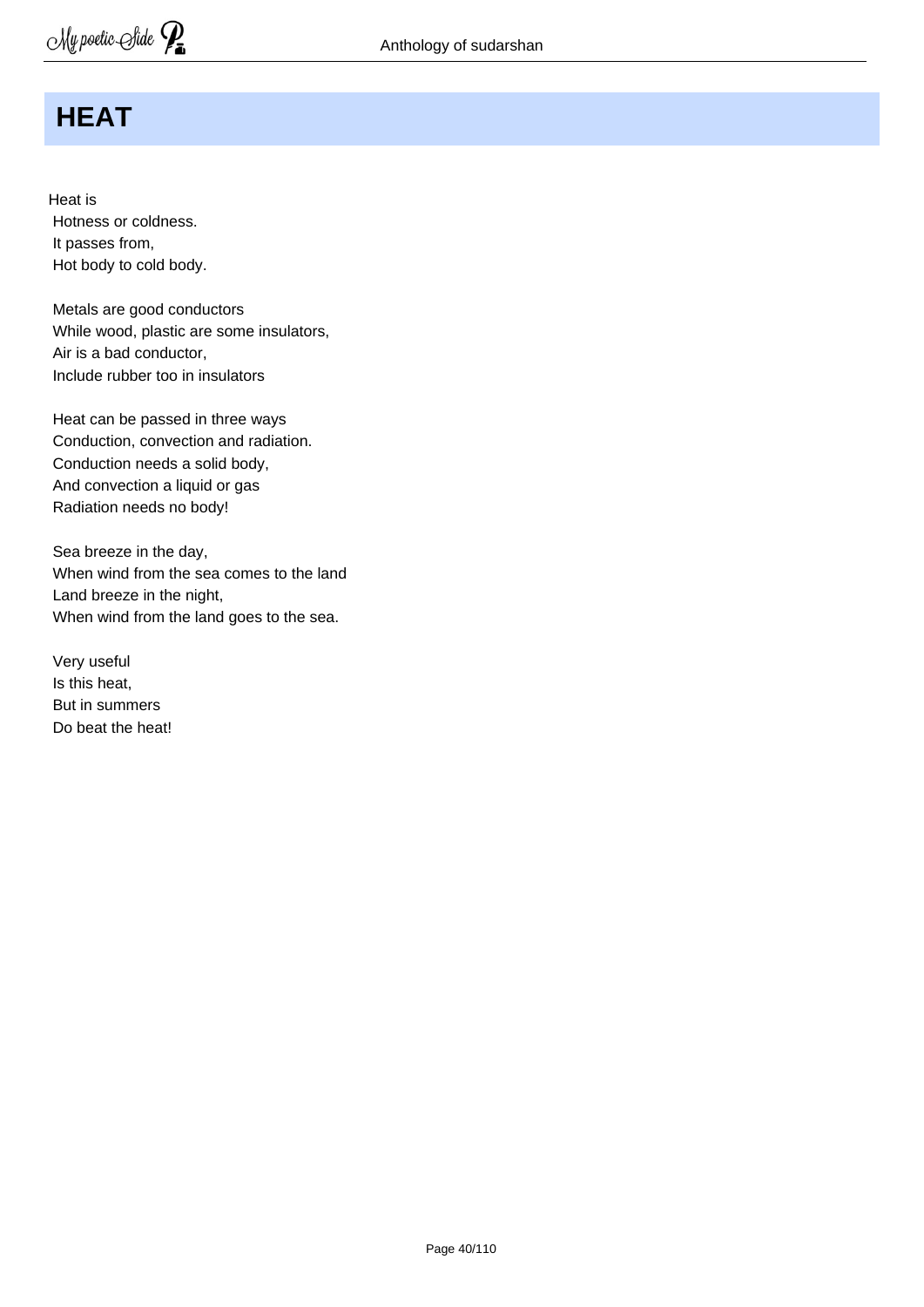### **NATURE'S GREATNESS**

Nature is beautiful, Nature is fun, Love it or hate it, Nature is something to love, Nature is god's gift to us

 Nature protects the ozone, Nature has a green hue, Nature reduces pollution, Nature keeps the sky blue

 Nature is affected by plastics, Plastics we shouldn't throw, Chemicals affect the nature, Don't let the chemicals affect the growth

We should fall in love with nature as Nature waters and feeds us. God gave us nature, We cant live with out it, Nature makes us.

Nature is beautiful, Nature is about the earth, The flowers, fruits, seeds & weeds, the surroundings It is contained in everything around us Come and enjoy and be with the nature.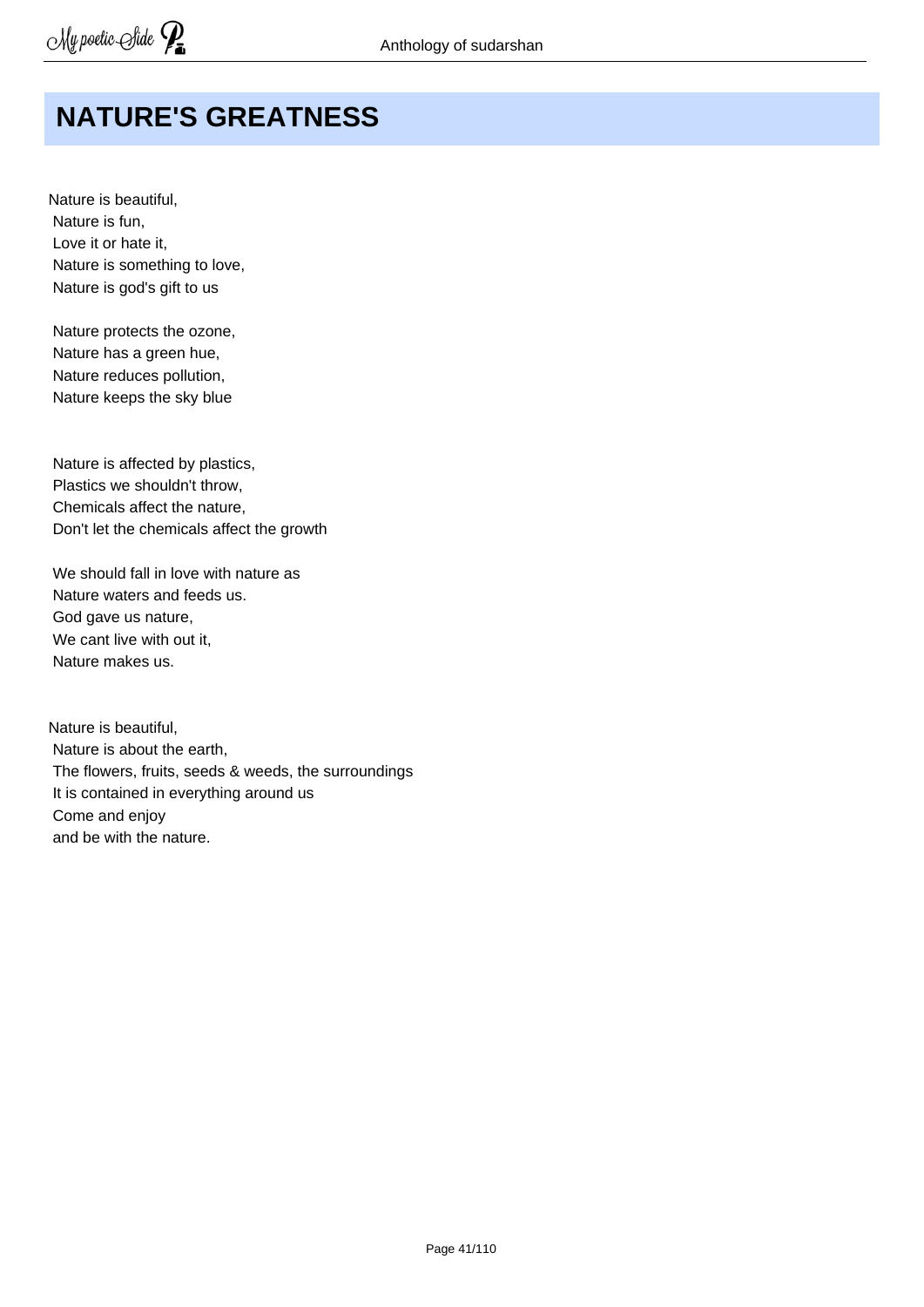### **TO MY TEACHER, WITH LOVE**

A teacher is like Spring, Who nurtures new green sprouts, Encourages and leads them, Whenever they have doubts. A teacher is like Summer, Whose sunny temperament Makes studying a pleasure, And prevents discontent. A teacher is like Fall, With methods crisp and clear, Lessons of bright colors And a happy atmosphere. A teacher is like Winter, While it's snowing hard outside, Keeping students comfortable, As a warm and helpful guide. Teacher, you do all these things, With a pleasant attitude. You're a teacher for all seasons, And you have my gratitude!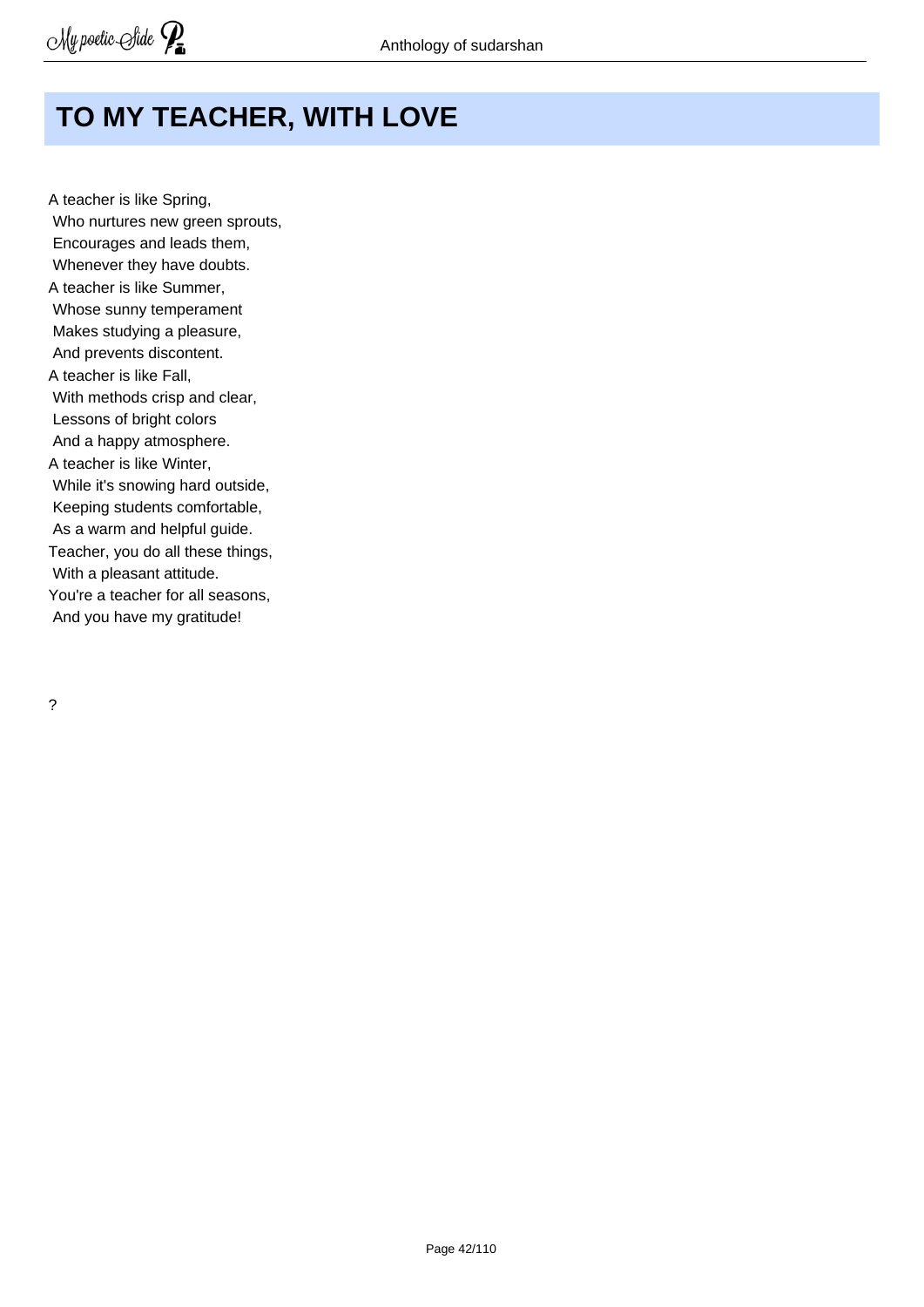## **WASP'S STING**

THERE WAS A WASP, SITTING ON MY CLASSROOM EDGE, HEARING THE SOUND OF THE BELL TOOK TO FLIGHT WITHOUT A NAP! CAME AND STUNG ON MAX'S FEET THEREAFTER, POOR LITTLE MAX WAS ASKED TO SIT DOWN AND TAKE IT EASY!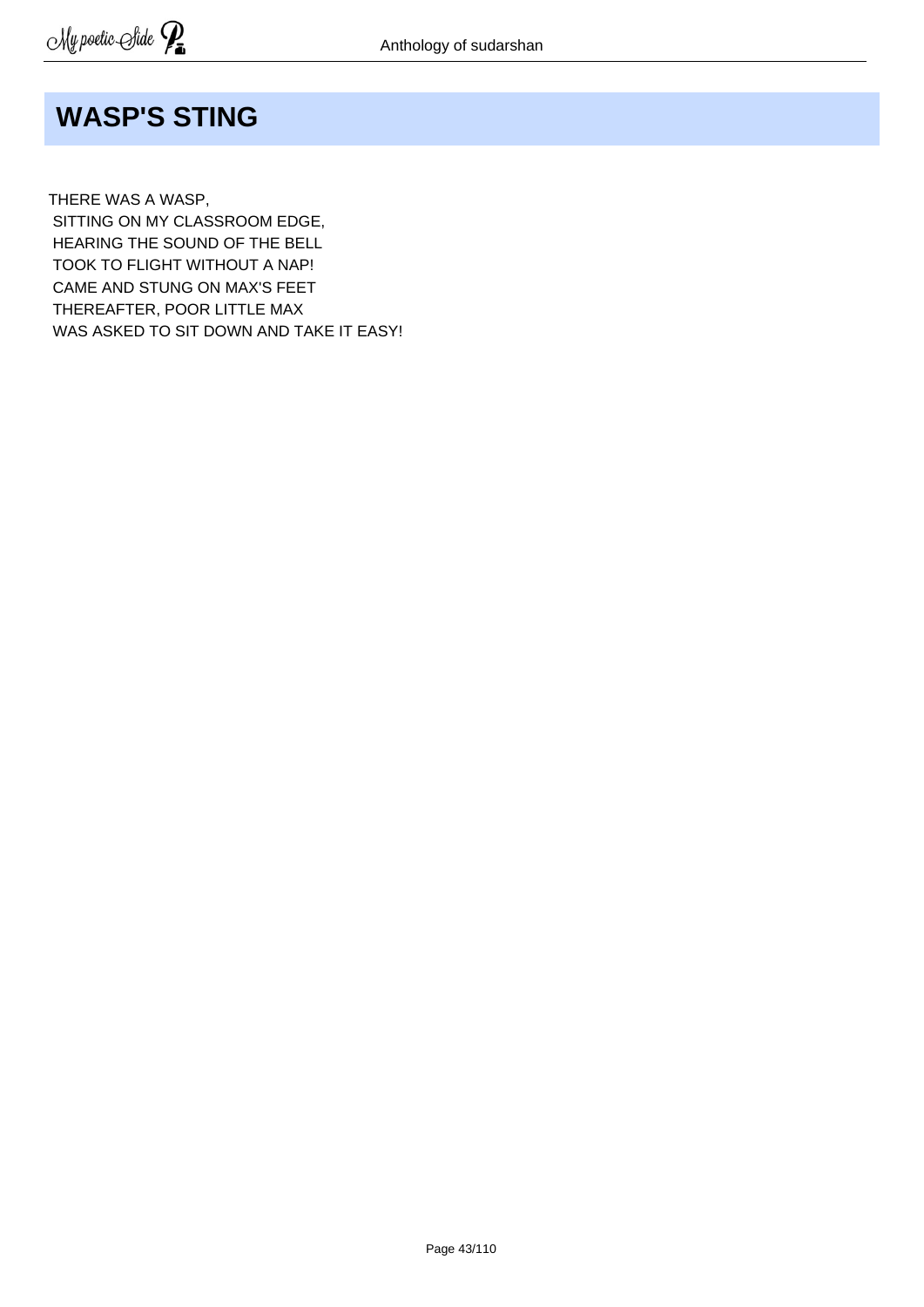# **THE LOST TREES**

After a long time, Out of my city, I went to visit my sister, Who lived down the street.

Once which street was full of trees, Now had no trees, Everywhere you see, only lamps, Surrounded by some concrete.

I was shocked to see this plight, Of trees still being felled ,of varied heights, Hey my friends, don't fell the trees, If you want to stay on the world which is light.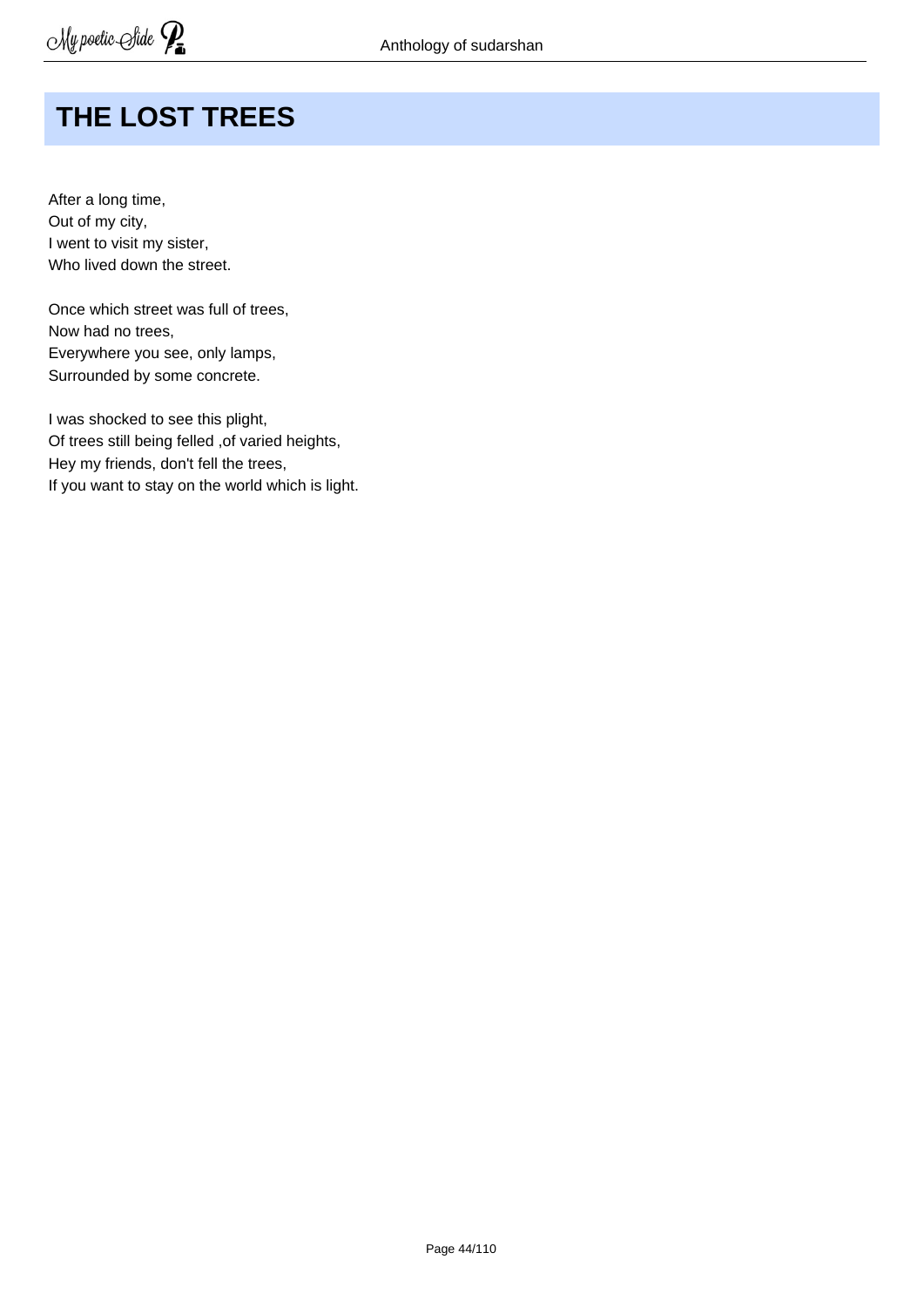### **THE DRAWN BATTLE**

He makes his move and hits the clock, On my poor Kingside he's got a lock, Down the file his Queen comes like a truck, This time I think I'm out of luck.

 His eyes sparkle as he captures my Rook, He's playing so fast, I think he's cheating from a book, He thinks he's got me up a tree , Yeah, guess he spotted that mate in three .

 My clock is running tick tock, tick tock, I'm between the hard place and a rock , A quick glance at him & I see him grin, He's ready to chalk up another win.

I'm in trouble, I know it, This mate would be like I am getting hit, Flag is hanging, it's my move, and yes, I saw it! Now, it's a draw by perpetual check!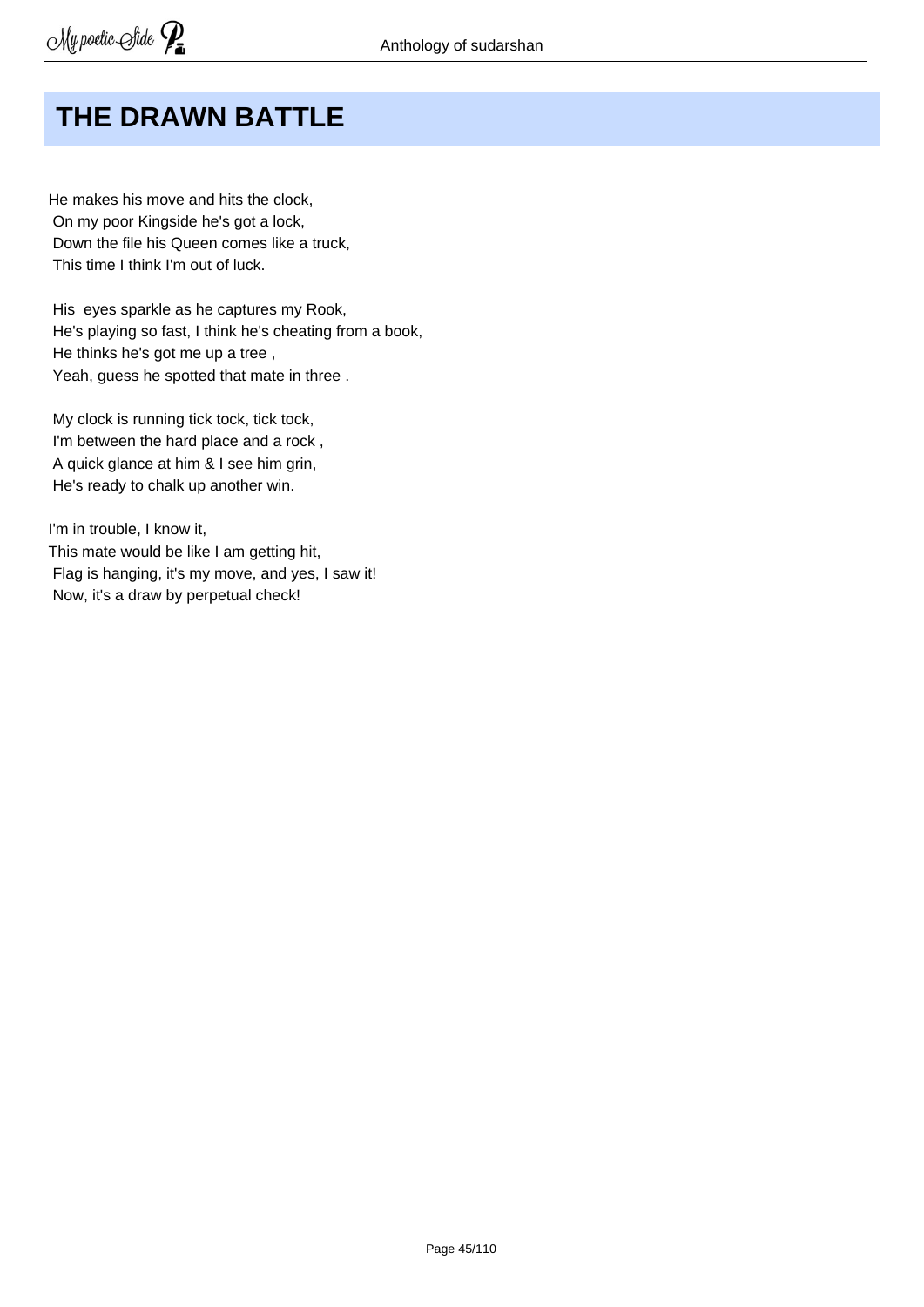## **MY LIBRARY**

I have a lot of books at home, Books on Nature, books on sports, Books on cartoons, And many more.

The Archie comics I have a load, And the story books are much more, It's like I have a Library, Or a big book Store!

I have many novels, And many story books, When my friends see them, They give silly looks!

So if you want some books, Don't call Scholastic, But call me on my phone number, For which you have to just dial my phone number.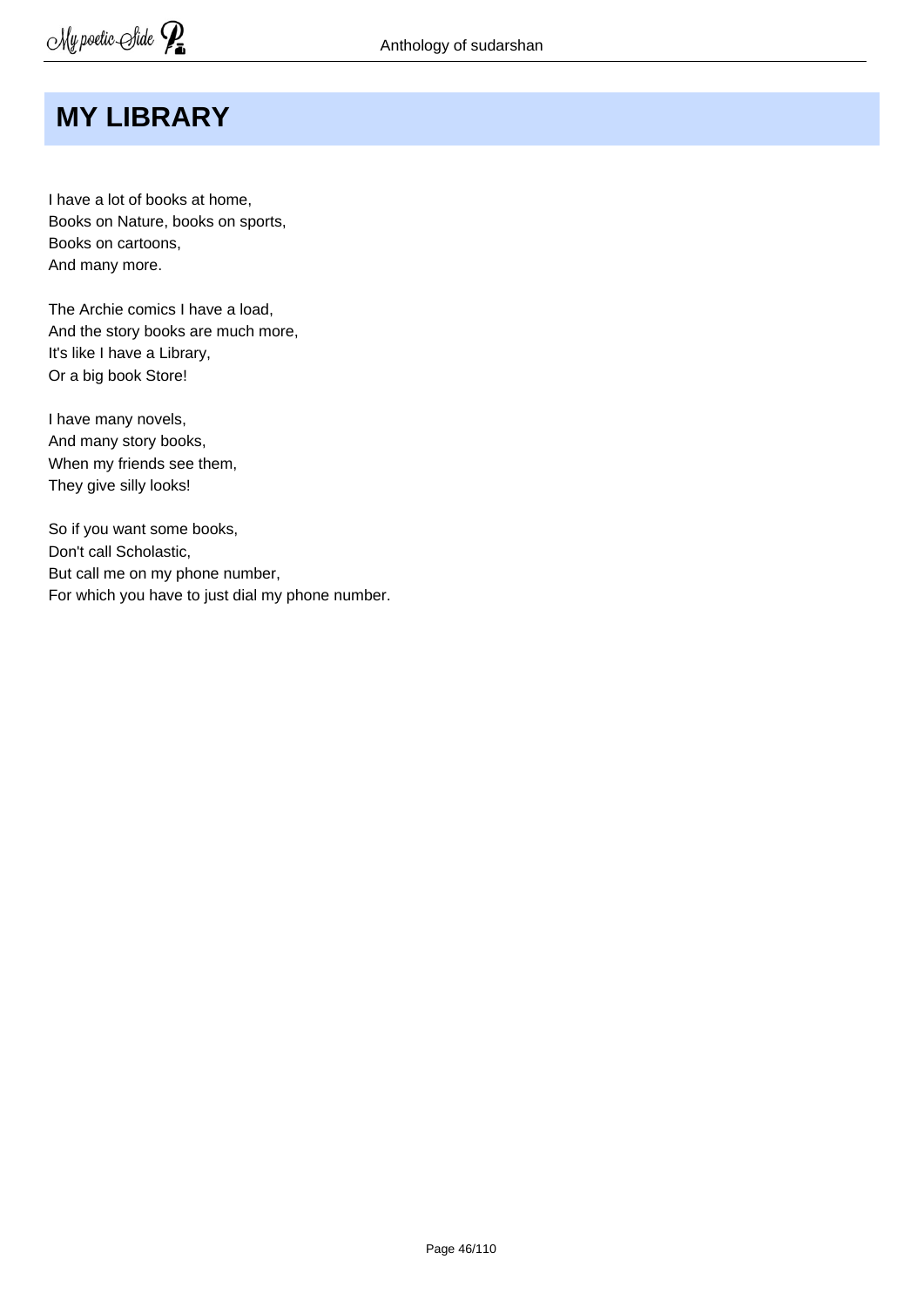### **ADVENTURES IN A DREAM**

There was a boy, Who wanted to become a king. He took fake guns in his pocket, Which looked as if they were some rockets.

He desired to meet the Queen of England far away He took a hot balloon to go there, And up in the air he swayed,

When he reached London, He landed in a chimney, When he went through the chimney, He reached Sidney!

He couldn't find a way from there, Until a ship came, When he showed an SOS signal, And upon the ship he came.

He came back to New Delhi, Telling about his adventures. Suddenly, when shaken, I woke up, "Oh! Why in my dream do I venture?"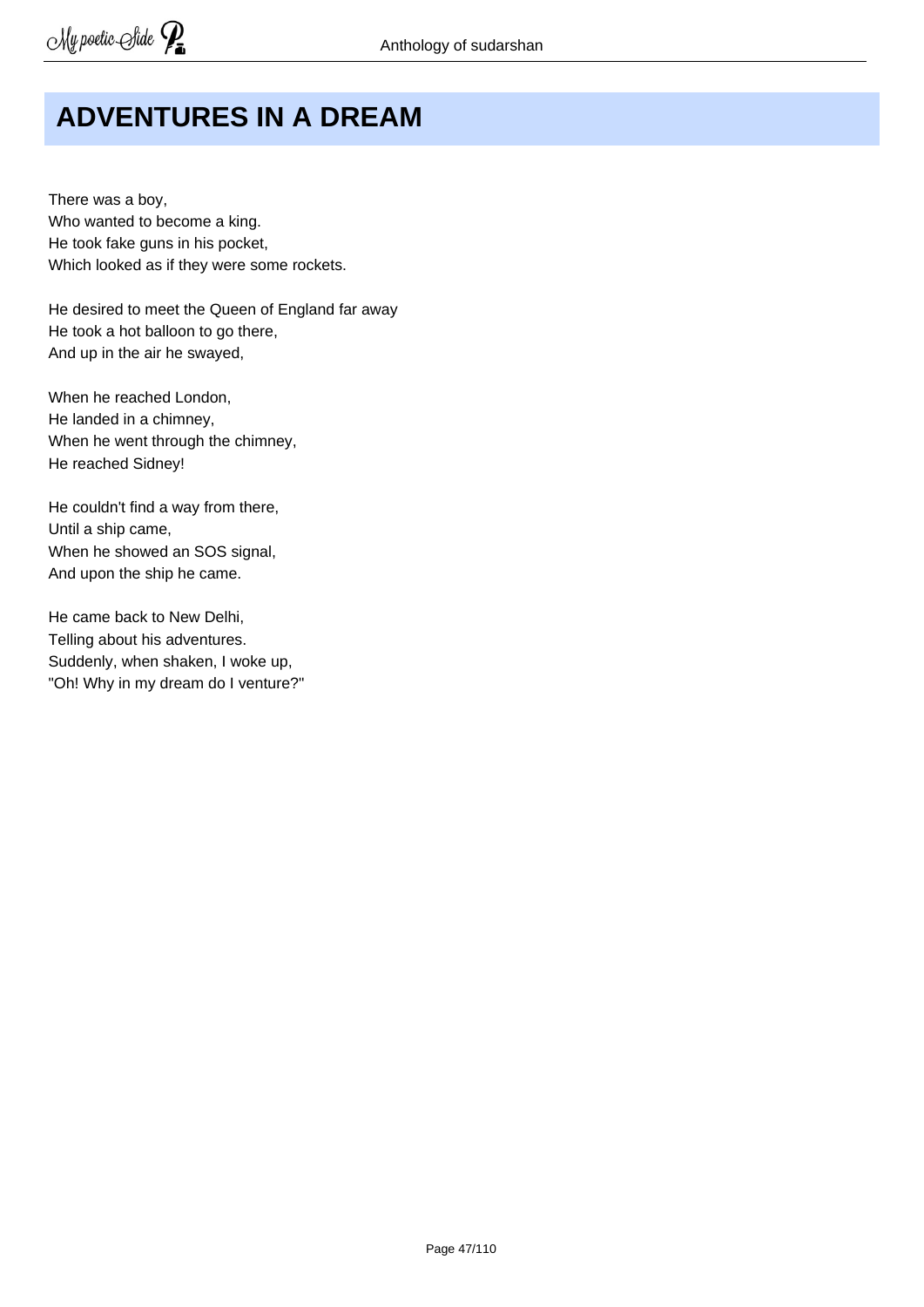### **MY CAT**

I had a cat named Gail, All he did was wag his tail, He roamed around, wagging his tail, My friends laughed at me, it was a shame.

He roamed around the lanes, He didn't look as if he was tame, Everywhere he wagged his tail, The cat moved as if it's lame.

The cat roamed around our neighbours, The cat trespassed over their bedchambers, The cat spoilt their garden, And I had to ask for a pardon!

I tried to straighten it's tail, But it proved to be a nuisance, It just curved around my hand, Like an old iron fence.

If you want to buy this cat, I'll give it to you for free, Along with a hat, And plenty of Darjeeling tea.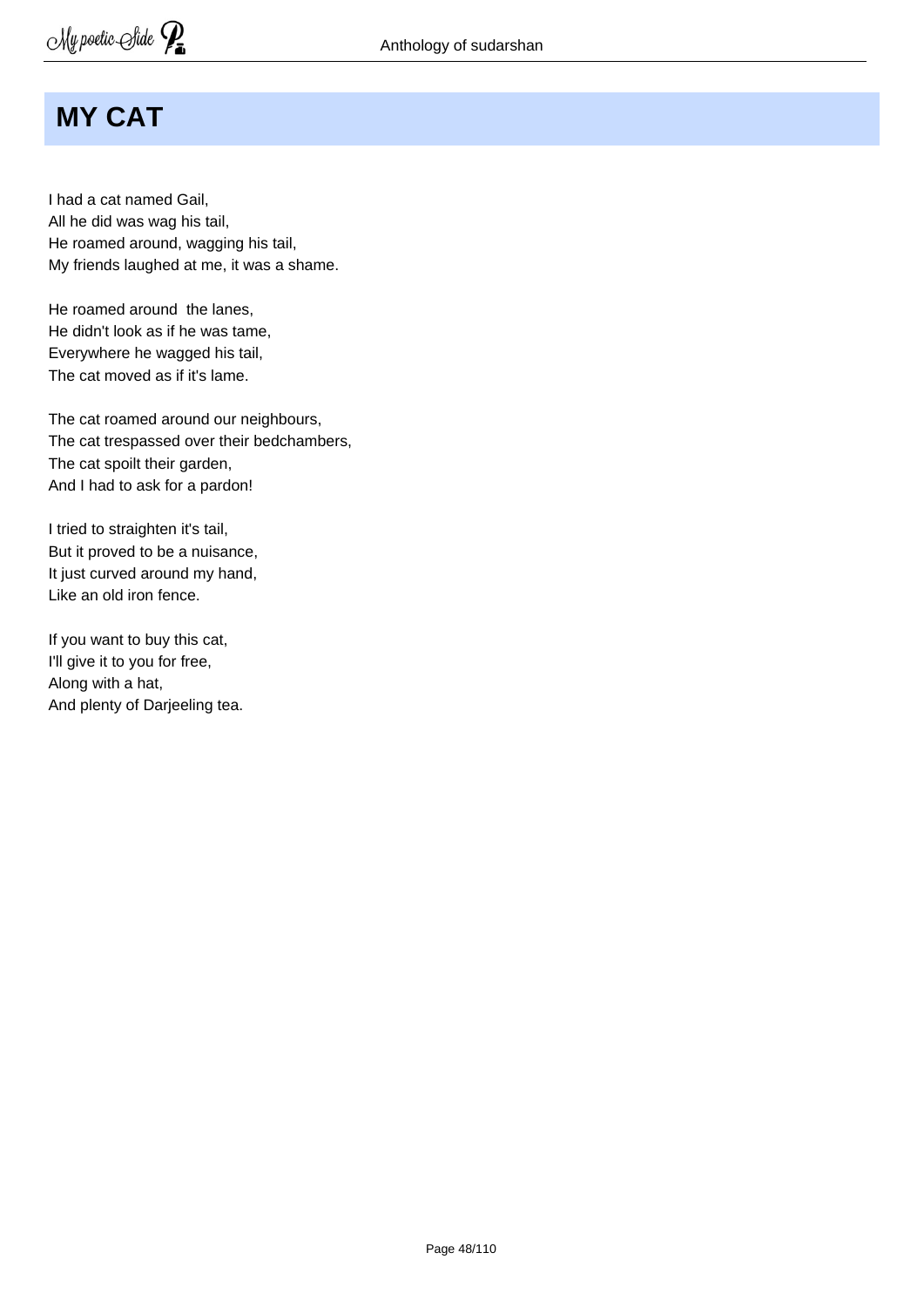### **THE PET CAT**

Once I had a Cat, Which ate a lot of rats, When all rats in our house it ate, It drank all the milk we had.

Mother gave him a thrashing, And pushed the poor cat out, It went looking furious, As if saying, "I'll come back!"

It accidentally fell into the dustbin, And a truck came at that time, It hit the dustbin so hard, It went rolling into the city in no time!

I looked for him all over, Until I found him at the market, Someone saw my cat and took it away, And I kept shouting, "Hey, that is my pet!"

I went to the police, When I saw a paper, On it was written "4th street, Waves Town", And the name behind was "Napier".

I went to the town, It took me an hour, I rang the bell outside, And said "That cat is mine"

The man politely gave it to me, Said that this cat, Was his Because he had bought it,

I controlled myself and said, "You keep your cat, I don't want it." The man became joyous and took back his cat.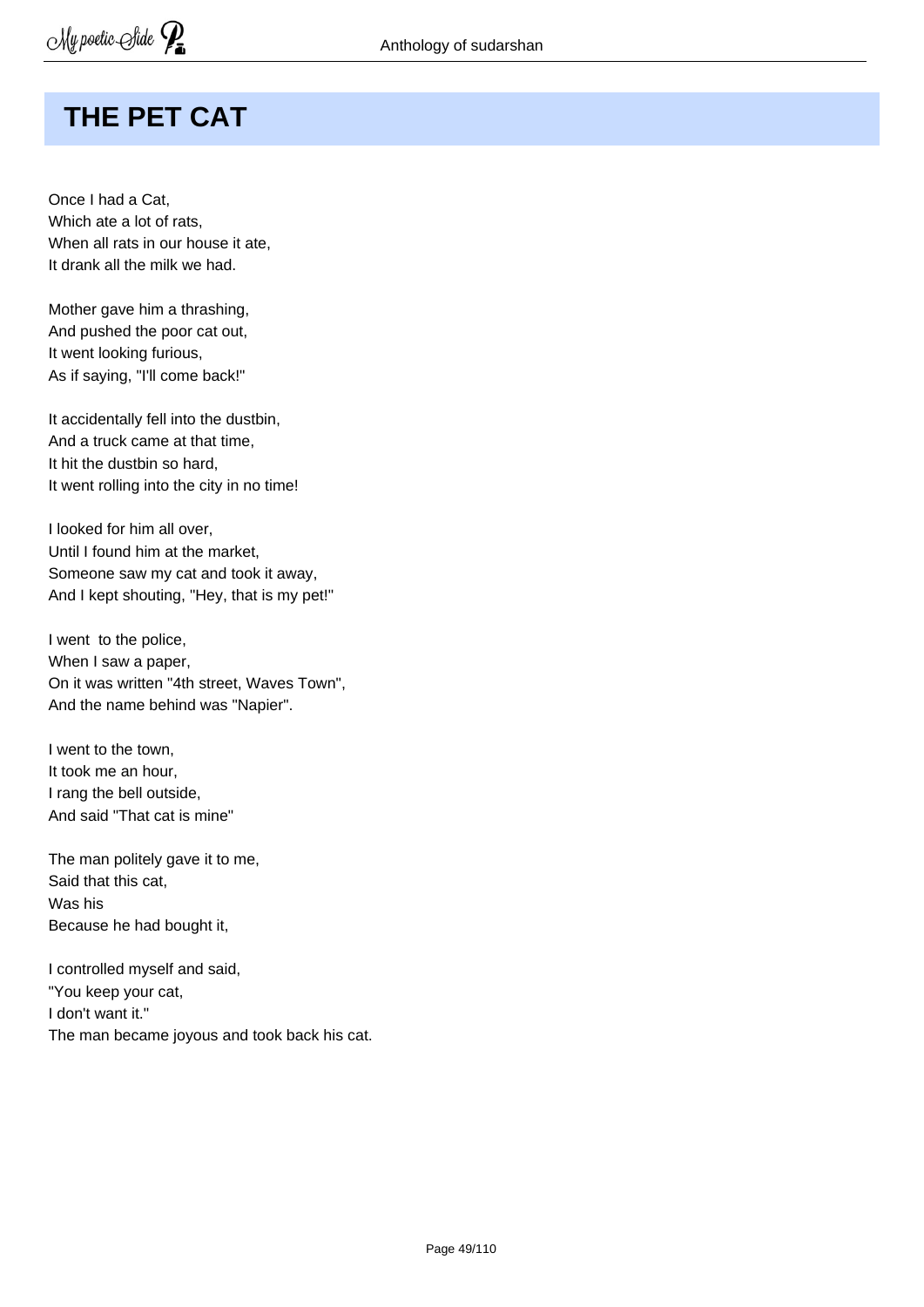# **SAVE THE TREES**

Save the trees, We say, Their presence is our life, Don't let them decay.

Save the trees, We say, Don't let others cut them, Let them sway.

Save the trees, We say, Keep all their enemies out, Don't let the trees go away.

Save the trees, We say, Felling them would, Lead to our doomsday.

Save the trees, We say, Saving them is Our future's doorway.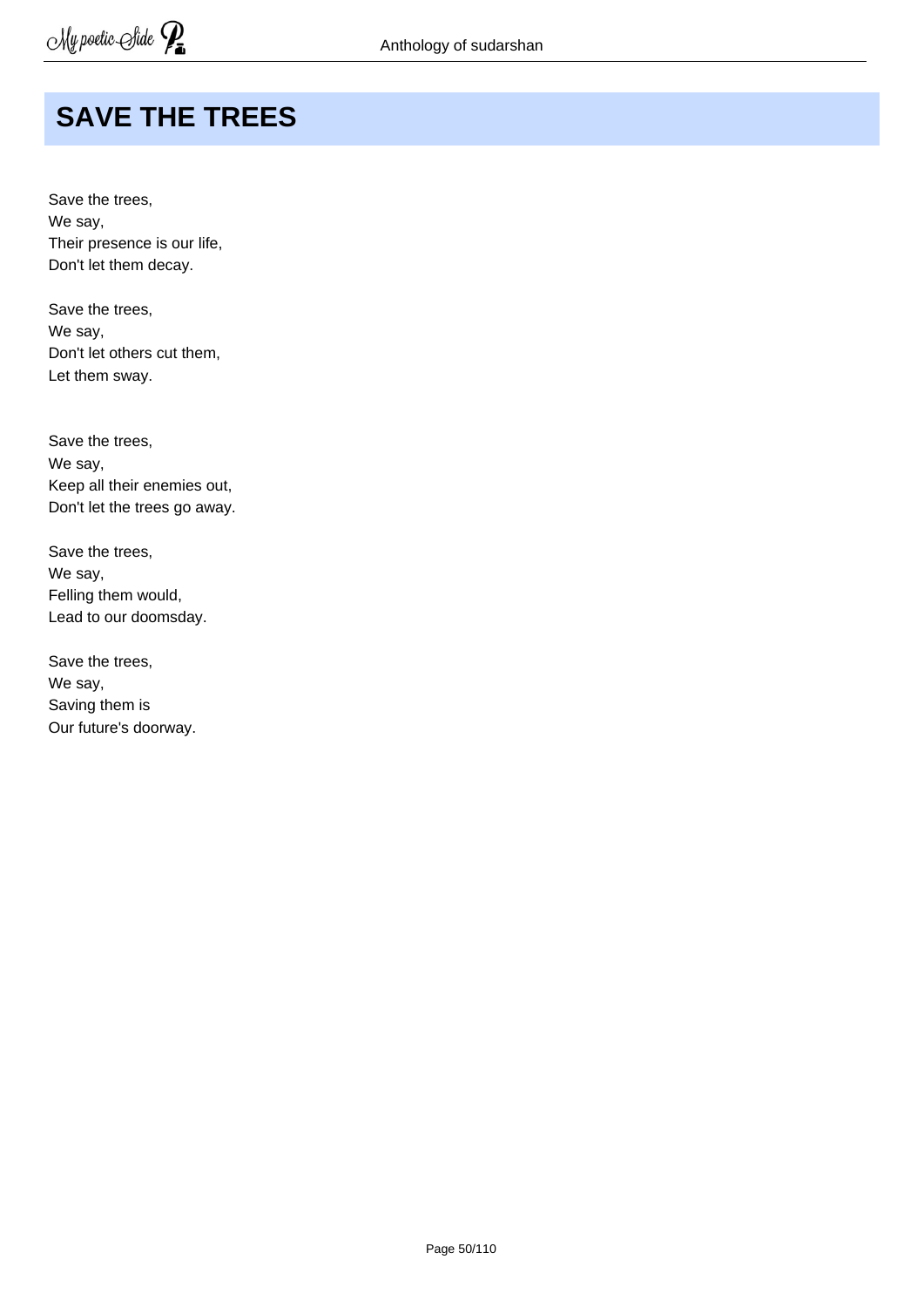# **GETTING RID OF MY ADDICTION**

I am addicted to the games, What do I do? I don't even listen, even if my mom shouts, I don't care even if my dog rips off my shoe!

I am addicted to games, What do I do? Their bullets, their speed, I am addicted to it

I am addicted to games, What do I do? When Mario jumps around, I love to do his job!

I am addicted to games, What do I do? Oh! What a book I got, Now, I would do at least something else!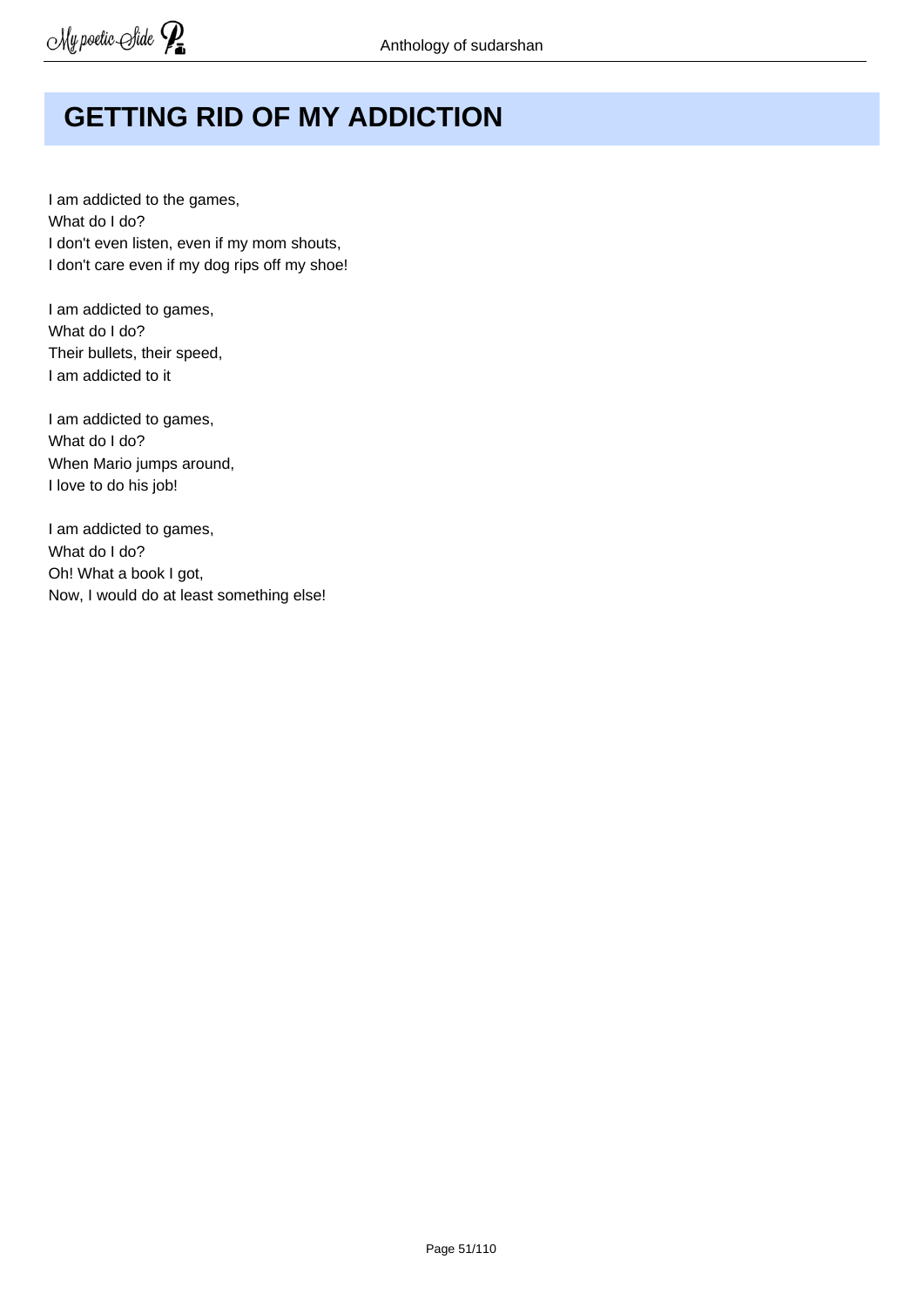#### **Eric, the Evil Emu**

Eric, the Evil Emu Up in the wild North Where hot humidity hangs I have heard the whispered stories Of the rogue Emu gangs.

But the most evil outlaw Emu story for us to muse Splashed its grizzly tale Across the national news.

Eric...caused havoc with the tourists Even through protective fences While stealing sandwiches, He takes their teeth out Giving work to the local dentists.

For months Eric had his way With Tourists, Locals and the like Till the Queensland Police were called in To deal with Eric, With all their might.

Now Eric, none the wiser Of his ghastly reputation For months gave the boys grief Down at the Police station. A plan was devised to catch him involving a huge and handsome reward People were coming from miles Money strikes a greedy chord.

Steve Irwin had been heard to say I'll throw my hat into the ring But he retired, bruised and beaten As he felt the fury of Eric's sting.

But at last, the police came there, Taking whole control, Alas, Eric's now dead, I write this poem to tell about his fall.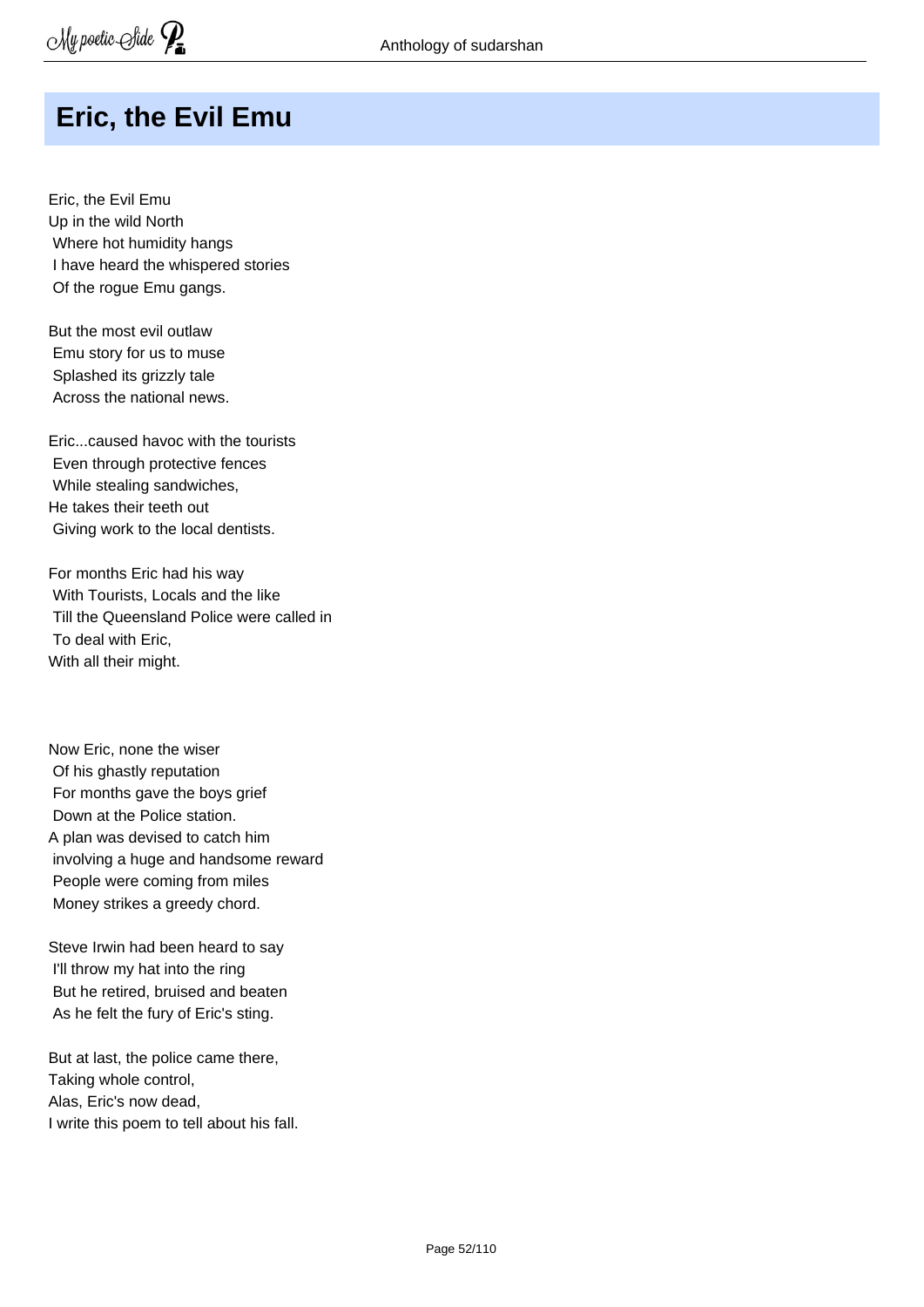### **Steve, the Superhero**

I'm Steve, the Superhero and you simply won't believe. The superpowers I possess by merely being Steve. My smile can crack a mirror and my breath can make you faint. And when I take my socks off it's been known to peel the paint. The power in my underarms can make a grown man cry. A single touch can make you want to crawl away and lie. The bad guys know it's hopeless, so they all get up and leave. Whenever they get wind of me, Steve, the superhero shoots and leaves.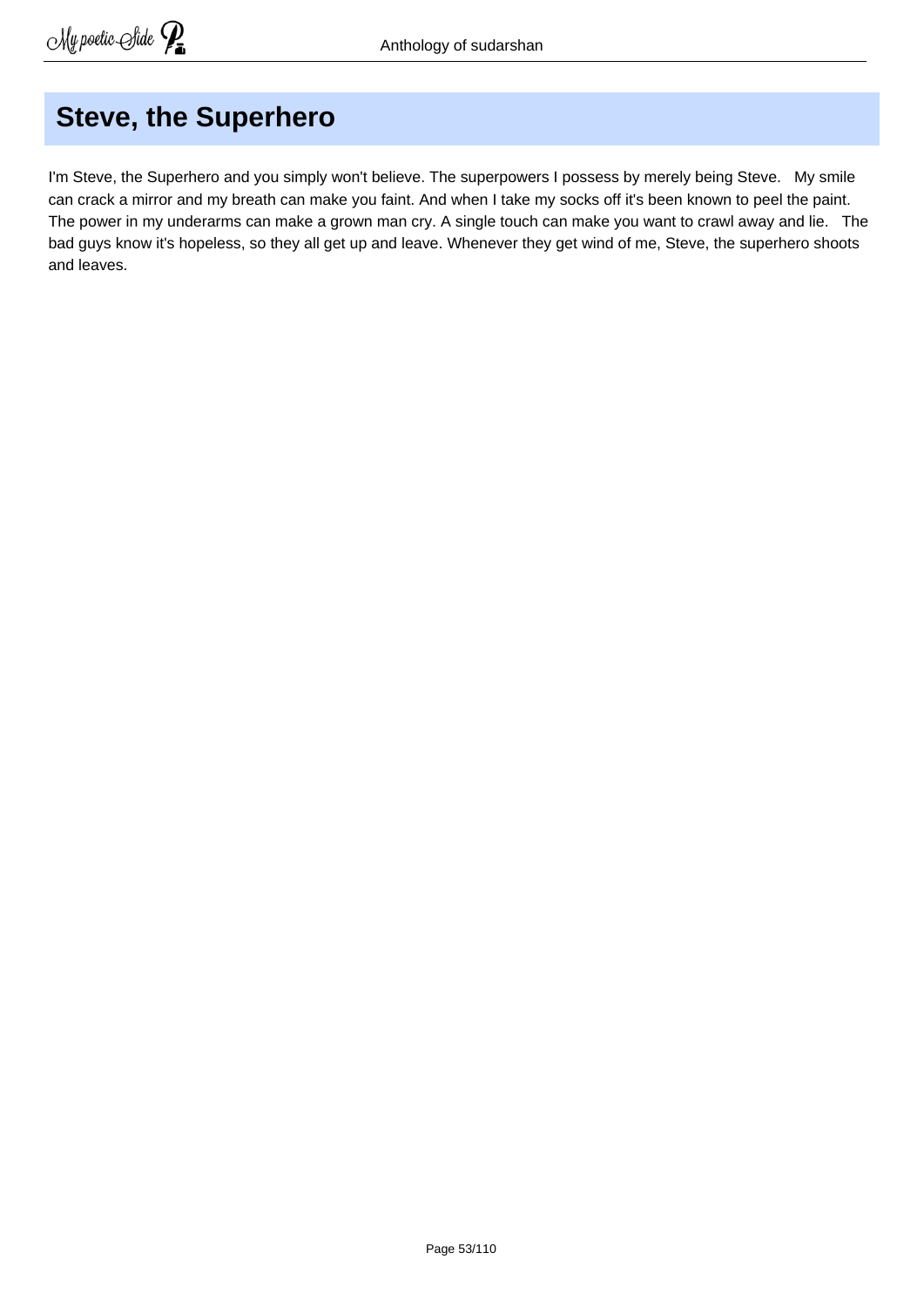### **THE EVIL KING**

Once I was doing my chores, Behind my house's big doors, I found a world full of fun, Where there would be nothing much to learn.

It was called the Land of Hoom, Where it smelled like perfume, But on the other side was an evil land Which was full of dirty sand.

The King of Hoom was very good, But he hid his face under his hood, He fought against the Evil King, To keep his big kingdom free from the fling.

I always fought for the good king, Who had given me special powers, We always defeated the Evil King, And always poured gold in showers.

I love this world so much, Because of my new hutch. Oh!I forgot to wake up today on time, Now to catch the bus, I will have to run like a hind!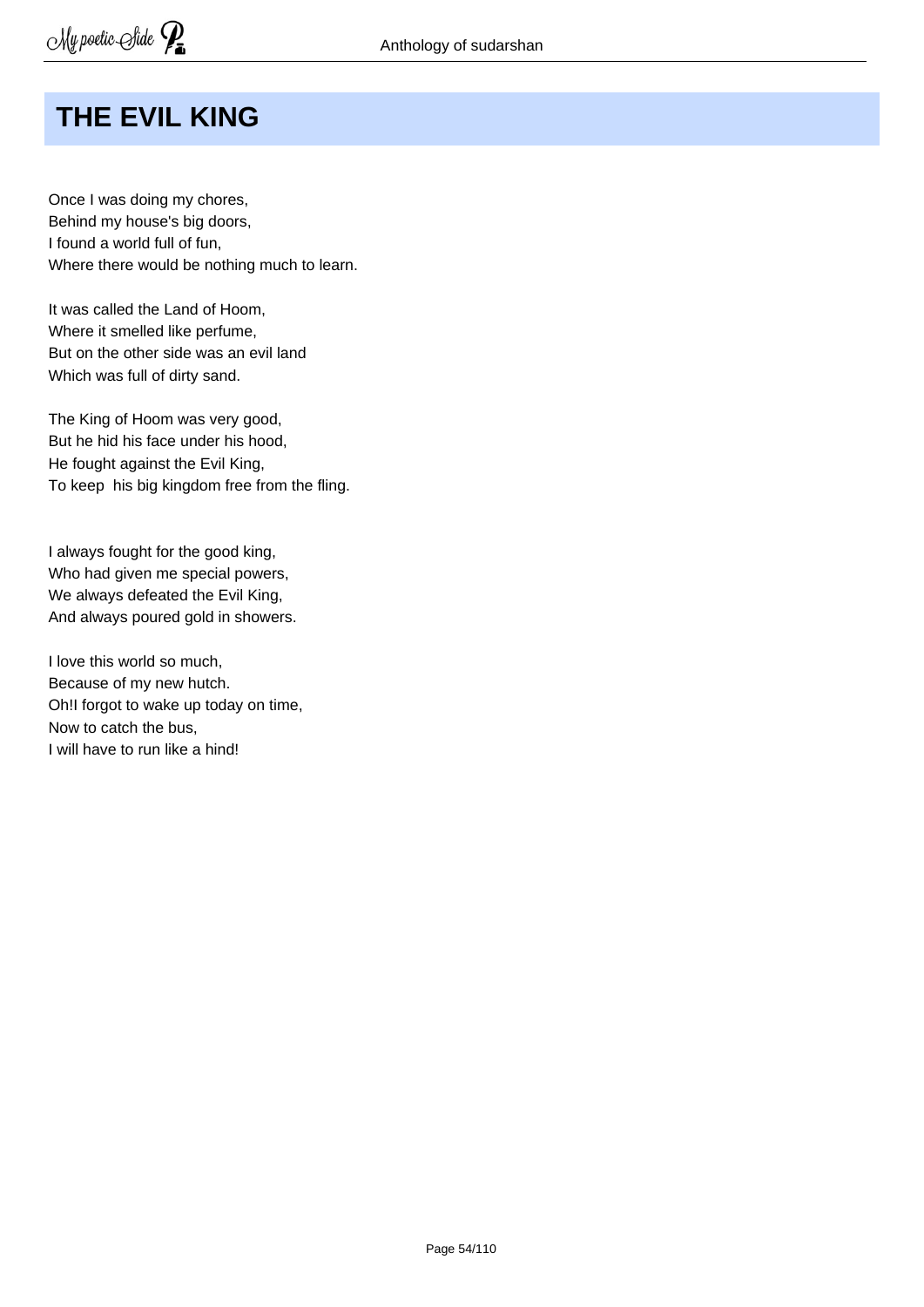### **THE VILLAIN**

As I was playing my videogame in a lone corner, Someone from behind me, Called my name

It was so frightening, It was so dark, His voice sounded like a Lark!

When I turned behind, I saw no one, In front of me, someone was trying to hide!

I looked all around me, I was so frightened, you see, I found no one; I showed my teeth in glee

I continued with my videogame, But then behind the curtain, I saw a person who was lame!

I rubbed my eyes, Twice or thrice, But he was still standing there, with a palm full of rice...

I asked him "Who are you", He looked at me, with his red fiery eyes, Which looked like reddish cubes of ice!

He said, " Are you kidding?, Or are you playing a game!" "I am your friend, don't I look the same?!"

I looked at my friend, he was alright, "You had yet again forgotten, to lock the door" "As you were busy in your videogame, I came through the door"

I remembered, what I had forgotten, I went there and closed the door, And continued playing the game, which I felt now, was a bore.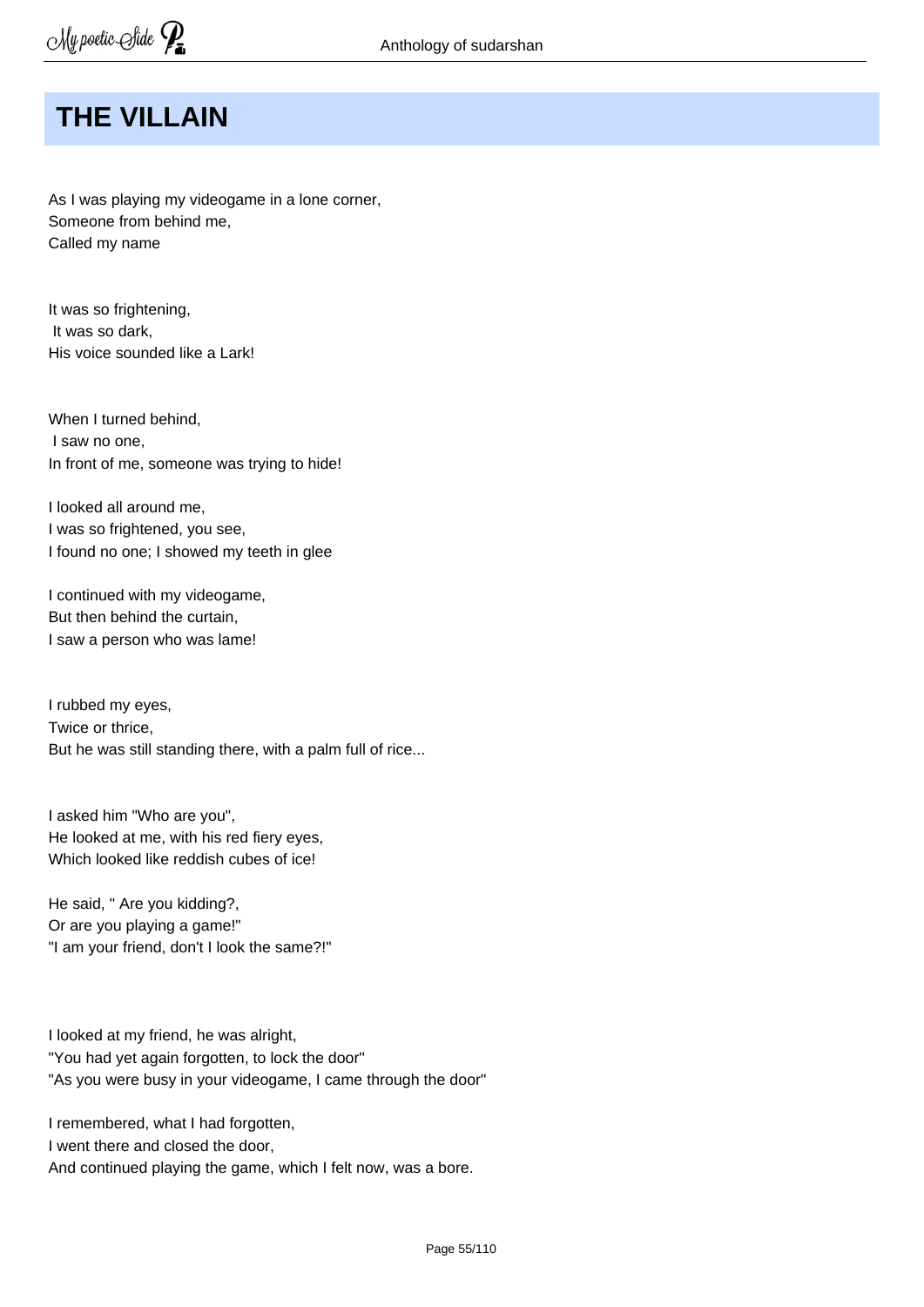When I started playing the game, I saw the same person, in same clothes, Oh! It was the villain in the game!!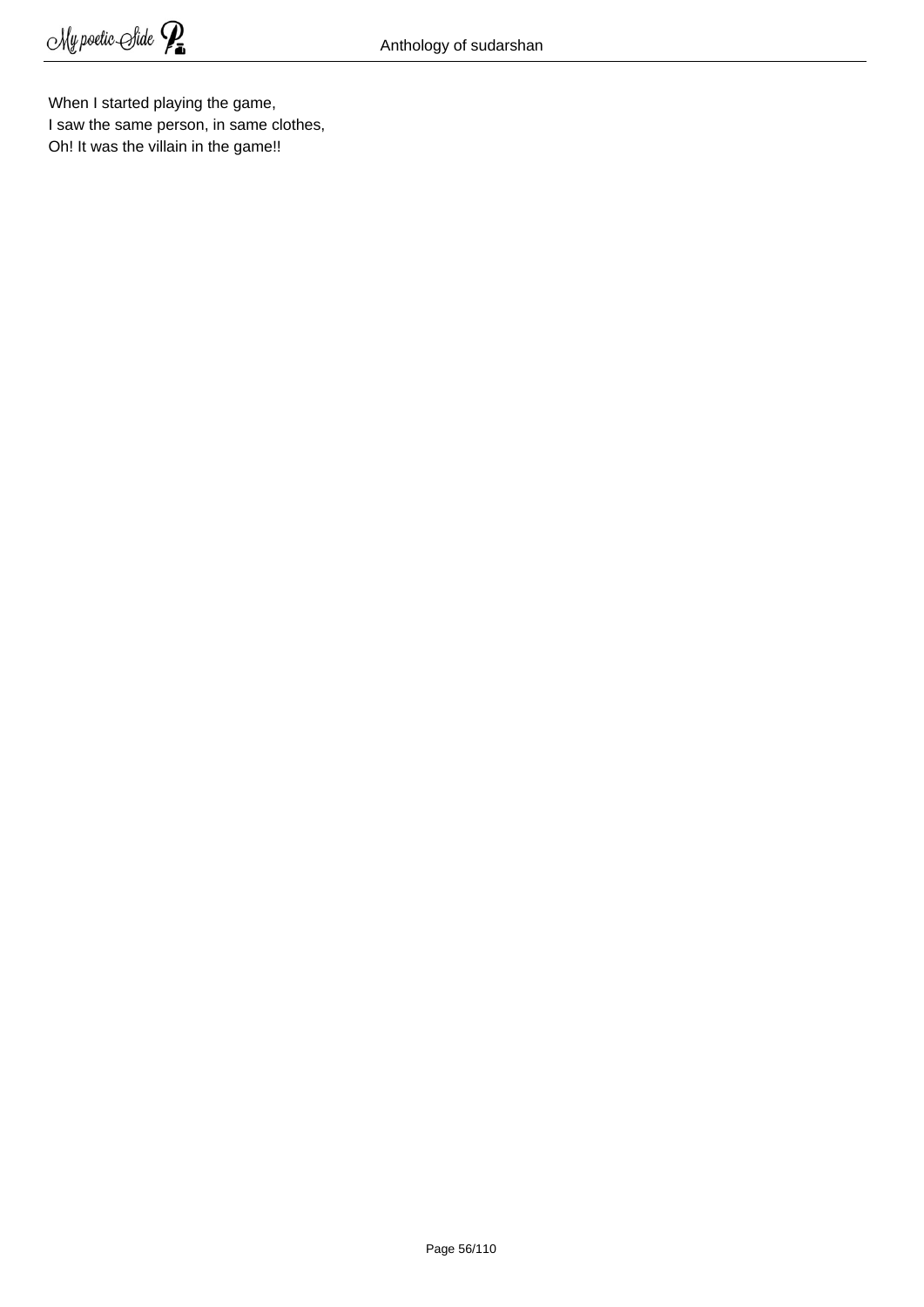### **POETRY IS MY GAME**

For me History, Still looks like a mystery, And when I see the sums of maths, It feels as if my brain cracks.

Biology doesn't seem to go into my brain, When we are harvesting crops, why harvest rain? Physics just doesn't look like my game, Physics just looks easy, but it makes us lame

Politics policy, what the constitution says, Everyone follows them, But I can't catch up with their pace. Art is not that easy, But the teachers don't agree.

Why should I learn the geography of China, Or the Russian scavengers Hyenas? Or the un-periodic motion of a pendulum, I will prefer to stay at home and have my chewing gum.

Can't I just stay at home? And try to become Sherlock Holmes, And can't my teachers call on my phone, It doesn't matter if my phone bill runs into million.

For me, History is still a mystery, But whenever I see this poem, I think I have at least one talent!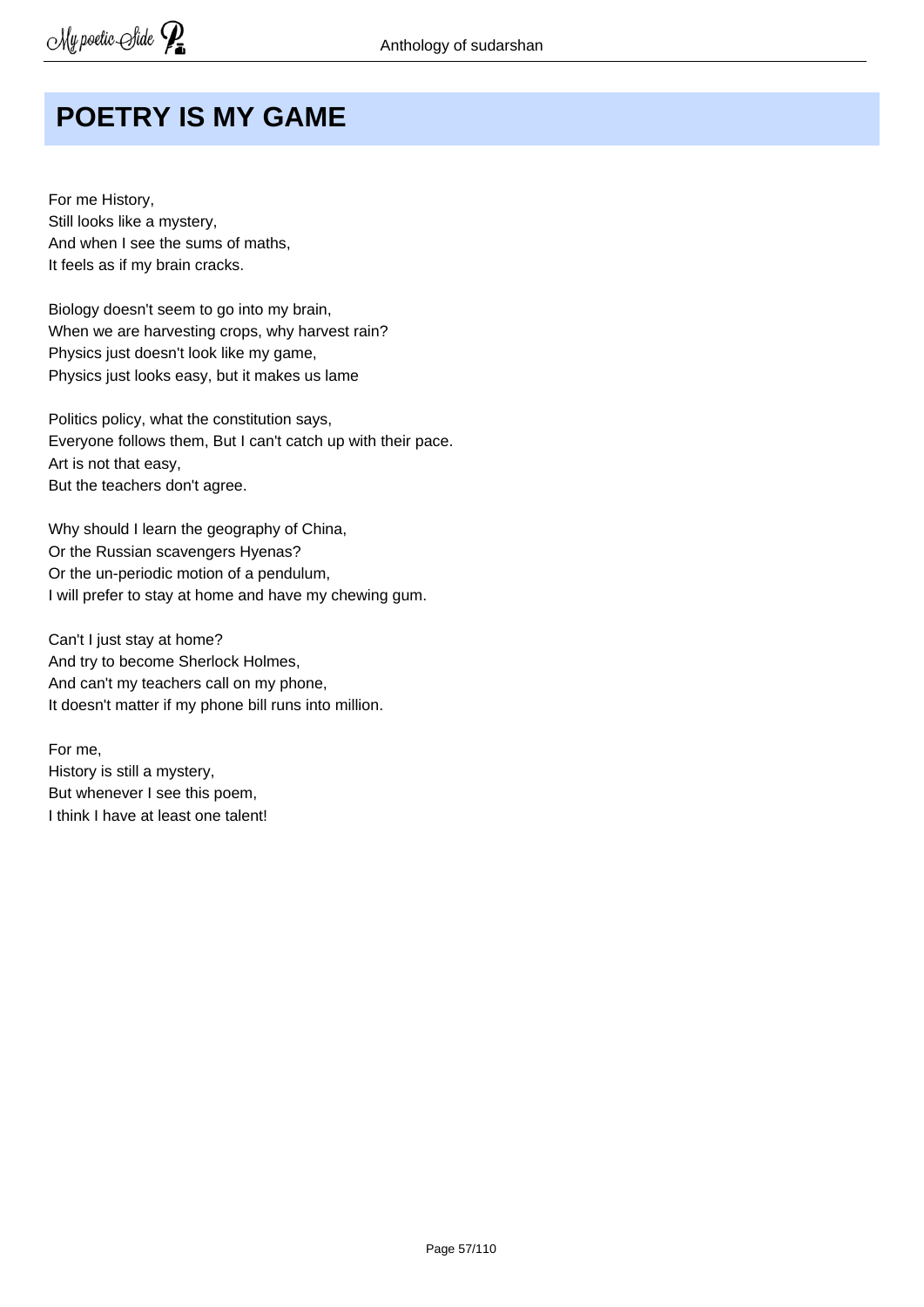# **CHECKMATE!!!!!!!!!!!**

I shouldn't have played with him, I perceived, My king was in great jeopardy, I shouldn't have moved impetuously, Thinking that beating my opponent would be rather easy.

 While I looked on to the board, Winning looked dubious for me, I had fallen in his silly trap, He had forked my Rook and Queen.

From outside, it looked like a tranquil land, But when I saw it carefully, I saw that his queen went there and gave me a check And then it was mate in three!

The pressure was aggravating on me, I saw my opponent's smile as he kept incessantly looking at me, As I looked to defile his plans, All I could do was just see.

His queen looked like a multifarious machine, And the power of his rook, I had seen, The Knight was about to jump to mate, While besides the rook, the bishop would lean.

I didn't know how he attacked with such efficacy, Maybe he was seeing a book, Or maybe he was cheating from his friend, Again and again in his friend's board he would look.

The mate looked quite lucid to me, He would see it quite easily, His king looked quite exalted, It looked as if he was laughing on me.

In desperation, I moved my Queen, To check his King, who had only one move left, Then suddenly, I had a spark in my eye, I had seen something to save my mate.

The mate in three, Now looked malicious to me, The stringent rules of chess, which I hated before, Were now the favorite rules to me.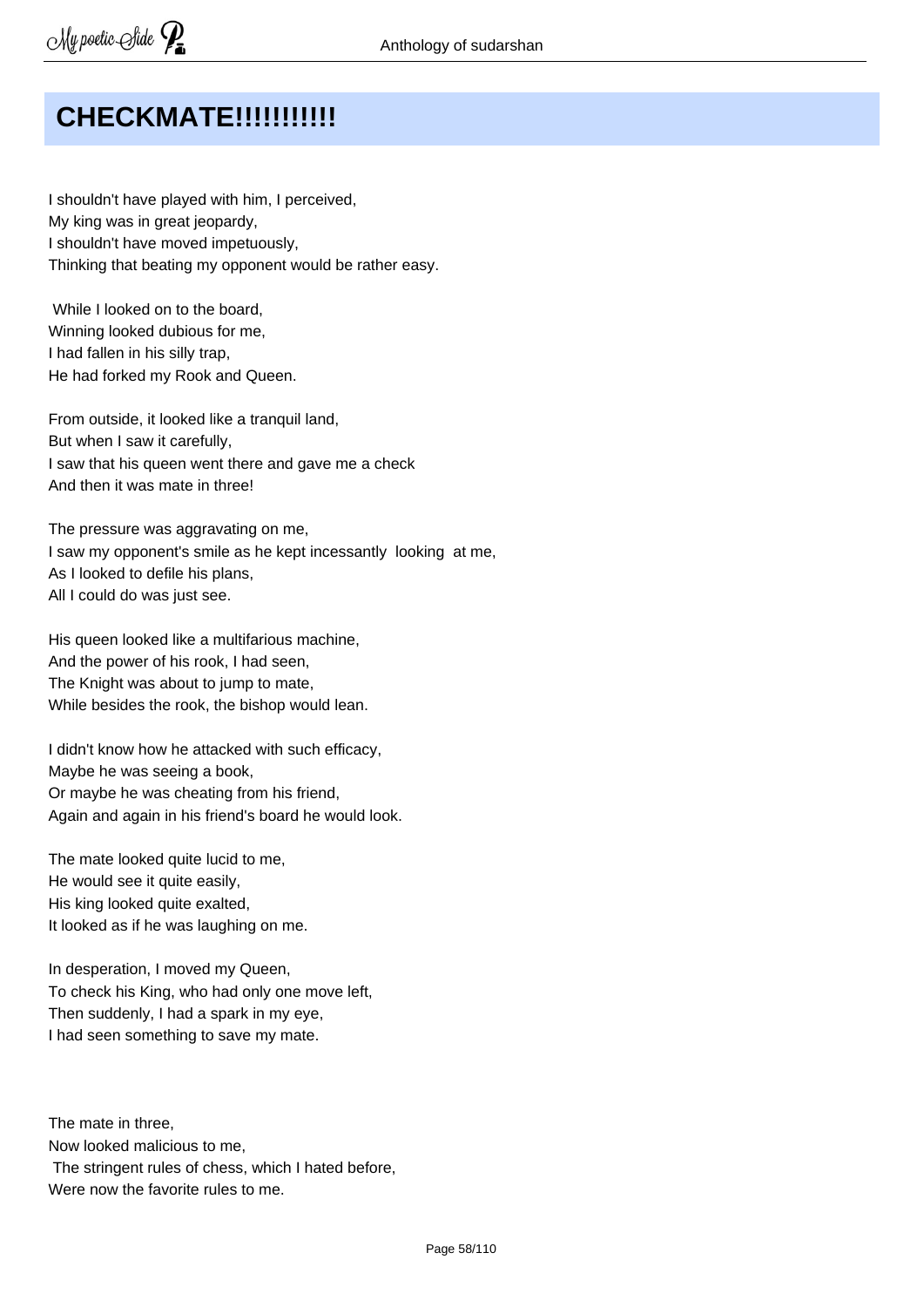As I saw my opponent, He gave me a docile look, Again and again, His head he shook.

My opponent who was smiling before, Now looked full of sorrow, As he moved the forced king move, Happily my smile I showed

At last my brain worked, I thought, At last I had hit the deck, I had seen it, such a beautiful combination, It was a draw by perpetual check!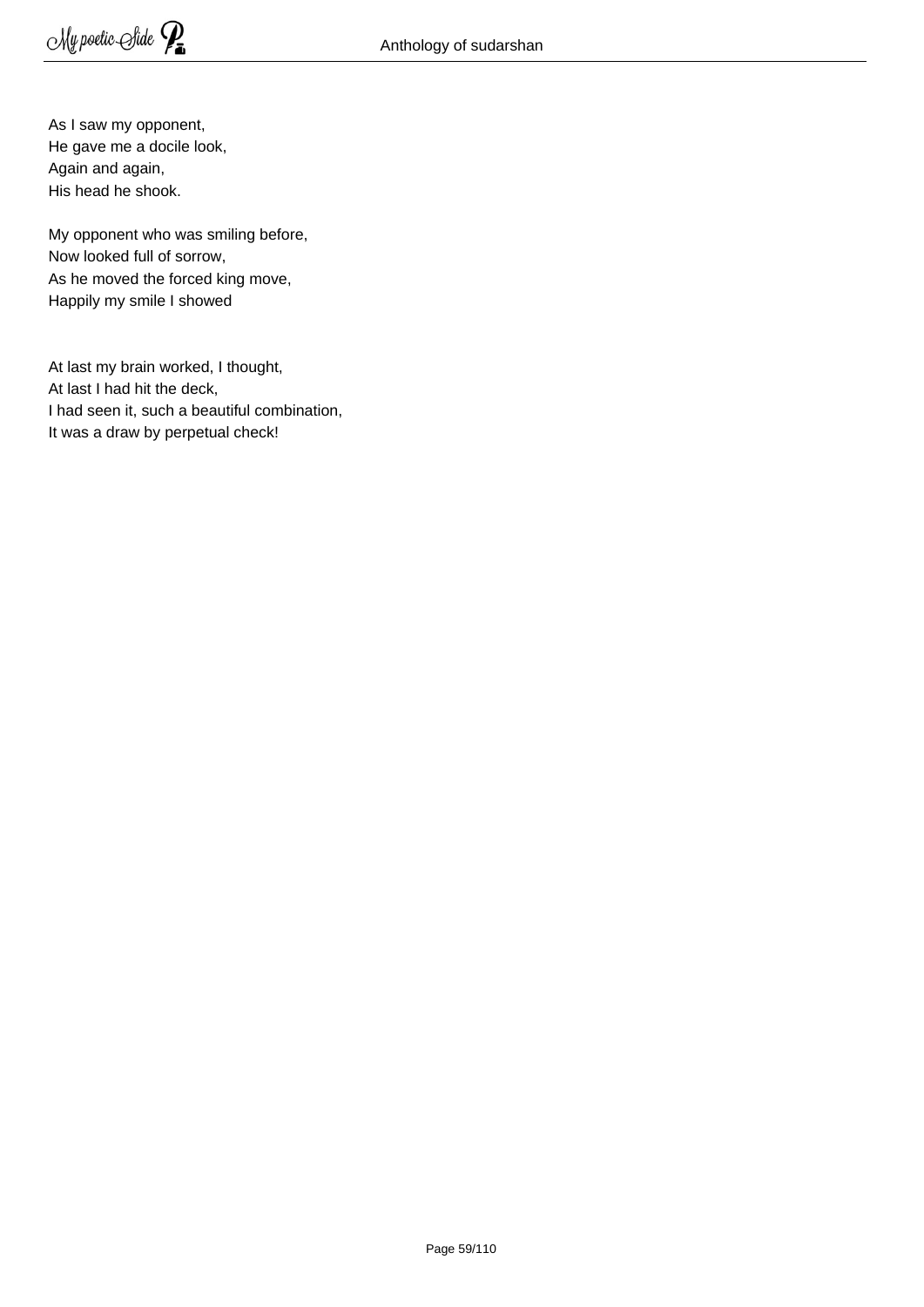### **SAVE THE ENVIRONMENT**

Everyone says not to pollute rivers,

It causes harm to the animals living in it, But no one does anything to prevent it. They just do whatever they wish. Everyone should realise that Pollution is a very dreadful thing It destroys forest green It makes the water filthy Makes it unfit for human consumption It is really dirty to be seen. We axe trees to build houses. Instead of using alternate materials Environmentalists also tell us to do the same,. Many users use the same route but use multiple cars, The cars give out poisonous gases, They are wasting so much fossil fuels, People live in squalor Creatures die in pain From toxic pollution The facts are quite intricate. It's a real mess we're in we should be telling the citizens But, instead we're pushing the smoke and we think it's a joke. Except that the joke's a bad one And is purely terror-forming But spends a lot of money And we call it global warming. A solution to it is by using a car pool You cannot reincarnate a species Or regrow an extinct tree By paying carbon offset Or by making products carbon-free. So, if you want a better world consider what you do Real differences will be made By controlling the emissions. Planting more trees and paying attention to all concerns. It isn't great to admit that we have moved forward once more but the fact is that if we let the horse just gallop off it's too late to bolt the door. Seize the initiative and become environmental friendly. Promote the use of 4Rs Reduce, Recycle, Reuse and Recover Should be the motto of every citizen.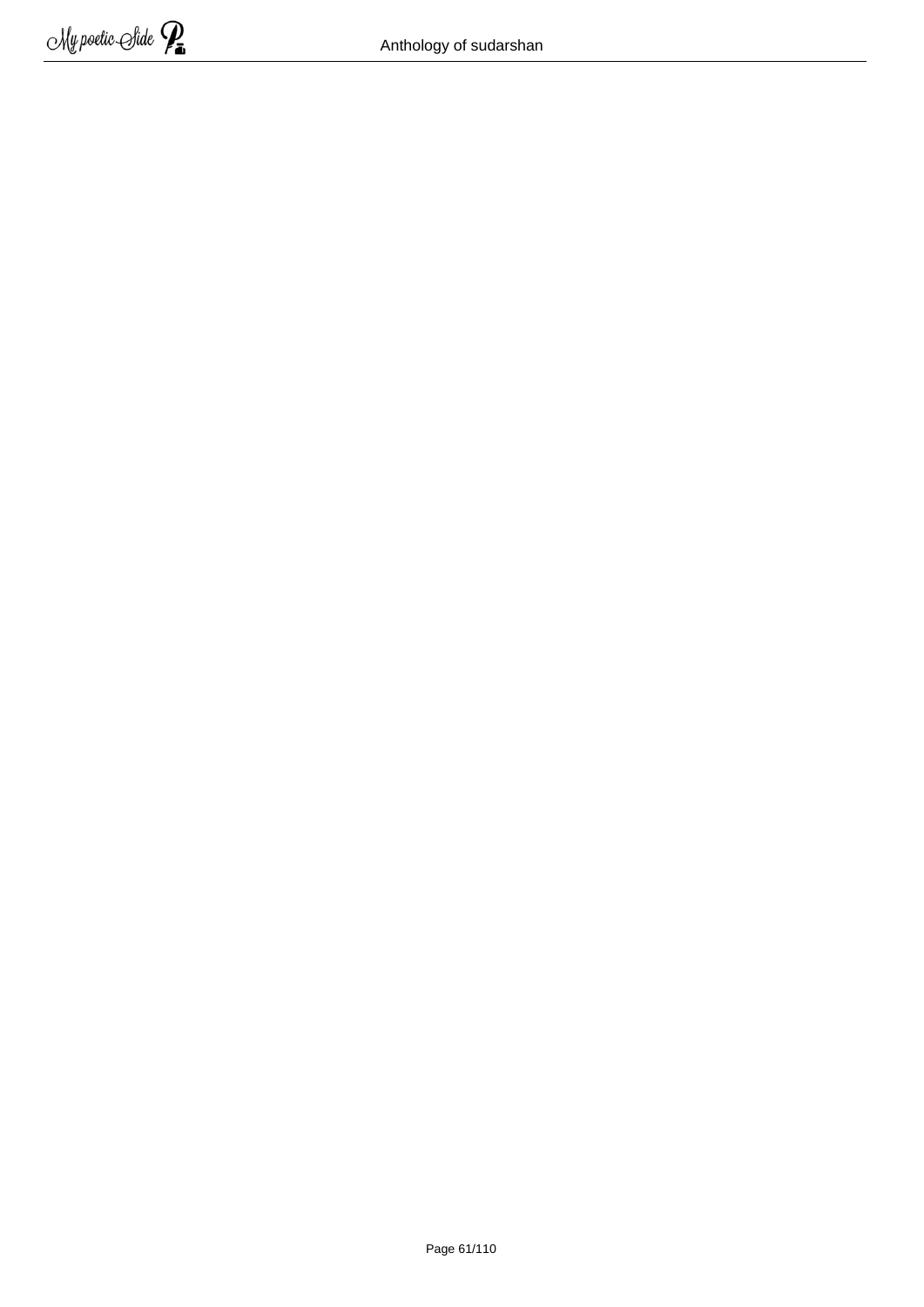### **OLD AGE**

I'll tell you a bit of my grandpa. I think he's a thousand years old. His hands colder than ice, I've never felt ice cubes that cold.

The hair growing off of his earlobes Is more than the hair on his head. His eyes are all baggy, And his nose is the same shade of red.

His voice is like a squeaking door. It crackles and groans when he speaks. Whenever he bends down to hug me It sounds like his skeleton creaks.

He says that his memory is failing. He thinks that he's losing his mind. He always misplaces his glasses Without them he's legally blind.

My mom says his hearing is normal. I believe her, but then Whenever I tell him "I love you," He asks me to say it again.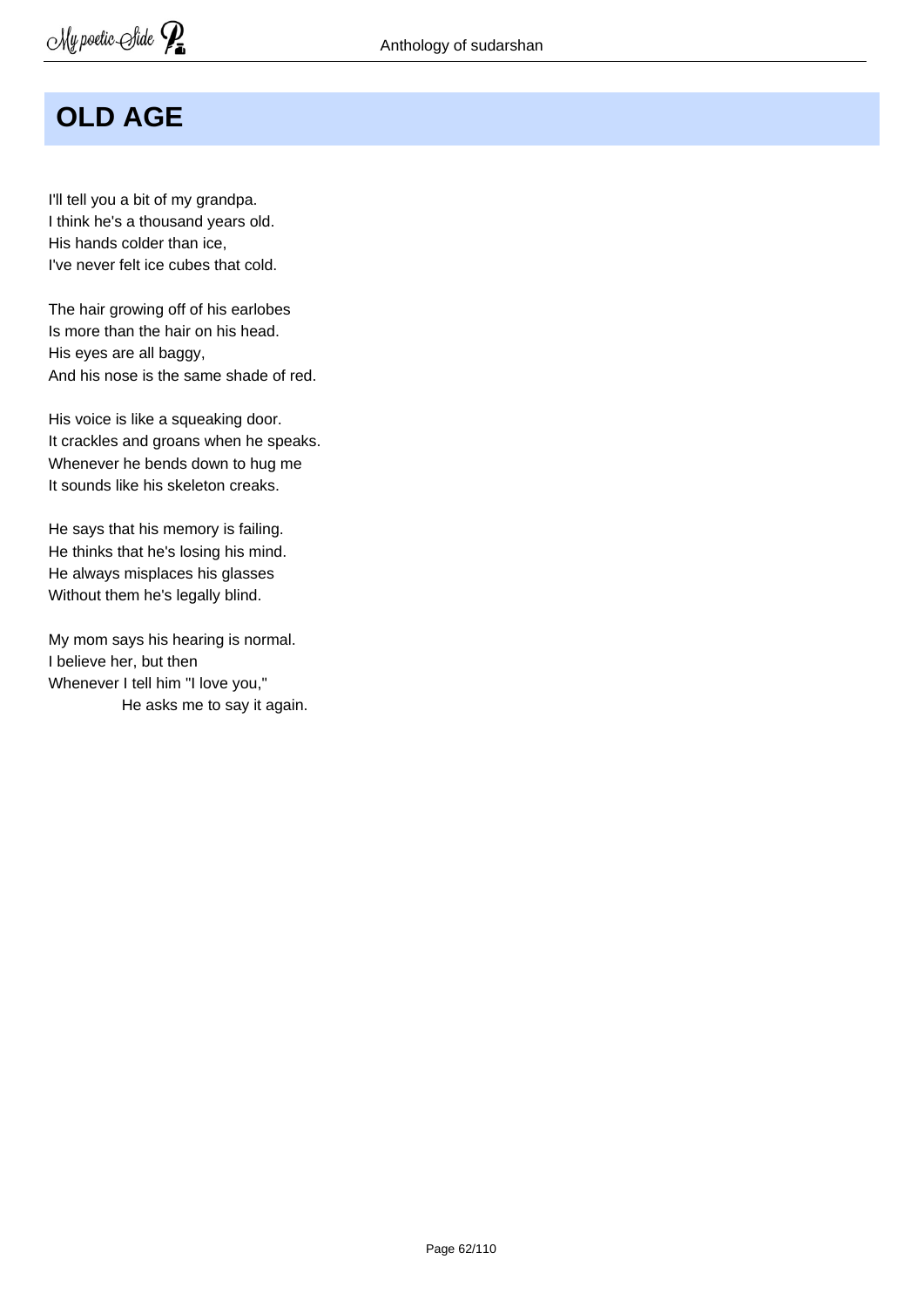## **MY TRYST WITH POPCORN**

A piece of popcorn Escaped from the pan And flew across the kitchen Like a superman.

I forgot to cover the pan, I remembered lately. But it was too late, The popcorns own their fate.

 They bounced back and forth beside the oven and the freezer. One shot up to the ceiling like a daredevil trapezer.

One jumped upon the microwave, Then rolled onto the stove. When I tried to catch it. Another flew away like a dove.

 I tried and tried to catch them, but it never missed a trick. So finally I gave up and ate an ice-cream stick.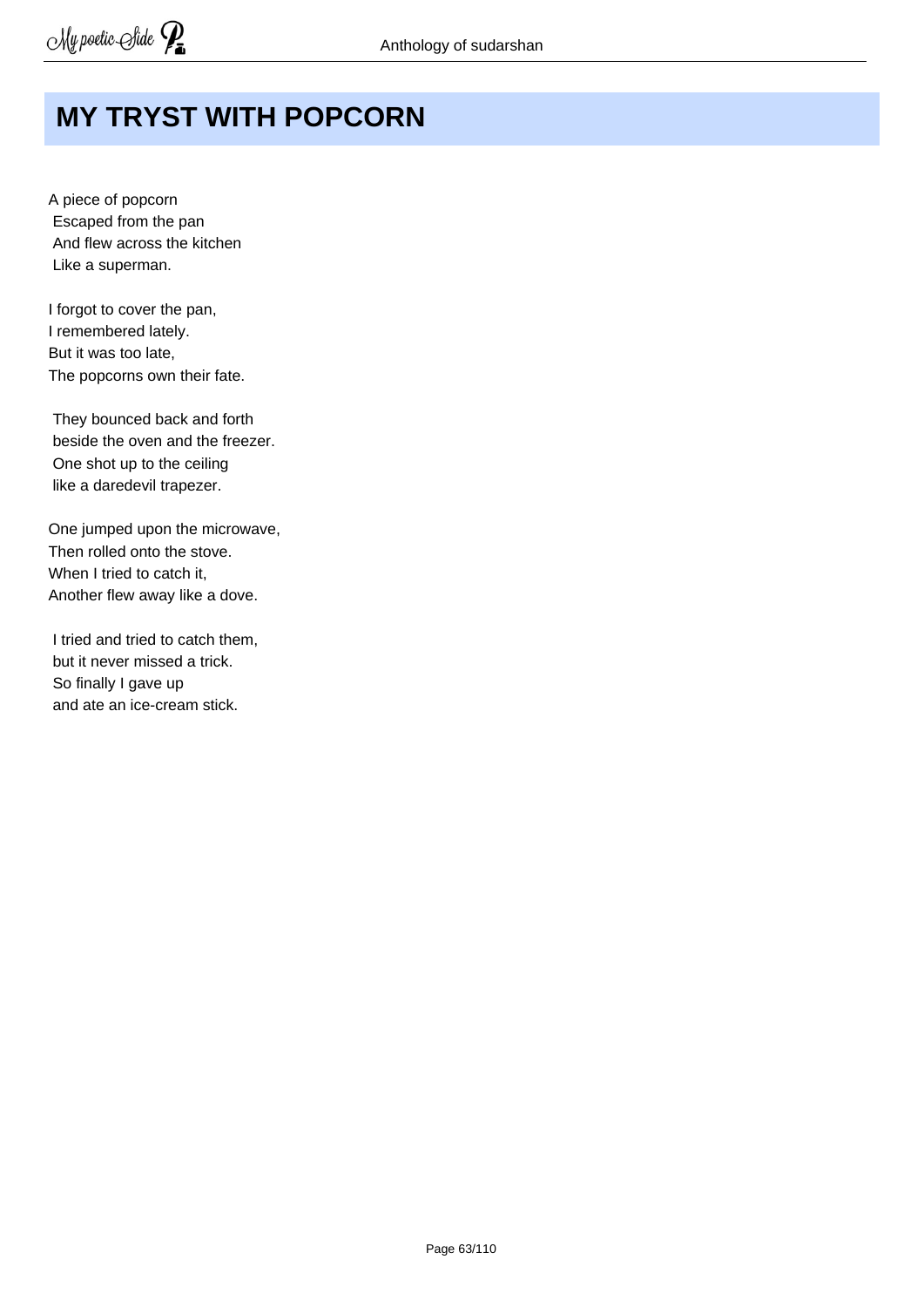#### **MARY'S PETS**

Mary just loved pets, Everyday she brought a new pet, When she took the pet to the school, Everyday a scare she would get. Mary bought a little mouse. It's fur was white as snow. And everywhere that Mary went The mouse was sure to go. It followed her to school one day, Which wasn't Mary's plan, For when the mouse jumped on her desk, The teacher screamed and ran! Mary then shifted to a new city, And she had to leave her mouse, In the new city she bought a new pet, The pet never lived in her house Mary's new little pet, Had fur as black as night. It followed her to school one day, Which gave the kids a fright. It made the teachers shout and scream. It gave them such a scare. For Mary didn't have a lamb She had a grizzly bear. Mary was given a warning, And told not to bring her next pet to school, She sold the bear and brought a new pet, Which was more nuisance than the bear she had bought before Mary had bought a little dog. Which had long canines all right And everyone that Mary met The dog was sure to bite. It followed her to school one day, Which was against the rule. The dog bit Mary's teacher's leg, So they threw her out of school. So, Mary never bought a pet again, And stuck to her grand old lamb. She cared so much for her lamb, That people thought that she was involved in a scam.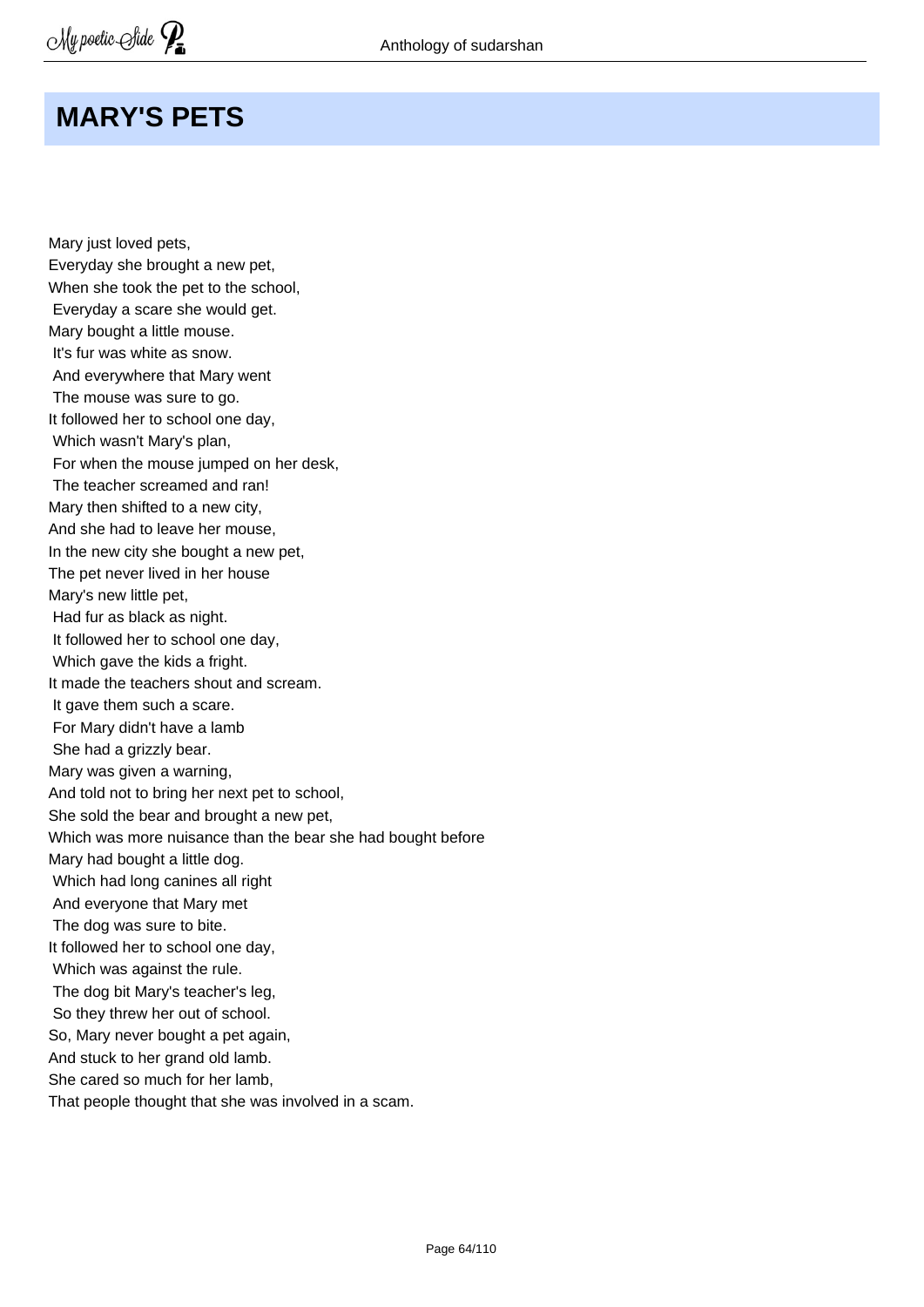My poetic Side  $\mathcal{P}_{\text{in}}$ 

## **SEASONS**

Winter is snowy and cold, Summer has sunshine gold. In monsoon raindrops fall in a rail, In autumn leaves fall in a pale. Spring has beautiful flowers in it, I think all the seasons are a hit.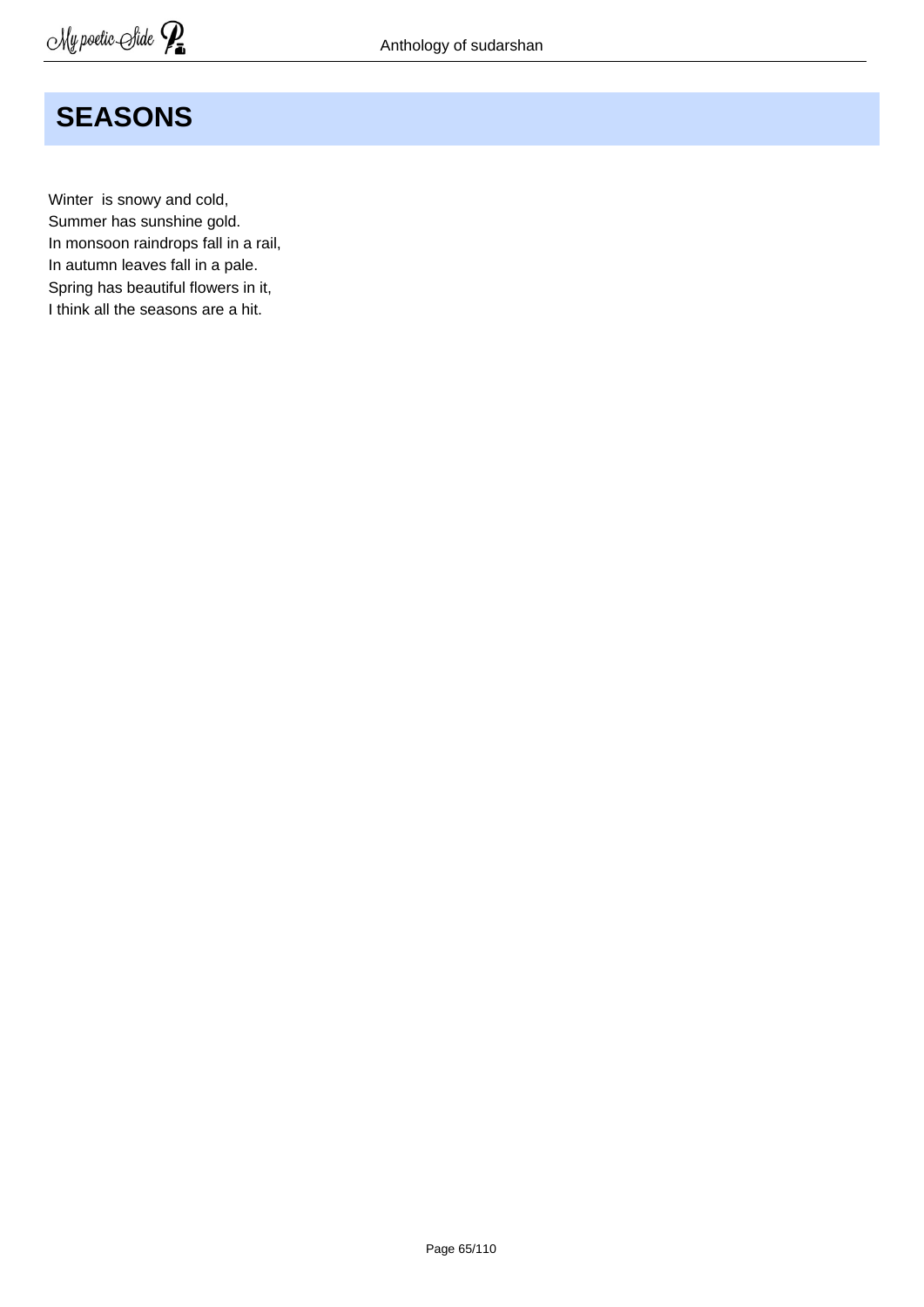## **THE ROAD TO FAME**

The road to fame, Is not easy, But with hard work and a bit of luck you can get there, You have to see my story.

One day as I was walking down the road, I saw someone staring at me there. And I stopped to see. Why was he staring at me like that?

He walked up to me and said, "You are a star my boy!". Come with me and work in my film, Whose's name is "Come on, Ahoy!!"

When I got this offer, I was rather surprised, I decided to go, With him towards the uphill hike.

When I reached the set, He asked me to play as a beggar, "Of course not!" I shouted, "I'm here to become a hero with his hand a trigger!!"

"Well" the director said, "You may go as well!," "The beggar will become a hero later". He said.

But first diamonds you will have to sell!" I was excited. And I accepted the role, As I was about to start my role, I fell into a hole!

As I tried to get out of it, I found my bed beside me, I just found out something special, I was dreaming, you see!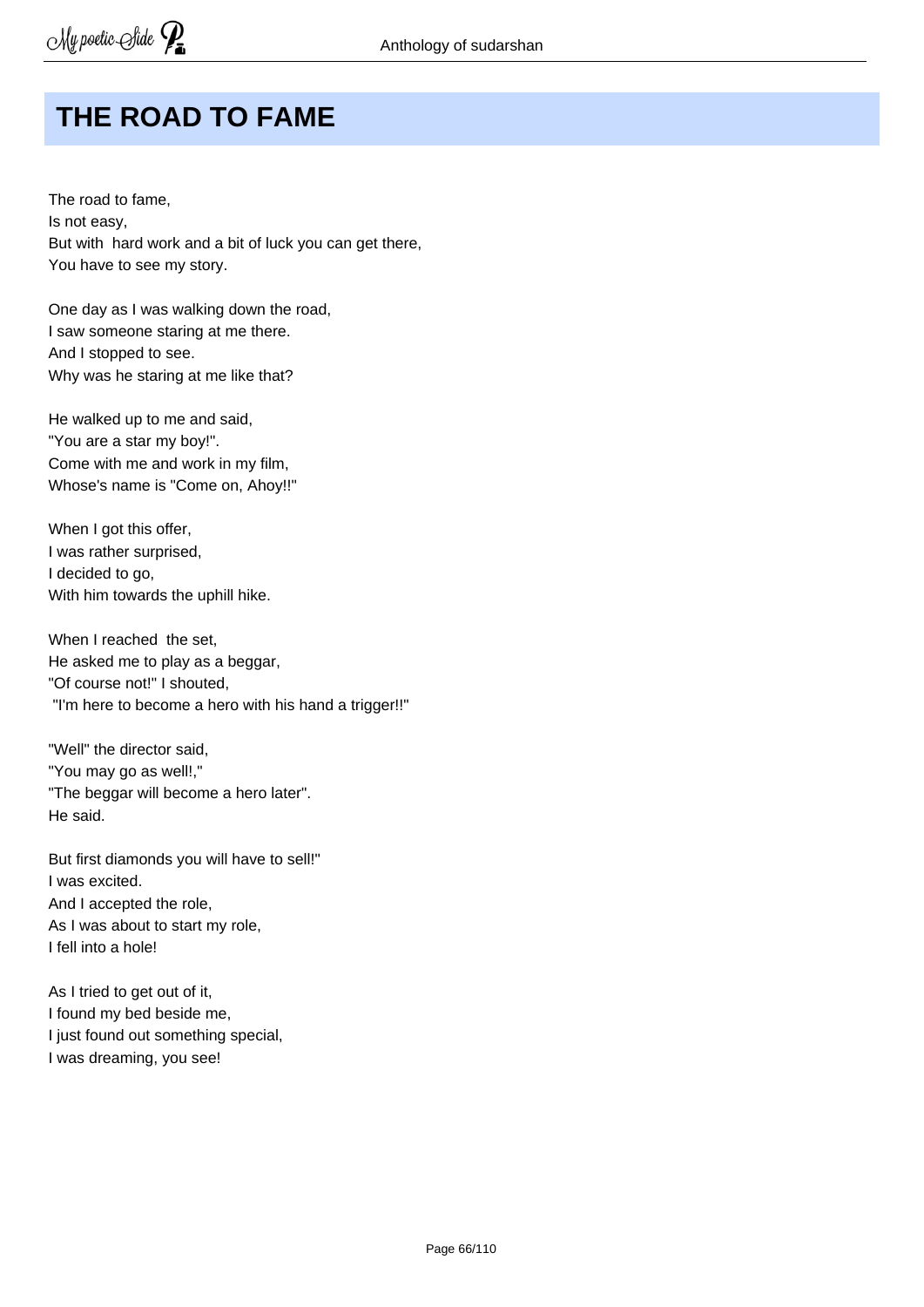#### **MOTHER EARTH**

Mother earth, our mother earth, she is the one who gave us birth. The trees, soils, mountains and hills, All are one by one getting killed.

 Mother earth, our mother earth, she was once full of happiness and mirth. Rivers, seas, lakes and wells, In this place many creatures dwell!!

 Mother earth, our mother earth is now completely beleaguered. People know only how to blare things are some times really bizarre.

 Mother earth, our mother earth, we get to hear so many canards. In this world full of terrorism. There are very few with humanism!!

 Mother earth, our mother earth no one understands your worth. People work with a lot of zeal, only to make money for their meal.

Mother earth, our mother earth, There are so many who experienced a blizzard. The earth is turning apocalyptic, but no one still is apologetic.

 Mother earth, our mother earth, in the forests, we hear sweet birds chirp. When trees are being cut one by one, people on earth are planting none.

 Mother earth, our mother earth Oh! Please stop filling it with dirt! ! ! We are destroying it, none other than us. Save, our mother! Save, Mother Earth, It is high time!!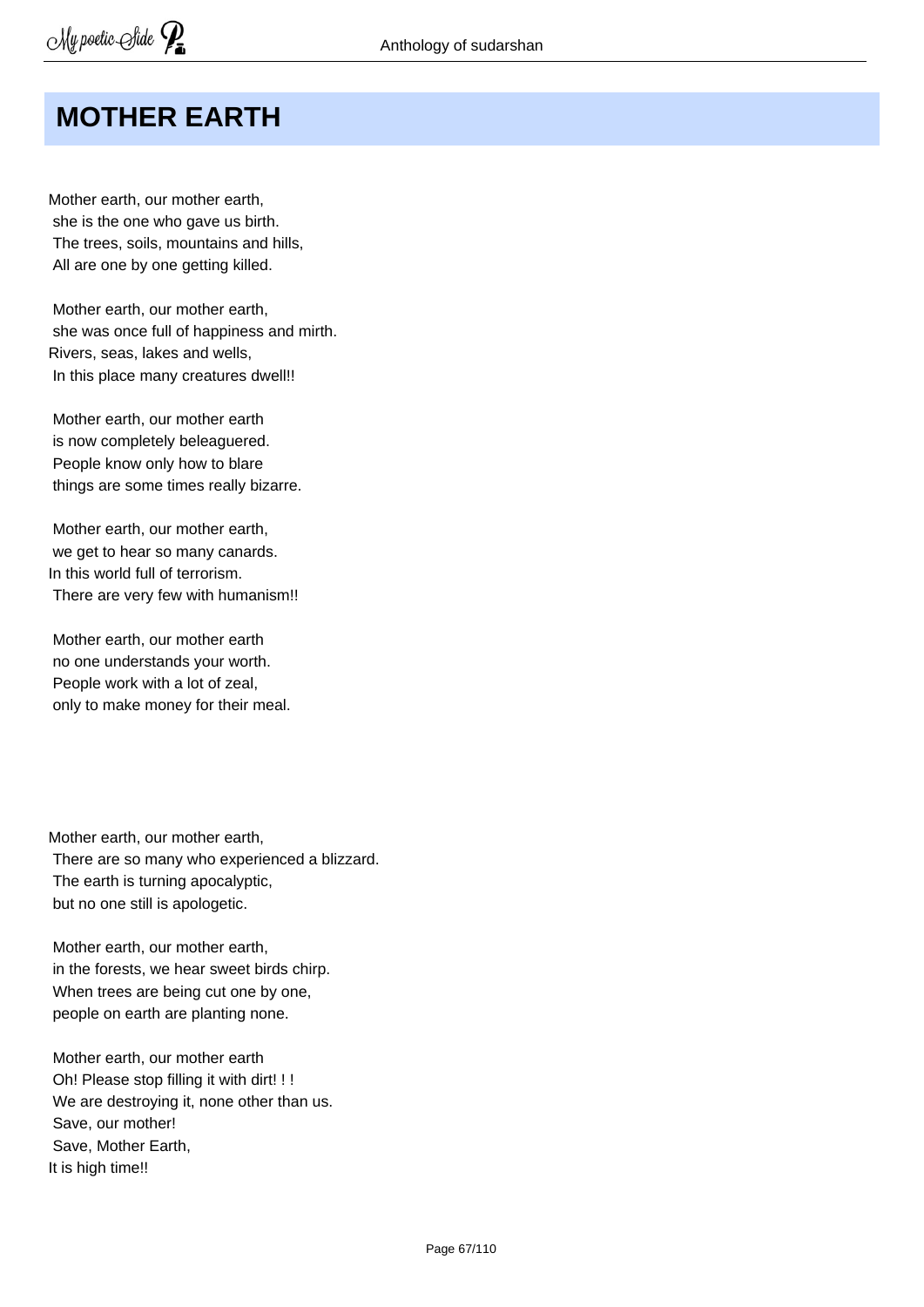## **CHESS EXPLAINED**

Chess is a game played between 2 players with each player having black or white pieces.

There are different pieces on the board. 8 Pawns, 2 Rooks, 2 Knights, 2 Bishops, a King a Queen each with both the players.

Each player tries to win by gaining material or through some tactics.

The pawn is usually the start of the game, And the knight is the piece which jumps away, The Bishop's pleasure is it's own colour diagonal. While on the straight lines the rook will sway, The queen can help both the rook and the bishop, As she can move both ways,

But first thing to do, your king you have to save. Otherwise, your opponent will CHECKMATE!!!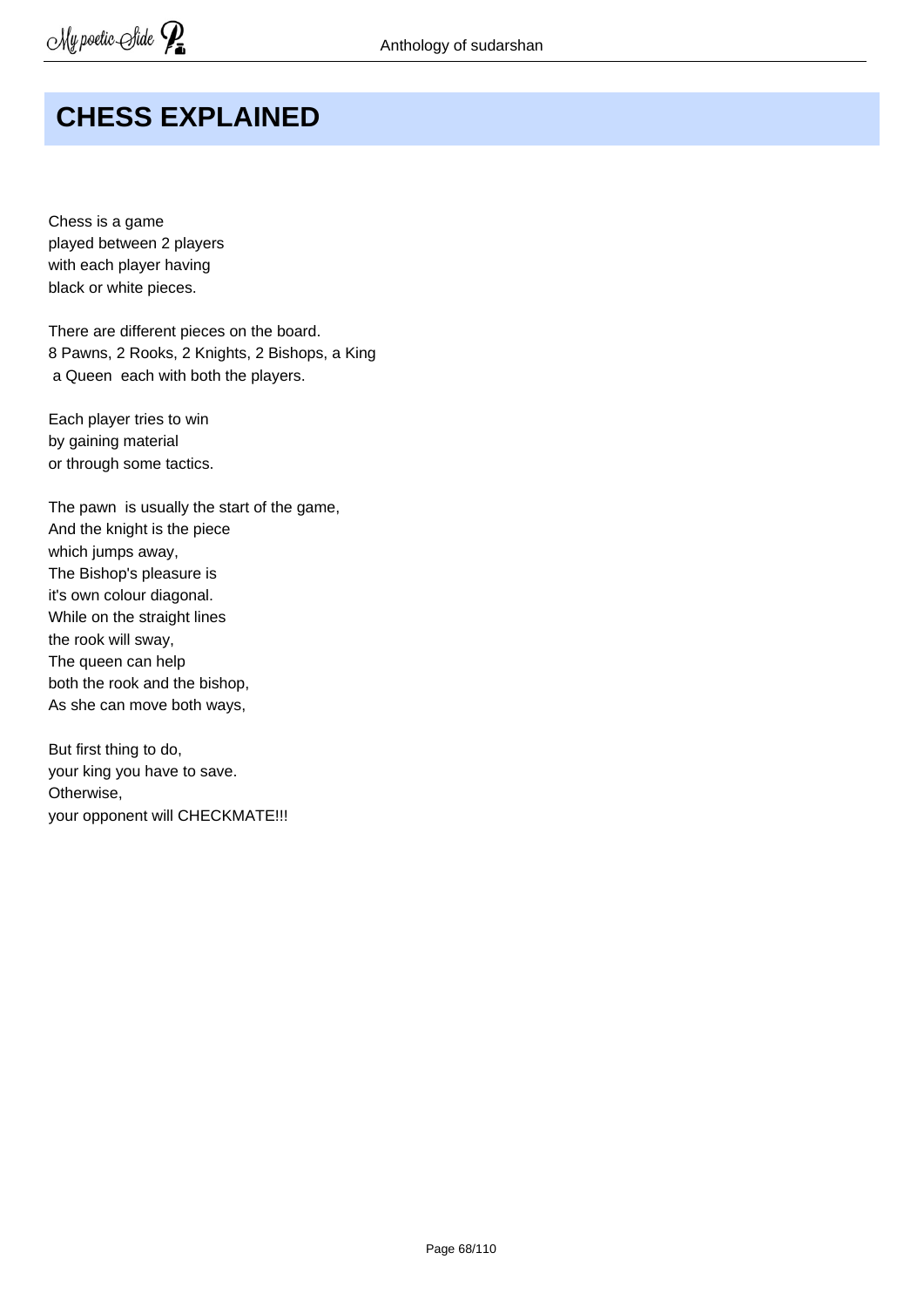## **WINTERS ARE HERE**

Winteres are back again, And the chill with it, People like to sit, Behind them a heater is lit.

Eat cold items, And you catch a cold, And then your mother, Starts to scold!

We sneeze and cough all day, The sunshine out there doesn't make hay, While it makes some people's day,

others prefer to sleep on the bed all day.

So, eat hot items, And drive away the cold, And then your mother, Says be bold!

This is the season of winter, Which is loved by many a people, Like a staple food for someone, This is the staple season for all!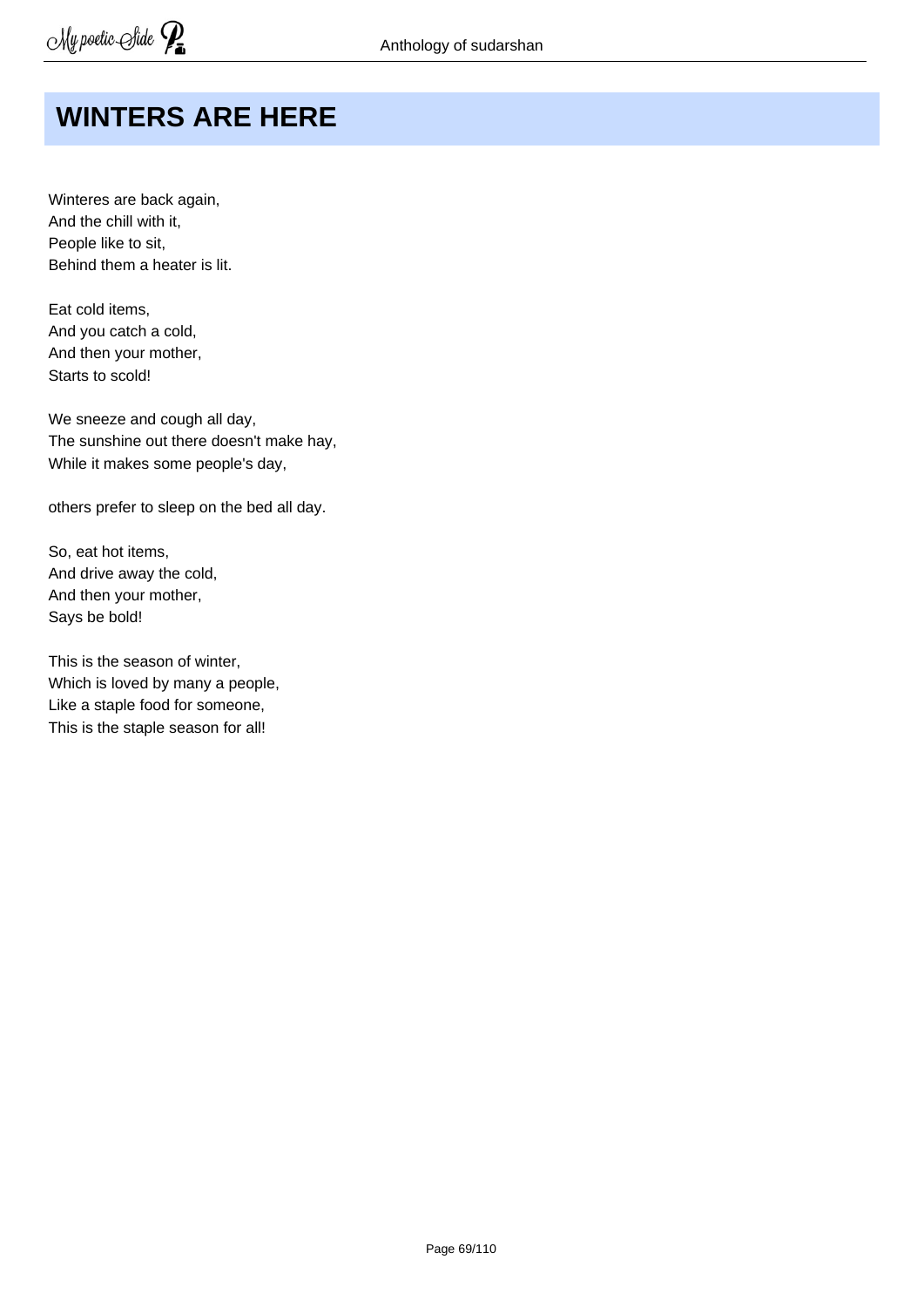### **CHRISTMAS TIME**

Christmas time for boys and girls Is a happy day, For we go to grandma's house, And eat, sing and play.

 Grandma does not tell us, "Stop that horrid noise," Because she understands we can't, When we're little boys.

 And she lets the girls play house-house, In the garage so old, And when they strew things around, Grandma doesn't scold.

 But we ought to clean them up, Even on Christmas day, For we shouldn't make kind friends Be troubled with our play.

 Yes, we love the Christmas time Best of all the year, We have waited for it long, Now, at last, it's here.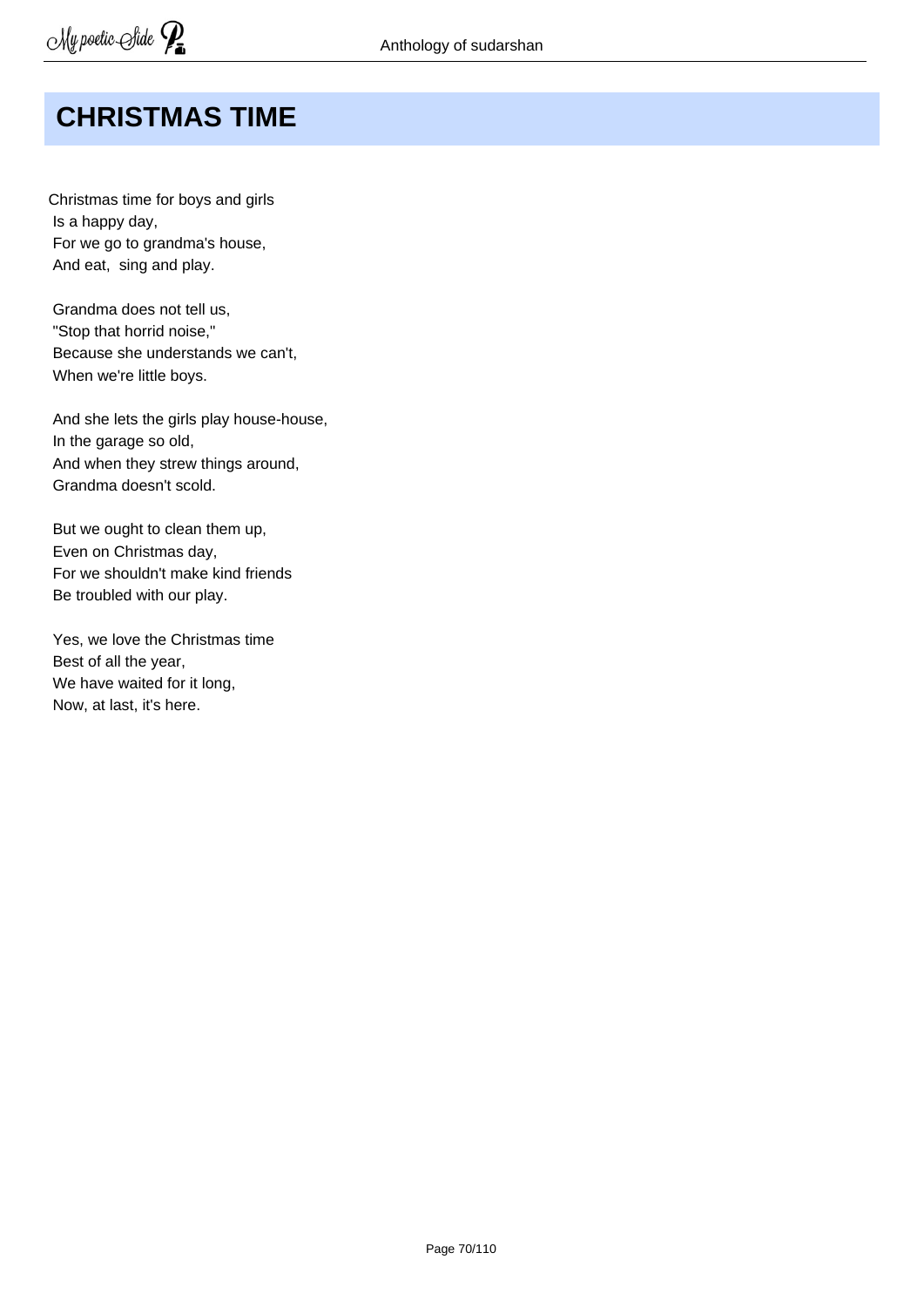## **PATH TO SUCCESS**

**Believing in yourself is the key , You can do it ,just wait and see, Always aim high and aim for the top, If you really want it, you won't stop .**

 **Don't let anyone get in your way, Always make sure you have your say, Don't let others put you down , These are your dreams, so why should you frown? ?**

**Hard work paves the way for you, In the frigid cold or the superhot loo, Only you can do it yourself and you know how! Believe in yourself and make the changes now!!!**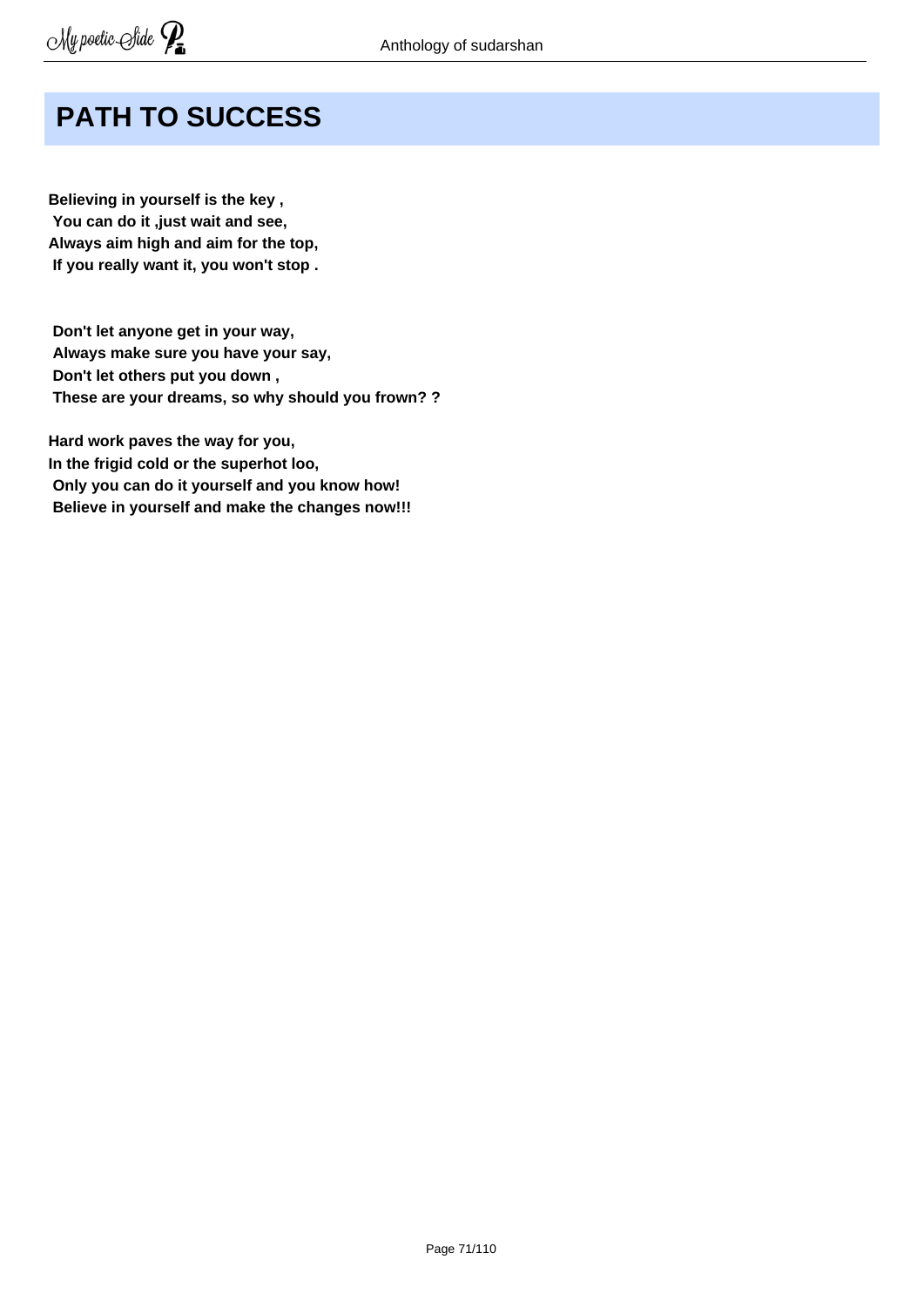#### **HAPPY NEW YEAR**

My Happy New Year wish for you Is for your best year yet, A year where life is peaceful, A year in which you cherish And what you want, you get The past year's memories, And live your life each new day, Full of bright expectancies. I'm writing this in a state of shock, Watching the clock?tick tock, tick tock, Advancing, approaching, relentlessly, A brand new year; Oh, can it be? The calendar says the same thing, too; Time races, vanishes for me; No, wait! If time flies, I'm having fun! A year of fun! It's gone! It's done! I now embrace the blur of time, Because it simply means that I'm Too busy with pleasure, joy, delight To mourn the passing days' swift flight. So I'm wishing everyone, happy days, Pleasuring you in cheerful ways, Filled with happiness and cheer, Oh!! Happy, Happy Bright New Year!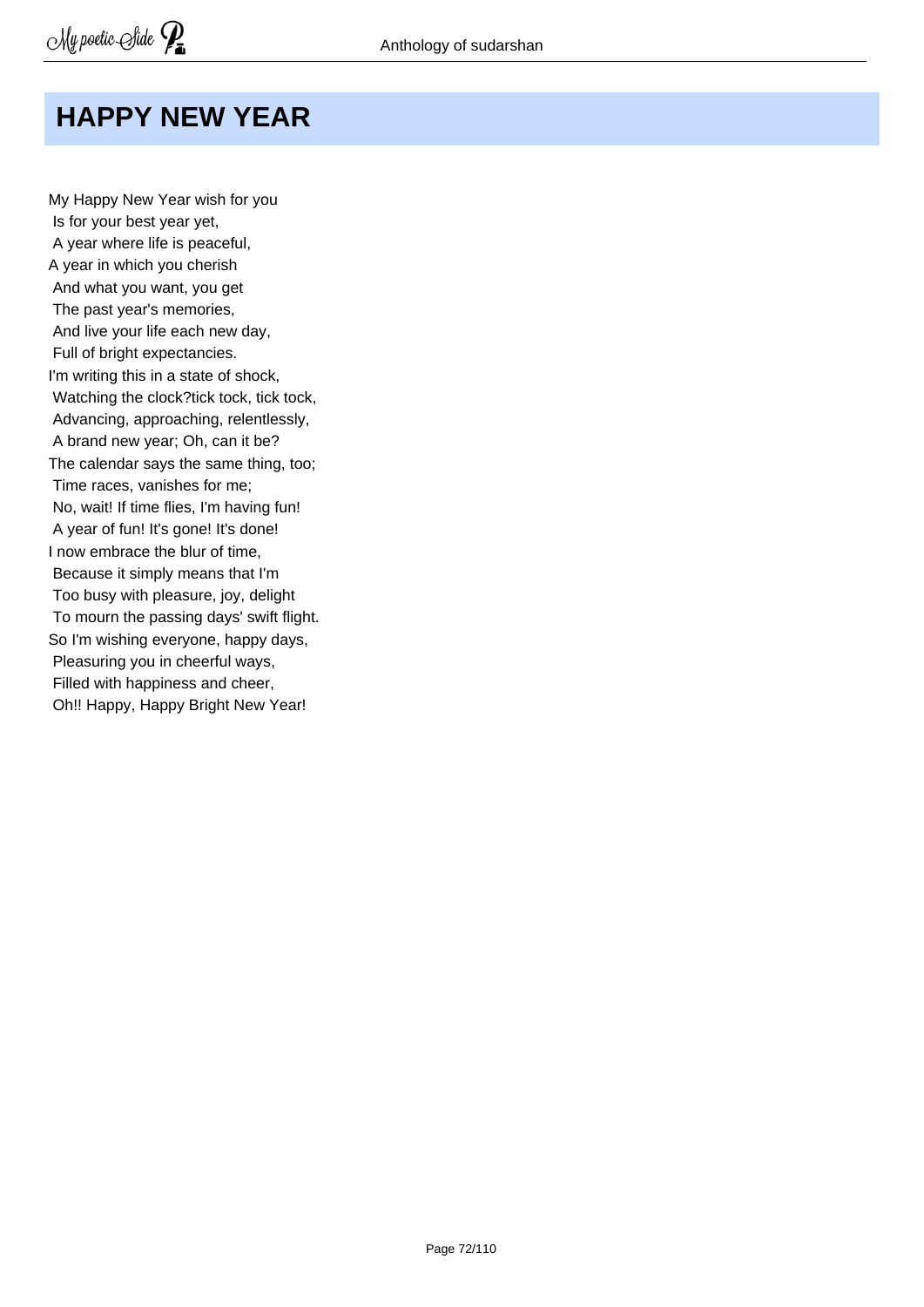#### **SAVE WATER**

**The leaky tap drips day and night. Just fix it right or shut it tight, It seems the earth with water abounds But thinks it's every drop that really counts.**

**The tap is on, you brush your teeth, The water flows, you soap your feet Just think of all the water lost!!! To close the tap, what does it cost?**

**The water bottle you take to school, The water in it is nice and cool, You drink a bit, the rest you throw, The water could help a plant grow.**

**So, save water, And do your part, It's not a game, Let the water last!!!**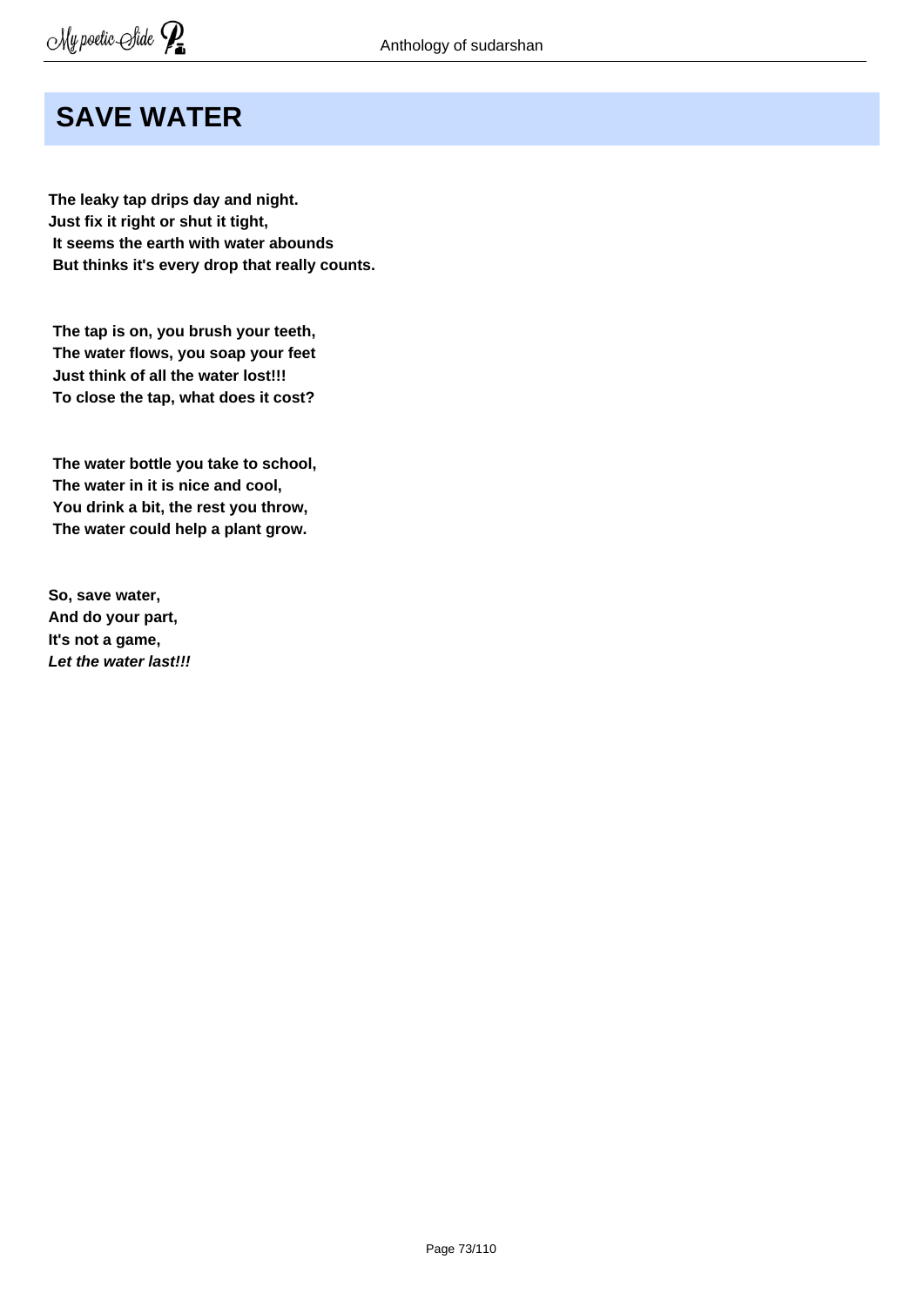# **DALE, THE SNAIL**

Once I saw a snail, It was going up my pail, It was looking pale, I took it and named it Dale.

It had a small little head, With a grumpy little face, The speed at which he goes, I don't think he can win any race.

No speed was its motto, Its speed was super-fail, It was so slow that I could take its "running" photo, My superhero Dale.

Now, I have many pets with me, But, I still remember him, The superhero Dale, Who looked rather slim

But one night, When I went to his room, He was gone, And he was not to be found soon.

 I looked for him everywhere, In the desk, inside his favourite mushroom he used to eat. But he was nowhere to be found, He had "run away" on his feet.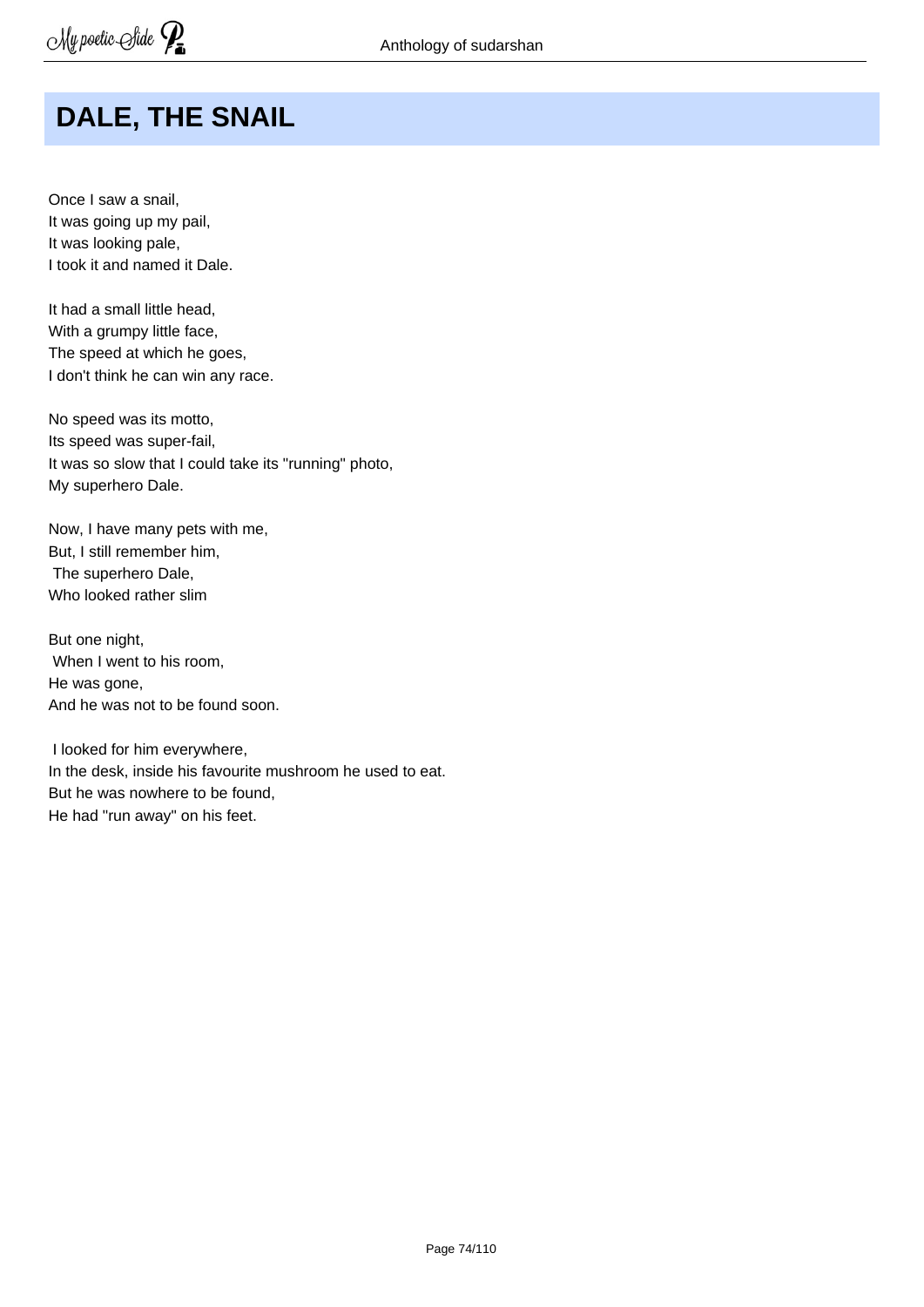# **THE WAY WE LIVE**

The water which we use, is polluted by us every day. The air which we breathe in, is contaminated. We cut trees, and propagate," Save trees". We use all the fossil fuels, and then say we waste it aimlessly. This is what all the humans do, And consider themselves better, than the animals, who live peacefully with Mother nature.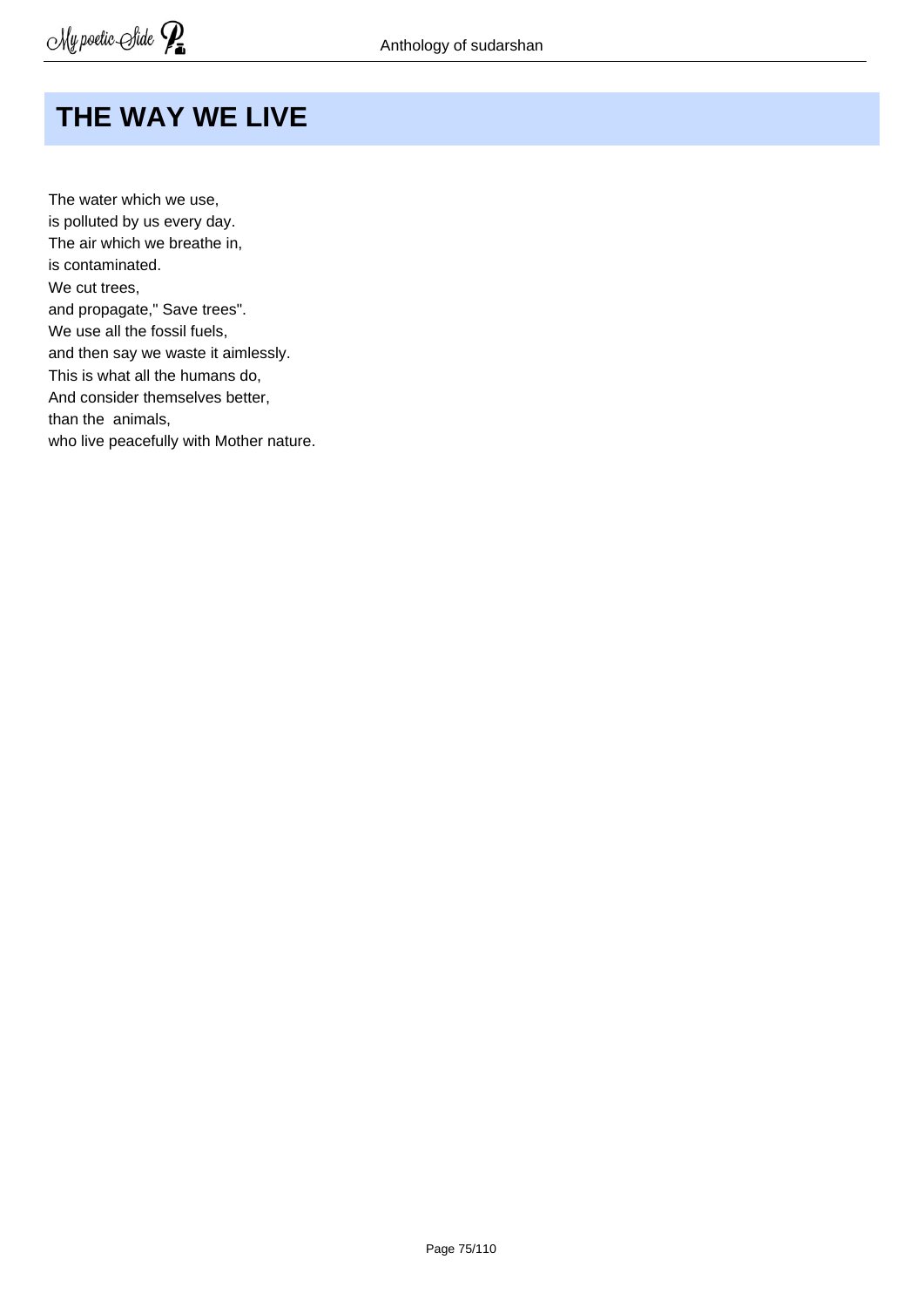#### **SPRING**

The season of spring, Has arrived, Bringing with it, Happiness and joy.

The flowers bloom all around, And the birds sing in their beautiful voice, The animals who suffered in the cold Now come out and play with nature

This is the beauty of spring, After which comes, The dreaded summer, So, enjoy the happy season now, For it will come back after a long time.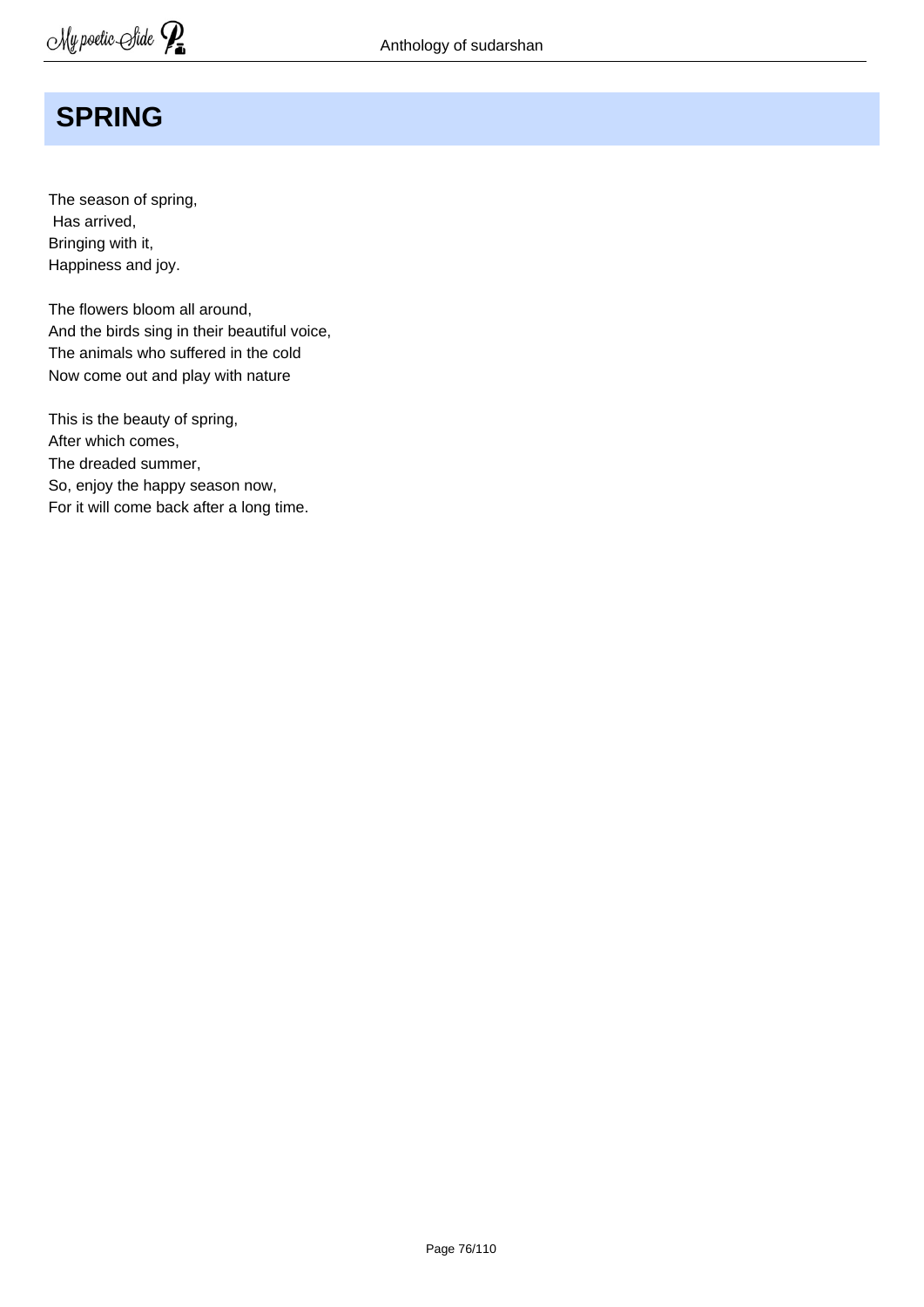# **MILK**

We love milk, It gives us energy, It fights diseases, And many other allergies. It is a good source of protein, which helps us build our body. And it provides us with Vitamin D, which build our bones, all because of this product of dairy! If you refused to drink milk yesterday, better drink it today. You should not go on its taste, It will make your day!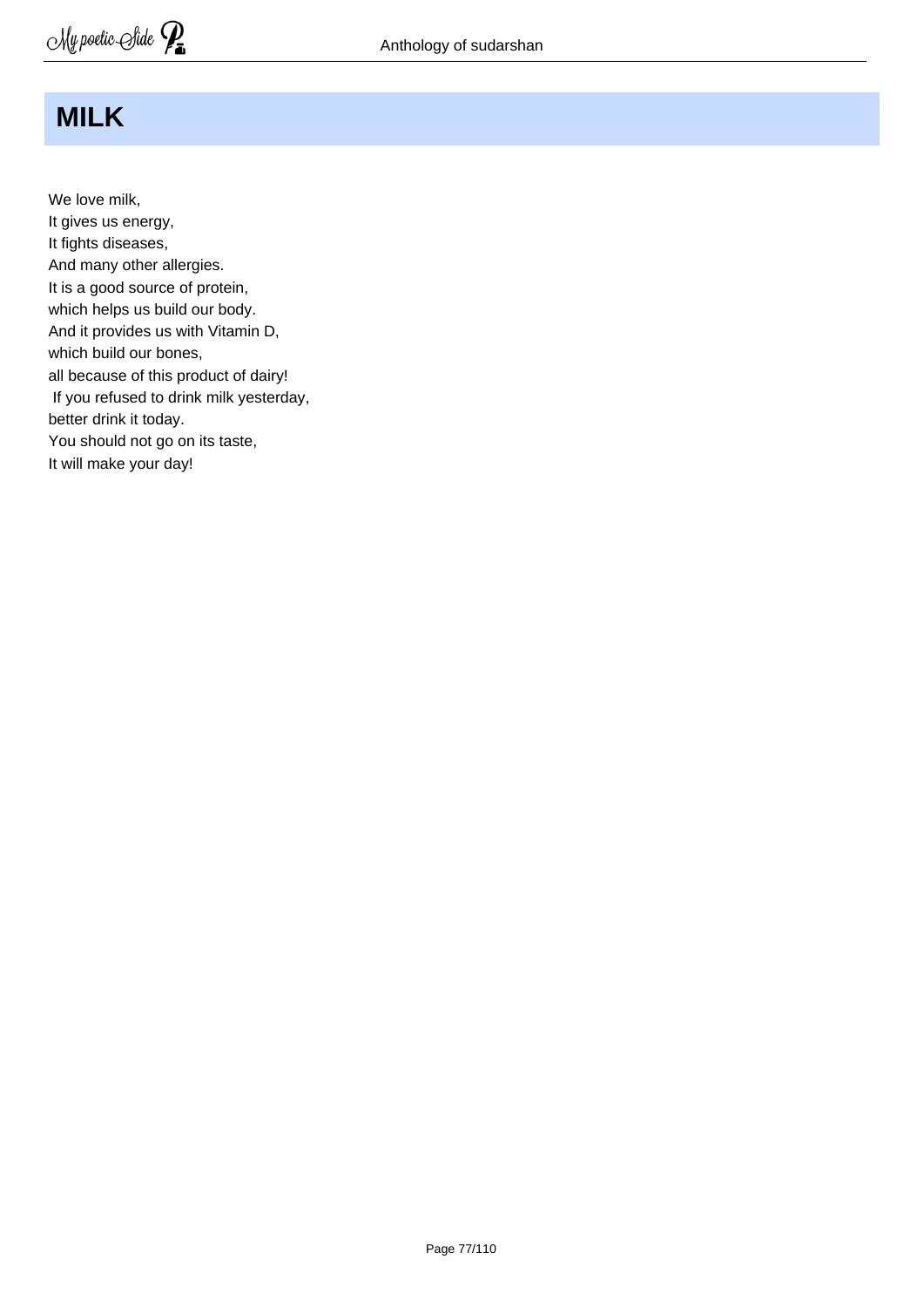# **ON BEING SEPARATED**

When I went out to my favourite place After a long time, In the vicinity of my neighbourhood, I found a little rabbit, Lying in a pile of hay, Which was neatly stacked up? After the crops had been harvested While one area was still green The other area had hay, Which distinctly was yellow? And what a contrast It made to the settings of the neighbourhood!!! I went to pick it up, The poor little rabbit, On seeing me, it tried to run away Or play hide and seek with me And at times tried to dance away, I still managed to, Catch hold of the rabbit and give it a very hug. Now that it was comfortable with me, I decided to take it home and give it shelter On reaching my home, I showed the lovely furred rabbit to my mother Who on seeing it empathized with it And ordered me to place it in the same place. But, with no signs of my going forward, She ordered me to make a cozy bed for it. The little rabbit, Now being used to various members of my family Started feeling one with another. It snuggled in my little bag And juggled here and there. And looked happy despite being relocated One day it looked a little bit sad, I felt it was yearning to go back to meet his friends, I pondered as to how would I react when someone does this to me? But as I woke up, I saw my father sitting beside me, Asking me the same question Which I had asked myself? Do such things exits? I pondered over a while While I was lost in thoughts, My father was staring at me! As if giving me orders, To relocate the rabbit.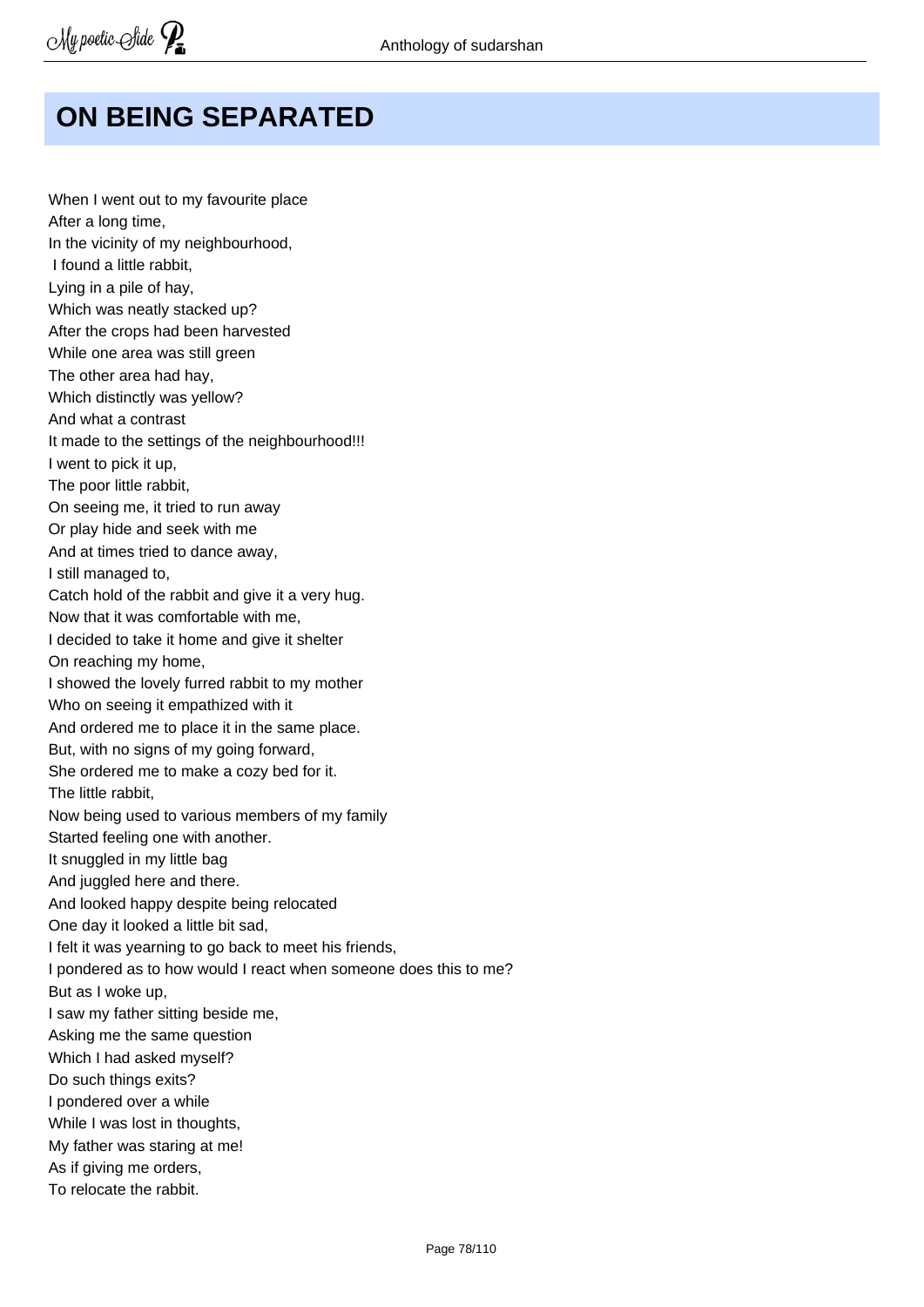I gently felt his tap on my shoulders I looked at him and almost in speechless form Asked him "What am I to do now?" He gently took me away And reminded me of an incident in which I was forced to be separated for a fortnight. I immediately recalled the horrible experience. Now that I had decided, I immediately got readied Took the rabbit in the basket, Which had all the comforts on the earth? Except for the Mother's love. Now that I had enough of it, I placed the rabbit in the bundle of hay Alongside its mother, The first thing it did Was to rush towards its mother And hug it And rub its parts on its mother's The mother gently played with it It was a happy union. I had learnt my lesson. Not to separate the little ones from their mothers. And since then, I only enjoy seeing it But never venture to carry one. I had learnt my lesson. I had learnt my lesson, The hard way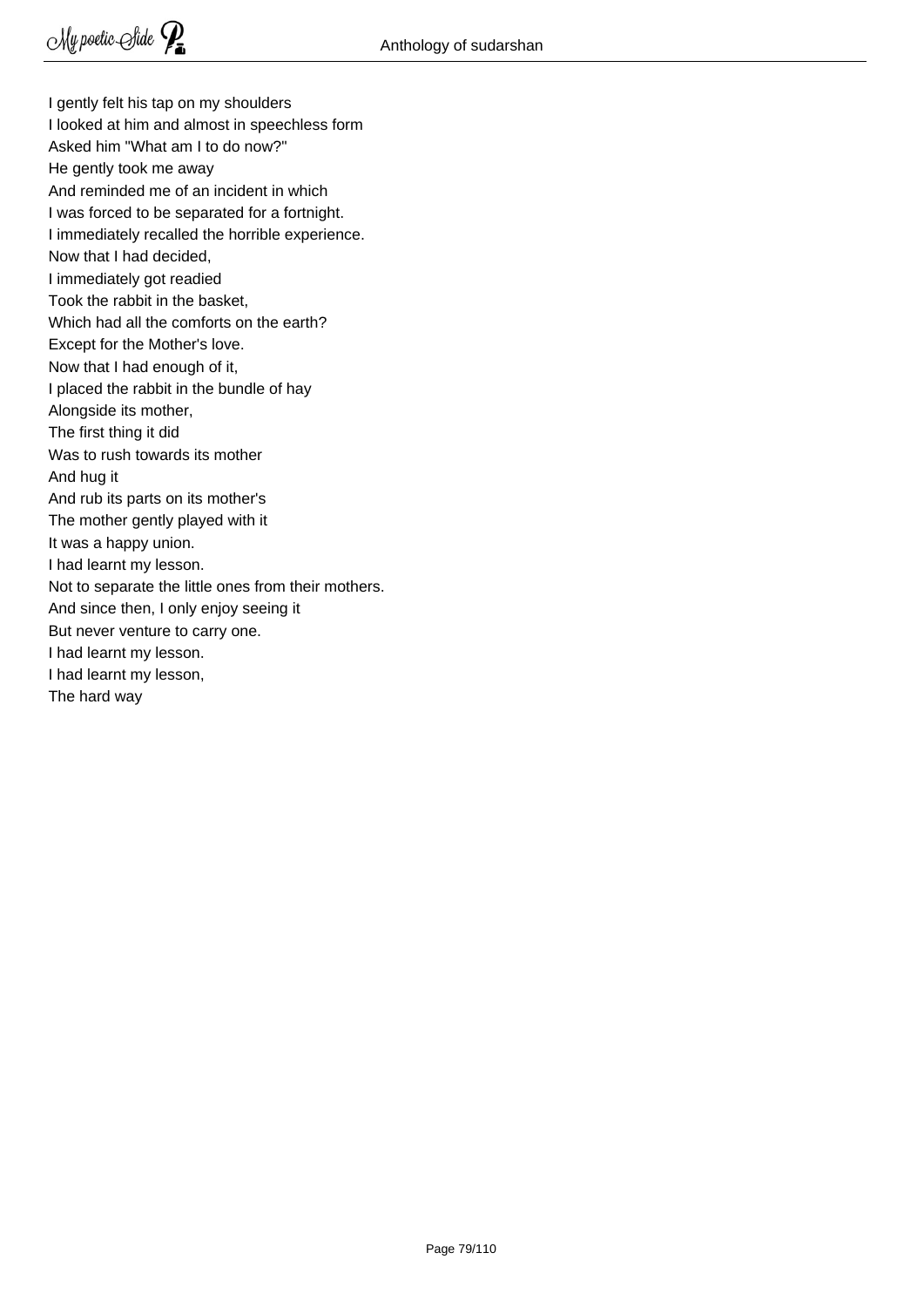# **OUT ON THE ROAD**

When I went out today, In a car which would always sway, I saw a dog, Who was the best friend of a hog.

The hog and the dog roamed the streets, They were like total freaks, The dog barked And the hog snorted, Both paid no heed to the men who shouted.

They moved all along the road, Swapping all who came in their way, Nothing, no one could stop them, They were having their say.

Then there came the hero, It was me! All the way down the road, I went and patted the hog named Hee, And he suddenly was peaceful.

 Then suddenly I got a bite on my hand, From the dog who had fled, Then suddenly I woke up from my dream, "A bad dream", I said to myself.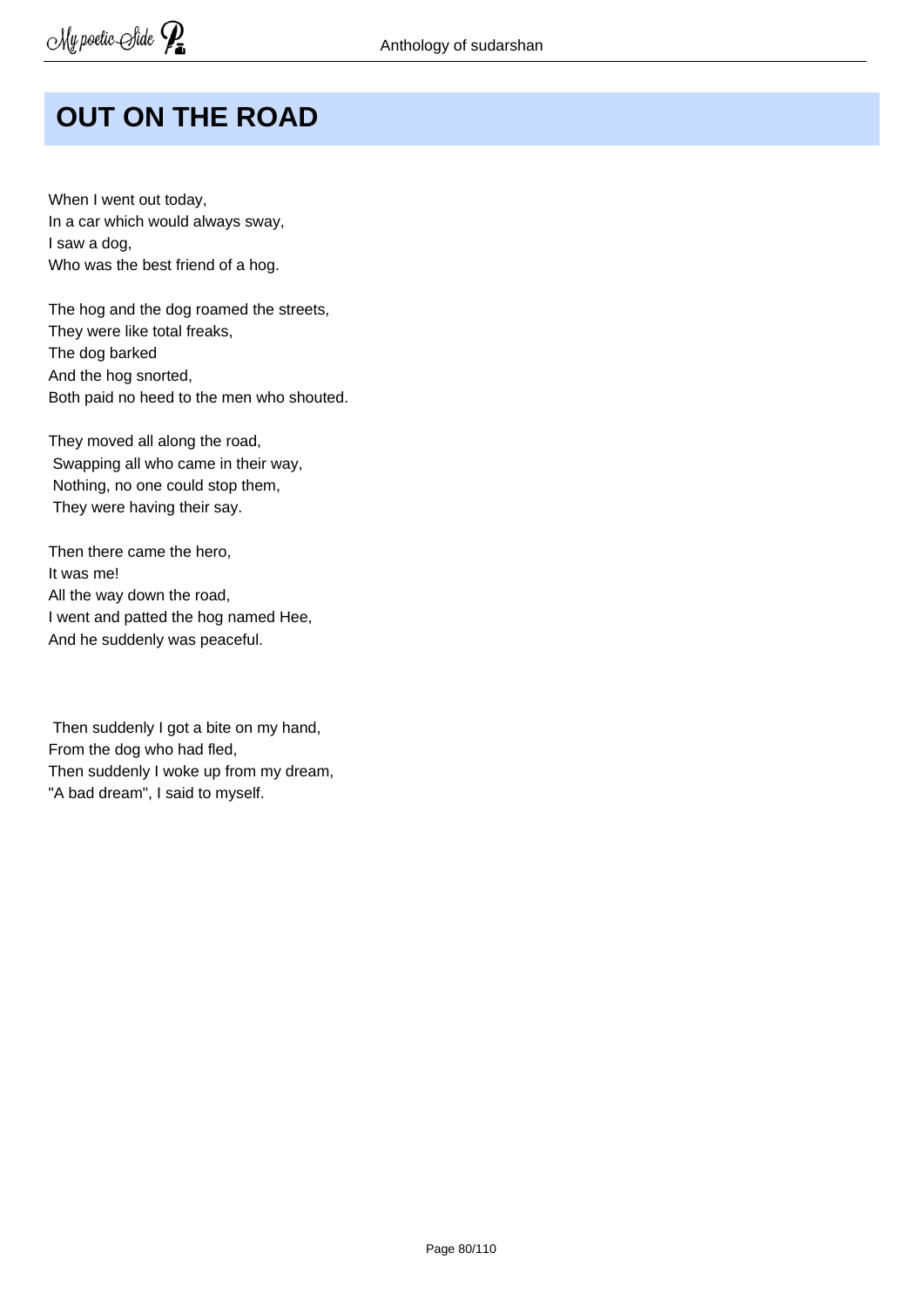# **INDIAN DEMOCRACY AT WORK**

The three pillars of democratic institutions The Executive, the Judiciary and the Legislature Form the backbone of the Government. The press and the media, forms the fourth estate And keeps/ informs and enlightens the public This is the Parliamentary form of Govt. in India, The Head of the which is the Prime Minister While the head of the Nation is the President The Prime Minister is appointed by the President, And his council of ministers too by the President But on the advice of the Prime Minister. The Council of ministers responsible to the Lok Sabha, And if the Money bill fails, They all have to go. The Executive's work is to carry out the laws, While the Legislature frames the laws, If the policies/Laws are challenged, There is Judicial review, One can go the High Court or Supreme Court, They will amend or strike down the law for you! And that is how the Judiciary checks the laws.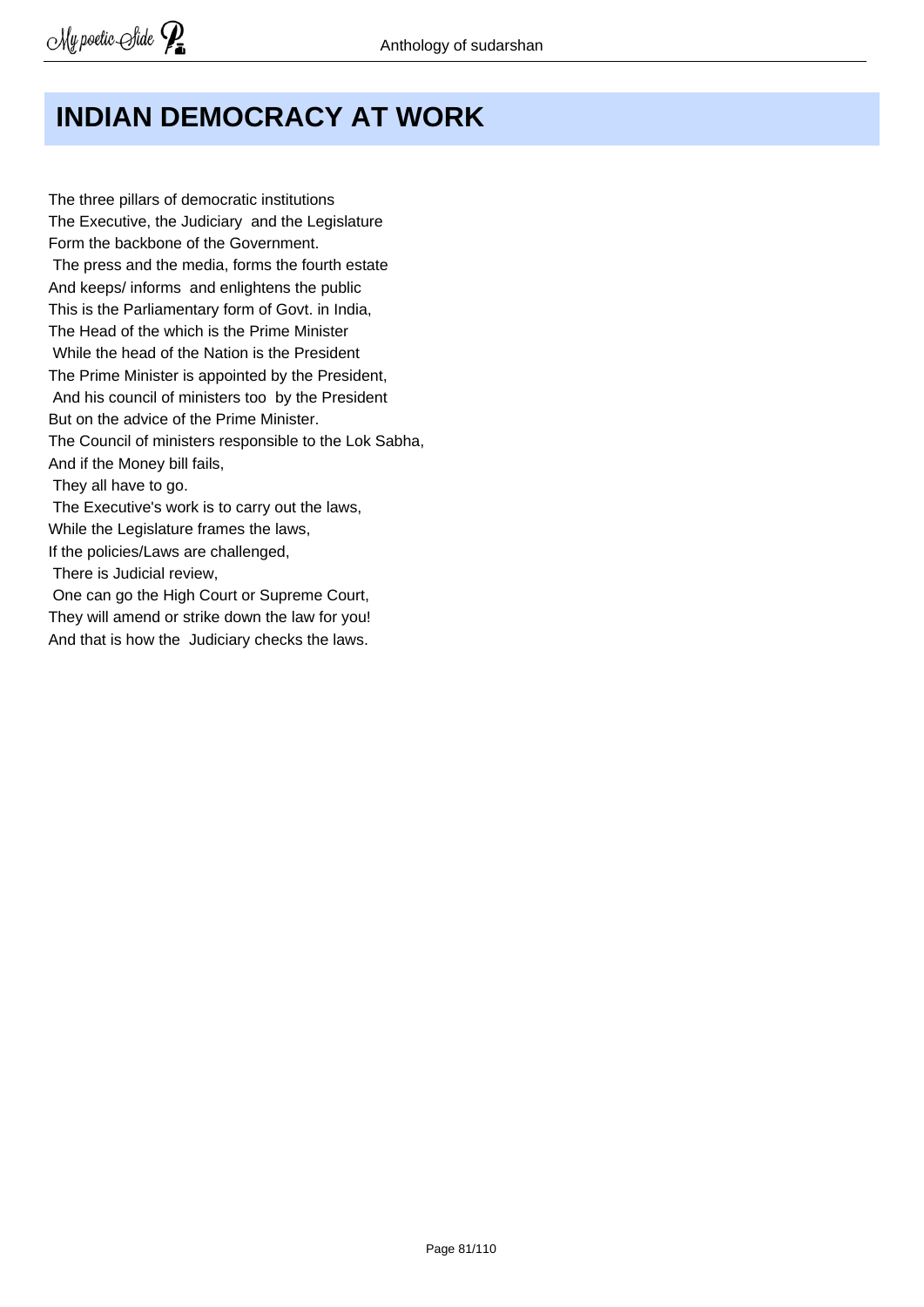# **VALUE OF TREES**

Trees are standing side by side, The trees have got nowhere to hide, The trees just can't flee, The humans cut the trees with glee.

Trees are standing side by side, The trees have got nowhere to hide, The trees don't have wings to fly, Don't cut the trees, that are so high

Trees are standing side by side, Trees have got nowhere to hide, The trees are crying, see their tears, When the trees end, your end is near.

Trees are standing side by side, Trees have got nowhere to hide, Trees help us in many ways, Before cutting them, look at their face.

Trees are standing side by side, Trees have got nowhere to hide, Trees cannot speak; they don't have a mouth, When you cut them, you can hear their shout.

Trees are standing side by side, Trees have got nowhere to hide, The trees are so important for our life, So think before you cut them in a trice.

Trees are standing side by side, Trees have got nowhere to hide, So save the trees before they are gone, And save the world before they are gone.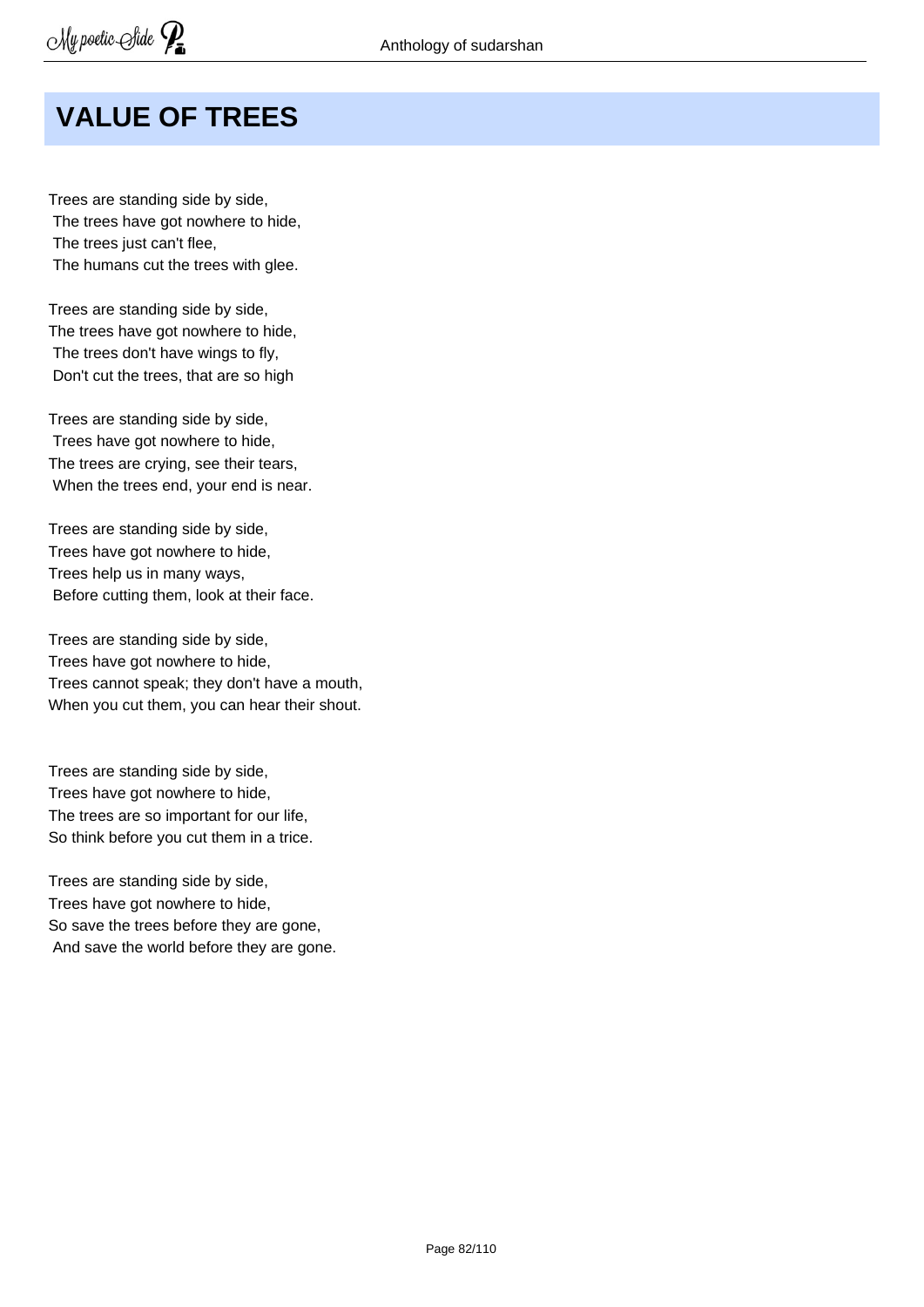## **THE RIVER YAMUNA**

The Yamuna was so clean & green, But now because of the people so mean, The Yamuna is as dirty as ever, As if it's having a fever

The Yamuna was so clean & green, But now because of the people so mean, The Yamuna has dirt in it, All around, the fish eat it.

The Yamuna was so clean & green, But now because of the people mean The Yamuna is black in colour, Just like a bear, with a dark black fur.

The Yamuna was so clean & green, But now because of the people mean So it's time you save the Yamuna, And save all the flora and fauna.

 The Yamuna was so clean & green, But now because of the people so mean, The Yamuna once so clean, Is so dirty, and very less green.

The Yamuna was so clean & green, But, now because of the people so mean The Government has stepped in To launch a campaign and educate the public.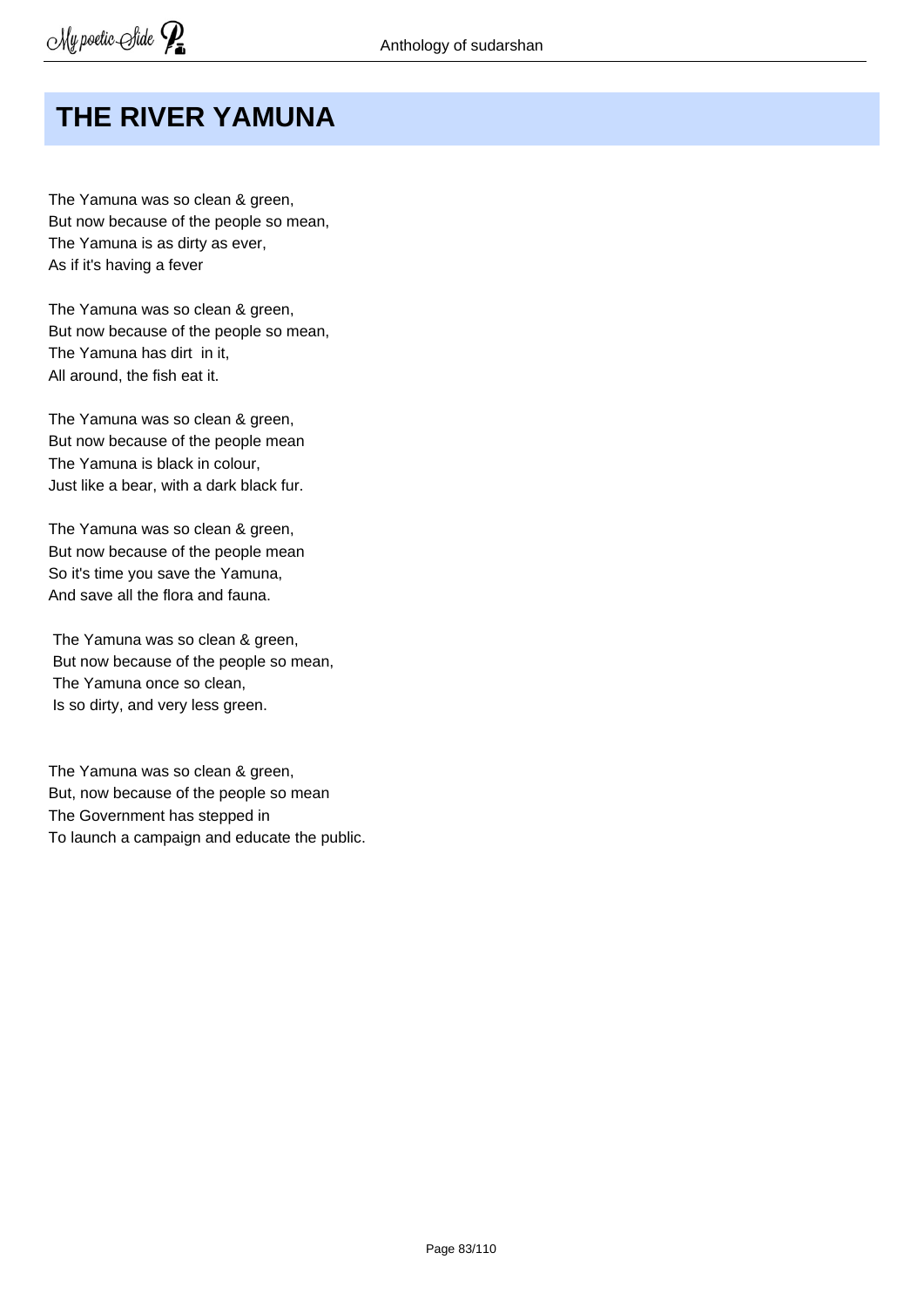#### **THE MARKET**

The market, so full of noise, You can hear the vendor's voice. Selling fruits and vegetables, And some tasty eatables, The market, so full of noise, With the vendor's voice so bright. And the grocery stores on the right, And the dairy just besides. The market, so full of noise, Every season there's a new surprise, Sometimes mangoes, sometimes apple. Or a bag full of rice, cereals, pulses and other groceries The market, so full of noise, The market is a place so nice. But the market's a new place nowadays, With mobile phone stores, and restaurants all the way. Footpaths all around, People walking around all day, Around the hawkers. There are malls all around, you could go in any one and shop, Or just switch plans and go to an amusement park And hop! There are movie theatres, And the thing are endless, The market has many features. The market, so full of noise, You can hear the vendor's voice.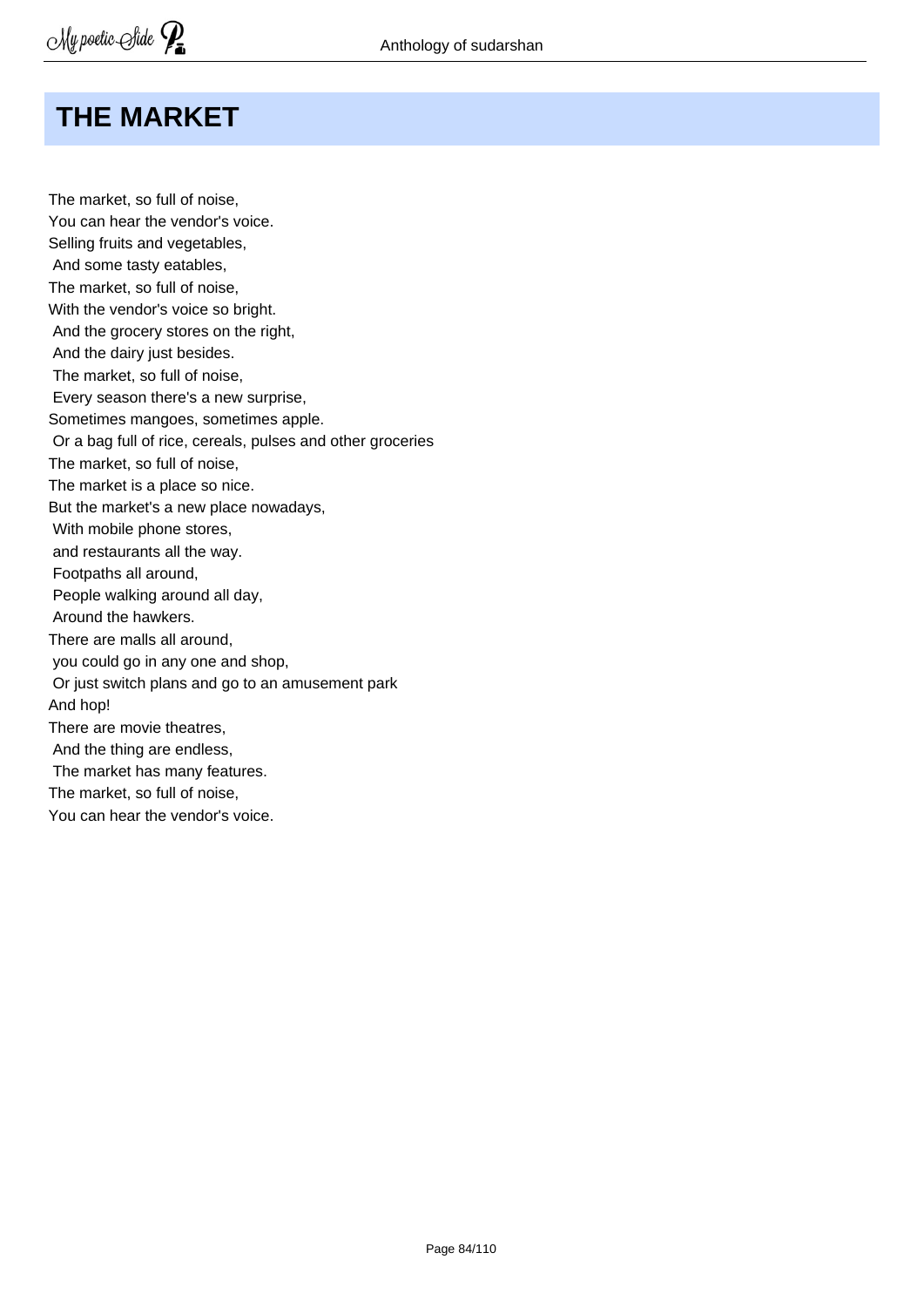# **THE GHOST SLAYER**

The ghost slayer, Here comes the ghost slayer, Riding on his fire cycle, Here comes the ghost slayer He fights all villains, With his fiery looks, He can thrash all of his enemies, Anywhere, anytime, any day. He can kill all demons, With one flash of his hand, Due to the power of fire in him, He is the fear of all villains. His enemies fear, Even his shadow, For his power of fire. Is the most powerful one. The ghost slayer, With his huge gun, Kills all the ghosts coming in his way, And let's the innocent people have fun. The ghost slayer, Here comes the ghost slayer.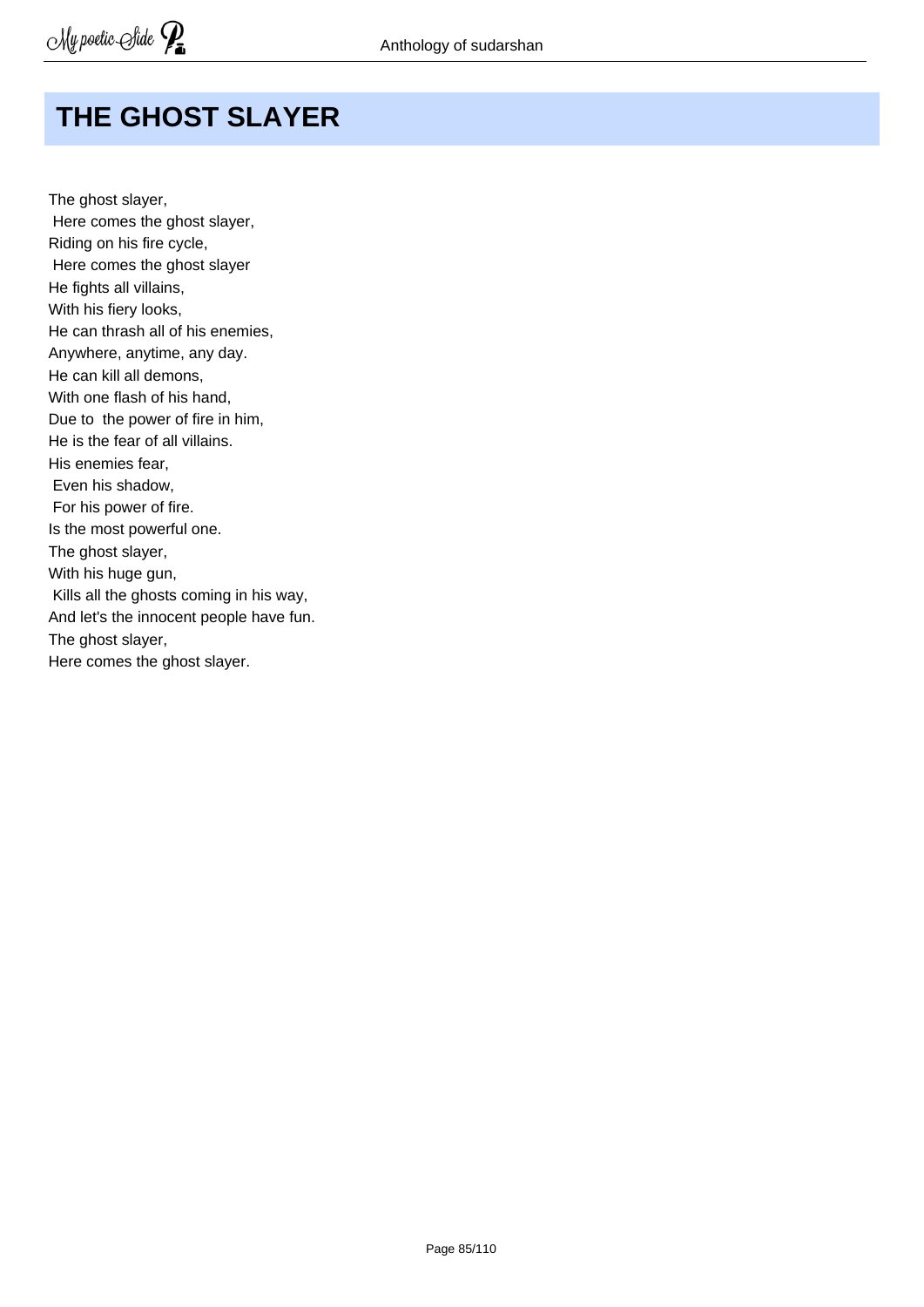# **THE LOST ROUTE**

There lives a man, Who forgets where his house is, Due to new buildings and houses, Which were built near his house. He made a mark on nearby banyan trees, To make sure he reaches home. But those trees were cut down, And instead there was a park! He told his neighbours to watch out for him, But the neighbours shifted their house! He told the nearby shop keeper, To keep an eye on him, But instead of his shop, Now there's a huge mall. Now this man's so lost, He can't find his home, Somebody help him, or he would have to check every house in his colony!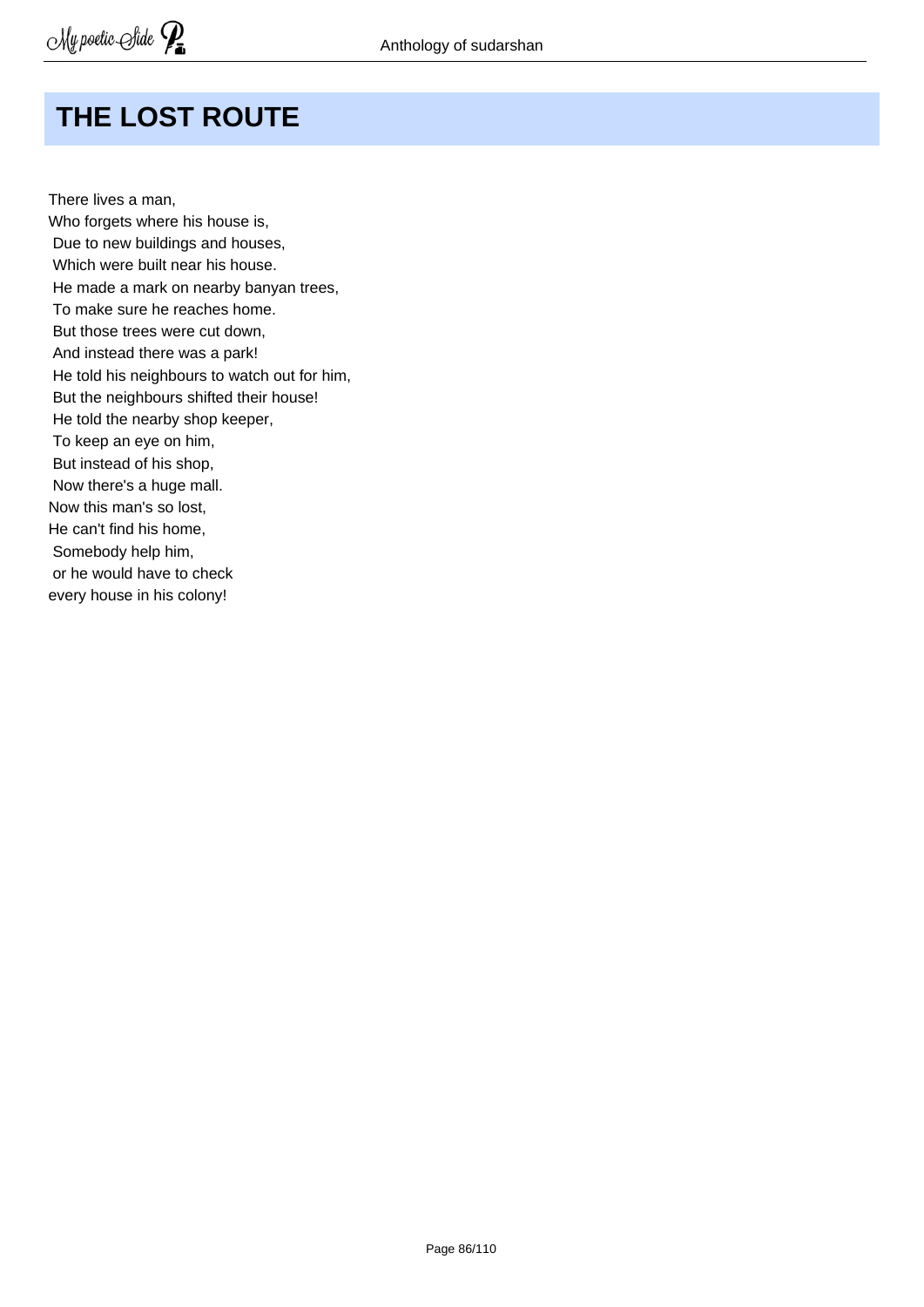# **I WONDER WHY?**

I wonder why, The sky is blue, With a light hue, The sunshine glows, All around the globe. I wonder why, The flowers don't bloom, Till spring comes one day, The raindrops don't like to stay in the sky, And come to hug the ground. I wonder why, The birds have wings to fly, And the fish have fins to swim, But the animals are so unlucky, As they don't have anything! I wonder why, These thoughts come to my mind, When I have other things to do, When I'm bored, I shall have to find!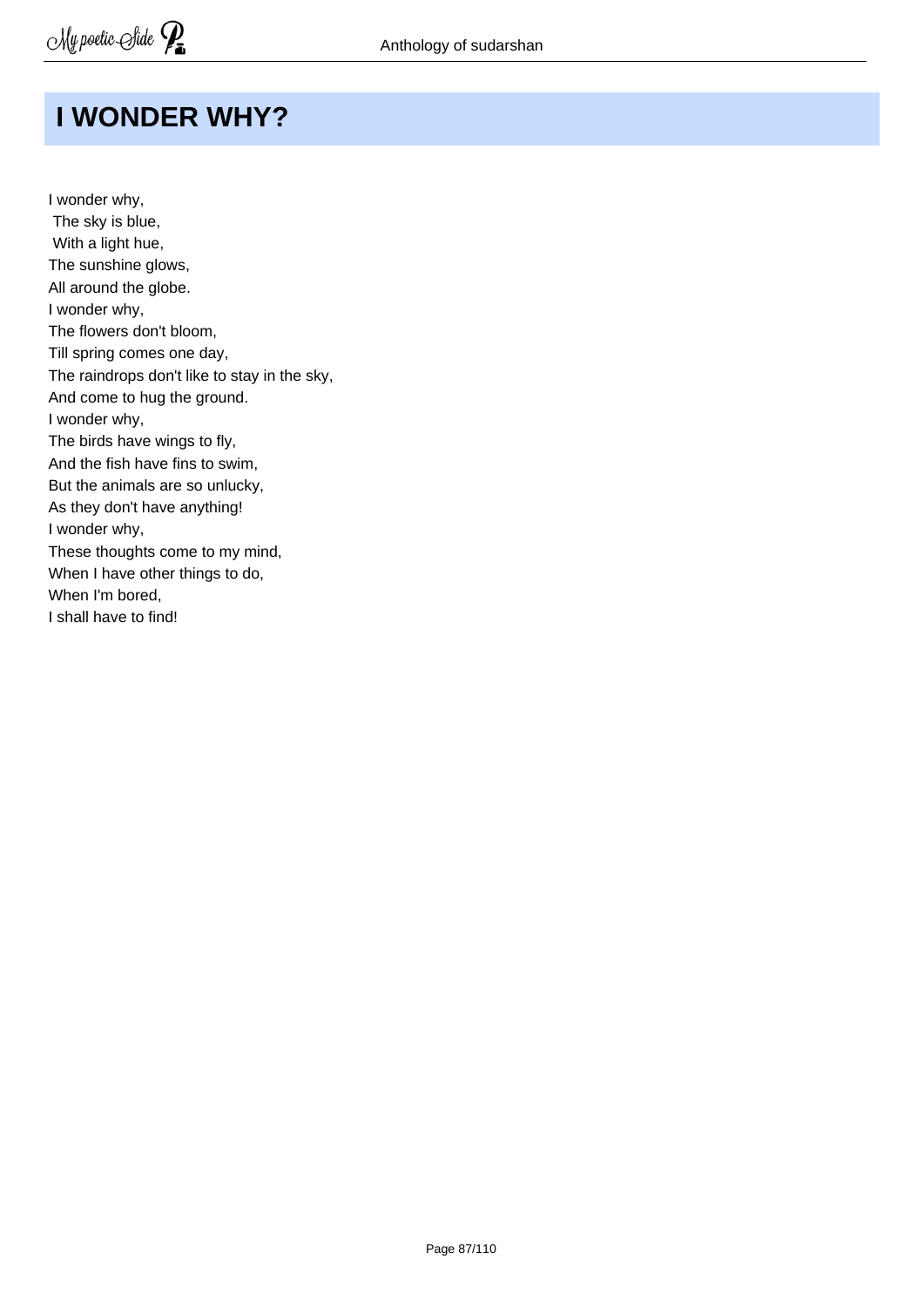# **THE ALTERED WORLD**

The world was so wild and green, But now it's so barren. The world which was full of greenery and wildlife, Is coming to a sad end.

The world was so wild and green, But now it's becoming dirty. The world which was so clean, Is becoming more polluted constantly.

The world was so wild and green, But because of the people so mean, The world which was so clean, Now isn't that green.

The world was so wild and green, But the trees and green So beautiful Now cannot be seen.

So it's time to save our world, We, the people, have to take the steps, You must be quick, Or you might be next.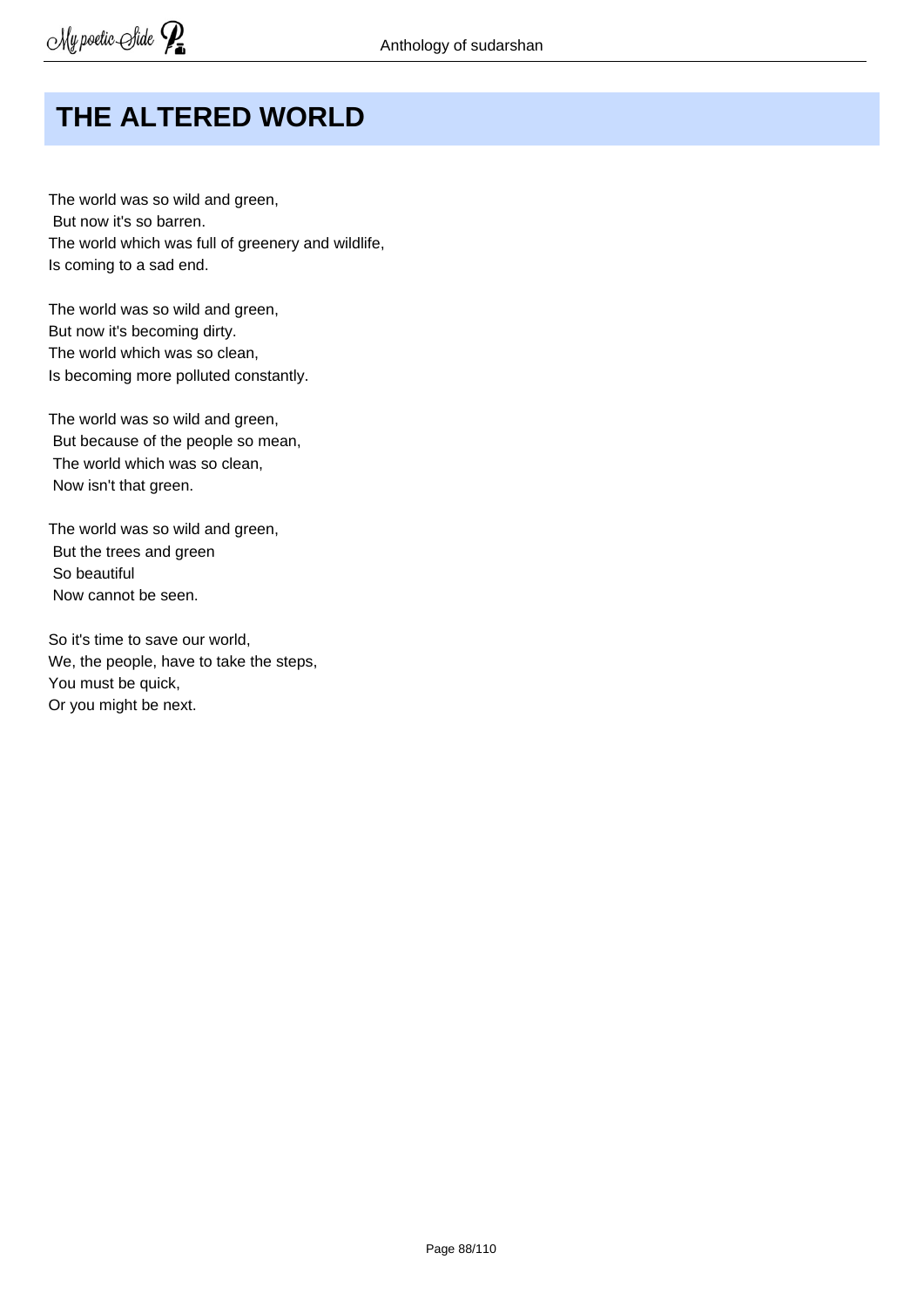# **PRESERVING NATURE**

Trees are standing side by side, The trees have got nowhere to hide, The trees just can't flee, The humans cut the trees with glee.

Trees are standing side by side, The trees have got nowhere to hide, The trees don't have wings to fly, Don't cut the trees, so high

Trees are standing side by side, Trees have got nowhere to hide, The trees are crying, see their tears, When the trees end, your end is near.

Trees are standing side by side, Trees have got nowhere to hide, Trees help us in many ways, Before cutting them, look at their face.

Trees are standing side by side, Trees have got nowhere to hide, Trees cannot speak; they don't have a mouth, When you cut them, you can hear their shout.

Trees are standing side by side, Trees have got nowhere to hide, The trees are so important for our life, So think before you cut them in a trice.

Trees are standing side by side, Trees have got nowhere to hide, So save the trees before they are gone, And save the world before they are gone.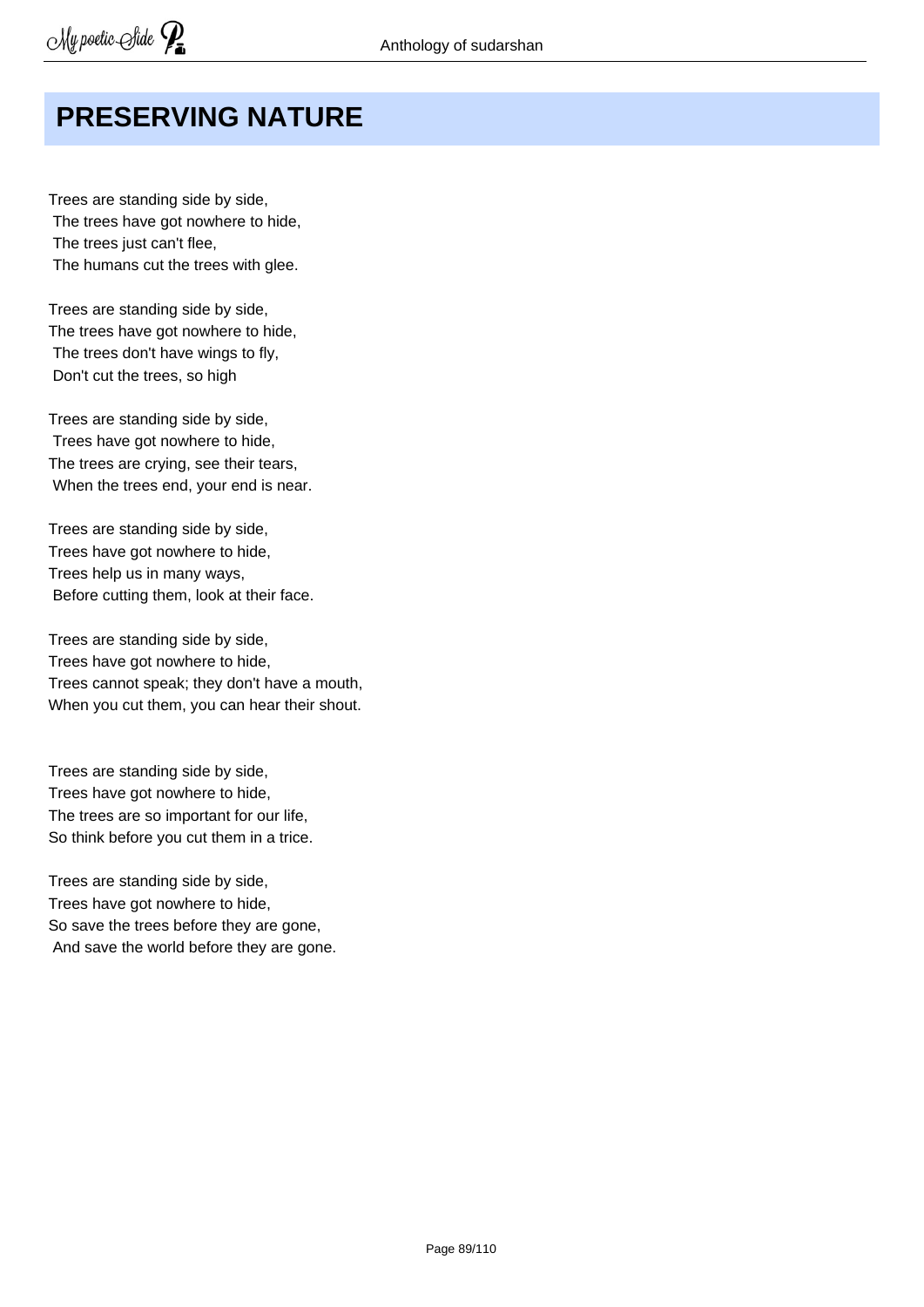# **THE SCHOOL**

The school is a very nice place. We have many friends there, And we have kind teachers too! School brings great values with it, And you can learn many thing too! The teachers give us work to do which bores us a lot! But it does bring happiness to us, When we're on top of the lot! In the school, we try our best, We improve so that We're one step ahead, And give each and every test, So that we prove that We're better than the rest!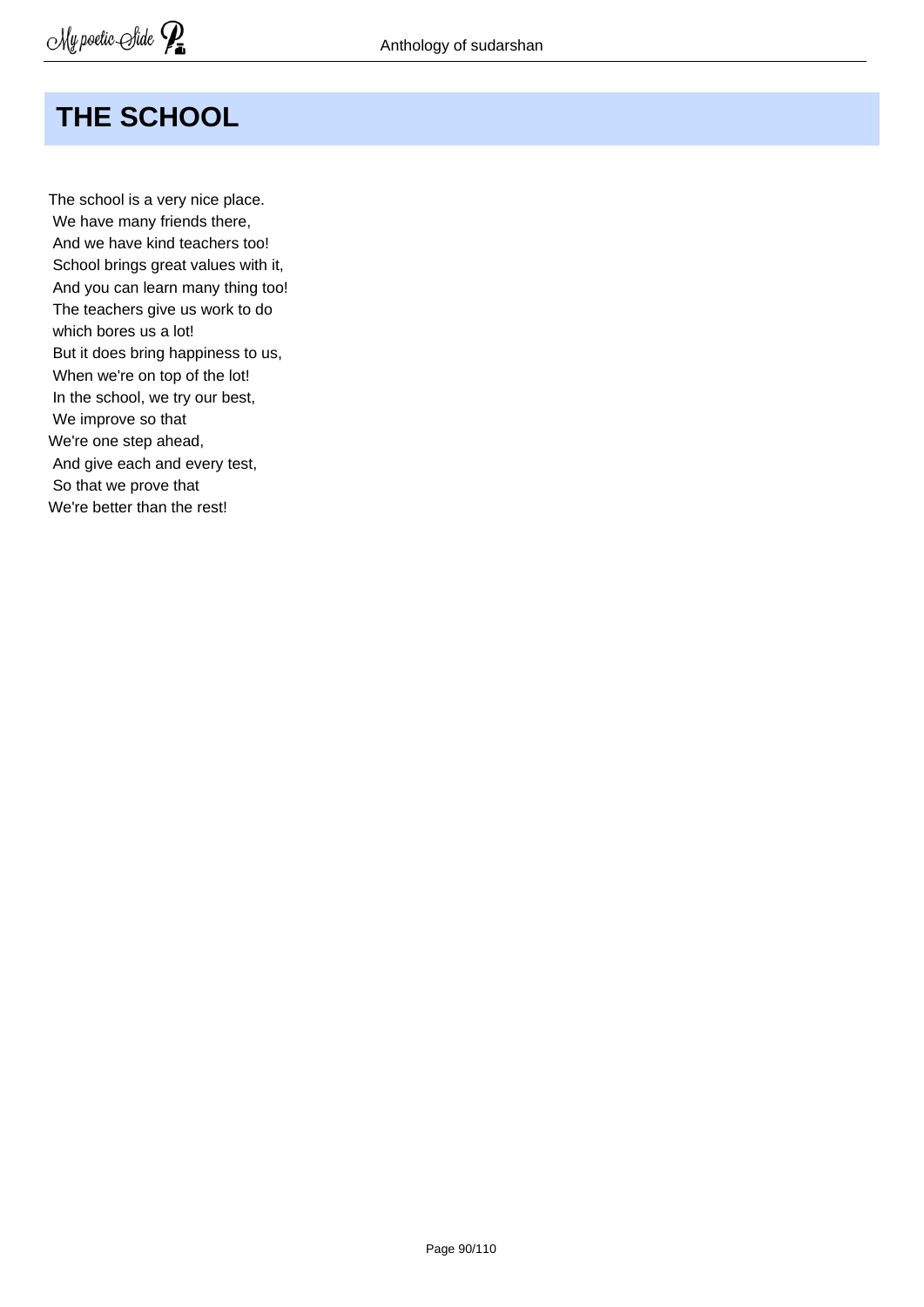#### **LIFE**

Life is hard work, To achieve something, You got to work hard, And that's how you play, Life's cards.. Life is hard work. You can't play, All day long. After some time's play, You do something else, Like sing a song or paint or study! Life is hard work. And we must not be lazy, For that will stop you from working hard, And if there is no hard work, Your life will be full of stops and jerks. Life's hard work, Hard work will pay for sure, If you keep working hard, You will open the success door! Life is hard work. There has to be a mix of play and work! Or there won't be any happiness, And without happiness, Life is not its worth.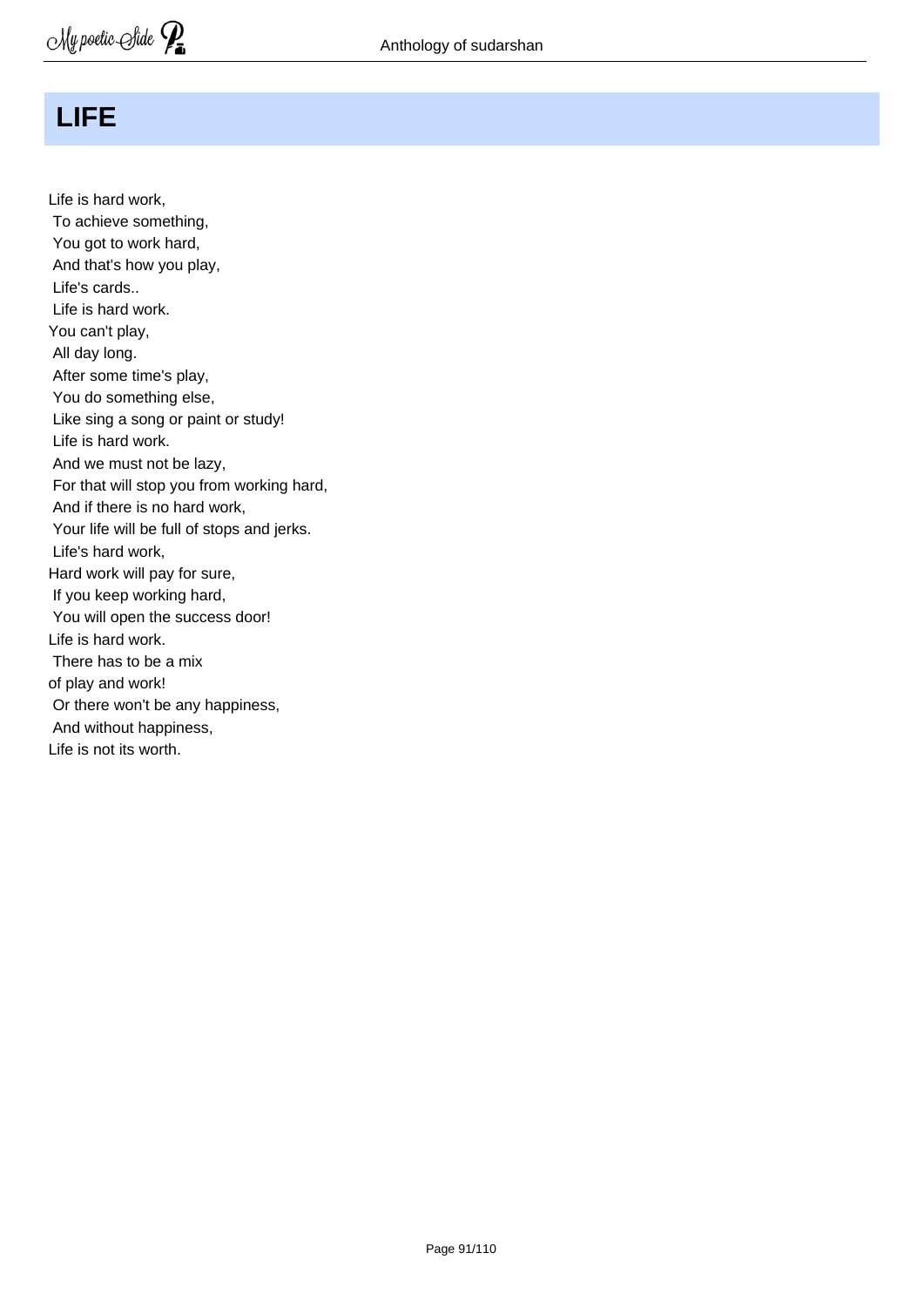#### **MY CITY**

My city is large, My city is spacious, People say, My city is gorgeous My city has a lot of parks, Where you can have a lot of fun, My city has a lot of restaurants, Where you can have a grand meal, or a simple bun. My city has big roads, And it is making inroads, In the field of science and technology The people keep moving in and out, There is a lot about the city that you can learn about. The city which looks so connected, But the people are divided, Everyone's so selfish, for their greed, If a person is hurt, he's never aided. The pollution level is very high, Because of the chimneys that touch the sky, The city which was once so green, Is now not so clean. People should take steps to clean, Our city which was once so green, So that my city, so large and spacious, Becomes truly gracious.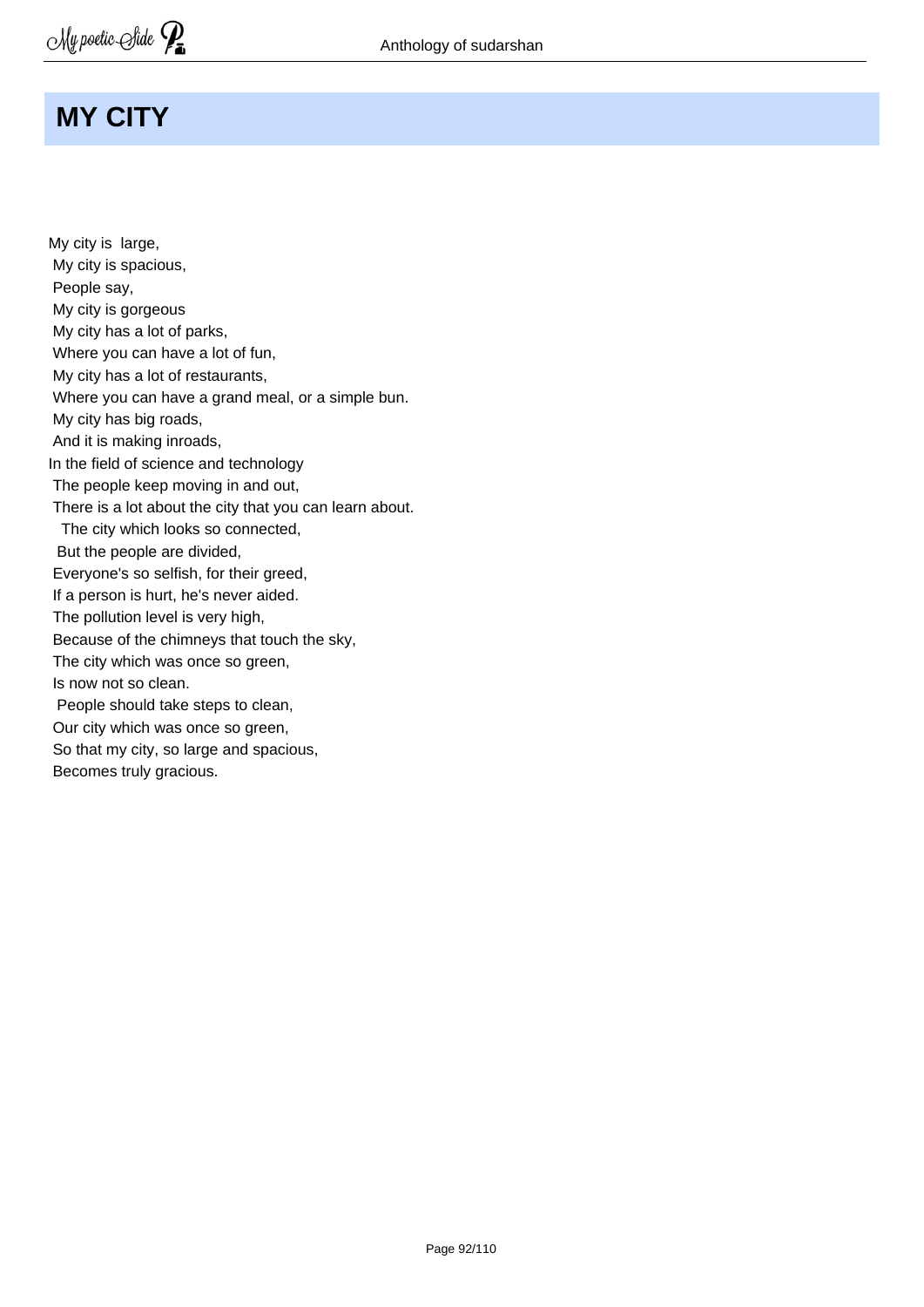### **THE TRIP**

I left my town, I didn't make much fuss, I travelled down. My worries all gone, Nothing more beautiful, Than the trains horn. I have this town on my mind, Which comes down the track, No need of thinking, Of going back. The scene around, So beautiful, The food so tasty, You're bound to make your tummy full! Brought all my books, From the book rack. Looks like the best trip , I'll ever have, No time, no need to rest, We need to have fun, Because we are the guests I just want to travel on the road now, I just want to travel on the road now,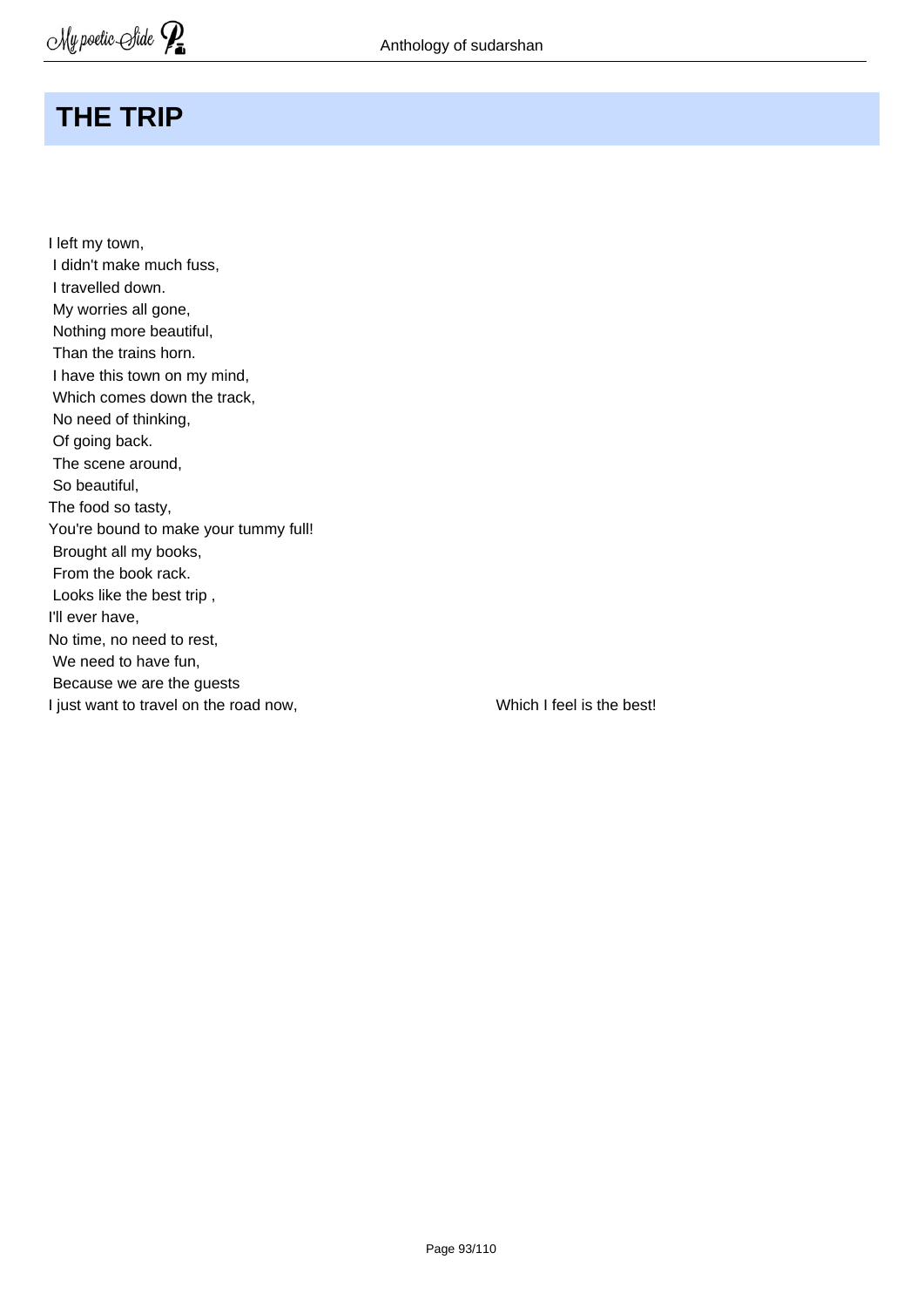# **HUMAN INTERVENTION**

The world's developing fast, The people have come so far, But as we see the buildings go high, We see the pollution level and let out a sigh! Technology's developing quick, But the trees are becoming sick, What's the use of technology, If it's going to kill all the trees? We think of making flying cars, But that wouldn't heal nature's scars, We should rather conserve nature, For a better and bright future. The world might get faster planes, And ships which rip through the waves, But nothing shall replace, The way the nature caresses.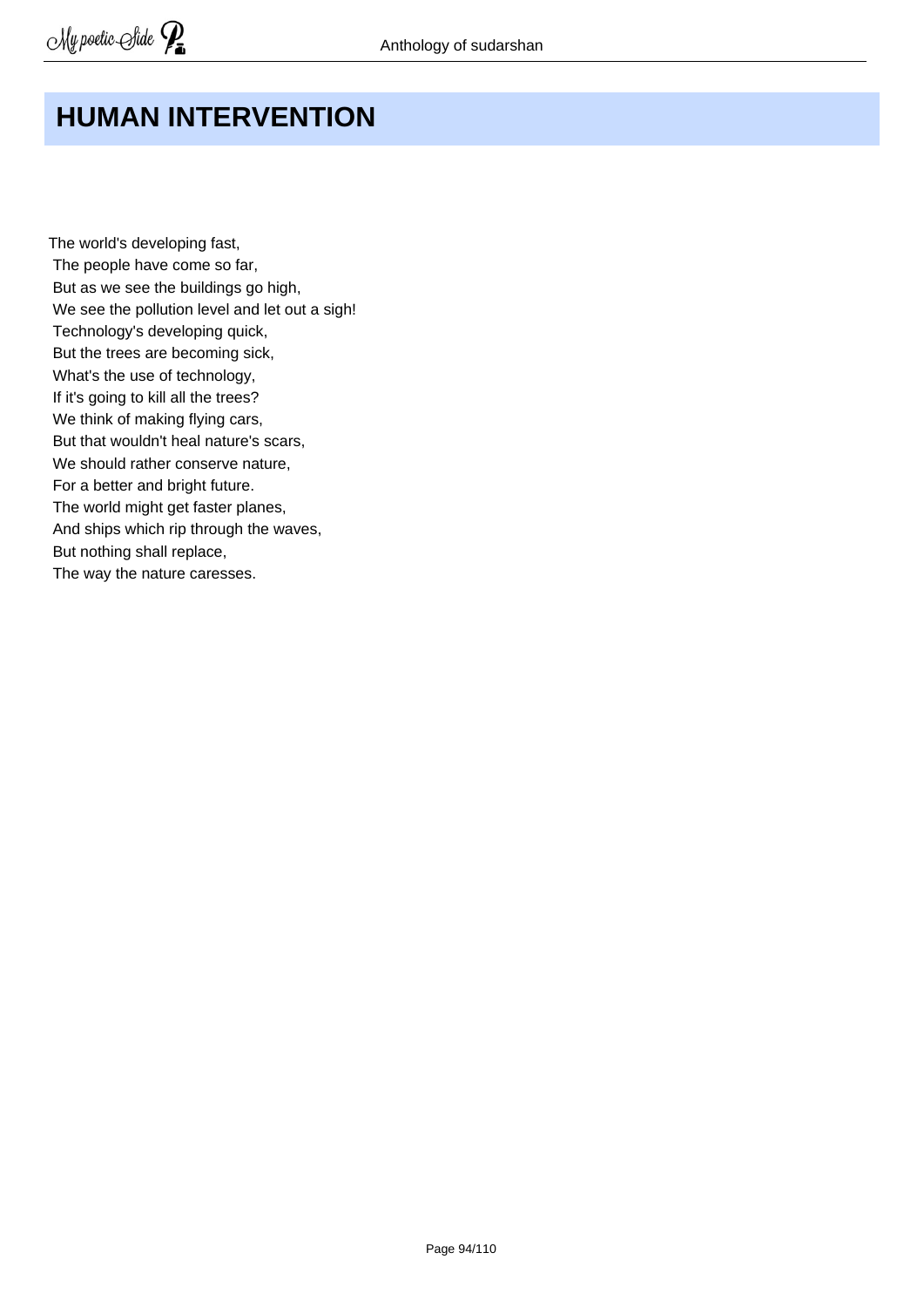# **TAMPERING WITH NATURE**

Water levels rising so high, Tsunamis, Earthquakes, All are making people die, So many dead bodies lie. People say nature's beautiful, But it has its own share of bad, So many natural disasters, The result of these is so sad. So many families ruined, And many relations destroyed. While nature shows beauty to some, On the other hand, some get toyed.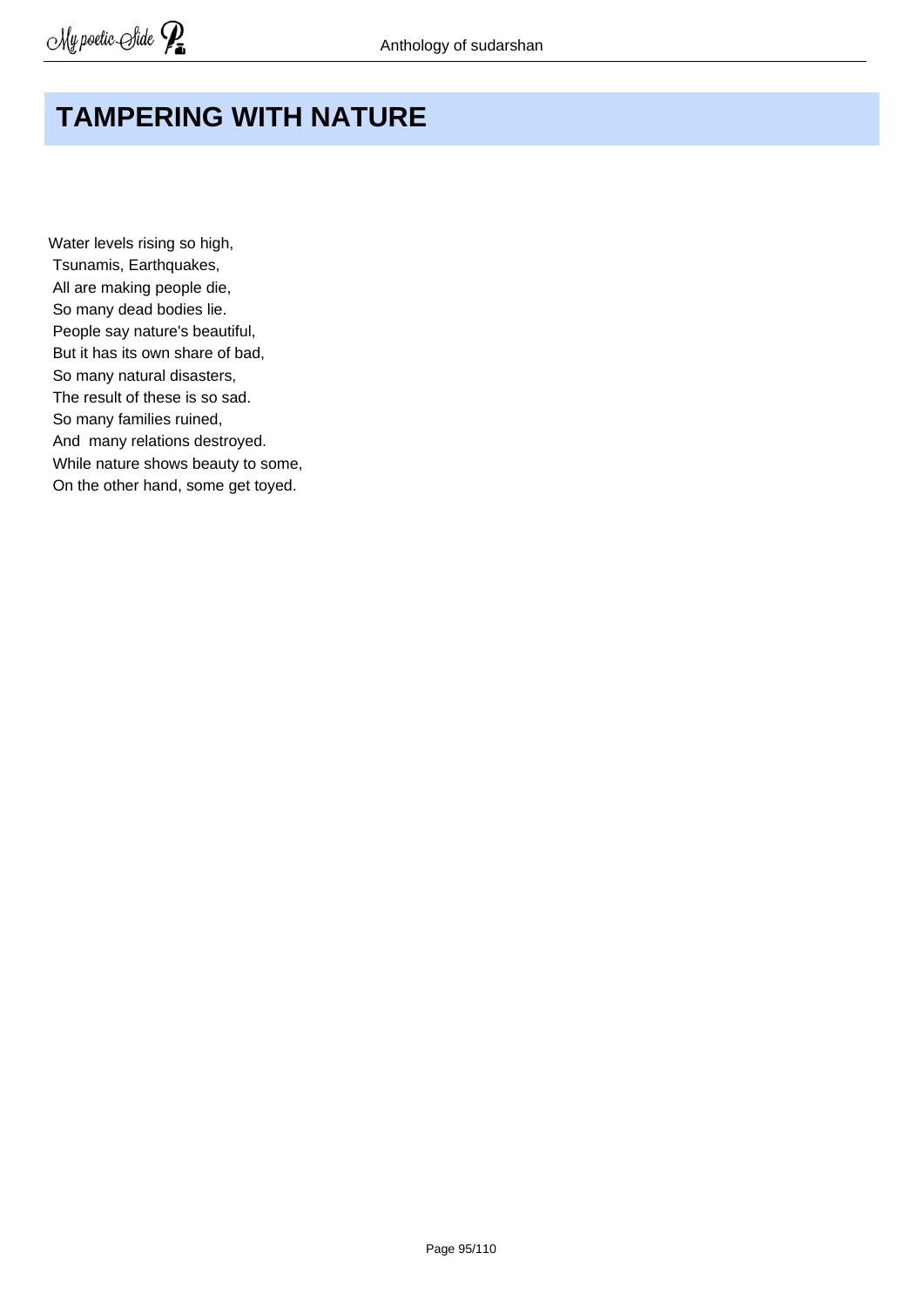# **MY TEACHER**

My teacher's nice, My teacher's the best, My teacher is, Way more better than the rest! Our teacher is gifted, There's a smile on each child's face, She helps every student, Who might be in a difficult phase. With our teacher teaching us, Desire and wonder is awaken. With our teacher teaching us, More knowledge is taken. The students were taught, To strive for more goals, The students were taught, To make more friends, not foes. My teacher's special, And words cannot tell, How much you're valued, For the work you do so well!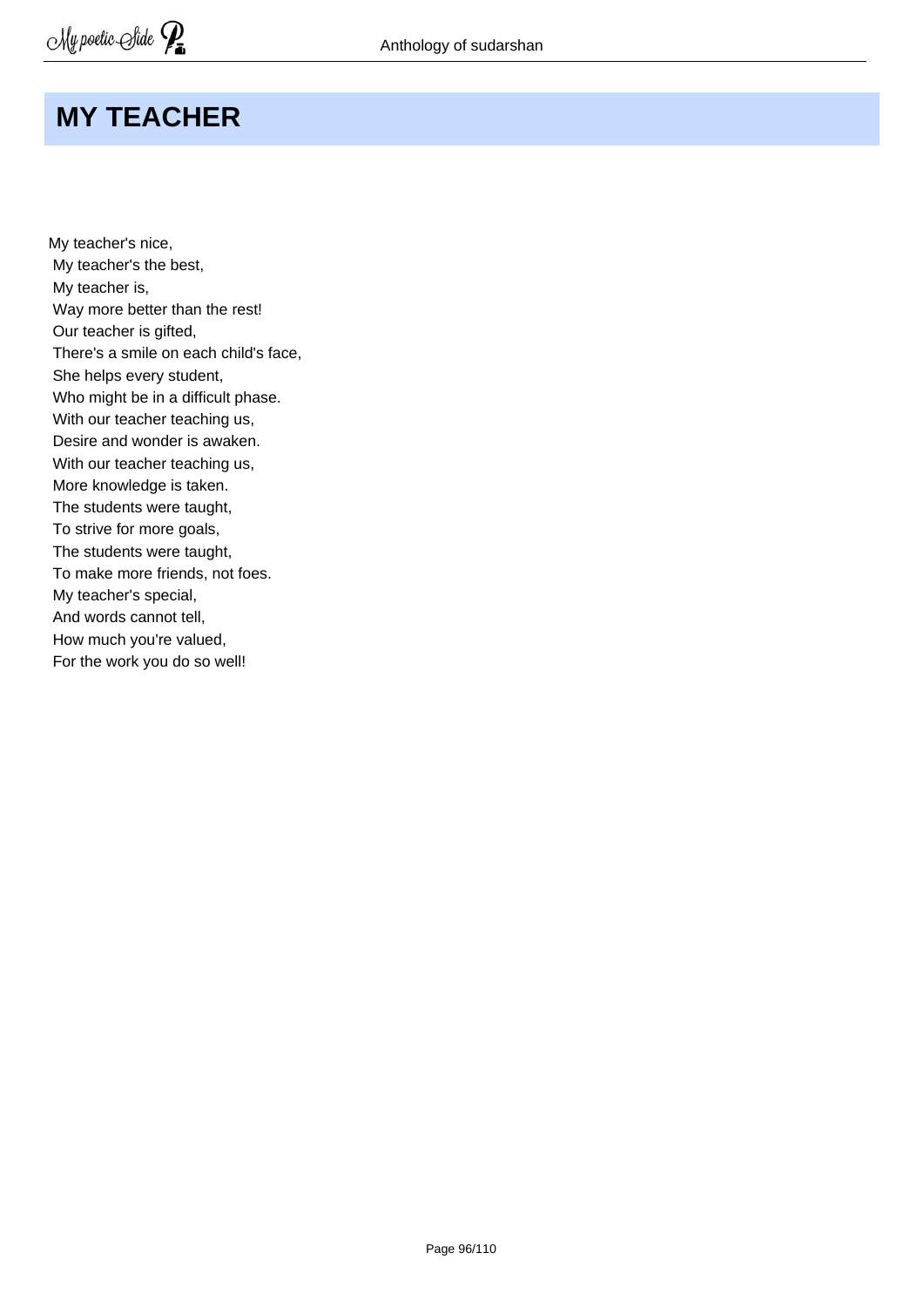# **MY SCHOOL LIFE**

School is a daily routine for me, I have to brush, bathe and dress up all clean, Have my breakfast and board the bus on time, Otherwise, I'd be standing in the late arrival line. School is a daily routine for me, All the textbooks I have to read, In Science, I can fiddle with experiments, And in math, a lots of sums are solved. School is a daily routine for me, In games, we are set free, As we play football, we score many goals, And in Social Studies, we learn more about the people. School is a daily routine for me, School is one of the best places for me.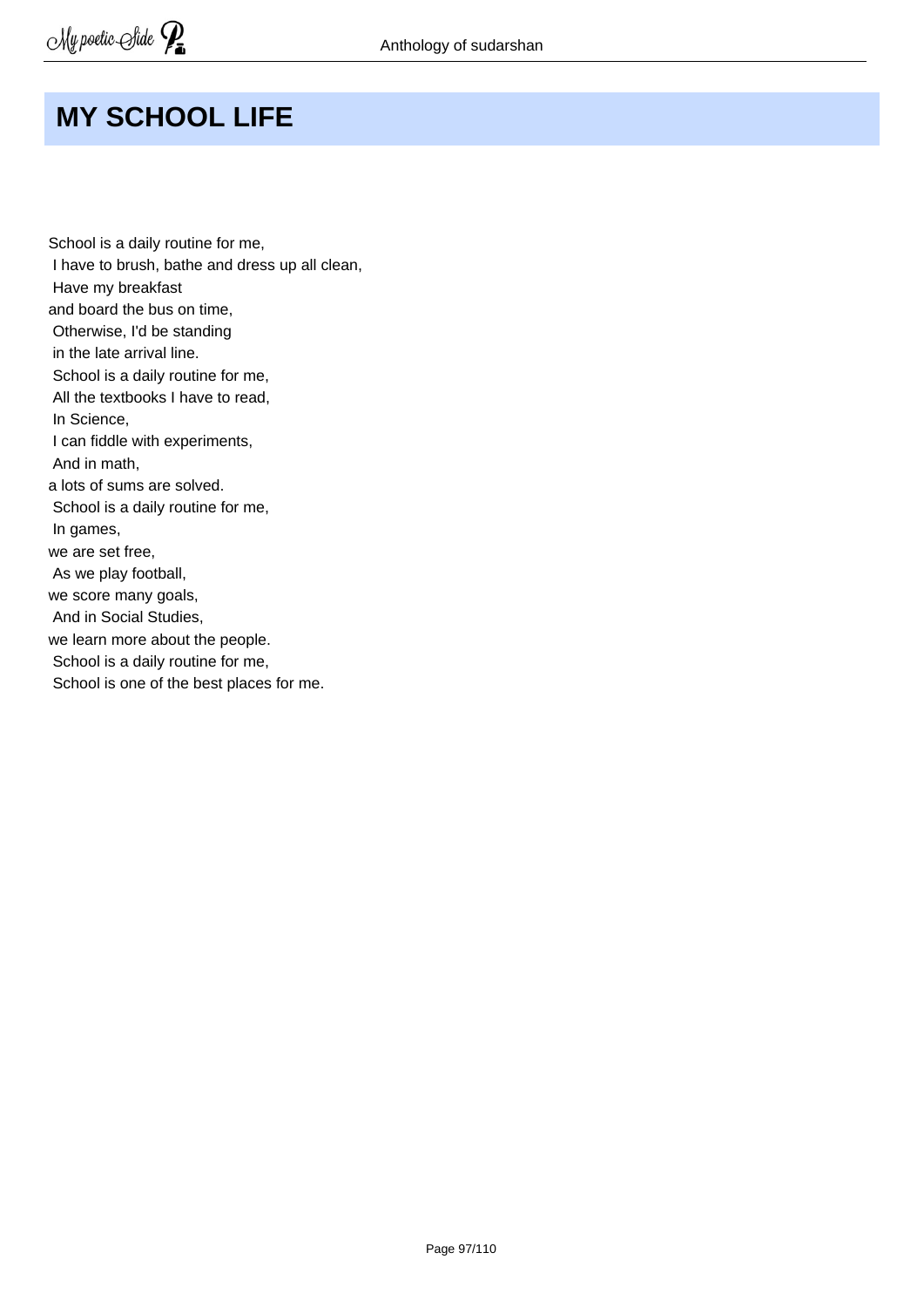## **MY VISIT TO A ZOO**

Today, I went to the zoo, And had a lot of fun, We packed our lunch, And set out in the heat of the sun.

 We saw many animals, And birds too, From tigers to peacocks, All creatures are in the zoo.

 The giraffes are so gigantic and tall, And the Monkeys jump all around, The elephants lifts its trunk so high, Like it's going to reach the sky!

 Two crocodiles lie behind the fence, And four hippos lying in the mud, A couple of zebras prancing on the other side, And if you haven't seen the beautiful deer, you should!

 We heard the lion roaring loud, And after that, people scream and shout, Finally, we saw the magnificent cobra, But as beautiful it seems, it's dangerous without doubt.

 We had a lot of fun for the day, Now it was time to go back, But we will return another day, And see more animals, and watch them play.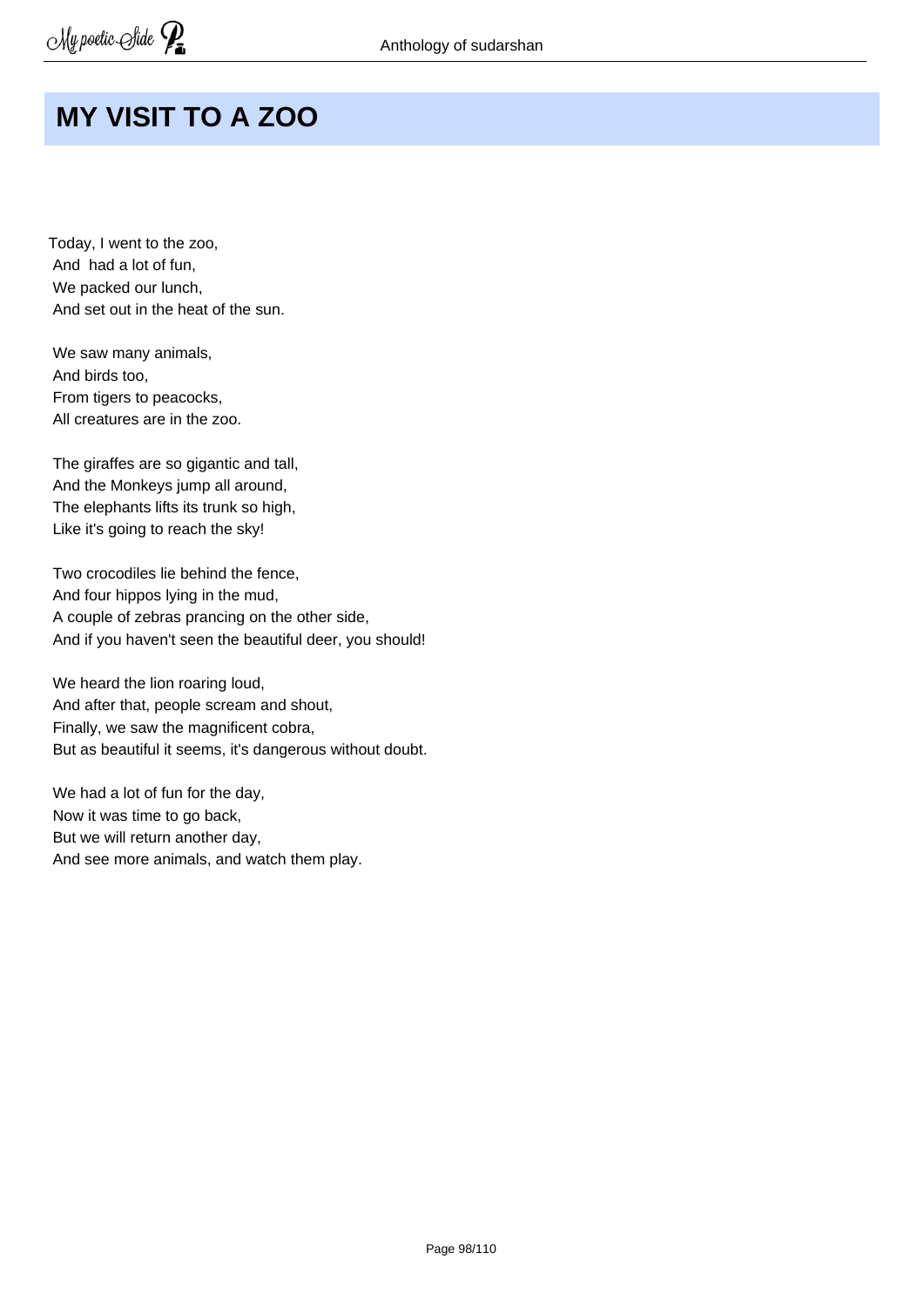# **MY VISIT TO AN AMUSEMENT PARK**

We went to an amusement park, It was so much fun, Rides were so fun to ride in, We never thought we'd be done. We rode on a roller coaster, And a giant Ferris wheel, We rode on the ghostly 'ride to death', But we came out alive, and we cheered! The sound of fun was so loud, We couldn't hear a thing, One of the best things there was, The ride on which you could sing. It was called the 'Singer', And we had to sing to make it move, Then we went to dancing paradise, Where we could groove! Then we went to the water park, Oh, what a huge slide! Floating on the water, It felt like you were meant to glide. And then we played video games, At the game center, We could play racing games, Or the nice game named "helter skelter" Oh then it was time to return, After having so much fun, Rides felt like they would never end, So much fun the rides send! We went to an amusement park, It was so much fun, Rides were so fun to ride in, The Community of the U.S. we never thought we'd be done.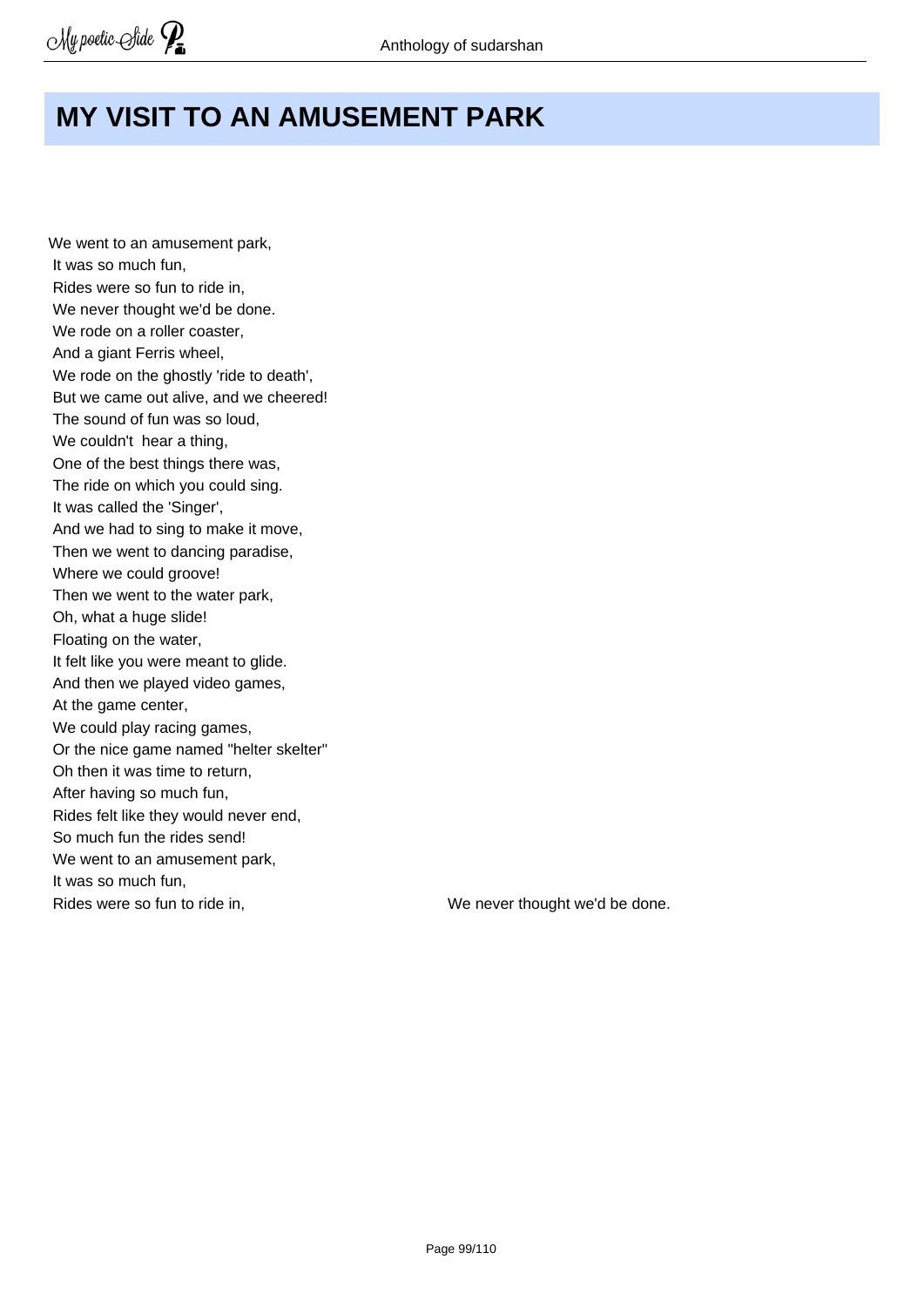#### **THE ELEPHANT**

Elephants are big, Elephants are huge, Under the body of the elephants, People can take refuge, Elephants are wise, Elephants are clever, Elephants can lift things, That we humans could never. Elephants have huge ears, Which help them hear everything, From the insects down below them, To the birds above them, which sing. Elephants are strong, Can pull down big trees, An angry elephant on its way, Can pull down anything it sees. But it keeps its calm. And goes along its way, The wise elephant, Not stopping a moment, Not even to pant. But we humans, Are destroying their habitat, And soon they will be extinct, And we'll see no elephants, so fat. So it is time we save them, The beautiful creatures, With the long trunks, And other magnificent features.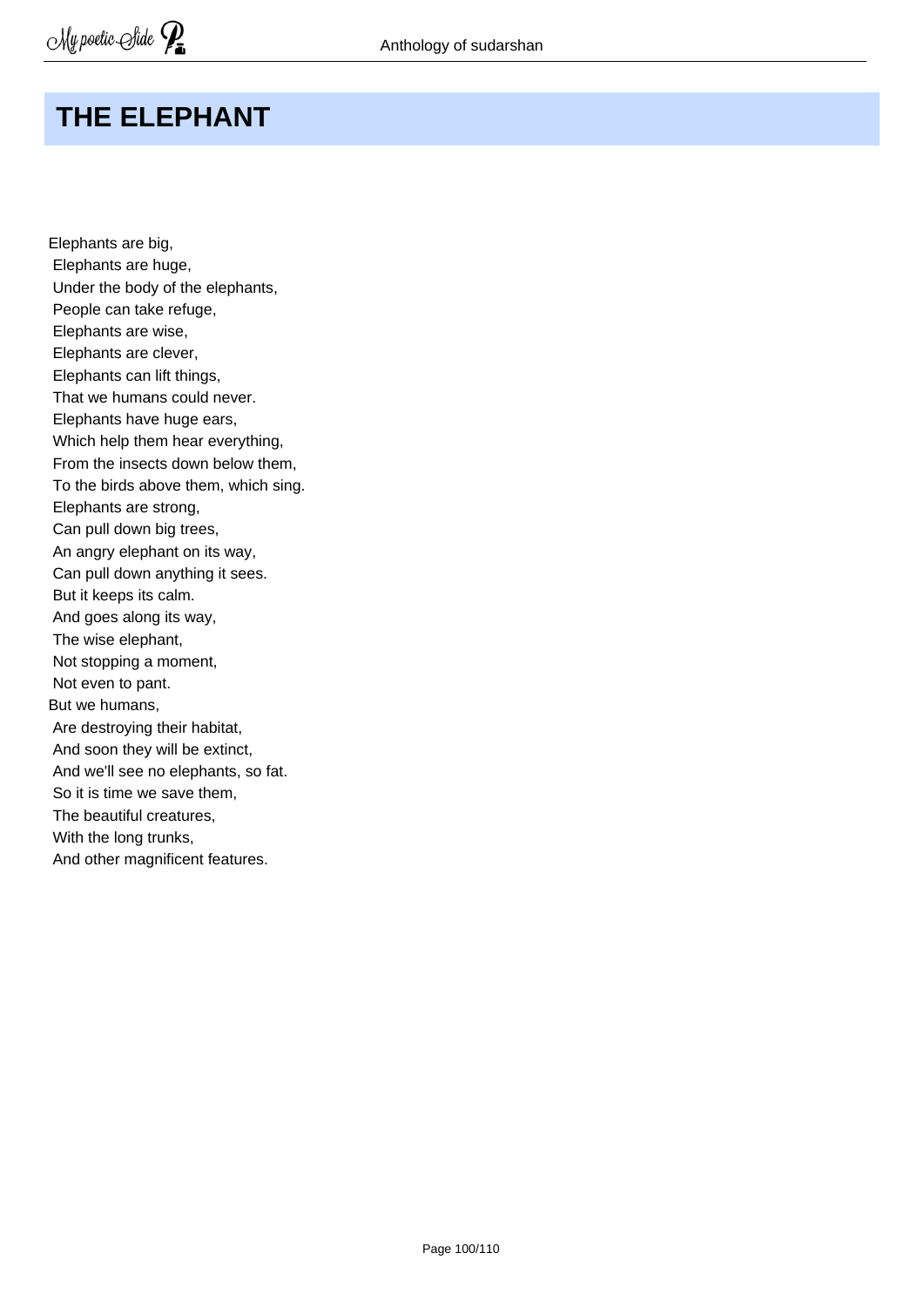# **A JOURNEY BY THE SHIP**

The sea is so beautiful, The sea is so fine, All around the sea, I can see the gorgeous blue sky. All around the world, We are set to go, On our sailing ship, We'd never stop, you know. We can see the beautiful sea gulls, And as the evening comes, The sky gets duller, and we go on, having more fun. The sea goes down, Up until the horizon, As we can see, Setting below is the beautiful sun. We sail around, The sea all day, And high above Our flags sway. The sea is so beautiful, The sea is so fine, All around the world we go, Our heads held high.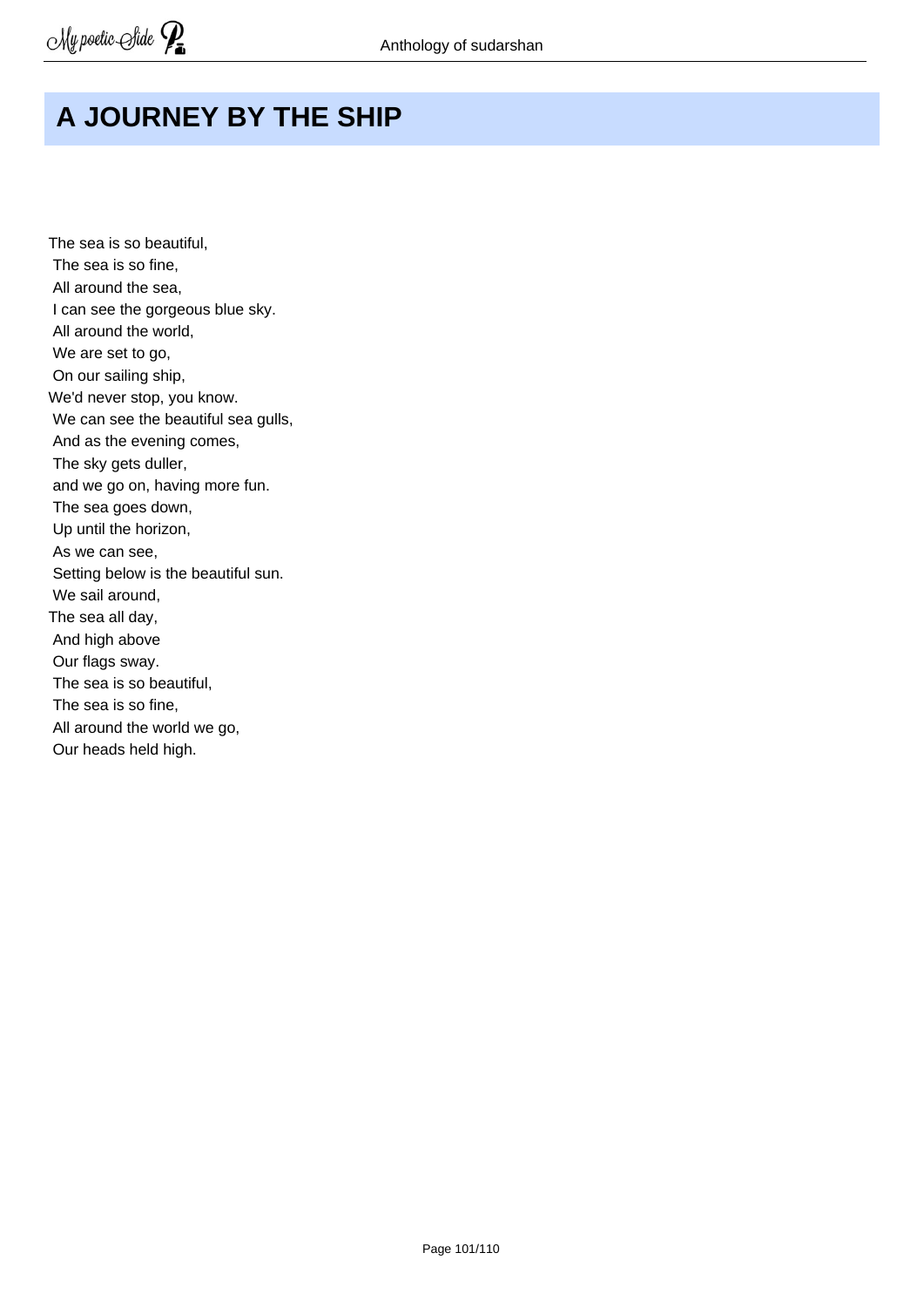## **Detective Duncan**

As the clock struck twelve, In came a call, A voice, Sounding rather appalled. "Detective. your help's needed!" She said, "Somebody stole my jewellery, When I wan in bed!" "There's no need to worry, ma'am" Said the detective. "No case goes unsolved, When Detective Duncan inspects it!" He put on his lucky brown jacket, And his pitch black pointy shoes, His head high, he left the house. He was sure he could solve the case, no issues. He rushed down the street, Took two lefts, and a right, To reach a rather huge house, Which was, of course, Mrs. Wright's. "Thank God, you're here! Look at my wardrobe!" Exclaimed Mrs. Wright, as he entered, "Everything's stolen, except for my robes!" The detective explained, "The window sill has dirt, So it hasn't been opened, I presume. It's an inside job, I suppose, I just need to find clues from this room!" The Detective roamed around the gigantic room of hers, Looking around for clues, Behind the curtain, below the bed. Across the room he would peruse Every little thing. As he probed, And went through every utensil, He found a stained glove, inside here pale blue robe. "Whose is this, do you happen to know?" He asked Mrs. Wright "Oh my, that's the watchman's! To save us from robbery, he stays up all night! But for the past few weeks, He's been ill, And hasn't been coming To work, or the thief would've been caught, he's rather skilled!" The Detective thought upon it for a while, And asked, "Does the watchman happen to have your keys?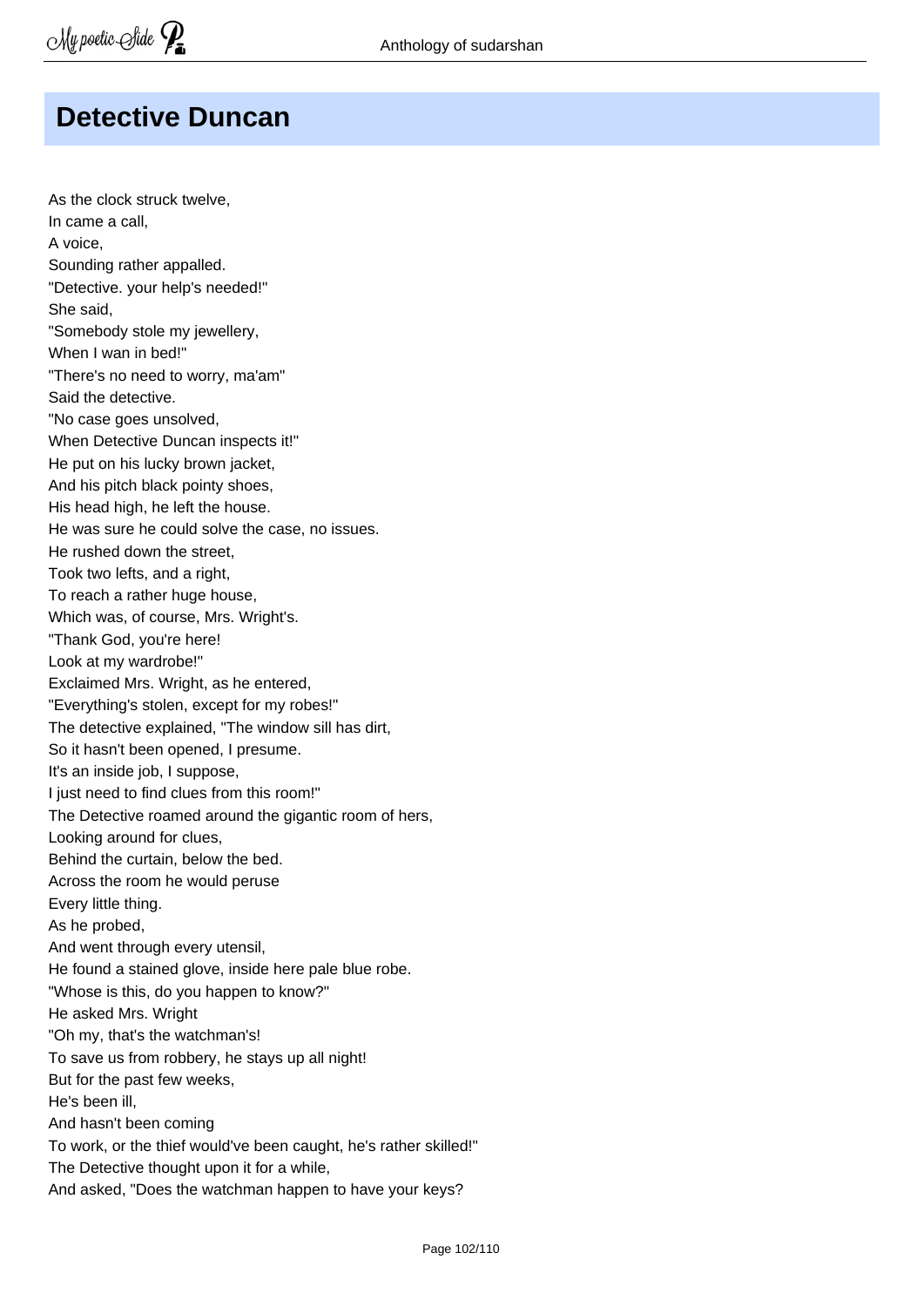"Oh, yes! Do you think it's him?" Mrs. Wright asked, He nodded, and said, "Let me catch him before he flees!" He rushed down the street again, Took t wo rights and went straight ahead, And reached the watchman's house. "Mr. Watchman? I'm here to arrest you", he shouted, waking him up from his bed. "For what, if i may ask you?" asked the Watchman, "For robbery, of course", announced the detective proudly, "On what basis do you say that, Detective?" Having to shout out from his balcony. "This glove is your, isn't it?", said the Detective, No one else has the key to Mrs. Wright's room! I found it inside her robe, While through her room I pruned!" "Oh, no! You're mistaken, mister! This glove used to be mine But then I gifted it to Mrs. Wright's Doctor! He needed it for surgeries, he lives right besides Hotel Shine!" The Detective sighted, and rushed across the street again. Took two lefts and a right, Reached the Doctor's house, And announced, panting, "You have something of Mrs. Wright's!" The Doctor came out, looking puzzled, and asked, "What happened mister? Are you okay? Why would i thieve?" The Detective dexplained his theory of the glove, and said he could arrest him right away. The Doctor shook his head, and laughed. "How could I enter the room without the key? I did not have it, The watchman didn't give it to me!" As the Detective sat there puzzled, the Doctor said, "By the way, I suggest you look for her husband! I sold the glove to him,'For a thousand!" The Detective rushed to Mrs. Wright's house again, And suggested his new theory, accusing her husband of the theft! "That's rubbish, why would Mr. Wright thieve from his own household? And besides, him thieving? He's not htat deft! But for your satisfaction, I will call him, This theory of yours Will probably appall him!" She dialled his number at once, And told him to come back home that very moment,'Within a few minutes, the husband arrived, Upon hearing the theory, he laughed and said,"Well, I havent' stolen it! But Mrs. Wright, don't you remember? When we went off to donate the other day? When I decided to give up some off our money to charity, Didn't you give up your jewellery, say?" Upon hearing, it, Mrs. Wright flushed, "Oh, yes! Now I remember!" Detective Duncan, panting, looked frustrated,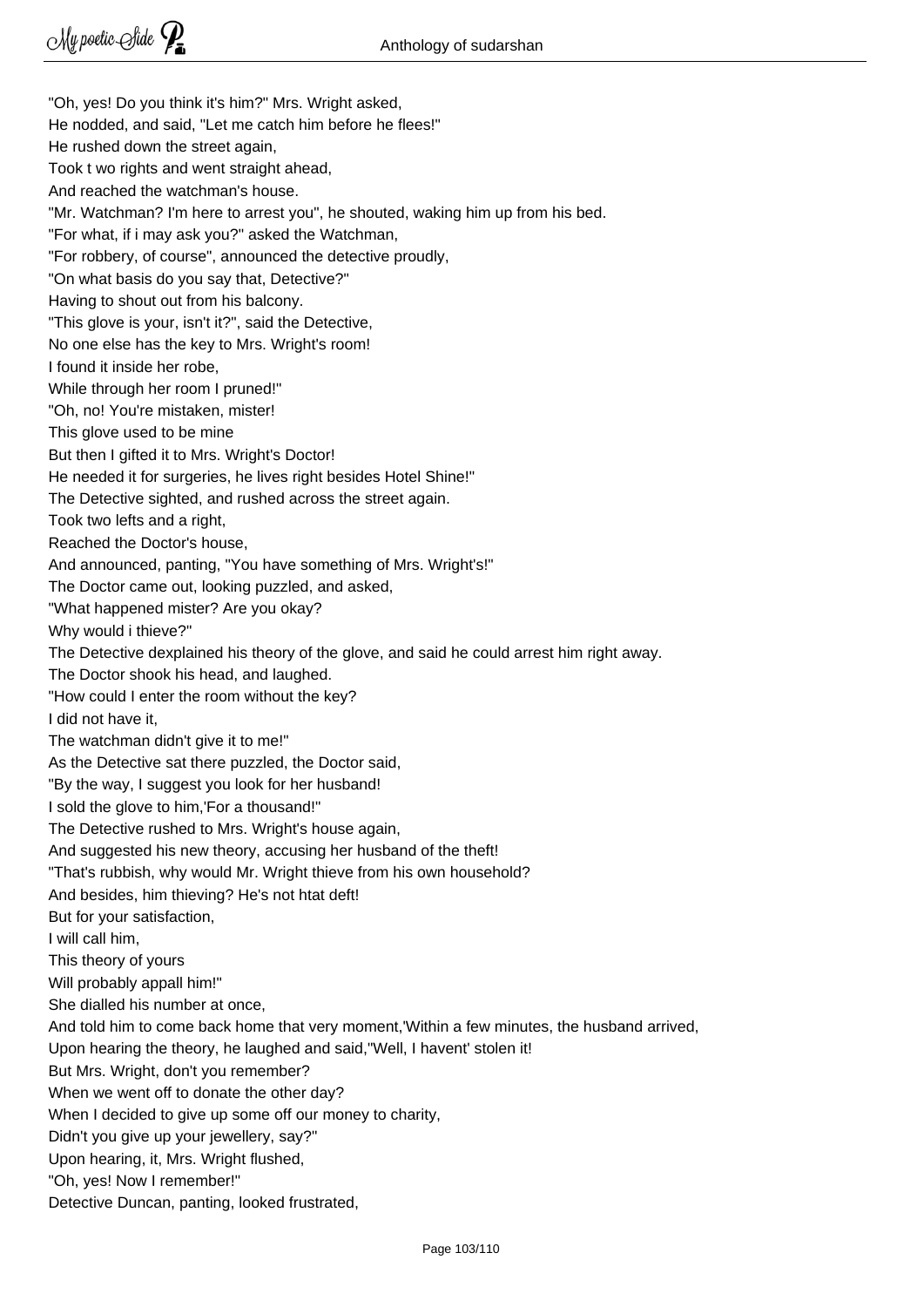"I appreciate your efforts, Detective, but you see?

There has been no theft at all,

The glove must have fallen from my pocket as I picked up the jewellery!"

Hearing this,

The Detective decided to leave,

Took two rights, and a left,

And rushed down the street,

To reach him home,

After a day of having been involved in utter stupidity,

The Detective lay on his bed, thinking, "One day I'll solve a real mystery."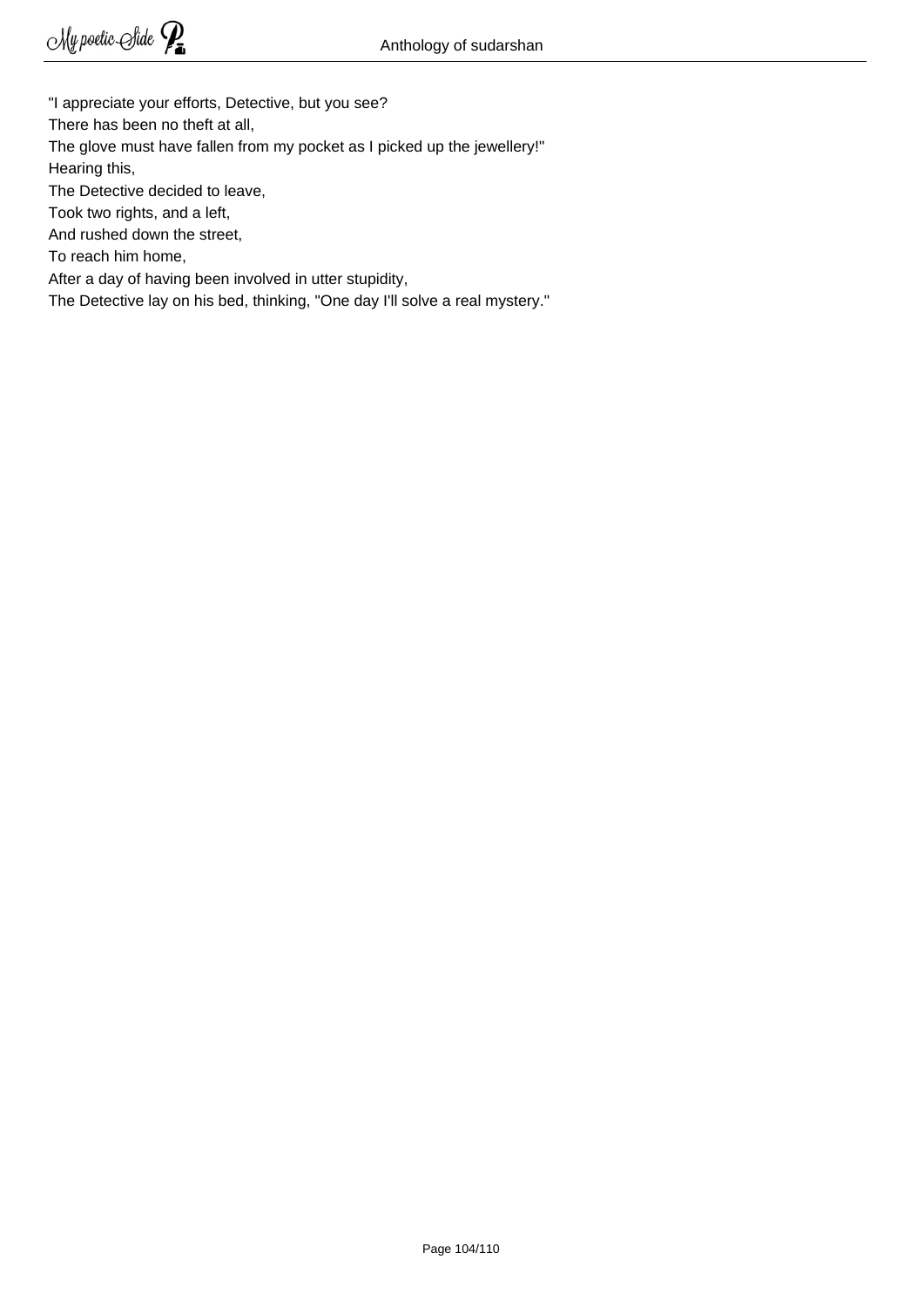# **GRANDPARENTS**

They are gentle, kind, soft and grand, They are always there With a helping hand!

They are admired, And rather wise too! When we come after playing outside, they give us lot of food!

They have a bag full of stories, which are always so inspiring, They give us reasons to laugh, They never seem to be tiring!

They are easy going and loving, They enjoy life's pleasures, Grandparents are wonderful, They brighten our days, They are our greatest treasures!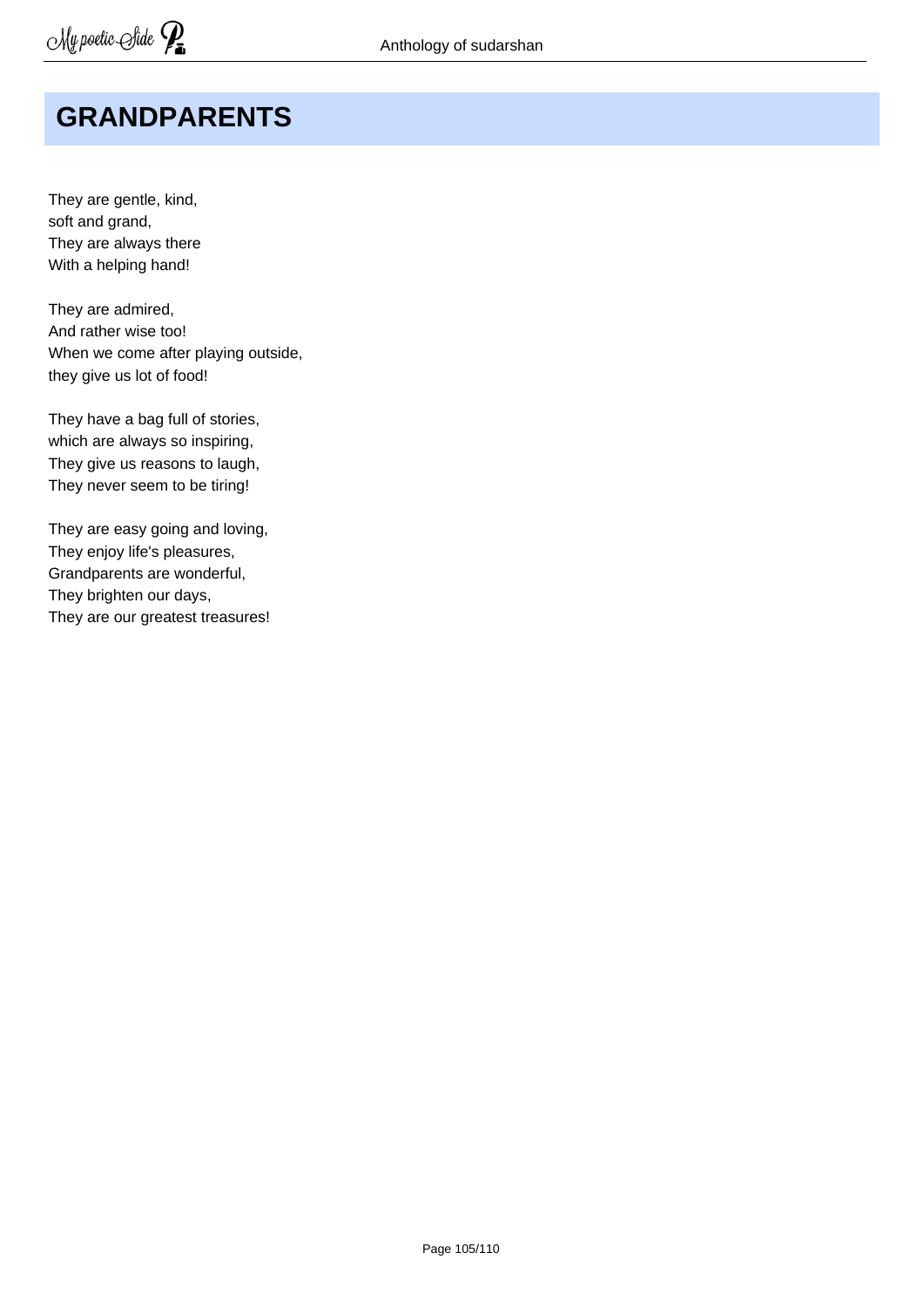#### **THE FAIRIES**

#### The Fairies

As old Mrs. Herrington sat beside the window, She looked through the bars, She saw a peculiar sight, Hundreds of fairies, hanging from clouds shaped like stars

 The little fairies squeezed through the bars, And rushed past Mrs. Herrington, who was surprised, They started to work all around the house, And when old Mrs. Herrington came to inspect, they just smiled

 They helped make the breakfast, A little swish of their sparkling wands cleaned the rooms, Mrs. Herrington, still astounded, Watched them as her hair was magically groomed!

 The little fairies arranged the dining table, And wiped clean all the doors and windows, They scrubbed off all the dust off the bed sheets somehow, And fluffed all the pillows.

 The fairies, quite efficient, Were finished with the job quite soon, Mrs. Herrington just smiled, And beaming, she said "Thank you"

 After a long day, she went to sleep, Mrs. Herrington thought it was a dream, She thought about all the clean utensils, And of all the dresses, and magically joint seams.

 But next morning when she woke up, outside the window were fairy crowds, Glittery wings and sparkling wands all around, The fairies slept on the clouds.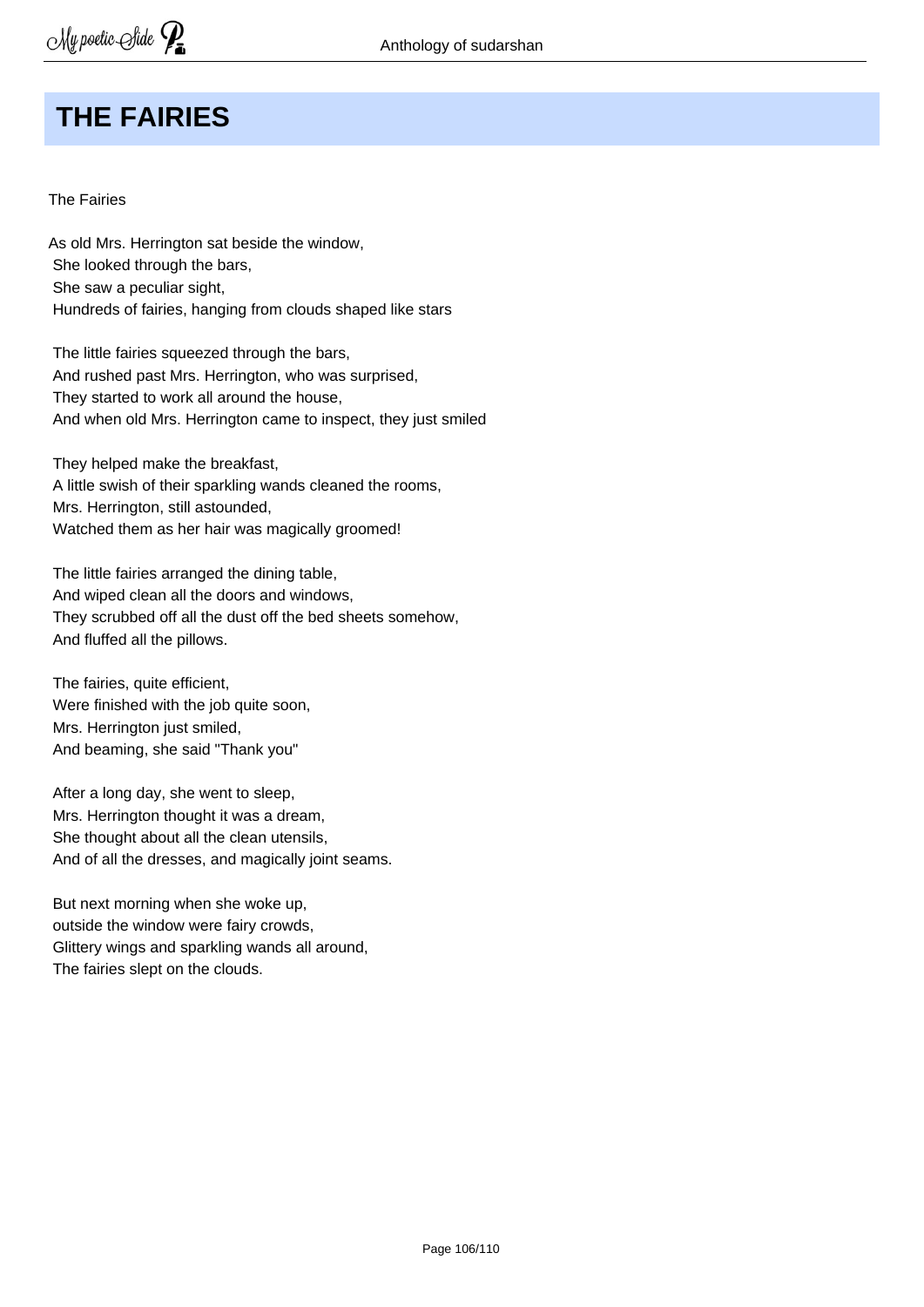#### **The Tiger**

Lurking in the jungles, One can see, A blend of black and orange, Passing by the trees It has majestic eyes, And it is rather bold, Watching it paw its way through Is a sight to behold It is the tiger, The predator the jungle fears, The most glamorous animal, And yet the most fierce. Watching it paw its way through Is a sight to behold It is like a lurking shadow, While it hunts, When it jumps for its prey, It always triumphs When it has it's fill, It takes another round, Pawing its way through the jungle Barely making a sound. It is the tiger, The predator the jungle fears, The most glamorous animal, And yet the most fierce.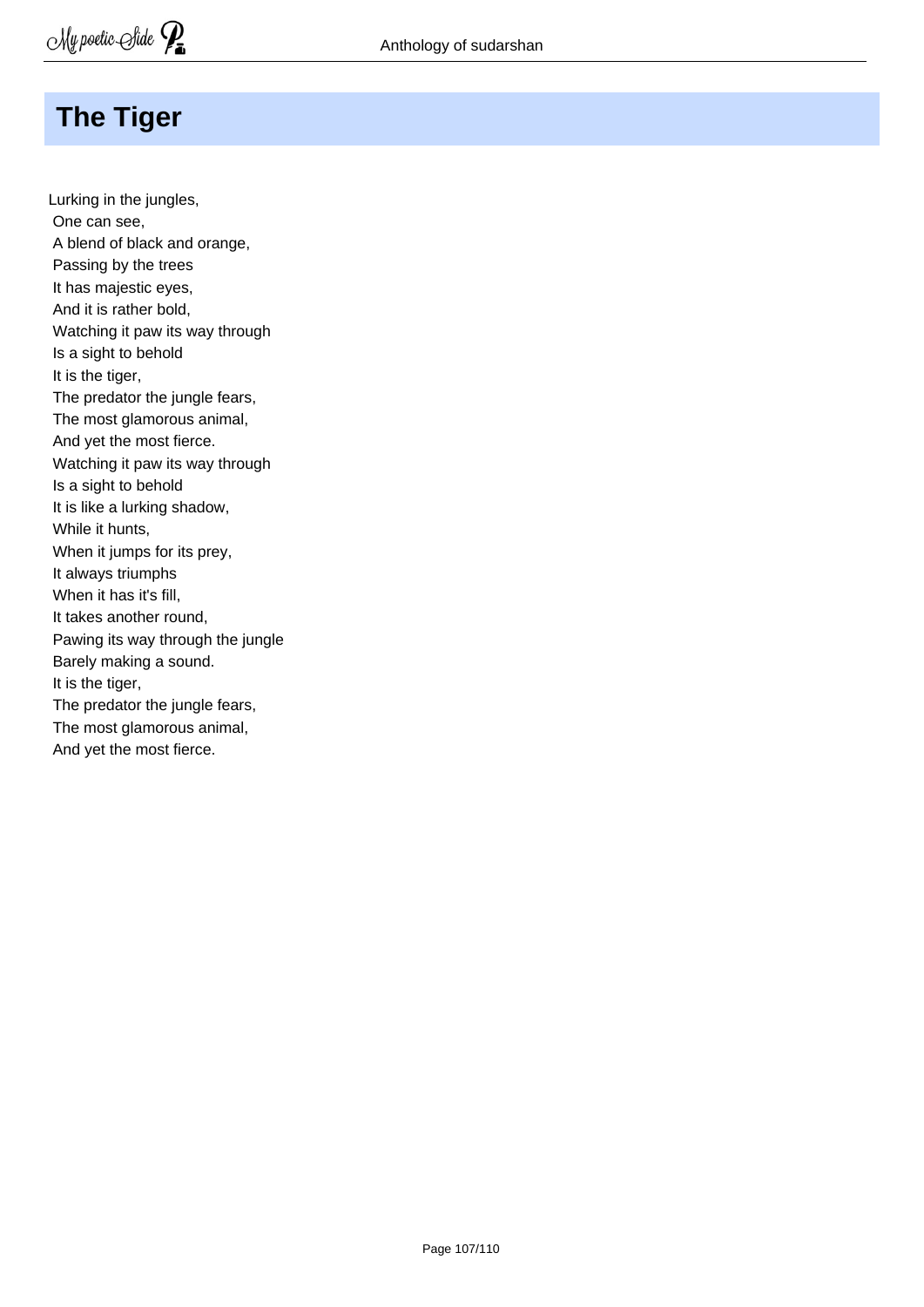#### **My Grandmother says...**

Grandmother says that sometimes, When it's night, the stars are twinkling and, A full moon shines, Fairies come from a distant land She says that they Help her with her dishes, And Dirty clothes, dusty rooms; the fairies would clean them all with their wand's swishes! The fairies would take out all the trash, and wash her car parked outside! They would water all the plants in the garden, And mop the floors the same night So when Grandma wakes up in the morning, She has almost nothing to do! So she looks outside the window, and see the fairies fly through the sky so blue!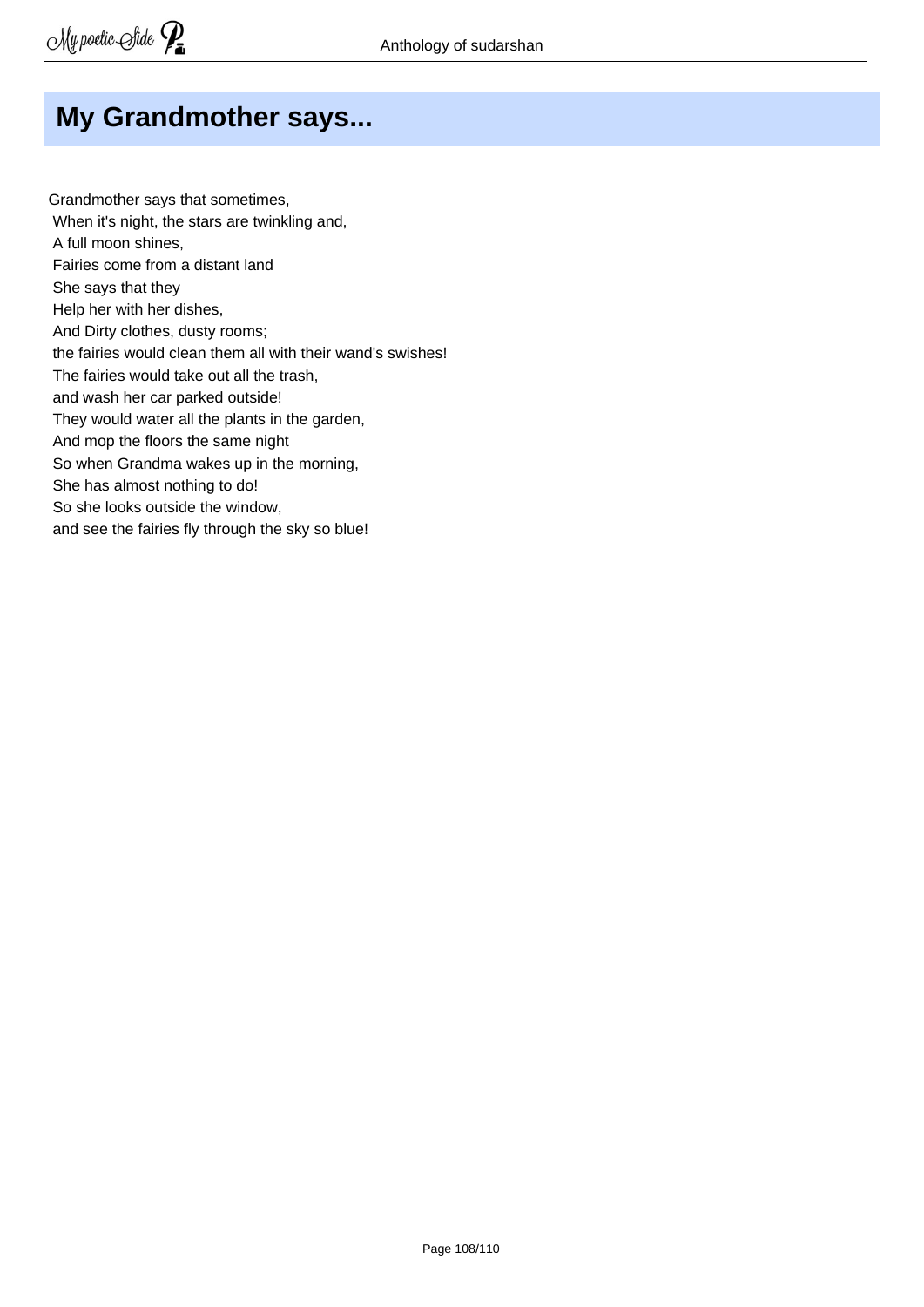## **THE HAUGHTY KING**

All behold His majesty As he strolls Down the street

Crown on his big head, Held so high Nose in the air It could touch the sky!

The street beckons His majesty His golden clothes leave All in vanity

The King paraded Oh, so proud Smiling slyly Seeing the crowd!

The street shouted For His Majesty "Look, your majesty, go no farther, For ahead lays a tragedy!"

The King, oh, so proud Ignored his subjects "Look at them, oh, so jealous!" What laid ahead, it wasn't checked

The subjects Cried in agony While the king Rode ahead, absentmindedly

The subjects knew His end lay ahead For ahead was the jungle Where a ferocious tiger lived!

The very next day, The street came around To look for the dead King Who was oh, so proud

All regarded